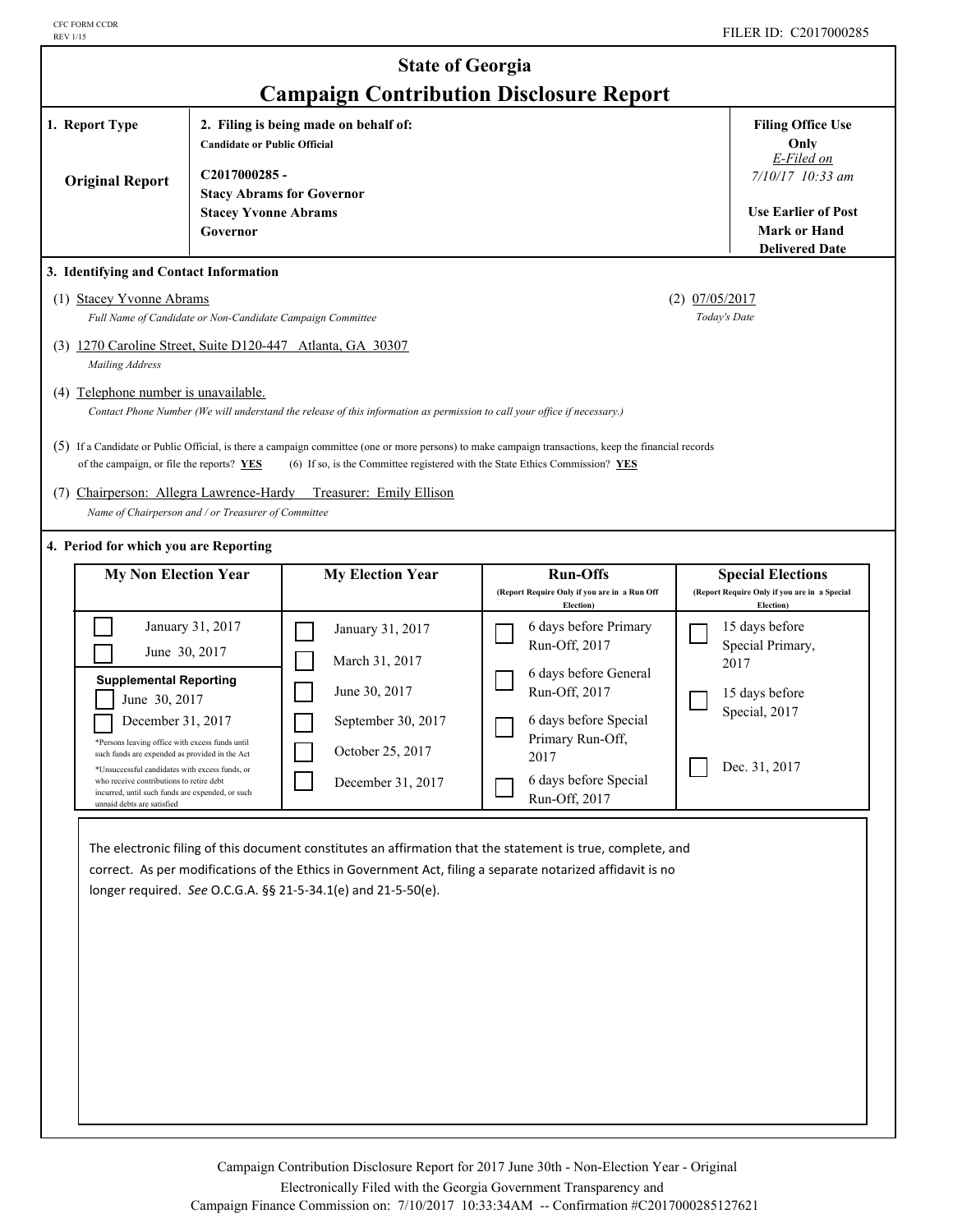## **State of Georgia Campaign Contribution Disclosure Report Summary Report**

#### **CONTRIBUTIONS RECEIVED**

|                | CUNTRIDU HUNS RECEIVED                                                                                                                                                                                                                       |                                          |                    |
|----------------|----------------------------------------------------------------------------------------------------------------------------------------------------------------------------------------------------------------------------------------------|------------------------------------------|--------------------|
| $\mathbf{1}$   | I Have:<br>The following contributions, including Common Source, to report:                                                                                                                                                                  | In-Kind<br><b>Estimated Value</b>        | <b>Cash Amount</b> |
| $\overline{2}$ | Total contributions previously reported.                                                                                                                                                                                                     | \$0.00                                   | \$0.00             |
| $\mathfrak{Z}$ | Total amount of all itemized contributions received in this reporting period which are<br>listed on the "Itemized Contributions" page.                                                                                                       | \$7,959.51                               | \$473,871.18       |
| 3a             | All loans received this reporting period.                                                                                                                                                                                                    |                                          | \$0.00             |
| 3 <sub>b</sub> | Interest earned on campaign account this reporting period.                                                                                                                                                                                   |                                          | \$0.00             |
| 3c             | Total amount of investments sold this reporting period.                                                                                                                                                                                      |                                          | \$0.00             |
| 3d             | Total amount of cash dividends and interest paid out this reporting period.                                                                                                                                                                  |                                          | \$0.00             |
| $\overline{4}$ | Total amount of all separate contributions of \$100.00 or less received in this reporting<br>period and not listed on the "Itemized Contributions" page.<br>"Common Source" contributions must be aggregated on the "Itemized Contributions" | \$0.00                                   | \$67,887.27        |
| 5              | Total contributions reported this reporting period.<br>$(Line 3 + 3a + 3b + 3c + 3d + 4)$                                                                                                                                                    | \$7,959.51                               | \$541,758.45       |
| 6              | Total contributions to date.<br>$(Line 2 + 5)$                                                                                                                                                                                               | \$7,959.51                               | \$541,758.45       |
|                | <b>EXPENDITURES MADE</b>                                                                                                                                                                                                                     |                                          |                    |
| $\overline{7}$ | I Have:<br>The following expenditures to report:                                                                                                                                                                                             | <b>In-Kind</b><br><b>Estimated Value</b> | <b>Cash Amount</b> |
| $\,$ 8 $\,$    | Total expenditures made and reported prior to this reporting period.                                                                                                                                                                         | \$0.00                                   | \$0.00             |
| 9              | Total amount of all itemized expenditures made in this reporting period which are listed<br>on the "Itemized Expenditures" page.                                                                                                             | \$0.00                                   | \$318,495.01       |
| 10             | Total amount of all separate expenditures of \$100.00 or less each that were made<br>in this reporting period and not listed on the "Itemized Expenditures" page.                                                                            | \$0.00                                   | \$795.43           |
| 11             | Total expenditures reported this reporting period.<br>$(Line 9 + 10)$                                                                                                                                                                        | \$0.00                                   | \$319,290.44       |
| 12             | Total expenditures to date.<br>(Line $8 + 11$ )                                                                                                                                                                                              | \$0.00                                   | \$319,290.44       |
|                | <b>INVESTMENTS</b>                                                                                                                                                                                                                           |                                          |                    |
| 13             | Amount of investments at the beginning of this reporting period.                                                                                                                                                                             |                                          | \$0.00             |
| 14             | Total amount of investments at the close of this reporting period.                                                                                                                                                                           |                                          | \$0.00             |
|                |                                                                                                                                                                                                                                              |                                          |                    |
| 15             | <b>Net Balance On Hand.</b><br>(Line $6 - 12 + 14$ )                                                                                                                                                                                         |                                          | \$222,468.01       |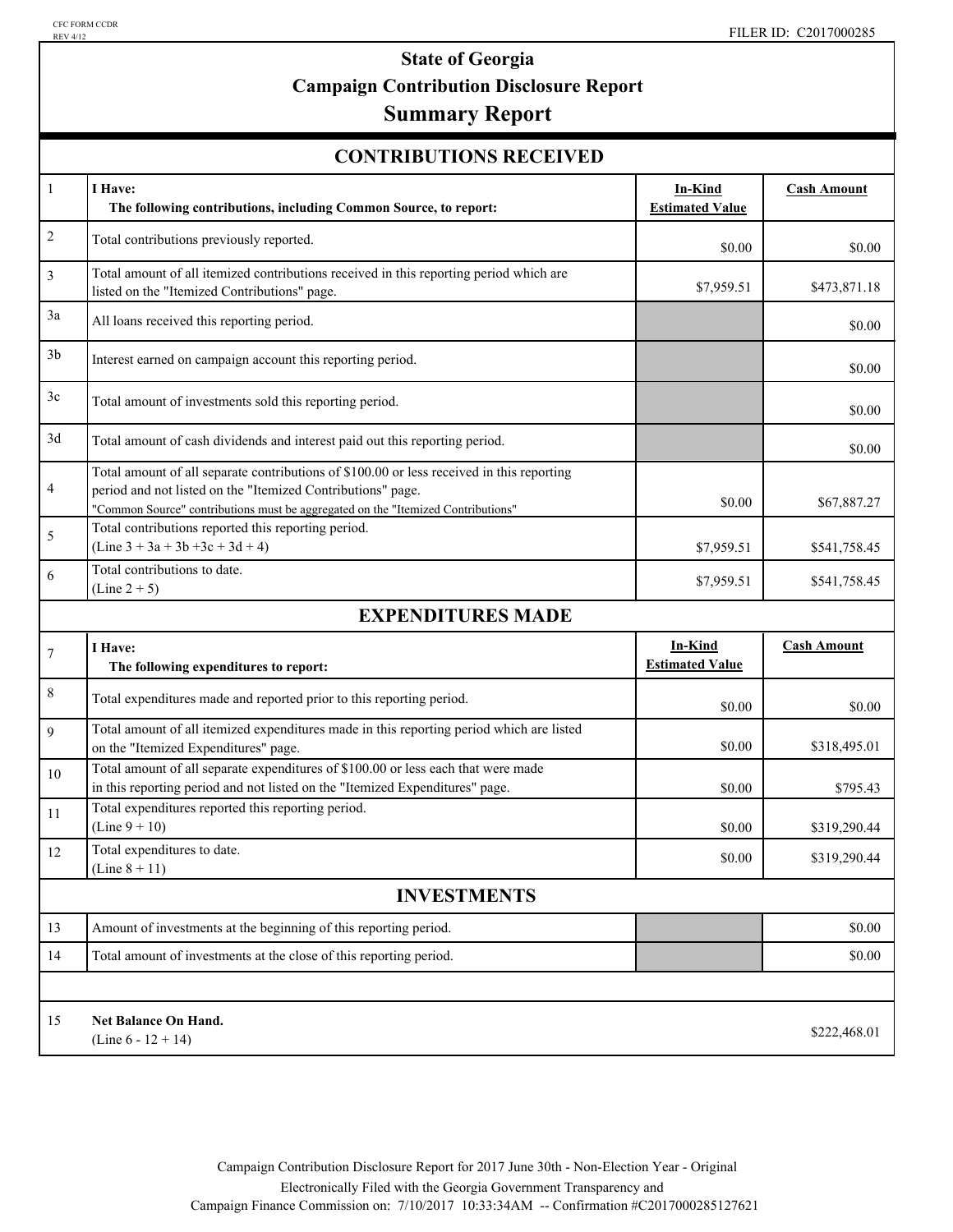# **Outstanding Indebtedness State of Georgia Campaign Contribution Disclosure Report**

|                | 0 Indebtedness                                                                              | Amount |
|----------------|---------------------------------------------------------------------------------------------|--------|
|                | Outstanding indebtedness at the beginning of this reporting period.                         | \$0.00 |
| $\overline{2}$ | Loans received this reporting period.                                                       | \$0.00 |
| 3              | Deferred payments of expenses this reporting period.                                        | \$0.00 |
| $\overline{4}$ | Payments made on loans this reporting period.                                               | \$0.00 |
| 5              | Credits received on loans/deferred payments this reporting period.                          | \$0.00 |
| 6              | Payments this period on previously deferred expenses.                                       | \$0.00 |
| $\overline{7}$ | Total indebtedness at the close of this reporting period.<br>$(line 1 + 2 + 3 - 4 - 5 - 6)$ | \$0.00 |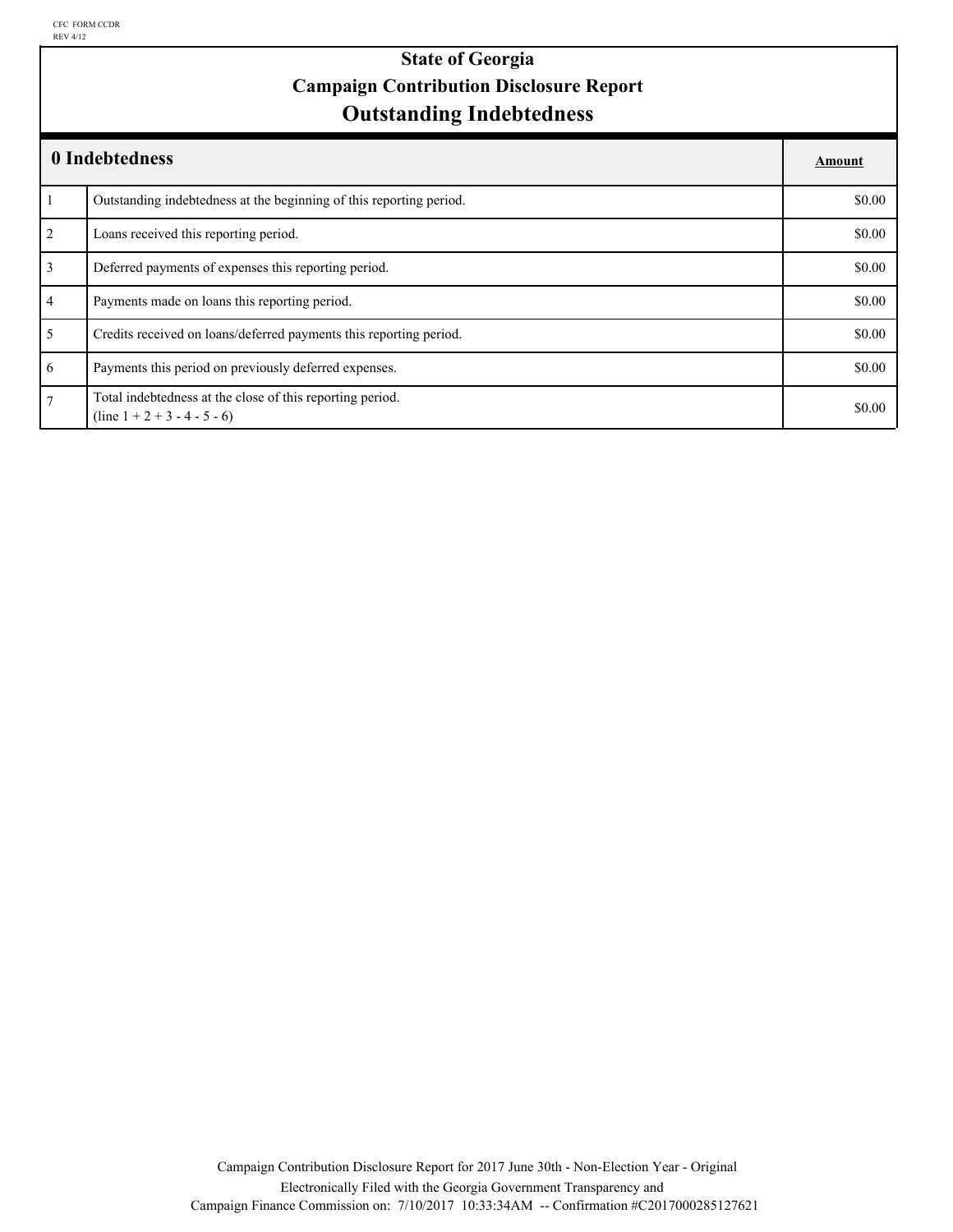CFC FORM CCDR<br>REV 4/12

### **State of Georgia Campaign Contribution Disclosure Report Itemized Contributions**

**Must list contributions received by a single contributor for which the aggregate total is more than \$100.00**

| <b>Full Name of Contributor</b>                                                      | <b>Contributor</b>                               |                                                                             |                          |                | <b>In-Kind Contributions</b>                 |
|--------------------------------------------------------------------------------------|--------------------------------------------------|-----------------------------------------------------------------------------|--------------------------|----------------|----------------------------------------------|
| <b>Mailing Address</b><br>(Affiliation of Committee if any)                          | <b>Received Date</b><br><b>Contribution Type</b> | a. Occupation &<br>b. Employer                                              | <b>Election</b><br>Cycle | Cash<br>Amount | <b>Estimated Value</b><br><b>Description</b> |
| Aberly, Naomi<br>8 Mount Vernon Pl<br>Boston, MA 02108-1406                          | 06/28/2017<br>Monetary                           | a. Volunteer<br>b. N/A                                                      | 2018<br>Primary          | \$1,000.00     | \$0.00                                       |
| Abrams McLean, Audrey<br>2504 Summeroak Dr<br>Tucker, GA 30084-3455                  | 05/03/2017<br>Monetary                           | a. Evolutionary<br>Biologist<br>b. CDC                                      | 2018<br>Primary          | \$100.00       | \$0.00                                       |
| Abrams McLean, Audrey<br>2504 Summeroak Dr<br>Tucker, GA 30084-3455                  | 06/09/2017<br>Monetary                           | a. Evolutionary<br>Biologist<br>b. CDC                                      | 2018<br>Primary          | \$500.00       | \$0.00                                       |
| Ahne, Richard<br>15408 Rancho Fontana Village Pkwy<br>Fontana, CA 92336-3119         | 06/30/2017<br>Monetary                           | a. Political<br>Professional/Fundrai<br>ser<br>b. Self                      | 2018<br>Primary          | \$150.00       | \$0.00                                       |
| Ainsworth, Faye<br>625 Piedmont Ave NE<br><b>Unit 1009</b><br>Atlanta, GA 30308-6203 | 06/30/2017<br>Monetary                           | a. Sr. Philanthropy<br>Advisor<br>b. Spelman College                        | 2018<br>Primary          | \$250.00       | \$0.00                                       |
| Aisenberg, Suzanne<br>45 E 85th St<br>New York, NY 10028-0957                        | 06/16/2017<br>Monetary                           | a. Consultant<br>b. Self Employed                                           | 2018<br>Primary          | \$100.00       | \$0.00                                       |
| Aisenberg, Suzanne<br>45 E 85th St<br>New York, NY 10028-0957                        | 06/16/2017<br>Monetary                           | a. Consultant<br>b. Self Employed                                           | 2018<br>Primary          | \$100.00       | \$0.00                                       |
| Allen, Brooks M.<br>50 Chester St<br>Los Gatos, CA 95032-7323                        | 06/22/2017<br>Monetary                           | a. Vice President,<br>Policy & Legal<br>Affairs<br>b. Common Sense<br>Media | 2018<br>Primary          | \$259.60       | \$0.00                                       |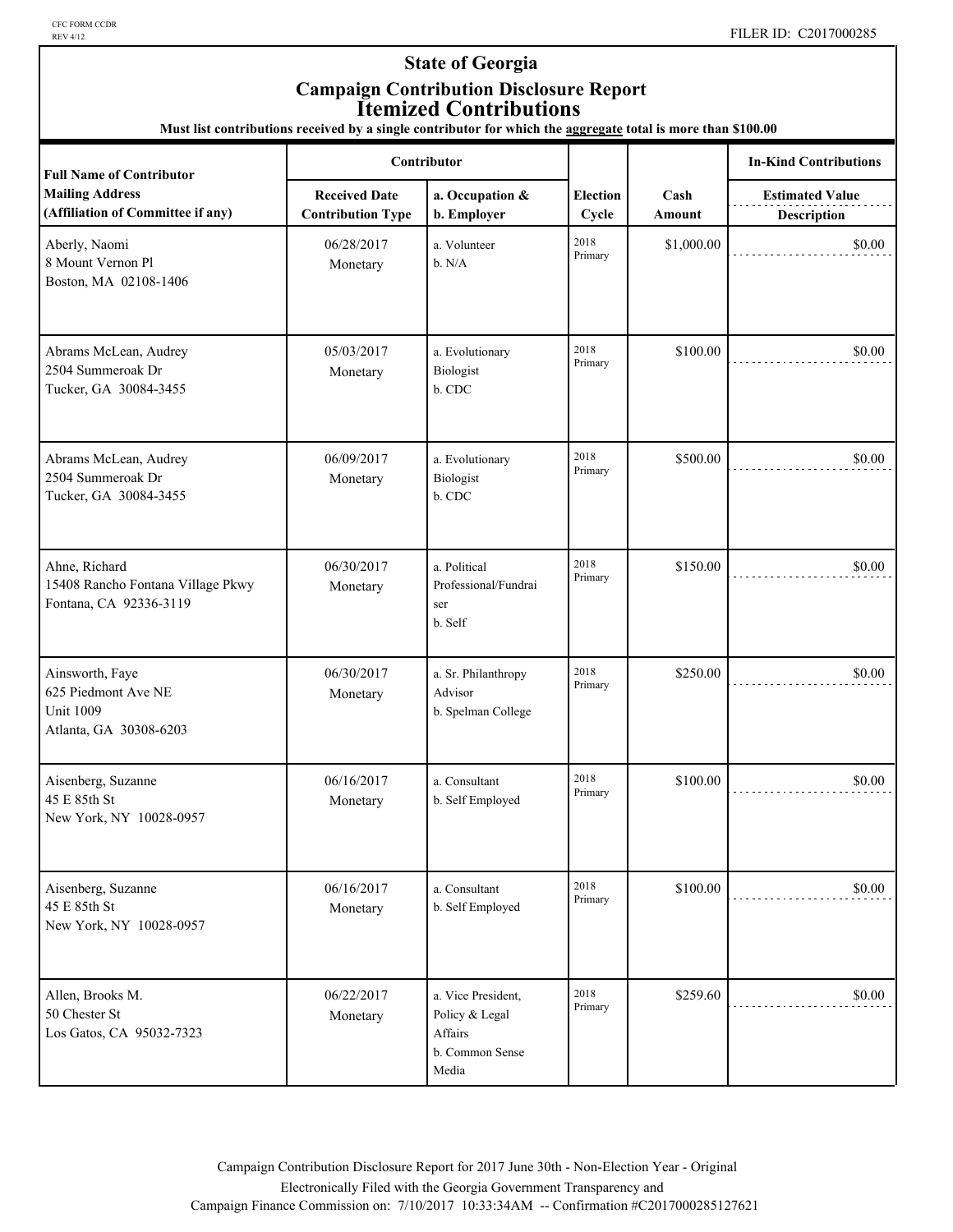| Allen, Erick<br>3589 Ashcroft Dr SE<br>Smyrna, GA 30080-4632                                                   | 06/03/2017<br>Monetary | a. Director, Customer<br>Engagement and<br>Training<br>b. Relx Group             | 2018<br>Primary | \$250.00   | \$0.00 |
|----------------------------------------------------------------------------------------------------------------|------------------------|----------------------------------------------------------------------------------|-----------------|------------|--------|
| Anderson, Kim<br>546 McGill Pl NE<br>Atlanta, GA 30312-1071                                                    | 06/01/2017<br>Monetary | a. Consultant<br>b. Self                                                         | 2018<br>Primary | \$250.00   | \$0.00 |
| Arogeti, Joel S.<br>110 Jett Forest Ct<br>Atlanta, GA 30327-4519                                               | 05/22/2017<br>Monetary | a. Attorney<br>b. Kitchens, Kelley,<br>Gaynes, PC                                | 2018<br>Primary | \$1,000.00 | \$0.00 |
| Atlanta North GA Building Trades<br>Council PAC Fund<br>501 Pulliam St SW<br>Ste 511<br>Atlanta, GA 30312-2751 | 06/29/2017<br>Monetary |                                                                                  | 2018<br>Primary | \$6,600.00 | \$0.00 |
| Austin, Deborah P.<br>1178 Oxford Rd NE<br>Atlanta, GA 30306-2608                                              | 06/22/2017<br>Monetary | a. Retired Attorney<br>b. N/A                                                    | 2018<br>Primary | \$250.00   | \$0.00 |
| Batte, Charles<br>110 Milano Dr SW<br>Atlanta, GA 30331-8381                                                   | 06/05/2017<br>Monetary | a. Hospitality<br>b. Renaissance<br>Hotels                                       | 2018<br>Primary | \$500.00   | \$0.00 |
| Behr, Gregg<br>502 Center Avenue<br>Aspinwall, PA 15215-2962                                                   | 06/19/2017<br>Monetary | a. President<br>b. The Forbes Funds                                              | 2018<br>Primary | \$1,000.00 | \$0.00 |
| Belaga, Julianne N.<br>4155 Club Dr NE<br>Atlanta, GA 30319-1115                                               | 06/19/2017<br>Monetary | a. VP and Assist.<br>General Counsel for<br>Global Acquisitions<br>b. Avnet Inc. | 2018<br>Primary | \$2,500.00 | \$0.00 |
| Bennett-Alexander, Dawn D.<br>175 Saint James Dr<br>Athens, GA 30606-3944                                      | 06/03/2017<br>Monetary | a. Law professor<br>b. University of<br>Georgia                                  | 2018<br>Primary | \$200.00   | \$0.00 |
| Betty, Kathy<br>1419 River Vista Dr<br>Atlanta, GA 30339-2991                                                  | 05/03/2017<br>Monetary | a. Not Employed<br>b. Not Employed                                               | 2018<br>Primary | \$6,600.00 | \$0.00 |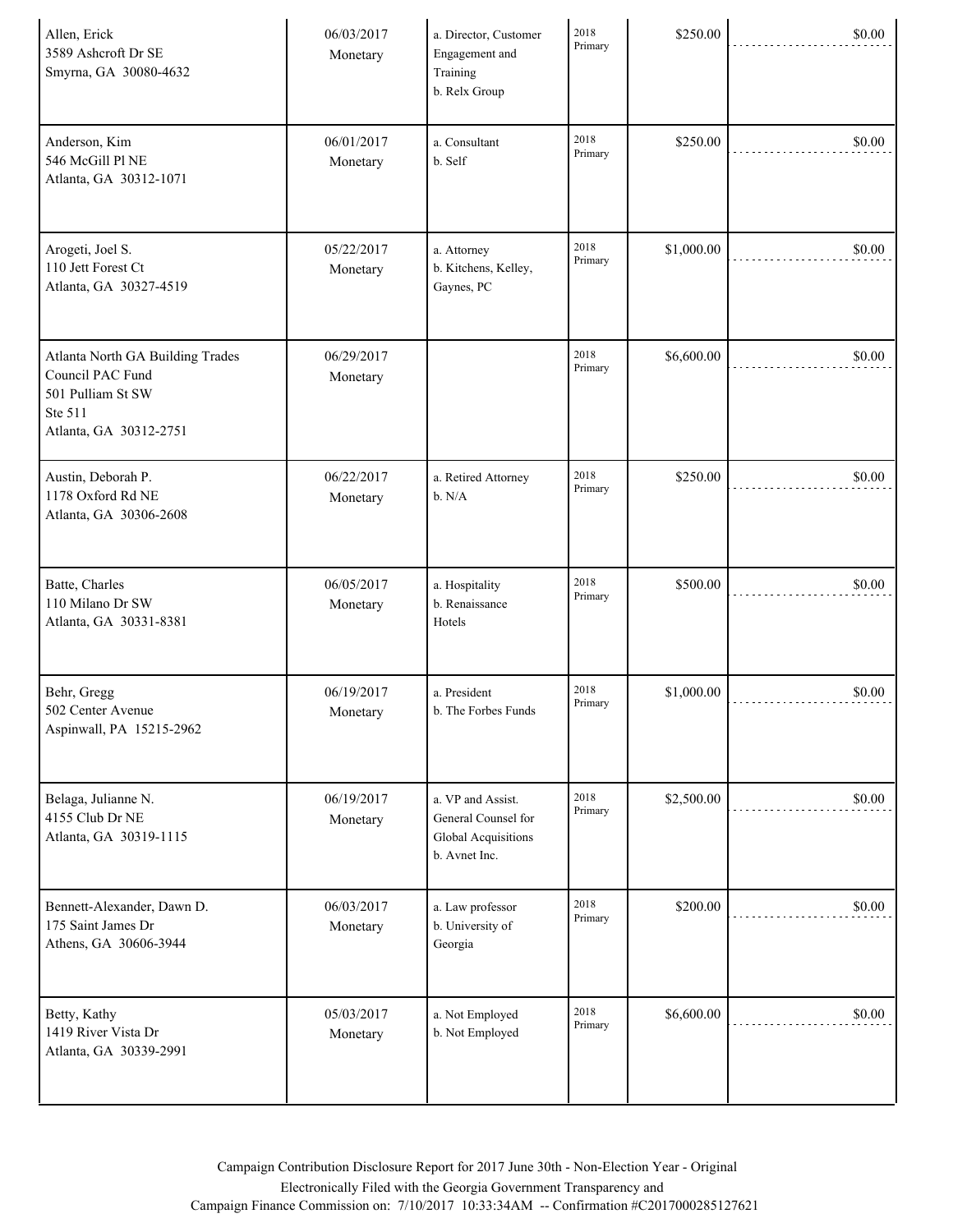| Blair, Louis<br>509 Anderson Farm Rd<br>Rockbridge Baths, VA 24473-2238         | 05/15/2017<br>Monetary | a. Retired - Visiting<br>Professor<br>b. Retired - Virginia<br>Military Institute | 2018<br>Primary            | \$5,000.00 | \$0.00 |
|---------------------------------------------------------------------------------|------------------------|-----------------------------------------------------------------------------------|----------------------------|------------|--------|
| Bohannon, Clarence<br>114 Spring Cir<br>Newnan, GA 30263-2835                   | 06/30/2017<br>Monetary | a. Not Employed<br>b. Not Employed                                                | 2018<br>Primary            | \$50.00    | \$0.00 |
| Bohannon, Clarence<br>114 Spring Cir<br>Newnan, GA 30263-2835                   | 06/30/2017<br>Monetary | a. Not Employed<br>b. Not Employed                                                | 2018<br>Primary            | \$10.00    | \$0.00 |
| Bohannon, Clarence<br>114 Spring Cir<br>Newnan, GA 30263-2835                   | 06/30/2017<br>Monetary | a. Not Employed<br>b. Not Employed                                                | 2018<br>Primary            | \$10.00    | \$0.00 |
| Bohannon, Clarence<br>114 Spring Cir<br>Newnan, GA 30263-2835                   | 06/30/2017<br>Monetary | a. Not Employed<br>b. Not Employed                                                | 2018<br>Primary            | \$50.00    | \$0.00 |
| Bolling, Haqiqa<br>220 Kings Hwy<br>Decatur, GA 30030-5226                      | 06/30/2017<br>Monetary | a. School Counselor<br>b. City Schools of<br>Decatur                              | 2018<br>Primary            | \$250.00   | \$0.00 |
| Borders, Lisa M.<br>538 Centennial Olympic Park Dr NW<br>Atlanta, GA 30313-2302 | 05/07/2017<br>Monetary | a. President<br>b. WNBA                                                           | 2018<br>Primary            | \$1,000.00 | \$0.00 |
| Borders, Lisa M.<br>538 Centennial Olympic Park Dr NW<br>Atlanta, GA 30313-2302 | 06/12/2017<br>Monetary | a. President<br>b. WNBA                                                           | 2018<br>Primary            | \$5,600.00 | \$0.00 |
| Borders, Lisa M.<br>538 Centennial Olympic Park Dr NW<br>Atlanta, GA 30313-2302 | 06/12/2017<br>Monetary | a. President<br>b. WNBA                                                           | 2018<br>Run-Off<br>Primary | \$3,900.00 | \$0.00 |
| Borders, Lisa M.<br>538 Centennial Olympic Park Dr NW<br>Atlanta, GA 30313-2302 | 06/12/2017<br>Monetary | a. President<br>b. WNBA                                                           | 2018<br>General            | \$500.00   | \$0.00 |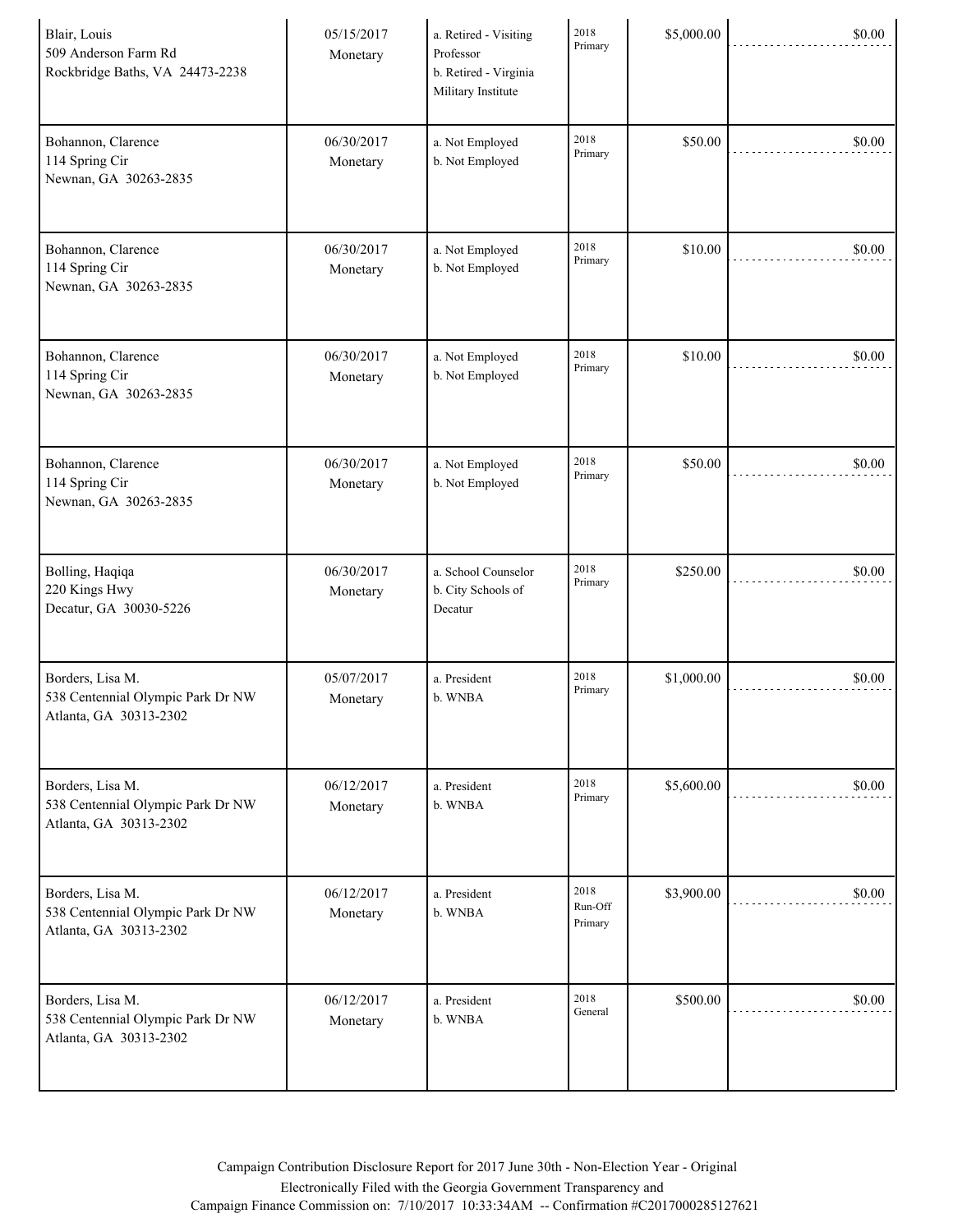| Bracy, Catherine<br>601 William St<br>528<br>Oakland, CA 94612-1091          | 06/26/2017<br>Monetary | a. consultant<br>b. self employed                  | 2018<br>Primary | \$103.90 | \$0.00 |
|------------------------------------------------------------------------------|------------------------|----------------------------------------------------|-----------------|----------|--------|
| Brady, Rebecca<br>351 Commonwealth Ave<br>Apt 9<br>Boston, MA 02115-1920     | 06/10/2017<br>Monetary | a. Healthcare IT<br>b. Nordic Consulting           | 2018<br>Primary | \$100.00 | \$0.00 |
| Brady, Rebecca<br>351 Commonwealth Ave<br>Apt 9<br>Boston, MA 02115-1920     | 06/25/2017<br>Monetary | a. Healthcare IT<br>b. Nordic Consulting           | 2018<br>Primary | \$50.00  | \$0.00 |
| Brandenburg, Stacey<br>5957 Searl Ter<br>Bethesda, MD 20816-2022             | 06/28/2017<br>Monetary | a. Lawyer<br>b. ZwillGen PLLC                      | 2018<br>Primary | \$500.00 | \$0.00 |
| Bright, Mike<br>5123 Winter Creek Dr<br>Grove City, OH 43123-8330            | 06/04/2017<br>Monetary | a. Construction<br>b. B and R                      | 2018<br>Primary | \$250.00 | \$0.00 |
| Bright, Mike<br>5123 Winter Creek Dr<br>Grove City, OH 43123-8330            | 06/04/2017<br>Monetary | a. Construction<br>b. B and R                      | 2018<br>Primary | \$250.00 | \$0.00 |
| Brogdon, Melissa<br>1103 Knott St SE<br>Atlanta, GA 30316-3123               | 05/04/2017<br>Monetary | a. Fundraiser<br>b. Spelman College                | 2018<br>Primary | \$250.00 | \$0.00 |
| Brooks, Erica<br>20 Haff Dr<br>Covington, GA 30016-0956                      | 06/05/2017<br>Monetary | a. Government<br>b. DeKalb Board of<br>Health      | 2018<br>Primary | \$250.00 | \$0.00 |
| Brown, Cameron<br>19 Kensington Ave<br>Apt 401<br>Jersey City, NJ 07304-5025 | 06/27/2017<br>Monetary | a. Sr Industry<br>Principal<br>b. HCL Technologies | 2018<br>Primary | \$250.00 | \$0.00 |
| Brown, Jennifer<br>1115 M St NW<br>Apt 3<br>Washington, DC 20005-4347        | 06/29/2017<br>Monetary | a. Executive Director<br>b. Civic Nation           | 2018<br>Primary | \$500.00 | \$0.00 |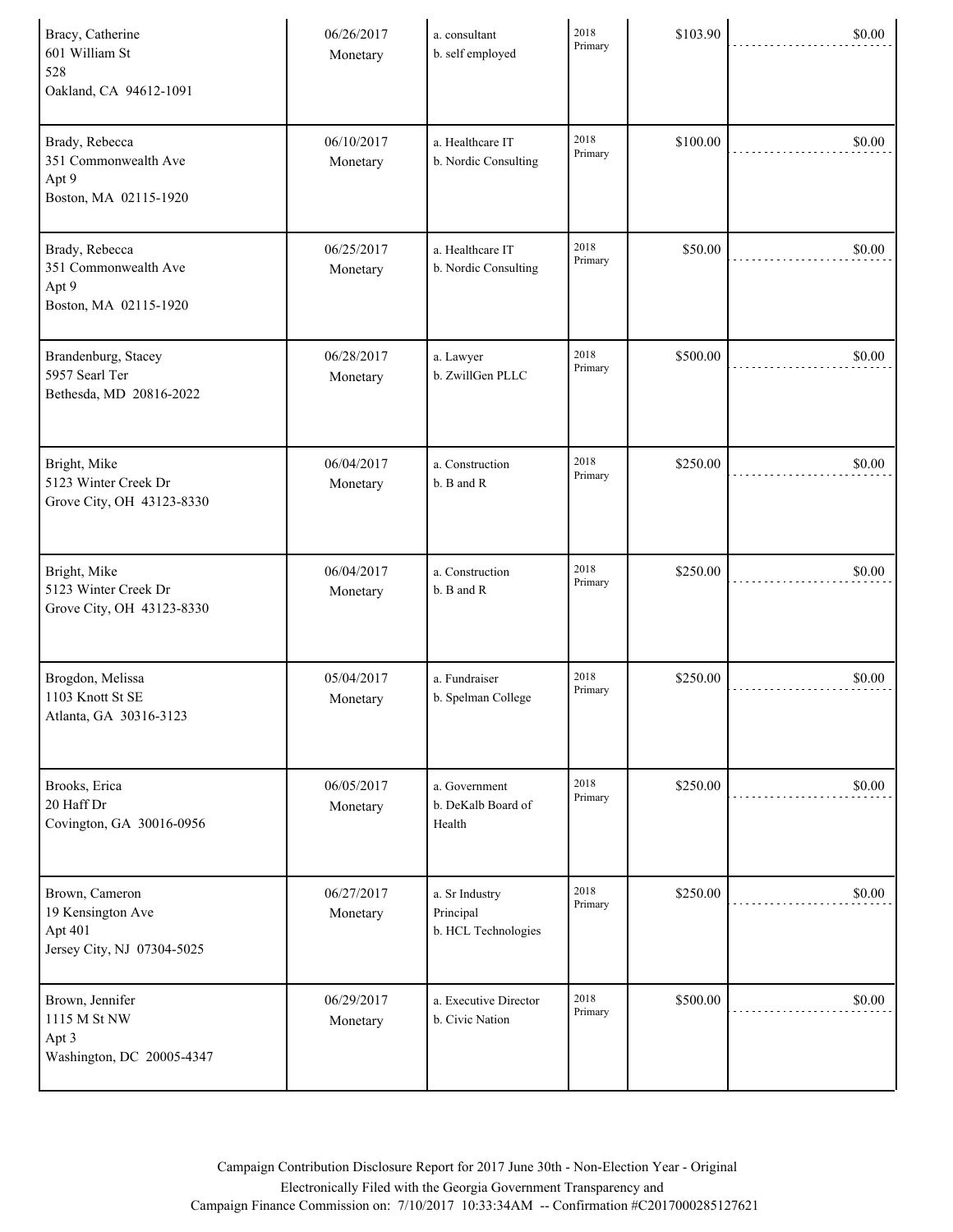| Buc, Nancy L.<br>4200 Massachusetts Ave NW<br>Apt 310<br>Washington, DC 20016-4752 | 06/03/2017<br>Monetary | a. Retired Lawyer<br>b. N/A                                                                  | 2018<br>Primary | \$250.00   | \$0.00 |
|------------------------------------------------------------------------------------|------------------------|----------------------------------------------------------------------------------------------|-----------------|------------|--------|
| Bunnen, Lucinda W.<br>3910 Randall Mill Rd NW<br>Atlanta, GA 30327-3102            | 06/26/2017<br>Monetary | a. Photographer<br>b. Self Employed                                                          | 2018<br>Primary | \$250.00   | \$0.00 |
| Buntrock, Dana<br>2905 Avalon Ave<br>Berkeley, CA 94705-1401                       | 06/07/2017<br>Monetary | a. Professor<br>b. UC Berkeley                                                               | 2018<br>Primary | \$200.00   | \$0.00 |
| Burton, Birgit S.<br>3227 Post Woods Dr<br>Apt H<br>Atlanta, GA 30339-3440         | 06/26/2017<br>Monetary | a. Executive Director<br>of Foundation<br>Relations<br>b. Georgia Institute<br>of Technology | 2018<br>Primary | \$250.00   | \$0.00 |
| Butler, Seletha<br>PO Box 278<br>Fairburn, GA 30213-0278                           | 05/03/2017<br>Monetary | a. Professor<br>b. Georgia Institute<br>of Technology                                        | 2018<br>Primary | \$200.00   | \$0.00 |
| Carey, Glen<br>108 Montrose Dr<br>Macon, GA 31220-2661                             | 05/10/2017<br>Monetary | a. MAILHANDLER<br>b. USPS  UNITED<br><b>STATES POSTAL</b><br><b>SERVICE</b>                  | 2018<br>Primary | \$10.00    | \$0.00 |
| Carey, Glen<br>108 Montrose Dr<br>Macon, GA 31220-2661                             | 06/11/2017<br>Monetary | a. MAILHANDLER<br>b. USPS  UNITED<br><b>STATES POSTAL</b><br><b>SERVICE</b>                  | 2018<br>Primary | \$10.00    | \$0.00 |
| Carey, Glen<br>108 Montrose Dr<br>Macon, GA 31220-2661                             | 06/18/2017<br>Monetary | a. MAILHANDLER<br>b. USPS  UNITED<br><b>STATES POSTAL</b><br><b>SERVICE</b>                  | 2018<br>Primary | \$100.00   | \$0.00 |
| Caston, Moanica<br>2369 Scotney Castle Ln<br>Powder Springs, GA 30127-5903         | 06/13/2017<br>Monetary | a. Executive<br>b. Georgia Power                                                             | 2018<br>Primary | \$250.00   | \$0.00 |
| Cecil, Guy<br>1319 T St NW<br>Washington, DC 20009-4438                            | 05/05/2017<br>Monetary | a. President<br>b. Miles Strategies                                                          | 2018<br>Primary | \$1,000.00 | \$0.00 |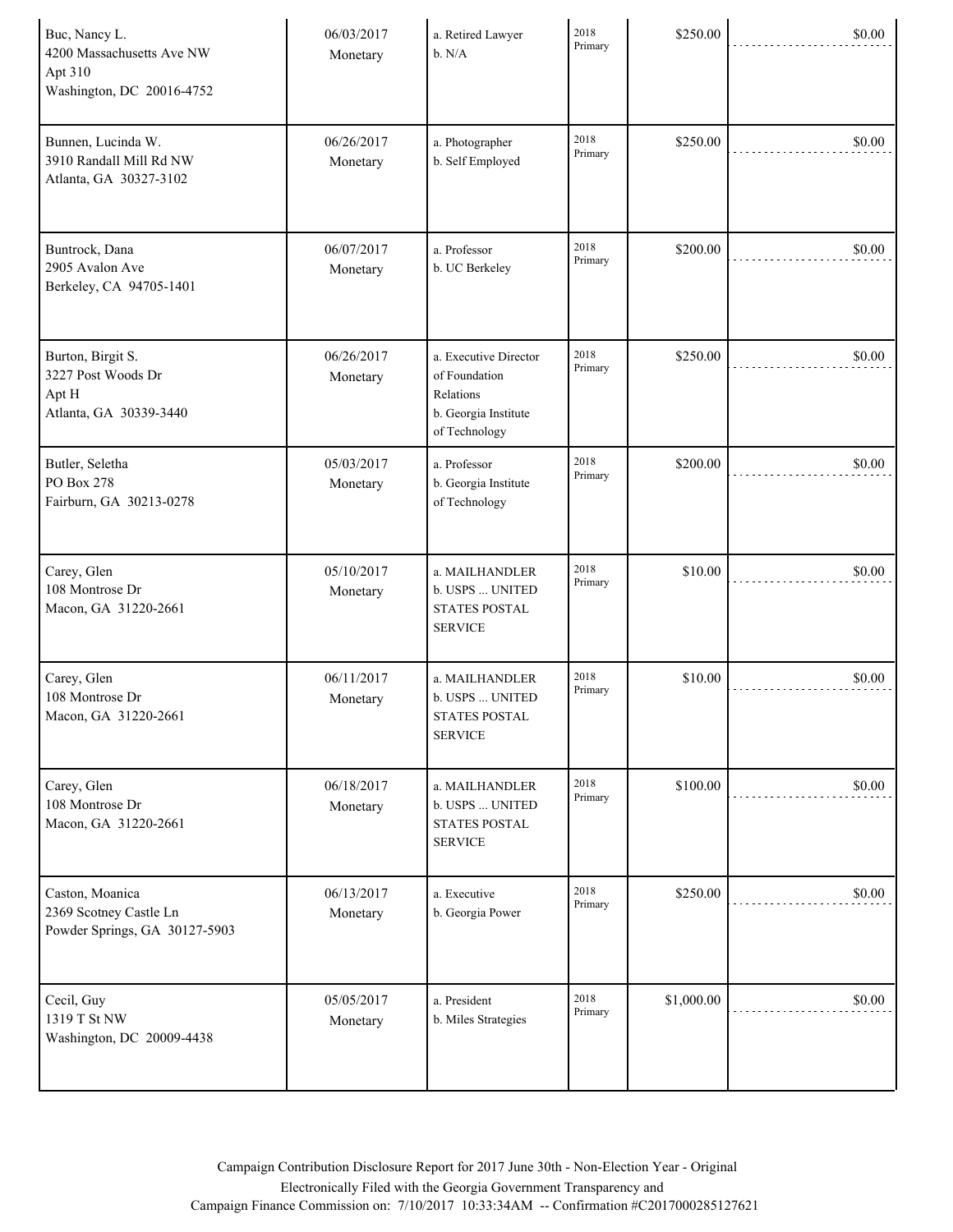| Chandler, John A.<br>957 Springdale Rd NE<br>Atlanta, GA 30306-2627 | 05/16/2017<br>Monetary | a. Senior Litigation<br>Partner<br>b. King and Spalding<br><b>LLP</b> | 2018<br>Primary | \$500.00   | \$0.00 |
|---------------------------------------------------------------------|------------------------|-----------------------------------------------------------------------|-----------------|------------|--------|
| Chandler, John A.<br>957 Springdale Rd NE<br>Atlanta, GA 30306-2627 | 06/19/2017<br>Monetary | a. Senior Litigation<br>Partner<br>b. King and Spalding<br><b>LLP</b> | 2018<br>Primary | \$500.00   | \$0.00 |
| Church, Maggie<br>90 Nesmith St<br>Lawrence, MA 01841-4418          | 05/07/2017<br>Monetary | a. urban planner<br>b. self-employed                                  | 2018<br>Primary | \$250.00   | \$0.00 |
| Cias, Judy<br>2740 16th St<br>Sacramento, CA 95818-3424             | 06/22/2017<br>Monetary | a. Lawyer<br>b. State of CA                                           | 2018<br>Primary | \$103.90   | \$0.00 |
| Clarification & Mediation<br>PO Box 42594<br>Atlanta, GA 30311-0594 | 06/27/2017<br>Monetary |                                                                       | 2018<br>Primary | \$150.00   | \$0.00 |
| Clauson, David<br>1444 Fairview Rd NE<br>Atlanta, GA 30306-4612     | 06/29/2017<br>Monetary | a. Partner and<br>Founder<br>b. Big Blue Sky Inc.                     | 2018<br>Primary | \$500.00   | \$0.00 |
| Clements, Chelsea<br>455 Hardscrabble Rd<br>Roswell, GA 30075-1417  | 06/22/2017<br>Monetary | a. Server<br>b. I4food                                                | 2018<br>Primary | \$27.00    | \$0.00 |
| Clements, Chelsea<br>455 Hardscrabble Rd<br>Roswell, GA 30075-1417  | 06/30/2017<br>Monetary | a. Server<br>b. I4food                                                | 2018<br>Primary | \$100.00   | \$0.00 |
| Clymer, Carl H.<br>3200 Oak Hampton Way<br>Duluth, GA 30096-5883    | 06/30/2017<br>Monetary | a. Retired<br>b. N/A                                                  | 2018<br>Primary | \$250.00   | \$0.00 |
| Clymer, Susan D.<br>3200 Oak Hampton Way<br>Duluth, GA 30096-5883   | 06/08/2017<br>Monetary | a. Teacher<br>b. Retired                                              | 2018<br>Primary | \$1,000.00 | \$0.00 |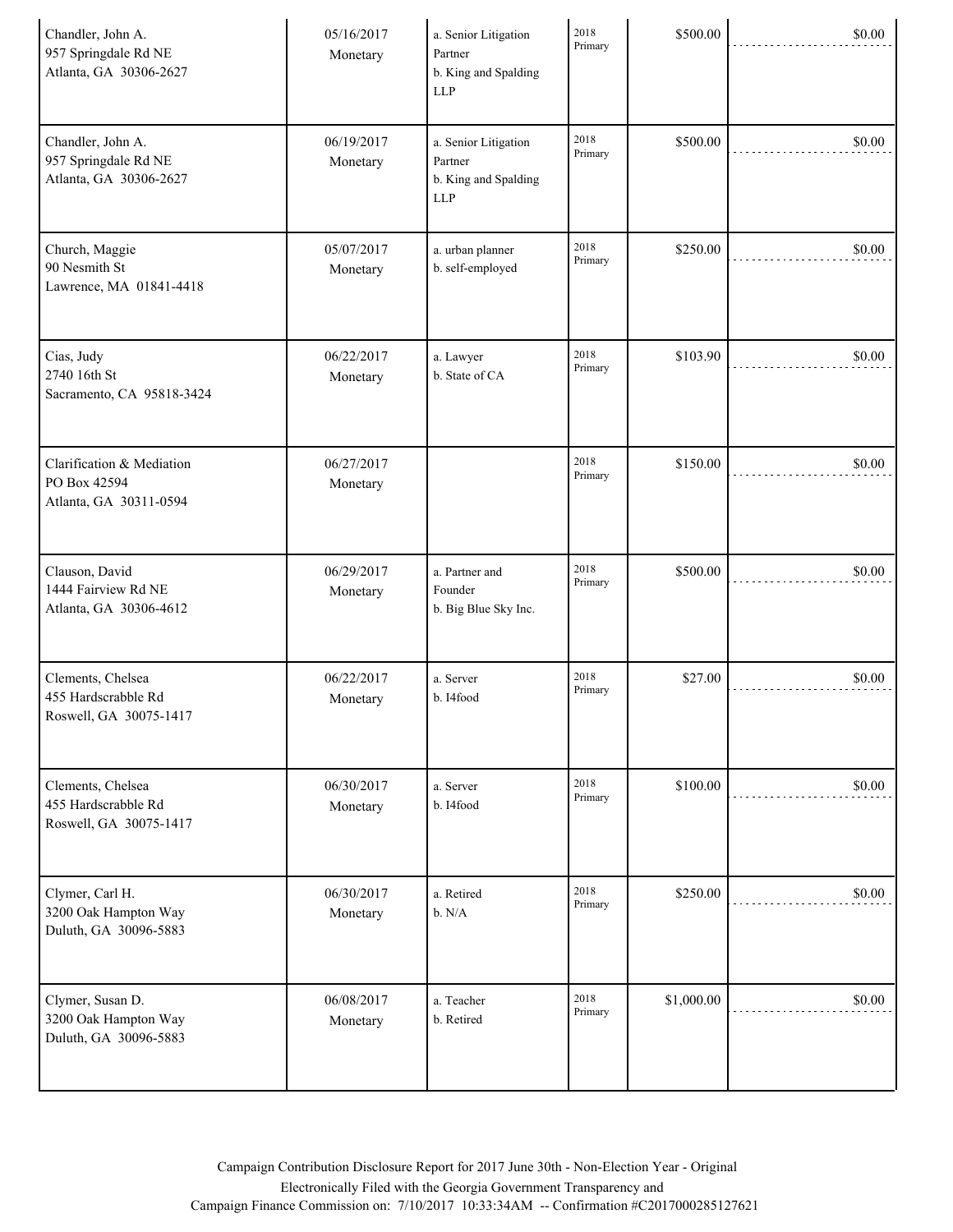| Coberly, Susan<br>2658 E Alluvial Ave<br>Apt 114<br>Fresno, CA 93720-9111 | 06/13/2017<br>Monetary | a. none<br>b. Retired                               | 2018<br>Primary | \$100.00   | \$0.00 |
|---------------------------------------------------------------------------|------------------------|-----------------------------------------------------|-----------------|------------|--------|
| Coberly, Susan<br>2658 E Alluvial Ave<br>Apt 114<br>Fresno, CA 93720-9111 | 06/13/2017<br>Monetary | a. none<br>b. Retired                               | 2018<br>Primary | \$100.00   | \$0.00 |
| Cofrin, Edith D.<br>1074 Berkshire Rd NE<br>Atlanta, GA 30306-3002        | 05/18/2017<br>Monetary | a. Investor<br>b. Self-Employed                     | 2018<br>Primary | \$1,000.00 | \$0.00 |
| Cole, Johnnetta B.<br>1901 Mason Hill Dr<br>Alexandria, VA 22307-1936     | 06/29/2017<br>Monetary | a. Educator and<br>Philanthropist<br>b. Retired     | 2018<br>Primary | \$250.00   | \$0.00 |
| Cole, Kelly<br>7311 University Ave<br>Glen Echo, MD 20812-1111            | 06/06/2017<br>Monetary | a. Adjunct professor<br>b. Georgetown<br>University | 2018<br>Primary | \$2,500.00 | \$0.00 |
| Colonial Group, Inc.<br>PO Box 576<br>Savannah, GA 31402-0576             | 06/29/2017<br>Monetary |                                                     | 2018<br>Primary | \$1,000.00 | \$0.00 |
| Conlee, Amy J.<br>2 Montclair Dr NE<br>Atlanta, GA 30309-1527             | 05/24/2017<br>Monetary | a. not employed<br>b. not employed                  | 2018<br>Primary | \$6,600.00 | \$0.00 |
| Conlee, Cecil D.<br>2 Montclair Dr NE<br>Atlanta, GA 30309-1527           | 05/26/2017<br>Monetary | a. Real estate<br>investor<br>b. Self               | 2018<br>Primary | \$6,300.00 | \$0.00 |
| Conway, Tony<br>1525 Moores Mill Rd NW<br>Atlanta, GA 30327-1435          | 06/30/2017<br>Monetary | a. Owner<br>b. Legendary Events                     | 2018<br>Primary | \$1,000.00 | \$0.00 |
| Corhen, Ray<br>1201 Cameron Crk<br>Marietta, GA 30062-3058                | 05/19/2017<br>Monetary | a. self employed<br>b. contractor                   | 2018<br>Primary | \$250.00   | \$0.00 |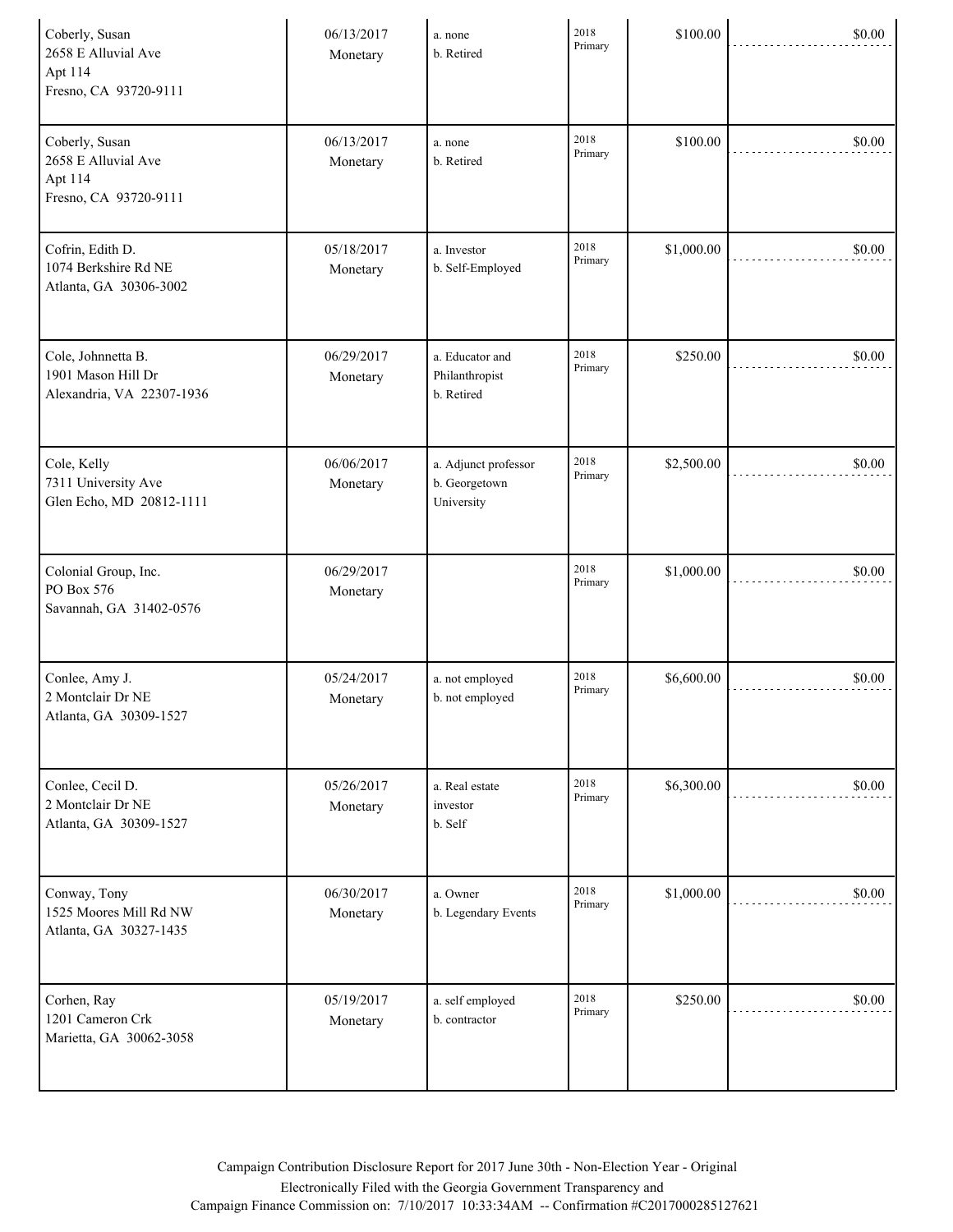| Corrente, Judith-Ann Ann<br>350 7th Ave<br>Rm 2202<br>New York, NY 10001-1930 | 06/03/2017<br>Monetary | a. Civic-Volunteer<br>b. Not Employed                                                                      | 2018<br>Primary            | \$5,400.00 | \$0.00                         |
|-------------------------------------------------------------------------------|------------------------|------------------------------------------------------------------------------------------------------------|----------------------------|------------|--------------------------------|
| Cox Chambers, James<br>PO Box 530255<br>Atlanta, GA 30353-0255                | 06/30/2017<br>Monetary | a. Philanthropist<br>b. N/A                                                                                | 2018<br>Primary            | \$6,600.00 | \$0.00                         |
| Cox Chambers, James<br>PO Box 530255<br>Atlanta, GA 30353-0255                | 06/30/2017<br>Monetary | a. Philanthropist<br>b. N/A                                                                                | 2018<br>Run-Off<br>Primary | \$3,900.00 | \$0.00                         |
| Cox Chambers, James<br>PO Box 530255<br>Atlanta, GA 30353-0255                | 06/30/2017<br>Monetary | a. Philanthropist<br>b. N/A                                                                                | 2018<br>General            | \$6,600.00 | \$0.00                         |
| Cox Chambers, James<br>PO Box 530255<br>Atlanta, GA 30353-0255                | 06/30/2017<br>Monetary | a. Philanthropist<br>b. N/A                                                                                | 2018<br>Run-Off<br>General | \$3,900.00 | \$0.00                         |
| Cramer, Ann W.<br>1054 Austin Ave NE<br>Atlanta, GA 30307-1916                | 06/24/2017<br>Monetary | a. Senior Consultant<br>b. Coxe, Curry &<br>Associates                                                     | 2018<br>Primary            | \$500.00   | \$0.00                         |
| Crawford, Keith<br>1241 Golf Link Dr<br>Stone Mountain, GA 30088-3732         | 05/10/2017<br>Monetary | a. Lead Financial<br>Analyst<br>b. AT&T                                                                    | 2018<br>Primary            | \$250.00   | \$0.00                         |
| Crawford Sanders, Emily<br>314 E Duffy St<br>Savannah, GA 31401-6812          | 06/23/2017<br>In-Kind  | a. Professor<br>b. SWU                                                                                     | 2018<br>Primary            | \$0.00     | \$127.13<br>Event refreshments |
| Daniel, Marietta<br>365 5th Ave<br>Ste 5406<br>New York, NY 10016-4309        | 06/13/2017<br>Monetary | a. Political and<br>Communication<br>Professional<br>b. The Feminist Press<br>& Step Up Women's<br>Network | 2018<br>Primary            | \$500.00   | \$0.00                         |
| DANZIG, DEBORAH<br>1328 Greenland Dr NE<br>Atlanta, GA 30306-3221             | 06/03/2017<br>Monetary | a. General Counsel /<br>Chief Legal Officer<br>and Corporate<br>Secretary<br>b. Ashton Woods<br>Homes      | 2018<br>Primary            | \$250.00   | \$0.00                         |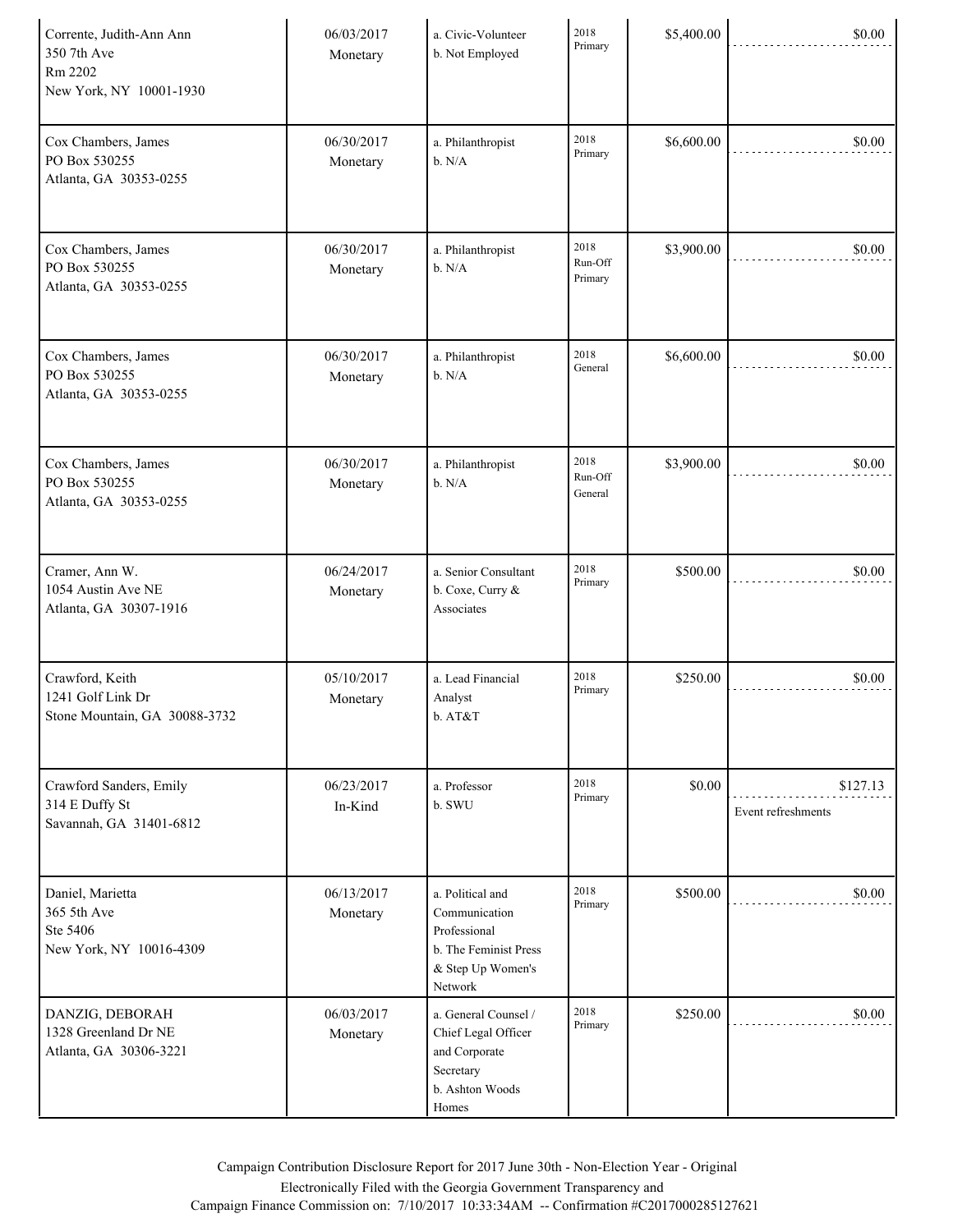| DAUGHTRY, LEAH<br>700 7th St SW<br>Washington, DC 20024-2460                | 05/29/2017<br>Monetary | a. SELF-EMPLOYED<br>b. SELF                            | 2018<br>Primary            | \$250.00   | \$0.00 |
|-----------------------------------------------------------------------------|------------------------|--------------------------------------------------------|----------------------------|------------|--------|
| Day Jr., Charles W.<br>1445 Dupont Commons Cir NW<br>Atlanta, GA 30318-2796 | 06/09/2017<br>Monetary | a. President/CEO<br>b. Data Systems and<br>Games, Inc. | 2018<br>Primary            | \$1,000.00 | \$0.00 |
| Deihl, Pat<br>1312 Deveron Dr<br>New Haven, IN 46774-2266                   | 06/16/2017<br>Monetary | a. N/A<br>b. N/A                                       | 2018<br>Primary            | \$100.00   | \$0.00 |
| Deihl, Pat<br>1312 Deveron Dr<br>New Haven, IN 46774-2266                   | 06/16/2017<br>Monetary | a. N/A<br>b. N/A                                       | 2018<br>Primary            | \$100.00   | \$0.00 |
| Delaney, Mary Q.<br>436 14th St<br>Ste 1417<br>Oakland, CA 94612-2716       | 05/28/2017<br>Monetary | a. President<br>b. Akonadi<br>Foundation               | 2018<br>Run-Off<br>Primary | \$3,900.00 | \$0.00 |
| Delaney, Mary Q.<br>436 14th St<br>Ste 1417<br>Oakland, CA 94612-2716       | 05/28/2017<br>Monetary | a. President<br>b. Akonadi<br>Foundation               | 2018<br>Primary            | \$6,600.00 | \$0.00 |
| DeMarco, Emilia<br>200 W Washington Sq<br>Philadelphia, PA 19106-3576       | 06/07/2017<br>Monetary | a. retired<br>b. N/A                                   | 2018<br>Primary            | \$200.00   | \$0.00 |
| Demissie, Addisu<br>6100 Taft Ave<br>Oakland, CA 94618-1742                 | 05/06/2017<br>Monetary | a. Consultant<br>b. 50+1 Strategies                    | 2018<br>Primary            | \$250.00   | \$0.00 |
| Demissie, Addisu<br>6100 Taft Ave<br>Oakland, CA 94618-1742                 | 06/28/2017<br>Monetary | a. Consultant<br>b. 50+1 Strategies                    | 2018<br>Primary            | \$250.00   | \$0.00 |
| Dixon, Keisha<br>32 Tompkins Rd<br>Scarsdale, NY 10583-2836                 | 06/25/2017<br>Monetary | a. Not Employed<br>b. Not Employed                     | 2018<br>Primary            | \$250.00   | \$0.00 |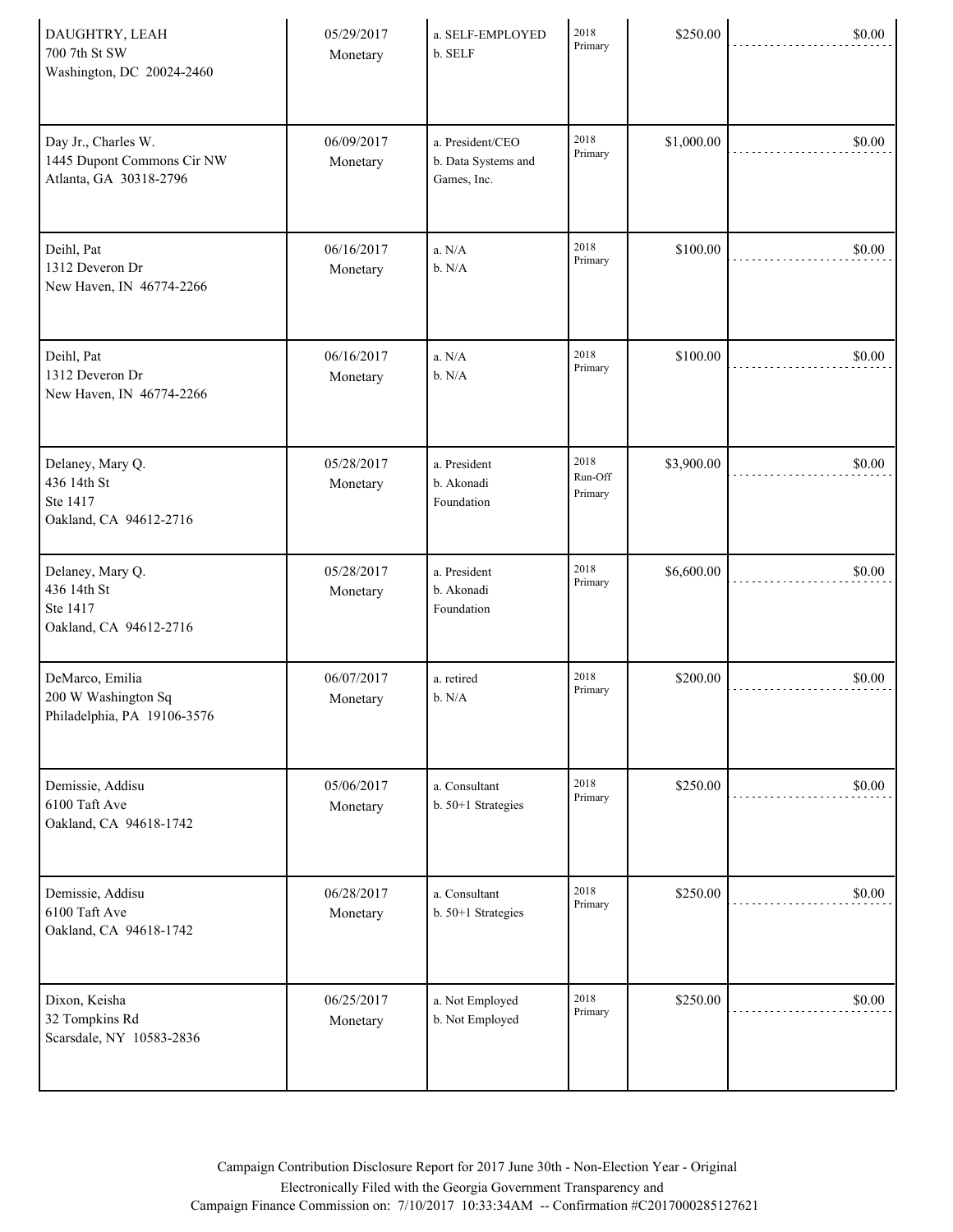| Dooley, Andrea<br>5500 Thomas Ave<br>Oakland, CA 94618-1752                         | 06/27/2017<br>Monetary | a. Arbitrator<br>b. Self                                   | 2018<br>Primary | \$259.60   | \$0.00 |
|-------------------------------------------------------------------------------------|------------------------|------------------------------------------------------------|-----------------|------------|--------|
| Dooley, Brook<br>5500 Thomas Ave<br>Oakland, CA 94618-1752                          | 06/27/2017<br>Monetary | a. Attorney<br>b. Keker, Van Nest<br>& Peters LLP          | 2018<br>Primary | \$259.60   | \$0.00 |
| Edwards, Donna F<br>155 Potomac Psge<br><b>Unit 916</b><br>Oxon Hill, MD 20745-1583 | 05/03/2017<br>Monetary | a. Not Employed<br>b. Not Employed                         | 2018<br>Primary | \$250.00   | \$0.00 |
| Edwards, Donna F<br>155 Potomac Psge<br><b>Unit 916</b><br>Oxon Hill, MD 20745-1583 | 06/03/2017<br>Monetary | a. Not Employed<br>b. Not Employed                         | 2018<br>Primary | \$250.00   | \$0.00 |
| Edwards, Donna F<br>155 Potomac Psge<br><b>Unit 916</b><br>Oxon Hill, MD 20745-1583 | 06/03/2017<br>Monetary | a. Not Employed<br>b. Not Employed                         | 2018<br>Primary | \$10.00    | \$0.00 |
| ELKS, MARTHA<br>2170 Ector Ct NE<br>Atlanta, GA 30345-1901                          | 06/26/2017<br>Monetary | a. Physician<br>b. Morehouse School<br>of Medicine         | 2018<br>Primary | \$250.00   | \$0.00 |
| Ellford, Helene<br>214 Kingsland Ave<br>Brooklyn, NY 11222-4338                     | 06/04/2017<br>Monetary | a. Information<br>Requested<br>b. Information<br>Requested | 2018<br>Primary | \$125.00   | \$0.00 |
| Ellison, Emily J.<br>116 N Windward Dr<br>Saint Simons Island, GA 31522-1112        | 06/29/2017<br>Monetary | a. Not Employed<br>b. Not Employed                         | 2018<br>Primary | \$1,000.00 | \$0.00 |
| Essig, Alan<br>207 Cambridge Ave<br>Decatur, GA 30030-3504                          | 05/03/2017<br>Monetary | a. Executive Director<br>b. Essig Gehl<br>Consulting       | 2018<br>Primary | \$250.00   | \$0.00 |
| Essig, Alan<br>207 Cambridge Ave<br>Decatur, GA 30030-3504                          | 06/08/2017<br>Monetary | a. Executive Director<br>b. Essig Gehl<br>Consulting       | 2018<br>Primary | \$250.00   | \$0.00 |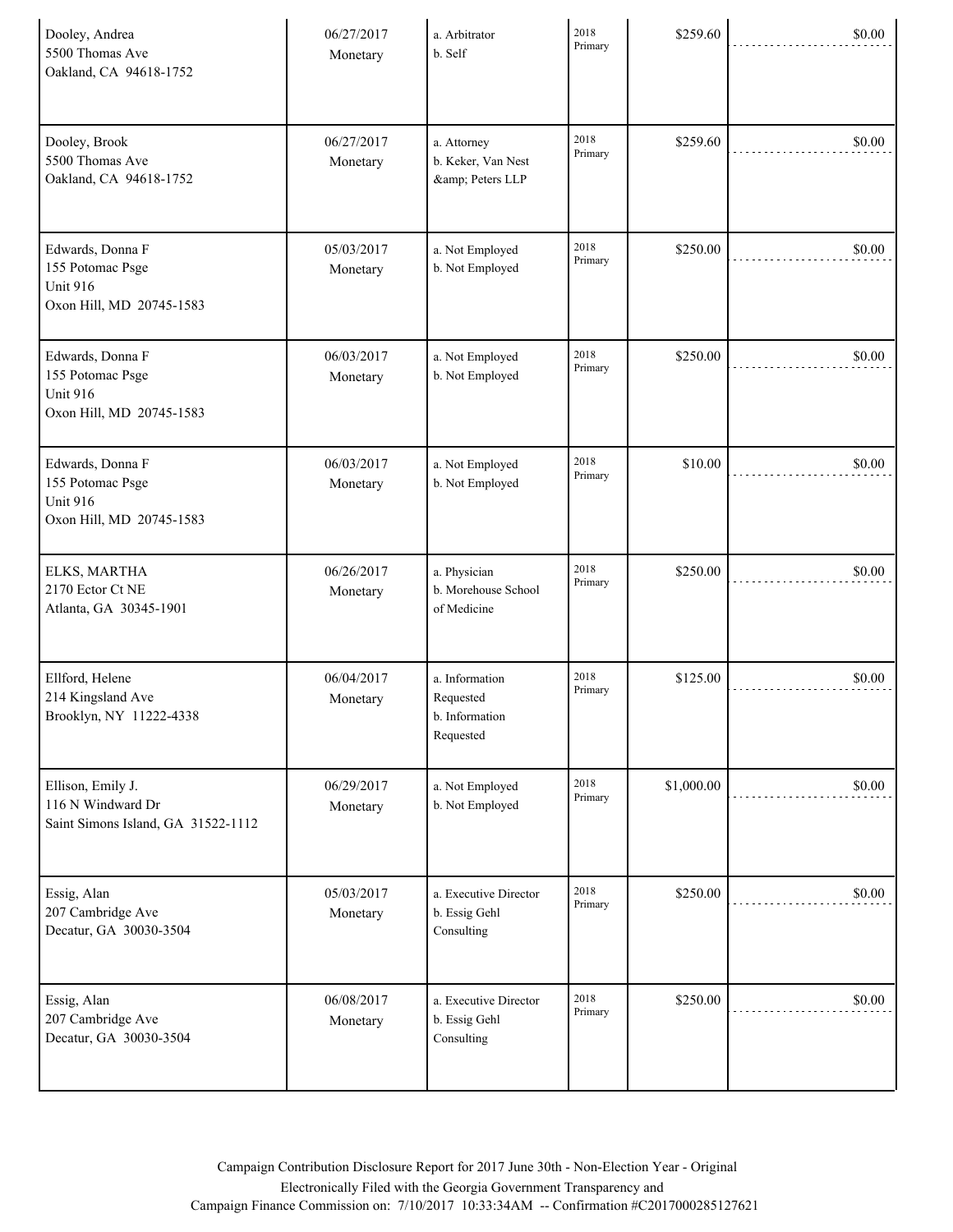| Esteves, Jason F.<br>1332 Dupont Commons Cir NW<br>Atlanta, GA 30318-2798      | 05/04/2017<br>Monetary | a. Corporate Counsel<br>b. Equifax                          | 2018<br>Primary | \$102.00   | \$0.00 |
|--------------------------------------------------------------------------------|------------------------|-------------------------------------------------------------|-----------------|------------|--------|
| Evans, Gail H.<br>886 E Rock Springs Rd NE<br>Atlanta, GA 30306-3044           | 05/10/2017<br>Monetary | a. Lecturer<br>b. Georgia Tech                              | 2018<br>Primary | \$500.00   | \$0.00 |
| Fairman, Fleur<br>800 3rd Ave<br>F140<br>New York, NY 10022-7604               | 06/30/2017<br>Monetary | a. Investment<br>Advisor<br>b. Tinicum<br>Enterprises Inc.  | 2018<br>Primary | \$2,000.00 | \$0.00 |
| Feiler, Andrew B.<br>686 Greenwood Ave NE<br>Ste 1<br>Atlanta, GA 30306-5211   | 06/02/2017<br>Monetary | a. Real Estate<br>Developer<br>b. Metro Developers,<br>Inc. | 2018<br>Primary | \$1,000.00 | \$0.00 |
| Fleming, James A.<br>2143 Ponce De Leon Ave NE<br>Atlanta, GA 30307-1344       | 06/19/2017<br>Monetary | a. Information<br>Requested<br>b. Information<br>Requested  | 2018<br>Primary | \$5,000.00 | \$0.00 |
| Fleming, Nancy I.<br>2143 Ponce De Leon Ave NE<br>Atlanta, GA 30307-1344       | 06/19/2017<br>Monetary | a. Retired<br>b. N/A                                        | 2018<br>Primary | \$5,000.00 | \$0.00 |
| Fletcher, Jennifer W.<br>2056 N Ponce De Leon Ave NE<br>Atlanta, GA 30307-1340 | 06/20/2017<br>Monetary | a. Partner<br>b. Sutherland, Asbill<br>& Brennan LLP        | 2018<br>Primary | \$1,000.00 | \$0.00 |
| Flinn, T. Michael<br>402 Tanner St<br>Carrollton, GA 30117-3210                | 05/09/2017<br>Monetary | a. attorney<br>b. self                                      | 2018<br>Primary | \$250.00   | \$0.00 |
| Floyd, Kendra<br>209 E 56th St<br>Apt 2D<br>New York, NY 10022-3726            | 05/15/2017<br>Monetary | a. Executive Director<br>b. JPMorgan Chase                  | 2018<br>Primary | \$250.00   | \$0.00 |
| Fort, Ann<br>4535 Jettridge Dr NW<br>Atlanta, GA 30327-3540                    | 06/30/2017<br>Monetary | a. Partner<br>b. Eversheds<br>Sutherland                    | 2018<br>Primary | \$500.00   | \$0.00 |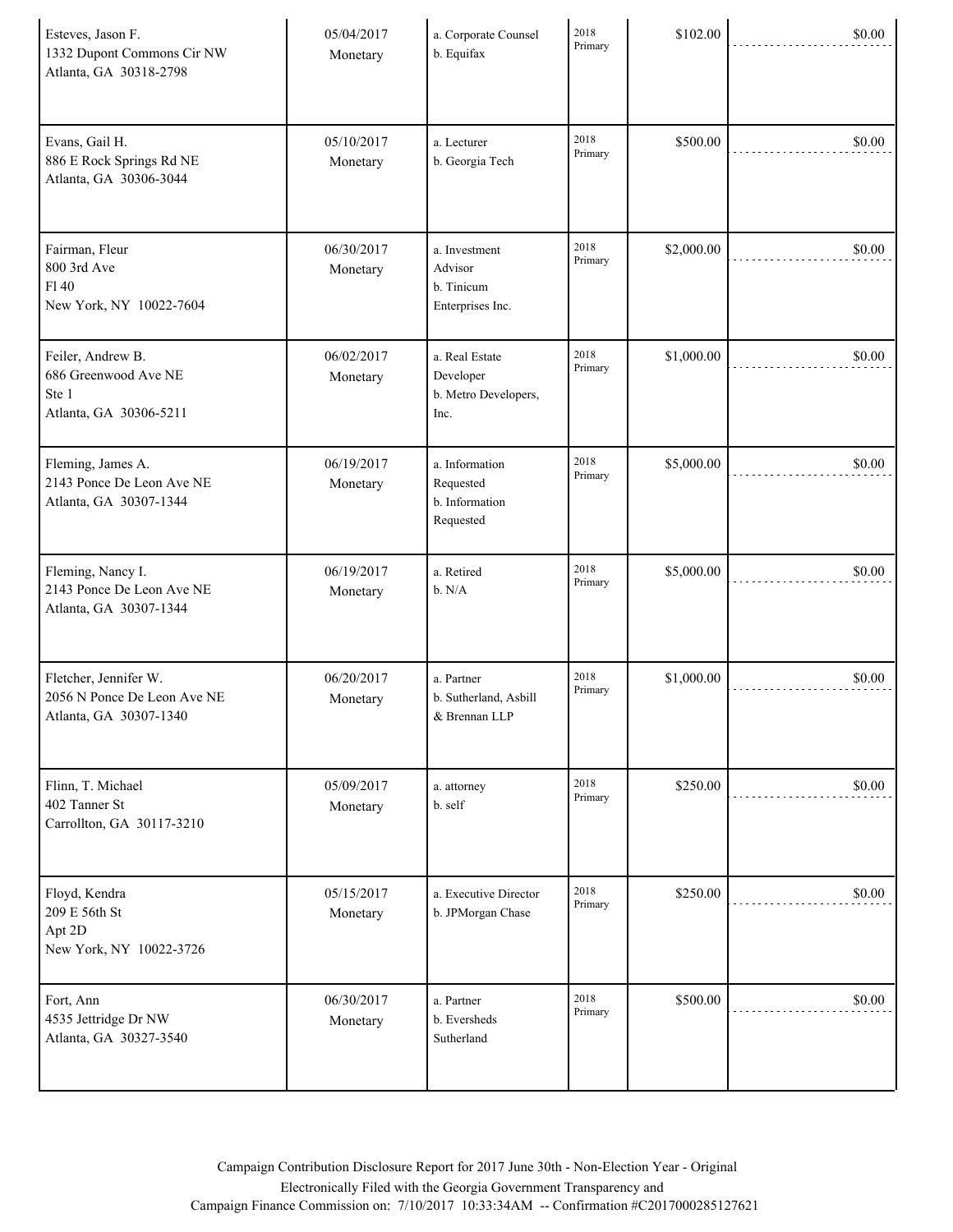| Foster, Lisa<br>2422 Tracy Pl NW<br>Washington, DC 20008-1627                             | 06/05/2017<br>Monetary | a. Attorney<br>b. Self                                              | 2018<br>Primary | \$250.00 | \$0.00                                                                               |
|-------------------------------------------------------------------------------------------|------------------------|---------------------------------------------------------------------|-----------------|----------|--------------------------------------------------------------------------------------|
| Franklin, Dionne<br>312 Covered Bridge Pl SW<br>Smyrna, GA 30082-3602                     | 06/15/2017<br>Monetary | a. Not Employed<br>b. N/A                                           | 2018<br>Primary | \$100.00 | \$0.00                                                                               |
| Franklin, Dionne<br>312 Covered Bridge Pl SW<br>Smyrna, GA 30082-3602                     | 06/15/2017<br>Monetary | a. Not Employed<br>b. N/A                                           | 2018<br>Primary | \$100.00 | \$0.00                                                                               |
| Freedman, Glen Paul<br>480 John Wesley Dobbs Ave NE<br>Loft 811<br>Atlanta, GA 30312-5324 | 05/03/2017<br>Monetary | a. Operations and<br>Compliance<br>b. Stacey Abrams for<br>Governor | 2018<br>Primary | \$101.00 | \$0.00                                                                               |
| Freedman, Glen Paul<br>480 John Wesley Dobbs Ave NE<br>Loft 811<br>Atlanta, GA 30312-5324 | 06/21/2017<br>Monetary | a. Operations and<br>Compliance<br>b. Stacey Abrams for<br>Governor | 2018<br>Primary | \$100.00 | \$0.00                                                                               |
| Friedman, Eleanor<br>17 W 54th St<br>Apt 6D<br>New York, NY 10019-5455                    | 06/03/2017<br>Monetary | a. Designer<br>b. self                                              | 2018<br>Primary | \$250.00 | \$0.00                                                                               |
| Friends of Stacey Y. Abrams<br>PO Box 5750<br>Atlanta, GA 31107-0750                      | 05/01/2017<br>In-Kind  |                                                                     | 2018<br>Primary | \$0.00   | \$1,548.00<br>Donor and Email Lists                                                  |
| Friends of Stacey Y. Abrams<br>PO Box 5750<br>Atlanta, GA 31107-0750                      | 05/04/2017<br>In-Kind  |                                                                     | 2018<br>Primary | \$0.00   | \$36.84<br>Inkinded Expenditure -<br>Uber.com - Taxi/Car<br>Service                  |
| Friends of Stacey Y. Abrams<br>PO Box 5750<br>Atlanta, GA 31107-0750                      | 05/05/2017<br>In-Kind  |                                                                     | 2018<br>Primary | \$0.00   | \$75.56<br>Inkinded Expenditure -<br>Zifty.com -<br>Meetings/Events-Food<br>& Bevage |
| Friends of Stacey Y. Abrams<br>PO Box 5750<br>Atlanta, GA 31107-0750                      | 05/09/2017<br>In-Kind  |                                                                     | 2018<br>Primary | \$0.00   | \$17.51<br>Inkinded Expenditure -<br>Uber.com - Taxi/Car<br>Service                  |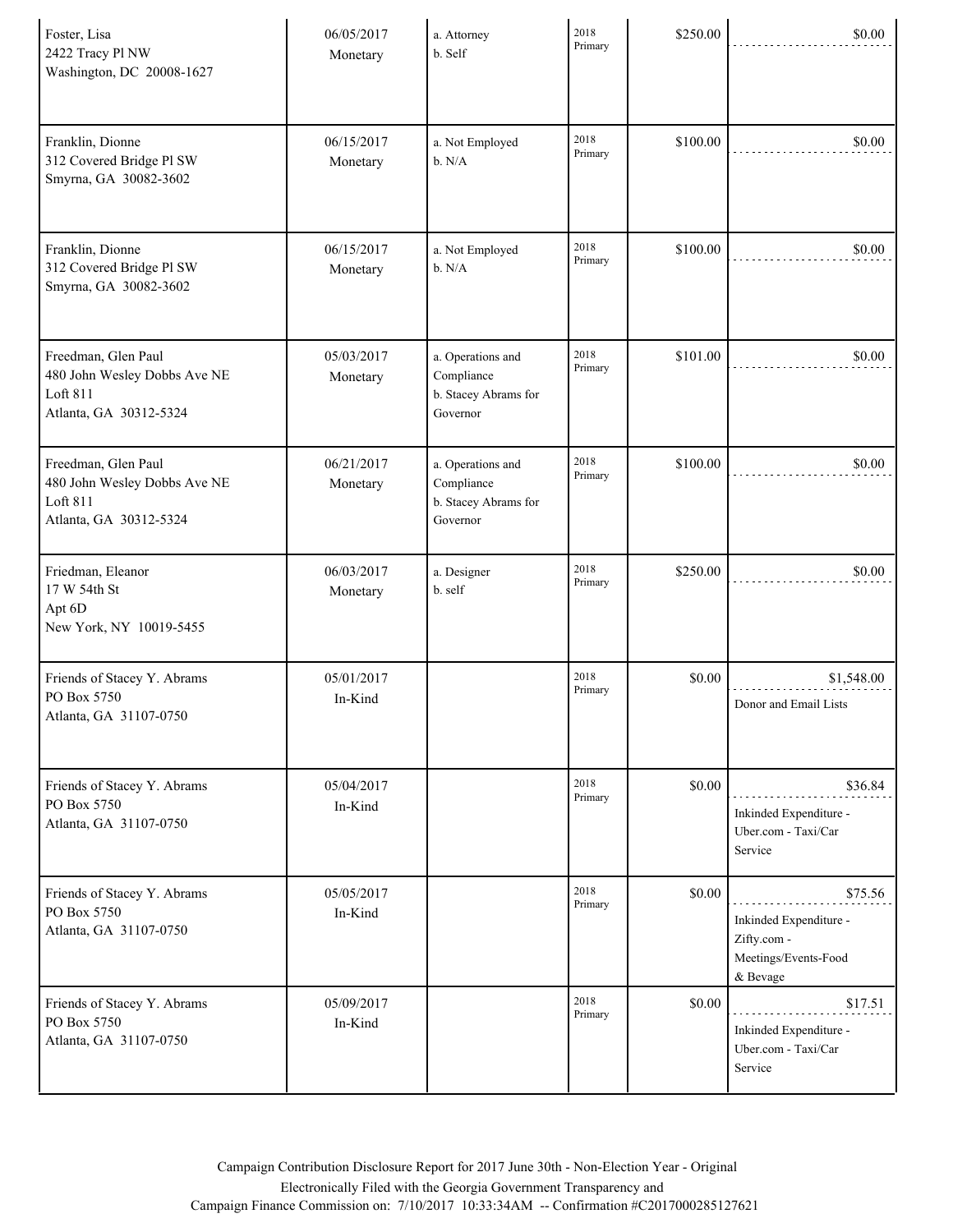| Friends of Stacey Y. Abrams<br>PO Box 5750<br>Atlanta, GA 31107-0750 | 05/11/2017<br>In-Kind | 2018<br>Primary | \$0.00 | \$29.45<br>Inkinded Expenditure -<br>Uber.com - Taxi/Car<br>Service                 |
|----------------------------------------------------------------------|-----------------------|-----------------|--------|-------------------------------------------------------------------------------------|
| Friends of Stacey Y. Abrams<br>PO Box 5750<br>Atlanta, GA 31107-0750 | 05/11/2017<br>In-Kind | 2018<br>Primary | \$0.00 | \$29.49<br>Inkinded Expenditure -<br>Uber.com - Taxi/Car<br>Service                 |
| Friends of Stacey Y. Abrams<br>PO Box 5750<br>Atlanta, GA 31107-0750 | 05/11/2017<br>In-Kind | 2018<br>Primary | \$0.00 | \$94.54<br>Inkinded Expenditure -<br>Fritti -<br>Meetings/Events-Food<br>& Bevage   |
| Friends of Stacey Y. Abrams<br>PO Box 5750<br>Atlanta, GA 31107-0750 | 05/12/2017<br>In-Kind | 2018<br>Primary | \$0.00 | \$43.98<br>Inkinded Expenditure -<br>Uber.com - Taxi/Car<br>Service                 |
| Friends of Stacey Y. Abrams<br>PO Box 5750<br>Atlanta, GA 31107-0750 | 05/16/2017<br>In-Kind | 2018<br>Primary | \$0.00 | \$27.31<br>Inkinded Expenditure -<br>Uber.com - Taxi/Car<br>Service                 |
| Friends of Stacey Y. Abrams<br>PO Box 5750<br>Atlanta, GA 31107-0750 | 05/17/2017<br>In-Kind | 2018<br>Primary | \$0.00 | \$27.31<br>Inkinded Expenditure -<br>Uber.com - Taxi/Car<br>Service                 |
| Friends of Stacey Y. Abrams<br>PO Box 5750<br>Atlanta, GA 31107-0750 | 05/18/2017<br>In-Kind | 2018<br>Primary | \$0.00 | \$47.27<br>Inkinded Expenditure -<br>Uber.com - Taxi/Car<br>Service                 |
| Friends of Stacey Y. Abrams<br>PO Box 5750<br>Atlanta, GA 31107-0750 | 05/19/2017<br>In-Kind | 2018<br>Primary | \$0.00 | \$179.88<br>Inkinded Expenditure -<br>Adobe - Computer<br>Software                  |
| Friends of Stacey Y. Abrams<br>PO Box 5750<br>Atlanta, GA 31107-0750 | 05/22/2017<br>In-Kind | 2018<br>Primary | \$0.00 | \$33.82<br>Inkinded Expenditure -<br>Folk Art -<br>Meetings/Events-Food<br>& Bevage |
| Friends of Stacey Y. Abrams<br>PO Box 5750<br>Atlanta, GA 31107-0750 | 05/22/2017<br>In-Kind | 2018<br>Primary | \$0.00 | \$136.55<br>Inkinded Expenditure -<br>Uber.com - Taxi/Car<br>Service                |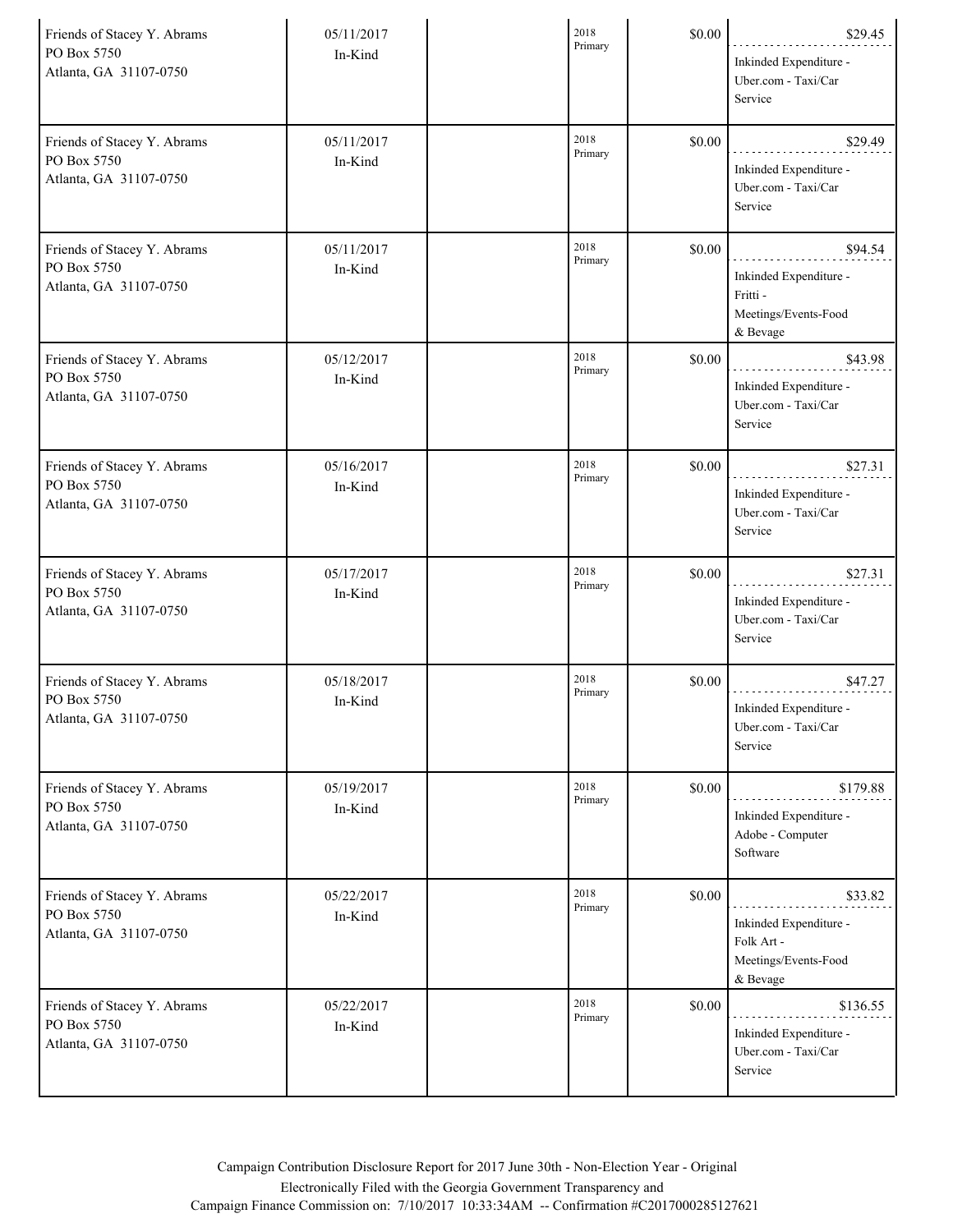| Friends of Stacey Y. Abrams<br>PO Box 5750<br>Atlanta, GA 31107-0750 | 05/22/2017<br>In-Kind | 2018<br>Primary | \$0.00 | \$29.00<br>Inkinded Expenditure -<br>Panita Thai Kitchen -<br>Meetings/Events-Food<br>& Bevage    |
|----------------------------------------------------------------------|-----------------------|-----------------|--------|---------------------------------------------------------------------------------------------------|
| Friends of Stacey Y. Abrams<br>PO Box 5750<br>Atlanta, GA 31107-0750 | 05/22/2017<br>In-Kind | 2018<br>Primary | \$0.00 | \$20.01<br>Inkinded Expenditure -<br>Chevron - Travel                                             |
| Friends of Stacey Y. Abrams<br>PO Box 5750<br>Atlanta, GA 31107-0750 | 05/22/2017<br>In-Kind | 2018<br>Primary | \$0.00 | \$5.53<br>Inkinded Expenditure -<br>Folk Art -<br>Meetings/Events-Food<br>& Bevage                |
| Friends of Stacey Y. Abrams<br>PO Box 5750<br>Atlanta, GA 31107-0750 | 05/22/2017<br>In-Kind | 2018<br>Primary | \$0.00 | \$36.84<br>Inkinded Expenditure -<br>Folk Art -<br>Meetings/Events-Food<br>& Bevage               |
| Friends of Stacey Y. Abrams<br>PO Box 5750<br>Atlanta, GA 31107-0750 | 05/24/2017<br>In-Kind | 2018<br>Primary | \$0.00 | \$46.83<br>Inkinded Expenditure -<br>Sotto Sotto -<br>Meetings/Events-Food<br>& Bevage            |
| Friends of Stacey Y. Abrams<br>PO Box 5750<br>Atlanta, GA 31107-0750 | 05/24/2017<br>In-Kind | 2018<br>Primary | \$0.00 | \$5.07<br>Inkinded Expenditure -<br>Folk Art -<br>Meetings/Events-Food<br>& Bevage                |
| Friends of Stacey Y. Abrams<br>PO Box 5750<br>Atlanta, GA 31107-0750 | 05/24/2017<br>In-Kind | 2018<br>Primary | \$0.00 | \$12.61<br>Inkinded Expenditure -<br>Chick-fil-a -<br>Meetings/Events-Food<br>& Bevage            |
| Friends of Stacey Y. Abrams<br>PO Box 5750<br>Atlanta, GA 31107-0750 | 05/25/2017<br>In-Kind | 2018<br>Primary | \$0.00 | \$47.64<br>Inkinded Expenditure -<br>The Cheesecake Factory<br>- Meetings/Events-Food<br>& Bevage |
| Friends of Stacey Y. Abrams<br>PO Box 5750<br>Atlanta, GA 31107-0750 | 05/26/2017<br>In-Kind | 2018<br>Primary | \$0.00 | \$89.23<br>Inkinded Expenditure -<br>POSTMATES -<br>Meetings/Events-Food<br>& Bevage              |
| Friends of Stacey Y. Abrams<br>PO Box 5750<br>Atlanta, GA 31107-0750 | 05/26/2017<br>In-Kind | 2018<br>Primary | \$0.00 | \$34.71<br>Inkinded Expenditure -<br>Uber.com - Taxi/Car<br>Service                               |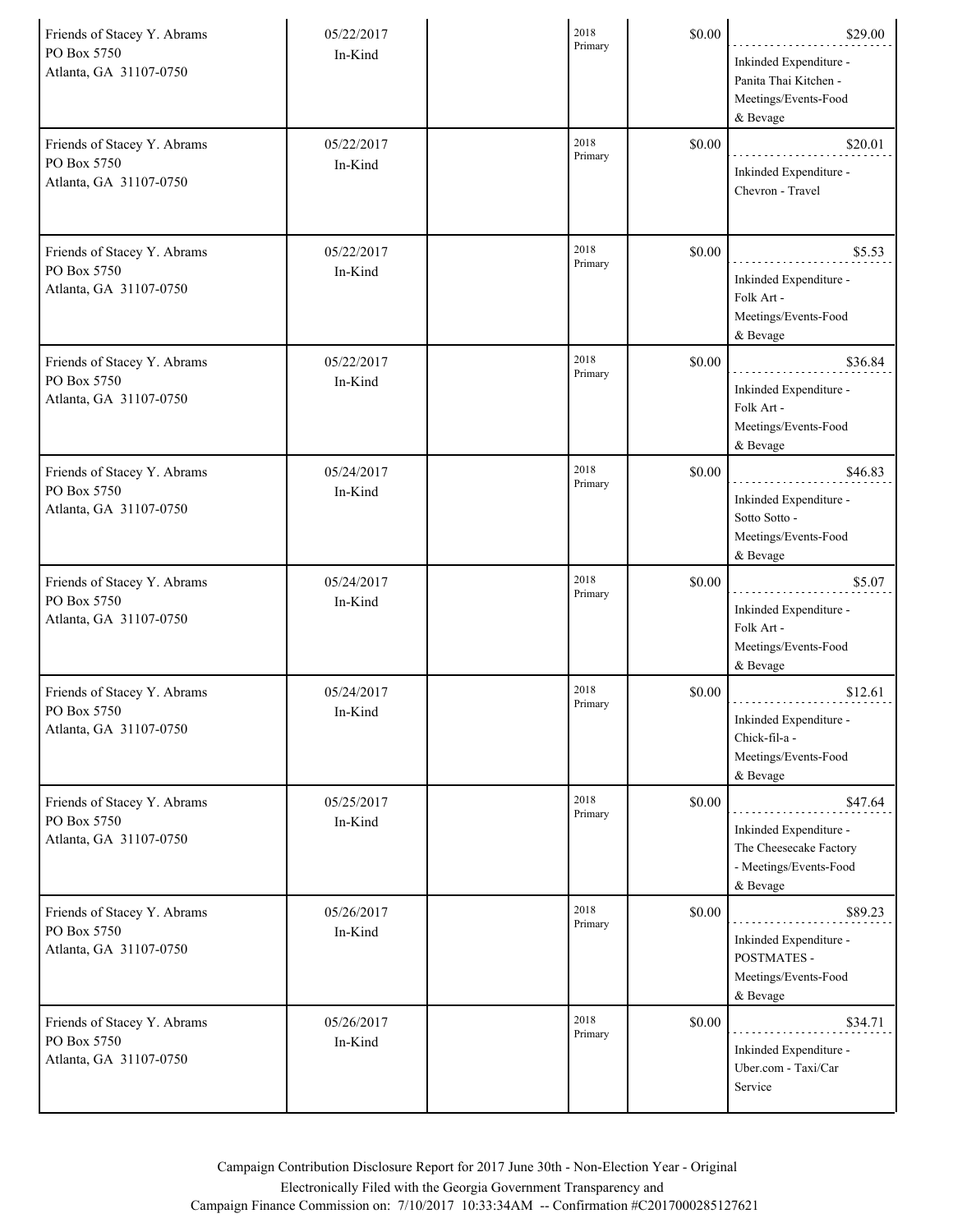| Friends of Stacey Y. Abrams<br>PO Box 5750<br>Atlanta, GA 31107-0750 | 05/26/2017<br>In-Kind | 2018<br>Primary | \$0.00 | \$32.16<br>Inkinded Expenditure -<br>Uber.com - Taxi/Car<br>Service                           |
|----------------------------------------------------------------------|-----------------------|-----------------|--------|-----------------------------------------------------------------------------------------------|
| Friends of Stacey Y. Abrams<br>PO Box 5750<br>Atlanta, GA 31107-0750 | 05/30/2017<br>In-Kind | 2018<br>Primary | \$0.00 | \$3.62<br>Inkinded Expenditure -<br>Folk Art -<br>Meetings/Events-Food<br>& Bevage            |
| Friends of Stacey Y. Abrams<br>PO Box 5750<br>Atlanta, GA 31107-0750 | 05/30/2017<br>In-Kind | 2018<br>Primary | \$0.00 | \$31.30<br>Inkinded Expenditure -<br>Arepa M?a -<br>Meetings/Events-Food<br>& Bevage          |
| Friends of Stacey Y. Abrams<br>PO Box 5750<br>Atlanta, GA 31107-0750 | 05/30/2017<br>In-Kind | 2018<br>Primary | \$0.00 | \$17.65<br>Inkinded Expenditure -<br>Piece of Cake Inc. -<br>Meetings/Events-Food<br>& Bevage |
| Friends of Stacey Y. Abrams<br>PO Box 5750<br>Atlanta, GA 31107-0750 | 05/30/2017<br>In-Kind | 2018<br>Primary | \$0.00 | \$24.13<br>Inkinded Expenditure -<br>POSTMATES -<br>Meetings/Events-Food<br>& Bevage          |
| Friends of Stacey Y. Abrams<br>PO Box 5750<br>Atlanta, GA 31107-0750 | 06/01/2017<br>In-Kind | 2018<br>Primary | \$0.00 | \$41.33<br>Inkinded Expenditure -<br>POSTMATES -<br>Meetings/Events-Food<br>& Bevage          |
| Friends of Stacey Y. Abrams<br>PO Box 5750<br>Atlanta, GA 31107-0750 | 06/01/2017<br>In-Kind | 2018<br>Primary | \$0.00 | \$13.54<br>Inkinded Expenditure - Le<br>Petit Marche -<br>Meetings/Events-Food<br>& Bevage    |
| Friends of Stacey Y. Abrams<br>PO Box 5750<br>Atlanta, GA 31107-0750 | 06/02/2017<br>In-Kind | 2018<br>Primary | \$0.00 | \$67.52<br>Inkinded Expenditure -<br>Sotto Sotto -<br>Meetings/Events-Food<br>& Bevage        |
| Friends of Stacey Y. Abrams<br>PO Box 5750<br>Atlanta, GA 31107-0750 | 06/05/2017<br>In-Kind | 2018<br>Primary | \$0.00 | \$11.54<br>Inkinded Expenditure -<br>Fresh Order -<br>Meetings/Events-Food<br>& Bevage        |
| Friends of Stacey Y. Abrams<br>PO Box 5750<br>Atlanta, GA 31107-0750 | 06/05/2017<br>In-Kind | 2018<br>Primary | \$0.00 | \$35.41<br>Inkinded Expenditure -<br>Chick-fil-a -<br>Meetings/Events-Food<br>& Bevage        |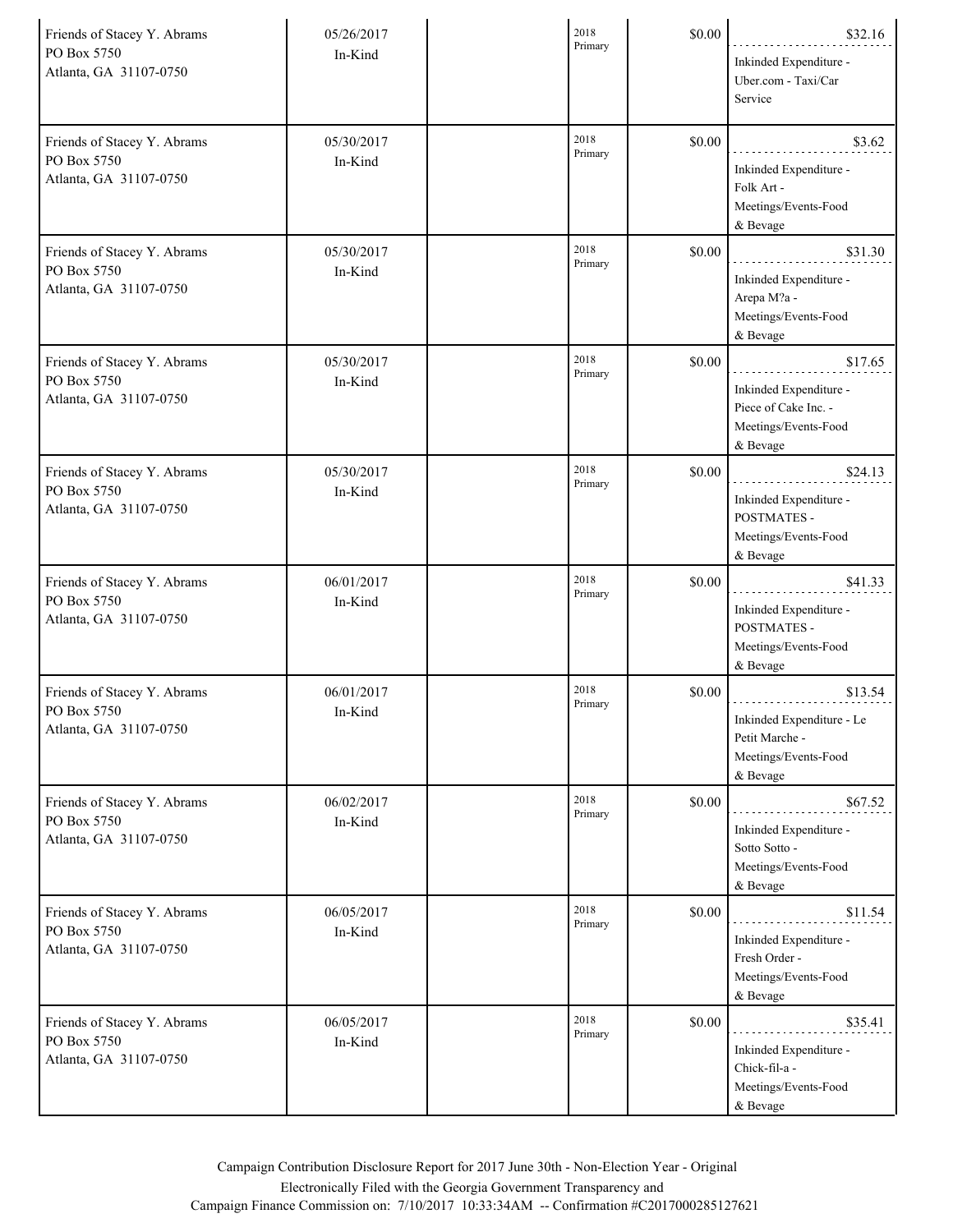| Friends of Stacey Y. Abrams<br>PO Box 5750<br>Atlanta, GA 31107-0750 | 06/05/2017<br>In-Kind | 2018<br>Primary | \$0.00 | \$6.20<br>Inkinded Expenditure -<br>Folk Art -<br>Meetings/Events-Food<br>& Bevage          |
|----------------------------------------------------------------------|-----------------------|-----------------|--------|---------------------------------------------------------------------------------------------|
| Friends of Stacey Y. Abrams<br>PO Box 5750<br>Atlanta, GA 31107-0750 | 06/06/2017<br>In-Kind | 2018<br>Primary | \$0.00 | \$100.00<br>Inkinded Expenditure -<br>No Mas! Cantina -<br>Meetings/Events-Food<br>& Bevage |
| Friends of Stacey Y. Abrams<br>PO Box 5750<br>Atlanta, GA 31107-0750 | 06/07/2017<br>In-Kind | 2018<br>Primary | \$0.00 | \$37.35<br>Inkinded Expenditure -<br>Folk Art -<br>Meetings/Events-Food<br>& Bevage         |
| Friends of Stacey Y. Abrams<br>PO Box 5750<br>Atlanta, GA 31107-0750 | 06/08/2017<br>In-Kind | 2018<br>Primary | \$0.00 | \$5.60<br>Inkinded Expenditure -<br>Folk Art -<br>Meetings/Events-Food<br>& Bevage          |
| Friends of Stacey Y. Abrams<br>PO Box 5750<br>Atlanta, GA 31107-0750 | 06/09/2017<br>In-Kind | 2018<br>Primary | \$0.00 | \$10.00<br>Inkinded Expenditure -<br>Uber.com - Taxi/Car<br>Service                         |
| Friends of Stacey Y. Abrams<br>PO Box 5750<br>Atlanta, GA 31107-0750 | 06/09/2017<br>In-Kind | 2018<br>Primary | \$0.00 | \$111.70<br>Inkinded Expenditure -<br>Uber.com - Taxi/Car<br>Service                        |
| Friends of Stacey Y. Abrams<br>PO Box 5750<br>Atlanta, GA 31107-0750 | 06/09/2017<br>In-Kind | 2018<br>Primary | \$0.00 | \$10.00<br>Inkinded Expenditure -<br>Uber.com - Taxi/Car<br>Service                         |
| Friends of Stacey Y. Abrams<br>PO Box 5750<br>Atlanta, GA 31107-0750 | 06/12/2017<br>In-Kind | 2018<br>Primary | \$0.00 | \$10.79<br>Inkinded Expenditure -<br>Taxi - Taxi/Car Service                                |
| Friends of Stacey Y. Abrams<br>PO Box 5750<br>Atlanta, GA 31107-0750 | 06/12/2017<br>In-Kind | 2018<br>Primary | \$0.00 | \$36.95<br>Inkinded Expenditure -<br>Zifty.com -<br>Meetings/Events-Food<br>& Bevage        |
| Friends of Stacey Y. Abrams<br>PO Box 5750<br>Atlanta, GA 31107-0750 | 06/12/2017<br>In-Kind | 2018<br>Primary | \$0.00 | \$31.71<br>Inkinded Expenditure -<br>POSTMATES -<br>Meetings/Events-Food<br>& Bevage        |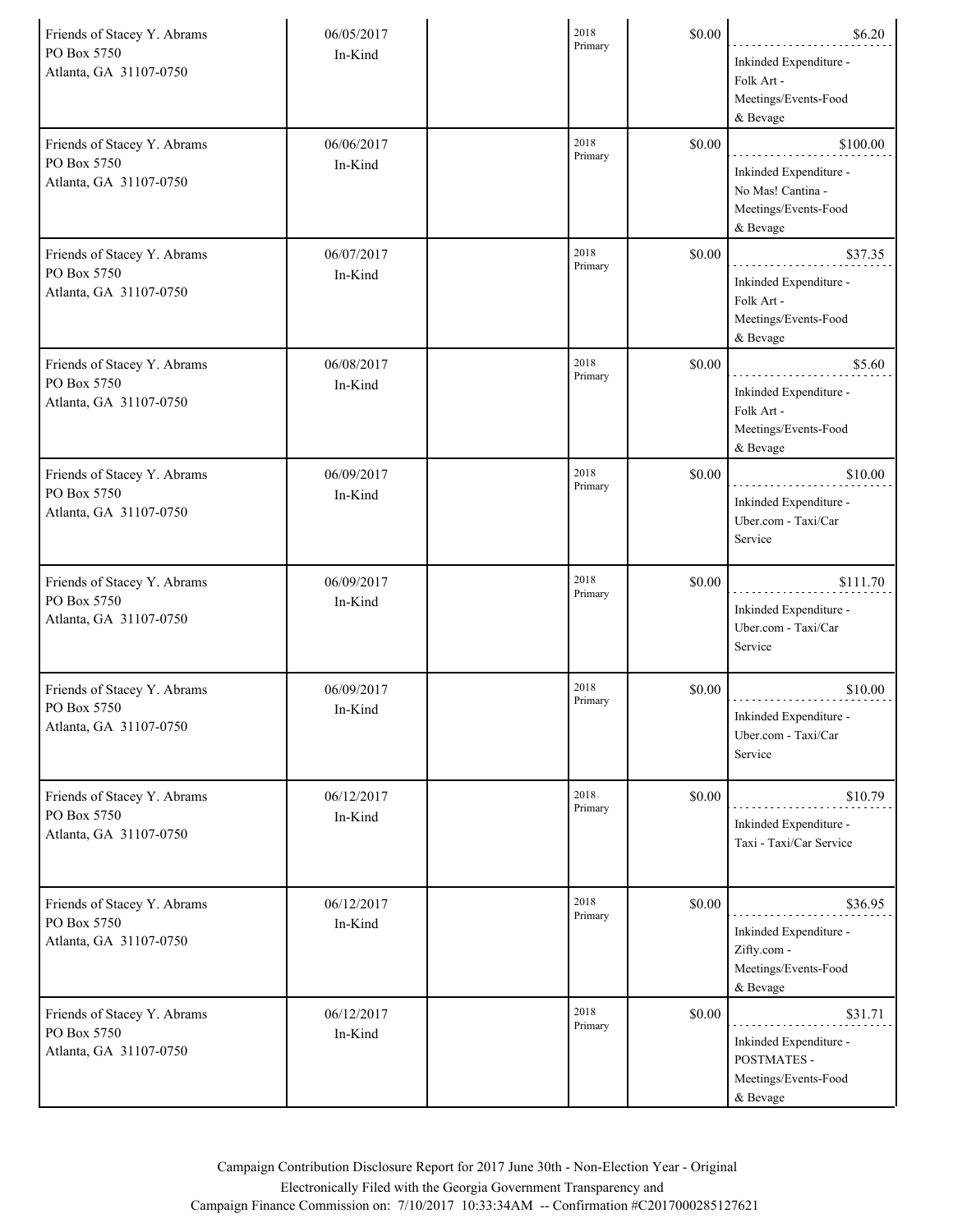| Friends of Stacey Y. Abrams<br>PO Box 5750<br>Atlanta, GA 31107-0750 | 06/12/2017<br>In-Kind  |                                                                                  | 2018<br>Primary | \$0.00   | \$4.76<br>Inkinded Expenditure -<br>Folk Art -<br>Meetings/Events-Food<br>& Bevage        |
|----------------------------------------------------------------------|------------------------|----------------------------------------------------------------------------------|-----------------|----------|-------------------------------------------------------------------------------------------|
| Friends of Stacey Y. Abrams<br>PO Box 5750<br>Atlanta, GA 31107-0750 | 06/13/2017<br>In-Kind  |                                                                                  | 2018<br>Primary | \$0.00   | \$5.98<br>Inkinded Expenditure -<br>Hudson News -<br>Meetings/Events-Food<br>& Bevage     |
| Friends of Stacey Y. Abrams<br>PO Box 5750<br>Atlanta, GA 31107-0750 | 06/13/2017<br>In-Kind  |                                                                                  | 2018<br>Primary | \$0.00   | \$123.00<br>Inkinded Expenditure -<br>Uber.com - Taxi/Car<br>Service                      |
| Friends of Stacey Y. Abrams<br>PO Box 5750<br>Atlanta, GA 31107-0750 | 06/14/2017<br>In-Kind  |                                                                                  | 2018<br>Primary | \$0.00   | \$10.71<br>Inkinded Expenditure -<br>Herb N Kitchen -<br>Meetings/Events-Food<br>& Bevage |
| Friends of Stacey Y. Abrams<br>PO Box 5750<br>Atlanta, GA 31107-0750 | 06/23/2017<br>In-Kind  |                                                                                  | 2018<br>Primary | \$0.00   | \$9.95<br>Inkinded Expenditure -<br>GoGoAir - Travel                                      |
| Friesen, Tiffany<br>684 Confederate Ave SE<br>Atlanta, GA 30312-3535 | 06/26/2017<br>In-Kind  | a. Senior Director,<br>Partner Engagement<br>b. United Way of<br>Greater Atlanta | 2018<br>Primary | \$0.00   | \$105.04<br>Event refreshments                                                            |
| Friesen, Tiffany<br>684 Confederate Ave SE<br>Atlanta, GA 30312-3535 | 06/29/2017<br>Monetary | a. Senior Director,<br>Partner Engagement<br>b. United Way of<br>Greater Atlanta | 2018<br>Primary | \$250.00 | \$0.00                                                                                    |
| Gadrix Jr., Edward W.<br>40 Mill Pond Rd<br>Roswell, GA 30076-1394   | 05/03/2017<br>Monetary | a. Attorney<br>b. Gadrix &<br>Associates                                         | 2018<br>Primary | \$50.00  | \$0.00                                                                                    |
| Gadrix Jr., Edward W.<br>40 Mill Pond Rd<br>Roswell, GA 30076-1394   | 06/17/2017<br>Monetary | a. Attorney<br>b. Gadrix &<br>Associates                                         | 2018<br>Primary | \$100.00 | \$0.00                                                                                    |
| Gallegos, Sky<br>4529 Shys Hill Rd<br>Nashville, TN 37215-3915       | 06/28/2017<br>Monetary | a. Non Profit<br>b. NextGen Climate                                              | 2018<br>Primary | \$250.00 | \$0.00                                                                                    |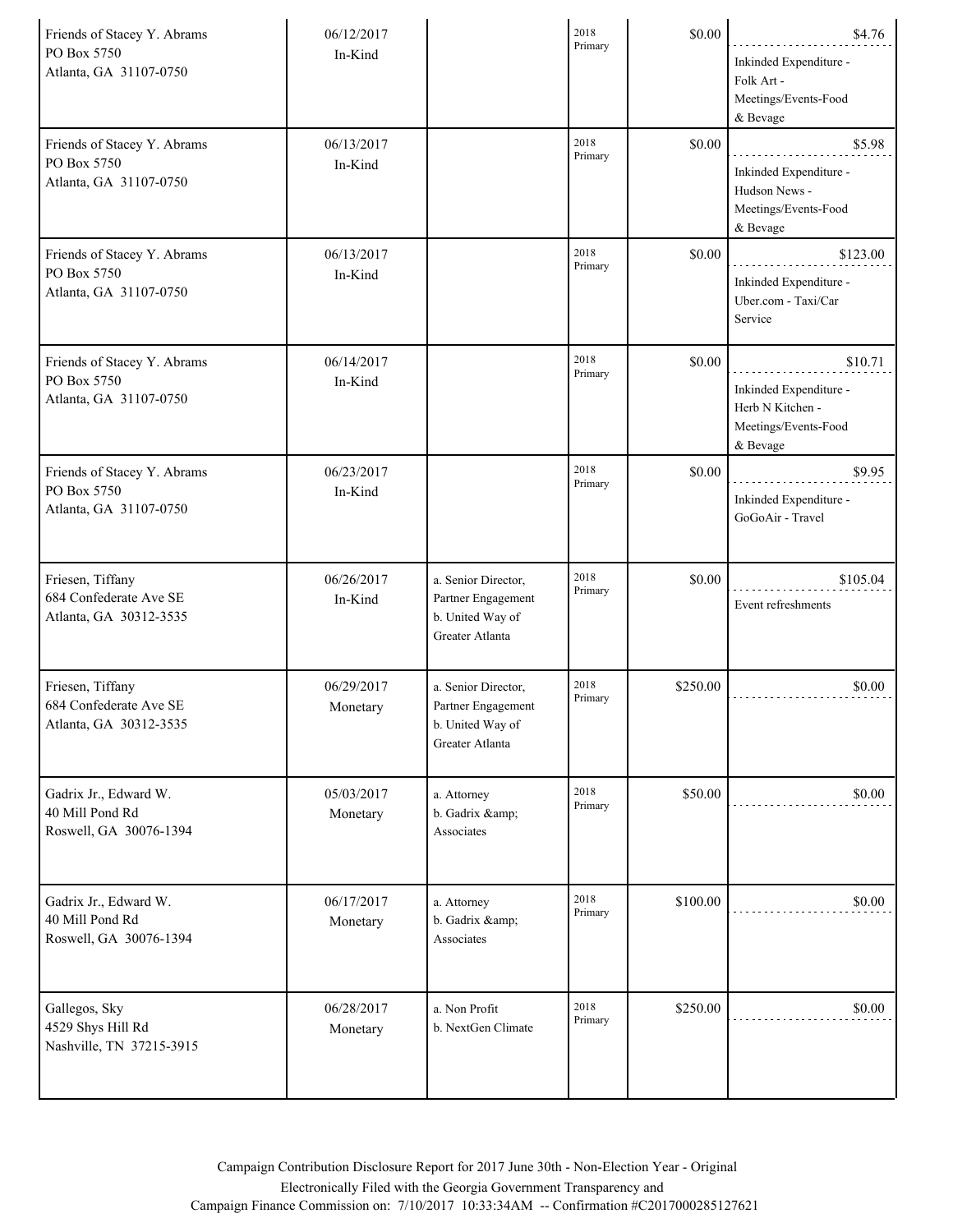| Gambrell, Alice<br>155 1/2 S Sycamore Ave<br>Los Angeles, CA 90036-2942   | 06/03/2017<br>Monetary | a. Not Employed<br>b. Not Employed                | 2018<br>Primary | \$250.00   | \$0.00                                       |
|---------------------------------------------------------------------------|------------------------|---------------------------------------------------|-----------------|------------|----------------------------------------------|
| Garcia, Alida<br>625 Monroe St NE<br>Apt 263<br>Washington, DC 20017-1792 | 05/03/2017<br>Monetary | a. Lawyer<br>b. FWD.us                            | 2018<br>Primary | \$500.00   | \$0.00                                       |
| Gardner, Patricia P.<br>668 E Pelham Rd NE<br>Atlanta, GA 30324-5202      | 06/05/2017<br>Monetary | a. State<br>Representative<br>b. State of Georgia | 2018<br>Primary | \$1,000.00 | \$0.00                                       |
| Gaudet, Joby<br>940 Gale Ln<br>Apt 121<br>Nashville, TN 37204-3096        | 06/04/2017<br>Monetary | a. Special Assistant<br>b. Office of Al Gore      | 2018<br>Primary | \$100.00   | \$0.00                                       |
| Gaudet, Joby<br>940 Gale Ln<br>Apt 121<br>Nashville, TN 37204-3096        | 06/04/2017<br>Monetary | a. Special Assistant<br>b. Office of Al Gore      | 2018<br>Primary | \$100.00   | \$0.00                                       |
| Gay, Sharon A.<br>944 Euclid Ave NE<br>Atlanta, GA 30307-2532             | 05/13/2017<br>Monetary | a. Managing Partner<br>b. Dentons US LLP          | 2018<br>Primary | \$500.00   | \$0.00                                       |
| Gee, Jennifer<br>PO Box 311<br>Mendham, NJ 07945-0311                     | 06/15/2017<br>Monetary | a. Communications<br>b. Gap Inc.                  | 2018<br>Primary | \$100.00   | \$0.00                                       |
| Gee, Jennifer<br>PO Box 311<br>Mendham, NJ 07945-0311                     | 06/22/2017<br>Monetary | a. Communications<br>b. Gap Inc.                  | 2018<br>Primary | \$100.00   | \$0.00                                       |
| <b>GENTRY, KAREN</b><br>288 E Washington St<br>Madison, GA 30650-1739     | 06/29/2017<br>Monetary | a. Student<br>b. Not employed                     | 2018<br>Primary | \$250.00   | \$0.00                                       |
| GeorgiaNEXT, Inc<br>PO Box 170382<br>Atlanta, GA 30317-0382               | 05/01/2017<br>In-Kind  |                                                   | 2018<br>Primary | \$0.00     | \$1,356.37<br><b>Equipment and Furniture</b> |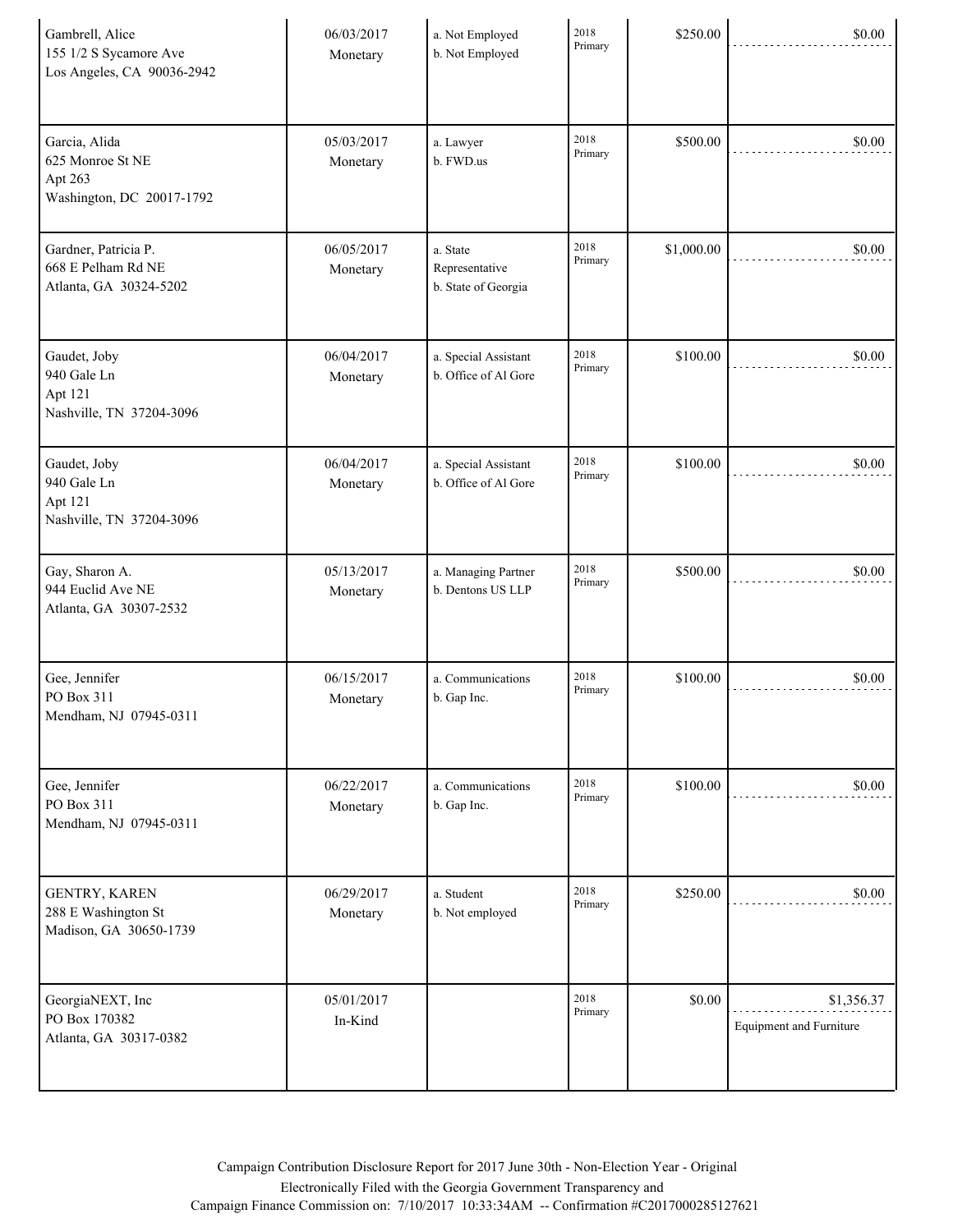| GeorgiaNEXT, Inc<br>PO Box 170382<br>Atlanta, GA 30317-0382             | 05/01/2017<br>In-Kind  |                                                                    | 2018<br>Primary            | \$0.00     | \$961.00<br>Donor and Email Lists |
|-------------------------------------------------------------------------|------------------------|--------------------------------------------------------------------|----------------------------|------------|-----------------------------------|
| Gephardt, Tricia T.<br>515 Old Cobblestone Dr<br>Atlanta, GA 30350-5430 | 06/21/2017<br>Monetary | a. n/a<br>b. n/a                                                   | 2018<br>Primary            | \$250.00   | \$0.00                            |
| Gilbert, Jan<br>6185 Franktown Rd<br>Washoe Valley, NV 89704-8529       | 06/04/2017<br>Monetary | a. Retired<br>b. Retired                                           | 2018<br>Primary            | \$250.00   | \$0.00                            |
| Gilford, Lisa<br>2730 Outpost Dr<br>Los Angeles, CA 90068-2008          | 06/05/2017<br>Monetary | a. Lawyer<br>b. Skadden                                            | 2018<br>Primary            | \$250.00   | \$0.00                            |
| Gilmore, Chris<br>984 Oak St SW<br>Atlanta, GA 30310-1806               | 06/30/2017<br>Monetary | a. Attorney<br>b. Morris, Manning<br>& Martin, LLP                 | 2018<br>Primary            | \$101.00   | \$0.00                            |
| Glover, Renee L.<br>553 Auburn Ave NE<br>Atlanta, GA 30312-1941         | 06/30/2017<br>Monetary | a. Founder and<br>Managing Member<br>b. The Catalyst<br>Group, LLC | 2018<br>Primary            | \$1,000.00 | \$0.00                            |
| Gochman, Molly<br>34 Greene St<br>$4N$<br>New York, NY 10013-2528       | 06/29/2017<br>Monetary | a. Information<br>Requested<br>b. Information<br>Requested         | 2018<br>Primary            | \$6,600.00 | \$0.00                            |
| Gochman, Molly<br>34 Greene St<br>4N<br>New York, NY 10013-2528         | 06/29/2017<br>Monetary | a. Information<br>Requested<br>b. Information<br>Requested         | 2018<br>Run-Off<br>Primary | \$3,900.00 | \$0.00                            |
| Gochman, Molly<br>34 Greene St<br>4N<br>New York, NY 10013-2528         | 06/29/2017<br>Monetary | a. Information<br>Requested<br>b. Information<br>Requested         | 2018<br>General            | \$6,600.00 | \$0.00                            |
| Gochman, Molly<br>34 Greene St<br>4N<br>New York, NY 10013-2528         | 06/29/2017<br>Monetary | a. Information<br>Requested<br>b. Information<br>Requested         | 2018<br>Run-Off<br>General | \$3,900.00 | \$0.00                            |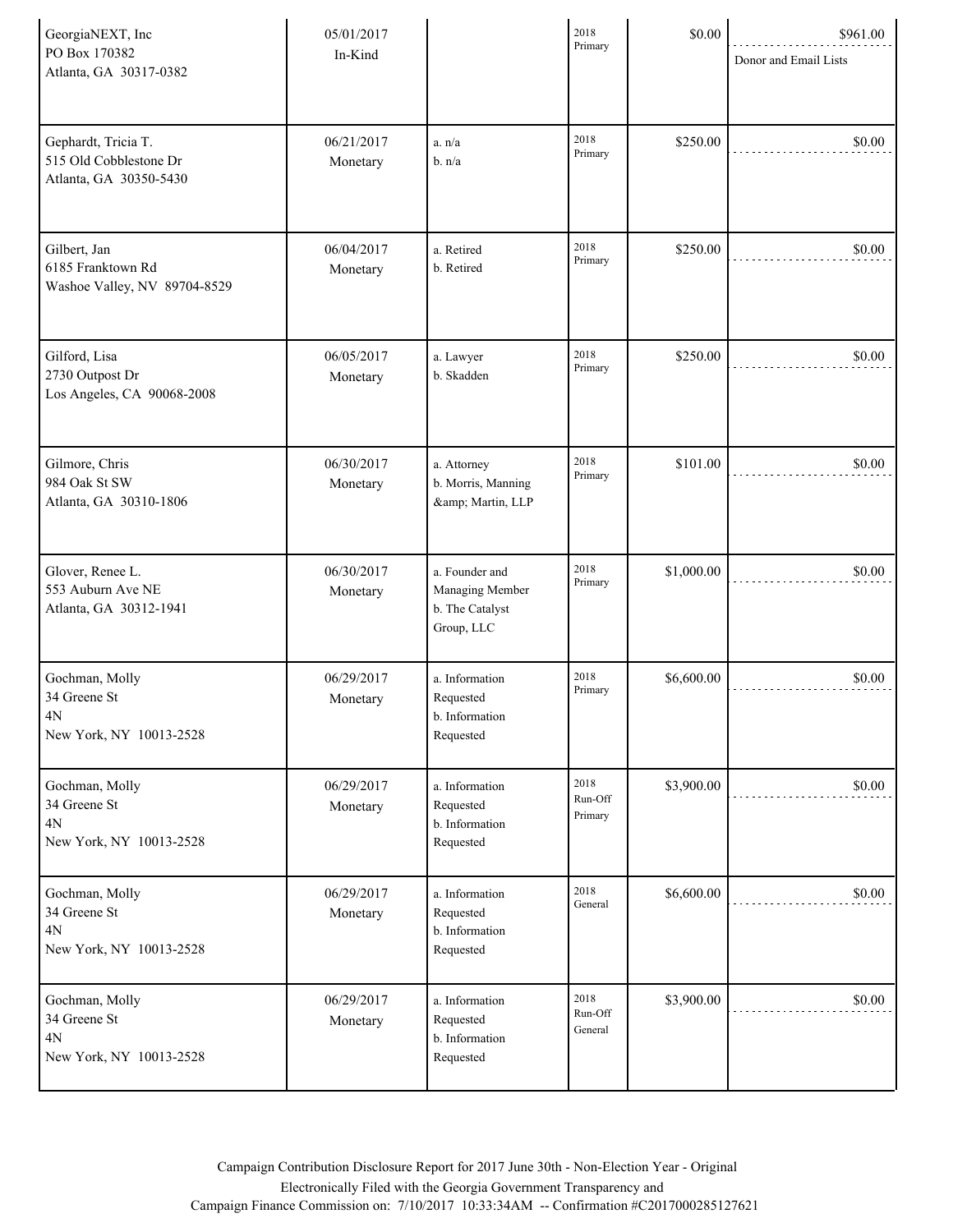| Gowens, Sharmen<br>957 N Highland Ave NE<br>Atlanta, GA 30306-3516    | 06/30/2017<br>Monetary | a. CEO<br>b. Greater Atlanta<br><b>YWCA</b>               | 2018<br>Primary | \$250.00 | \$0.00 |
|-----------------------------------------------------------------------|------------------------|-----------------------------------------------------------|-----------------|----------|--------|
| Granholm, Jennifer<br>21 Chelsea Ct<br>Oakland, CA 94611-2416         | 06/30/2017<br>Monetary | a. Political<br>Contributor<br>b. CNN                     | 2018<br>Primary | \$250.00 | \$0.00 |
| Gray, Luin D.<br>21778 Tanglewood Dr<br>Castro Valley, CA 94546-6848  | 05/15/2017<br>Monetary | a. Assistant Deputy<br>Director, CDA<br>b. Alameda County | 2018<br>Primary | \$250.00 | \$0.00 |
| Green, Janice<br>4004 Coleridge St<br>Houston, TX 77005-2722          | 05/16/2017<br>Monetary | a. Not Employed<br>b. Not Employed                        | 2018<br>Primary | \$100.00 | \$0.00 |
| Green, Janice<br>4004 Coleridge St<br>Houston, TX 77005-2722          | 06/27/2017<br>Monetary | a. Not Employed<br>b. Not Employed                        | 2018<br>Primary | \$100.00 | \$0.00 |
| Greenbaum, Lowell M.<br>1343 Waters Edge Dr<br>Augusta, GA 30901-1044 | 05/10/2017<br>Monetary | a. Not Employed<br>b. Not Employed                        | 2018<br>Primary | \$500.00 | \$0.00 |
| Greenbaum, Lowell M.<br>1343 Waters Edge Dr<br>Augusta, GA 30901-1044 | 05/11/2017<br>Monetary | a. Not Employed<br>b. Not Employed                        | 2018<br>Primary | \$500.00 | \$0.00 |
| Greer, Christina M.<br>7980 Lerner Hall<br>New York, NY 10027-8385    | 05/25/2017<br>Monetary | a. Professor<br>b. Fordham<br>University                  | 2018<br>Primary | \$50.00  | \$0.00 |
| Greer, Christina M.<br>7980 Lerner Hall<br>New York, NY 10027-8385    | 06/04/2017<br>Monetary | a. Professor<br>b. Fordham<br>University                  | 2018<br>Primary | \$250.00 | \$0.00 |
| Greer, Ernest L.<br>1480 W Wesley Rd NW<br>Atlanta, GA 30327-1845     | 06/21/2017<br>Monetary | a. Attorney<br>b. Greenberg Traurig                       | 2018<br>Primary | \$500.00 | \$0.00 |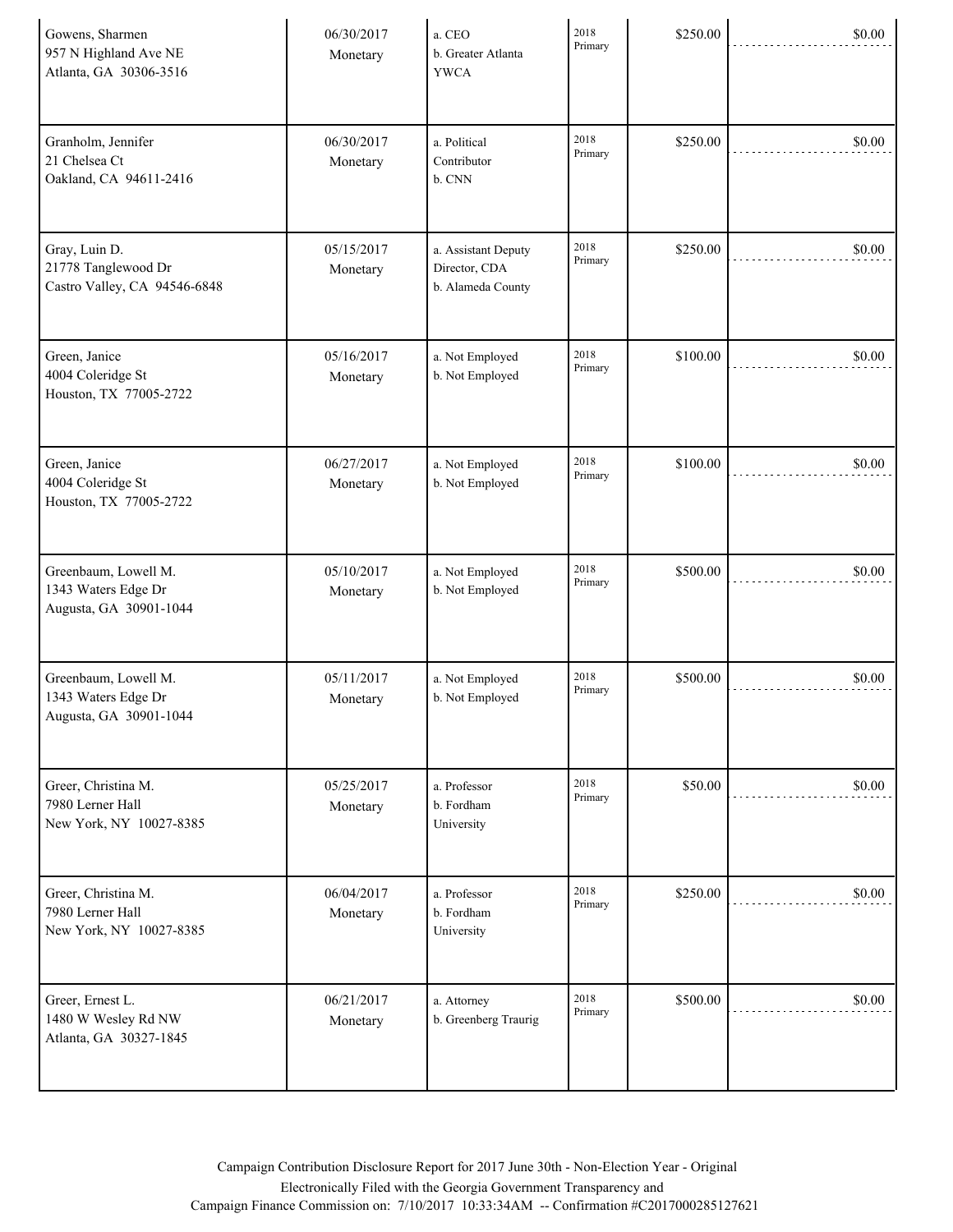| Greer, Rebecca<br>266 11th St NE<br>Atlanta, GA 30309-3776                 | 05/09/2017<br>Monetary | a. Not Employed<br>b. Not Employed                                                                       | 2018<br>Primary | \$250.00   | \$0.00 |
|----------------------------------------------------------------------------|------------------------|----------------------------------------------------------------------------------------------------------|-----------------|------------|--------|
| Gressler, Betsy<br>1230 Dale Dr<br>Silver Spring, MD 20910-1609            | 05/03/2017<br>Monetary | a. sales manager<br>b. Blackbaud                                                                         | 2018<br>Primary | \$250.00   | \$0.00 |
| Groh-Wargo, Sharon<br>615 Prospect St<br>Berea, OH 44017-2743              | 05/15/2017<br>Monetary | a. Dietitian<br>b. Case Western<br>Reserve University<br>School of Medicine<br>at MetroHealth<br>Medical | 2018<br>Primary | \$500.00   | \$0.00 |
| Grun, Rolf<br>1220 Oakdale Rd NE<br>Atlanta, GA 30307-1002                 | 06/04/2017<br>Monetary | a. Consultant<br>b. Competitive Logic                                                                    | 2018<br>Primary | \$500.00   | \$0.00 |
| Guarasci, Patrick<br>311 E Erie St<br>Unit 327<br>Milwaukee, WI 53202-6048 | 06/30/2017<br>Monetary | a. Principal<br>b. G Strategies                                                                          | 2018<br>Primary | \$1,000.00 | \$0.00 |
| Guy-Sheftall, Beverly<br>719 Myrtle St NE<br>Atlanta, GA 30308-1418        | 06/19/2017<br>Monetary | a. Professor<br>b. Spelman College                                                                       | 2018<br>Primary | \$250.00   | \$0.00 |
| Haas, Cheryl<br>1157 Houston Mill Rd NE<br>Atlanta, GA 30329-3829          | 05/09/2017<br>Monetary | a. attorney<br>b. McGuireWoods                                                                           | 2018<br>Primary | \$250.00   | \$0.00 |
| Haas, Cheryl<br>1157 Houston Mill Rd NE<br>Atlanta, GA 30329-3829          | 06/08/2017<br>Monetary | a. attorney<br>b. McGuireWoods                                                                           | 2018<br>Primary | \$50.00    | \$0.00 |
| Haas, Elizabeth<br>46 Bretton Rd<br>Scarsdale, NY 10583-2762               | 05/03/2017<br>Monetary | a. teacher<br>b. nye                                                                                     | 2018<br>Primary | \$250.00   | \$0.00 |
| Hairston-Whitner, Tanya N.<br>1371 Audubon Ct SW<br>Atlanta, GA 30311-2471 | 05/15/2017<br>Monetary | a. Not Employed<br>b. Not Employed                                                                       | 2018<br>Primary | \$500.00   | \$0.00 |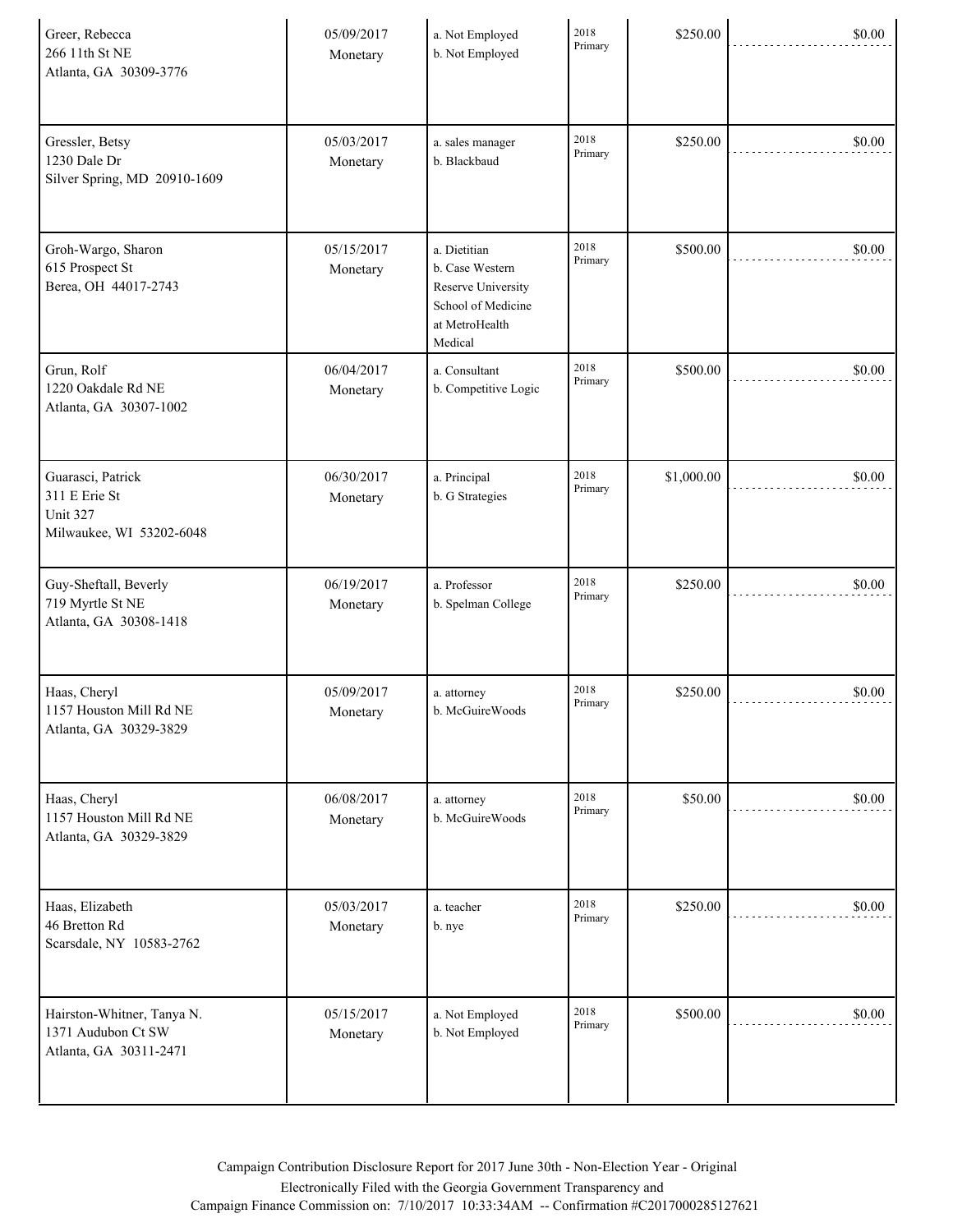| Hanssens, Nicholas<br>555 Natoma St<br>Apt 3<br>San Francisco, CA 94103-5811 | 05/07/2017<br>Monetary | a. Software Engineer<br>/ Manager<br>b. Google                     | 2018<br>Primary | \$100.00   | \$0.00 |
|------------------------------------------------------------------------------|------------------------|--------------------------------------------------------------------|-----------------|------------|--------|
| Hanssens, Nicholas<br>555 Natoma St<br>Apt 3<br>San Francisco, CA 94103-5811 | 05/07/2017<br>Monetary | a. Software Engineer<br>/ Manager<br>b. Google                     | 2018<br>Primary | \$27.00    | \$0.00 |
| Hanssens, Nicholas<br>555 Natoma St<br>Apt 3<br>San Francisco, CA 94103-5811 | 06/07/2017<br>Monetary | a. Software Engineer<br>/ Manager<br>b. Google                     | 2018<br>Primary | \$27.00    | \$0.00 |
| Hardin, Edward J.<br>870 Berkshire Rd NE<br>Atlanta, GA 30324-4930           | 06/27/2017<br>Monetary | a. Attorney<br>b. Rogers and Hardin<br><b>LLP</b>                  | 2018<br>Primary | \$1,000.00 | \$0.00 |
| Harrison, Angele<br>652 Bareback Ln<br>Fort Worth, TX 76131-3120             | 06/29/2017<br>Monetary | a. Project manager<br>b. Lockheed Martin<br>Aeronautics<br>Company | 2018<br>Primary | \$250.00   | \$0.00 |
| Harrison, Natasha<br>4027 Dinmont Chase<br>Atlanta, GA 30349-8880            | 06/26/2017<br>Monetary | a. Consultant<br>b. Comminutybuild<br>Ventures                     | 2018<br>Primary | \$100.00   | \$0.00 |
| Harrison, Natasha<br>4027 Dinmont Chase<br>Atlanta, GA 30349-8880            | 06/26/2017<br>Monetary | a. Consultant<br>b. Comminutybuild<br>Ventures                     | 2018<br>Primary | \$105.40   | \$0.00 |
| Hart, Tomeka<br>1309 Goodbar Ave<br>Memphis, TN 38104-4537                   | 06/04/2017<br>Monetary | a. Vice President<br>b. Teach For America                          | 2018<br>Primary | \$100.00   | \$0.00 |
| Hart, Tomeka<br>1309 Goodbar Ave<br>Memphis, TN 38104-4537                   | 06/18/2017<br>Monetary | a. Vice President<br>b. Teach For America                          | 2018<br>Primary | \$50.00    | \$0.00 |
| Hayes, Gail C.<br>940 Clifton Rd NE<br>Atlanta, GA 30307-1226                | 06/03/2017<br>Monetary | a. Retired Director<br>b. Annie E. Casey<br>Foundation             | 2018<br>Primary | \$1,000.00 | \$0.00 |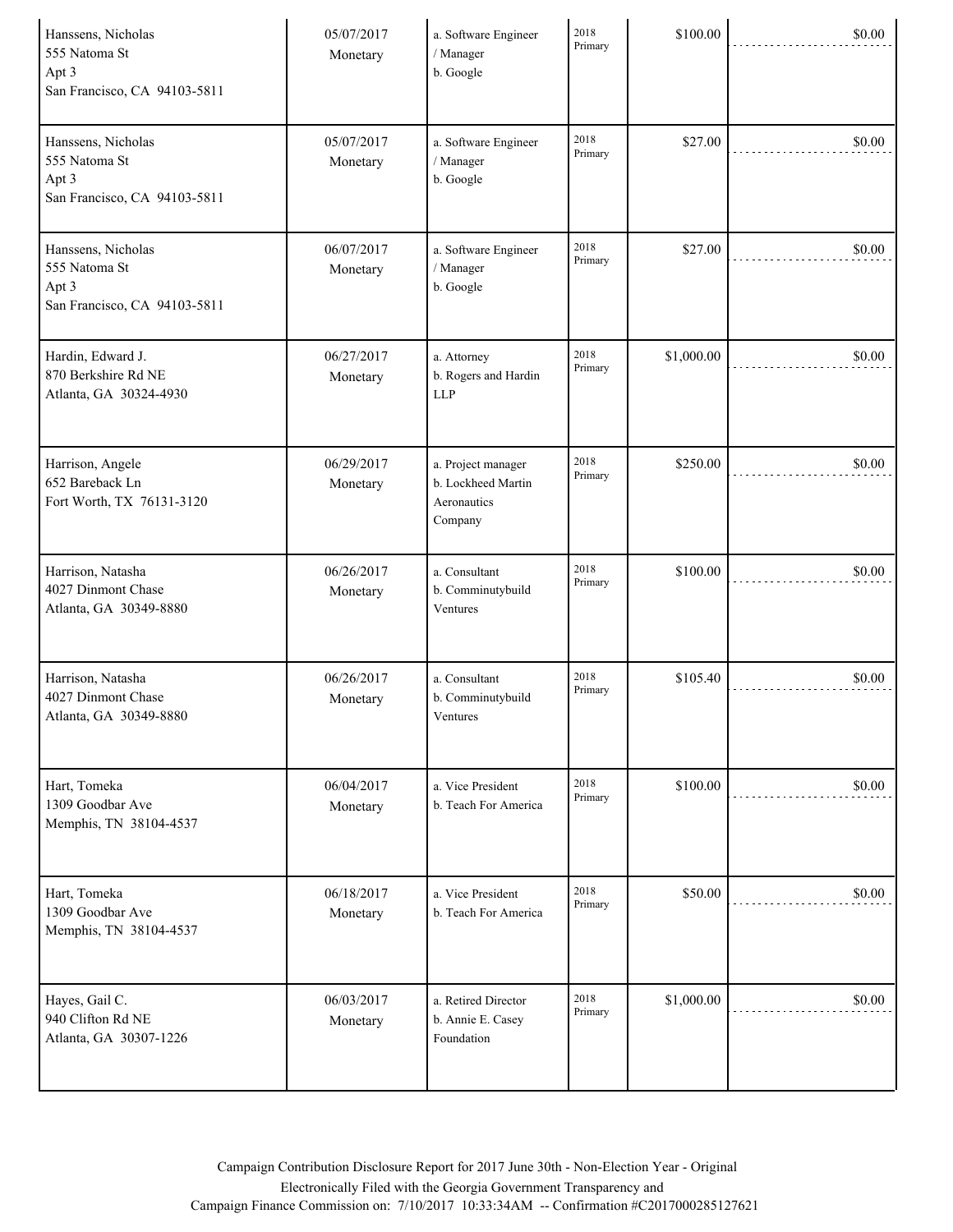| Head, Brittani<br>1406 E St SE<br>Washington, DC 20003-3007               | 06/15/2017<br>Monetary | a. lawyer<br>b. NLRB                                              | 2018<br>Primary | \$100.00   | \$0.00 |
|---------------------------------------------------------------------------|------------------------|-------------------------------------------------------------------|-----------------|------------|--------|
| Head, Brittani<br>1406 E St SE<br>Washington, DC 20003-3007               | 06/15/2017<br>Monetary | a. lawyer<br>b. NLRB                                              | 2018<br>Primary | \$100.00   | \$0.00 |
| Heiman, Harry J.<br>3 Old Virginia Chase<br>Atlanta, GA 30327-4261        | 05/31/2017<br>Monetary | $a$ .<br>Educator/Physician<br>b. Morehouse School<br>of Medicine | 2018<br>Primary | \$250.00   | \$0.00 |
| Hepner, Virginia A.<br>1155 Citadel Dr NE<br>Atlanta, GA 30324-3815       | 05/11/2017<br>Monetary | a. CEO<br>b. Woodruff Arts<br>Center                              | 2018<br>Primary | \$1,000.00 | \$0.00 |
| Hershey, Connie<br>381 Garfield Rd<br>Concord, MA 01742-4906              | 06/03/2017<br>Monetary | a. Artist<br>b. Self Employed                                     | 2018<br>Primary | \$1,000.00 | \$0.00 |
| Hess, Anne<br>214 E 18th St<br>New York, NY 10003-3605                    | 06/13/2017<br>Monetary | a. Retired<br>b. N/A                                              | 2018<br>Primary | \$1,000.00 | \$0.00 |
| Hiatt, Connie<br>100 Pine St<br>Ste 1050<br>San Francisco, CA 94111-5215  | 06/08/2017<br>Monetary | a. Partner<br>b. Altman & Cronin                                  | 2018<br>Primary | \$250.00   | \$0.00 |
| Hoffman, David<br>1600 McGavock St<br>Apt 626<br>Nashville, TN 37203-2579 | 06/29/2017<br>Monetary | a. Campaign<br>Manager<br>b. James Mackler                        | 2018<br>Primary | \$200.00   | \$0.00 |
| Holladay, Melinda C.<br>927 Oakdale Rd NE<br>Atlanta, GA 30307-1211       | 05/23/2017<br>Monetary | a. Attorney<br>b. Self-employed                                   | 2018<br>Primary | \$1,000.00 | \$0.00 |
| Holmes, Jonathan<br>172 E Shadburn Ave<br>Buford, GA 30518-2663           | 05/23/2017<br>Monetary | a. Owner<br>b. Mighty 8th Media                                   | 2018<br>Primary | \$250.00   | \$0.00 |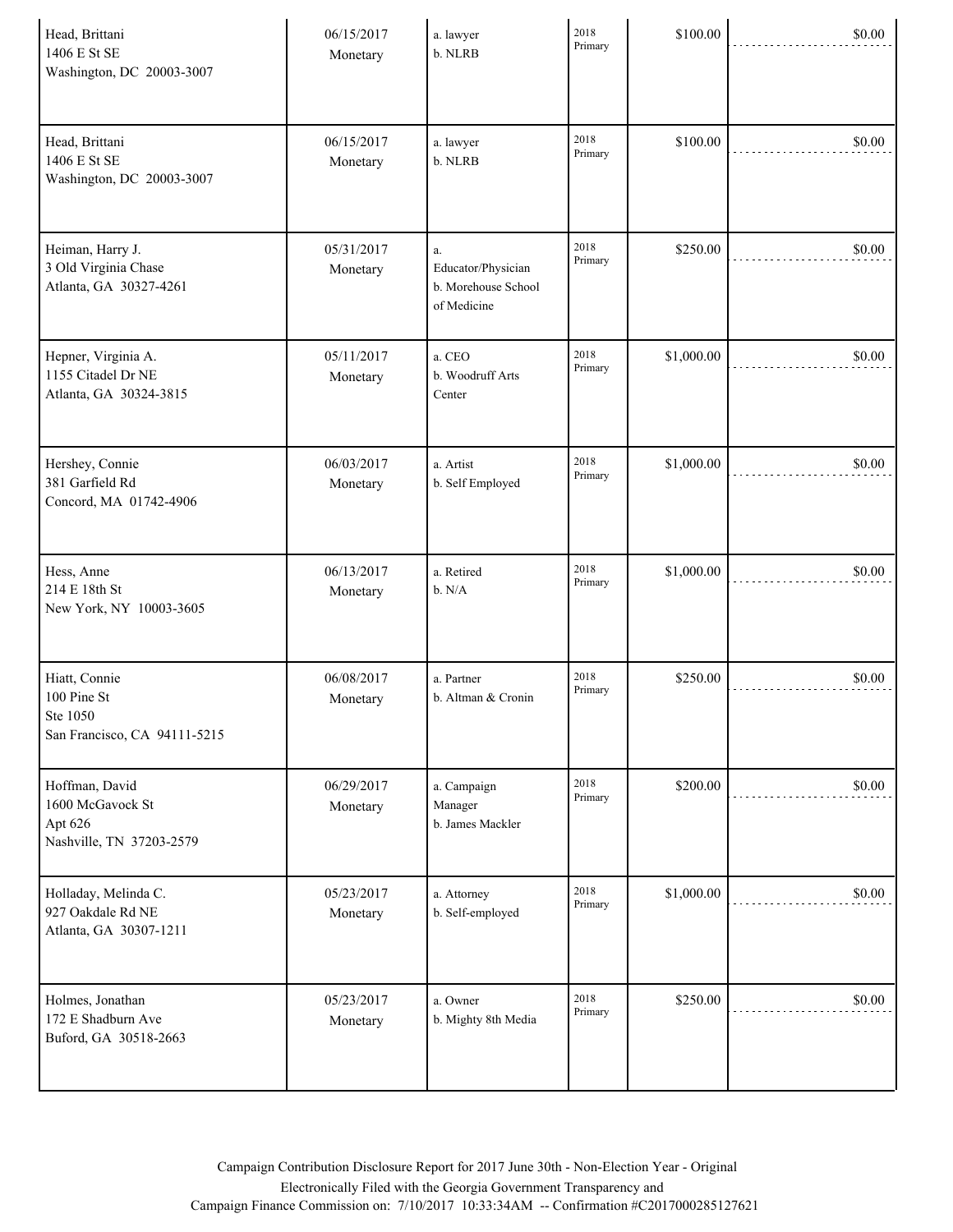| Hoover, Susan<br>947 Logan St<br>Port Townsend, WA 98368-2337                                | 06/04/2017<br>Monetary | a. Not Employed<br>b. Not Employed                           | 2018<br>Primary            | \$125.00   | \$0.00 |
|----------------------------------------------------------------------------------------------|------------------------|--------------------------------------------------------------|----------------------------|------------|--------|
| Hopkins, Lindsay<br>19788 E Country Club Dr<br>Aventura, FL 33180-2522                       | 06/30/2017<br>Monetary | a. Analyst<br>b. IPD Analytics LLC                           | 2018<br>Primary            | \$101.00   | \$0.00 |
| Hoyt, Rich<br>1170 Peachtree St NE<br>Ste 2300<br>Atlanta, GA 30309-7676                     | 06/05/2017<br>Monetary | a. Senior Counsel<br>b. Acuity Brands<br>Lighting            | 2018<br>Primary            | \$500.00   | \$0.00 |
| Hutchison, Elisabeth<br>250 Kawaihae St<br>Apt 8E<br>Honolulu, HI 96825-1900                 | 06/22/2017<br>Monetary | a. Faculty Specialist<br>b. University of<br>Hawai'i         | 2018<br>Primary            | \$250.00   | \$0.00 |
| Hyder, Donnie A.<br>630 Hamilton E Holmes Dr NW<br>Atlanta, GA 30318-6124                    | 06/19/2017<br>Monetary | a. Senior Consultant<br>b. Bristol Consulting<br>Group, Inc. | 2018<br>Primary            | \$2,000.00 | \$0.00 |
| <b>IBEW PAC Educational Fund</b><br>900 7th St NW<br>Washington, DC 20001-3886               | 06/01/2017<br>Monetary |                                                              | 2018<br>Run-Off<br>Primary | \$3,900.00 | \$0.00 |
| <b>IBEW PAC Educational Fund</b><br>900 7th St NW<br>Washington, DC 20001-3886               | 06/02/2017<br>Monetary |                                                              | 2018<br>Primary            | \$6,600.00 | \$0.00 |
| Independent Doctors of Georgia<br>1230 Peachtree St NE<br>Ste 2100<br>Atlanta, GA 30309-3534 | 06/29/2017<br>Monetary |                                                              | 2018<br>Primary            | \$1,000.00 | \$0.00 |
| Ingraham, Deana H.<br>3631 Lake Estates Way<br>College Park, GA 30349-1897                   | 06/19/2017<br>Monetary | a. Attorney<br>b. Fulton County<br>Schools                   | 2018<br>Primary            | \$50.00    | \$0.00 |
| Ingraham, Deana H.<br>3631 Lake Estates Way<br>College Park, GA 30349-1897                   | 06/30/2017<br>Monetary | a. Attorney<br>b. Fulton County<br>Schools                   | 2018<br>Primary            | \$60.00    | \$0.00 |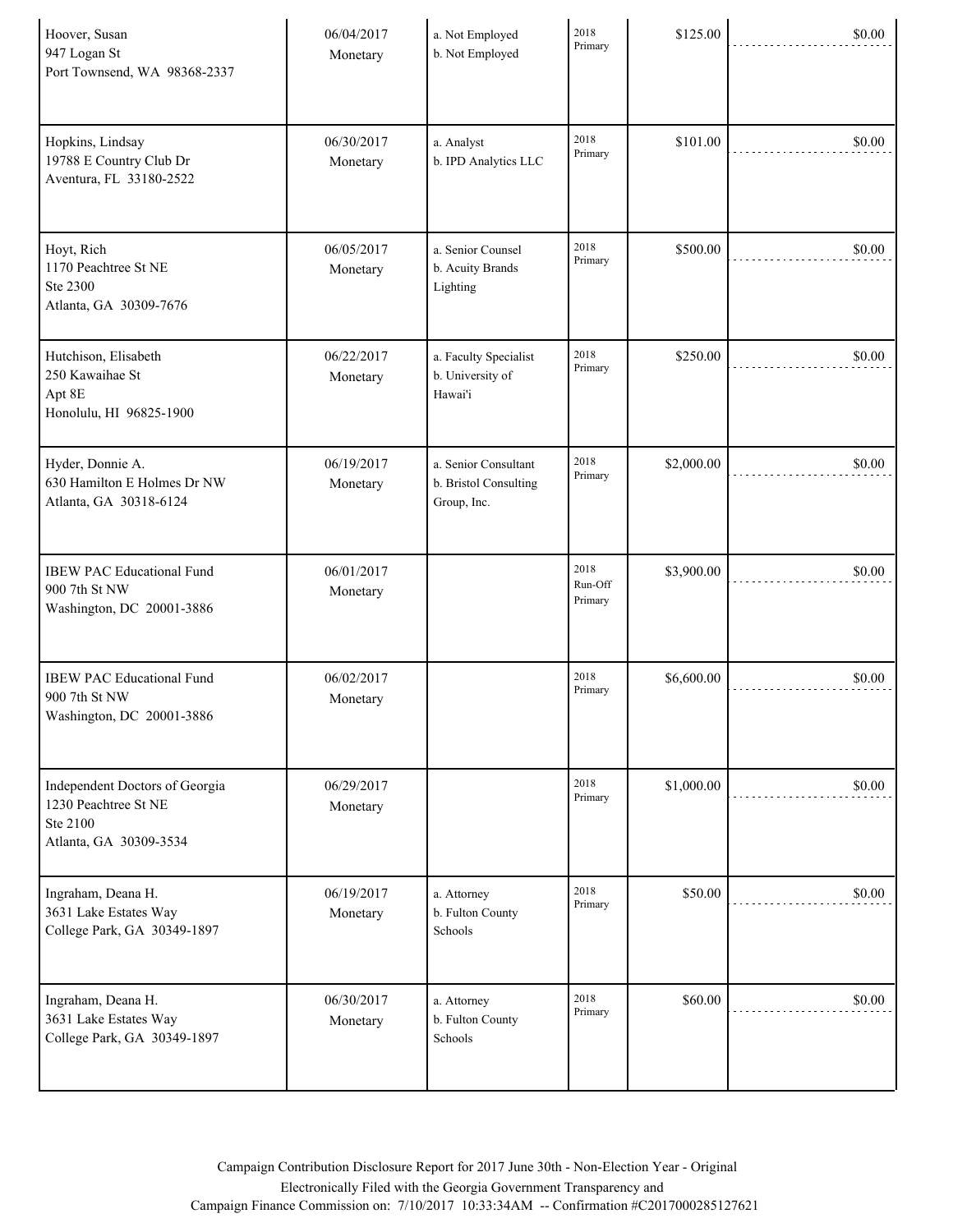| <b>IUOE</b> Local 926<br>PO Box 170<br>Rex, GA 30273-0170                      | 06/19/2017<br>Monetary |                                                      | 2018<br>Primary | \$6,600.00 | \$0.00 |
|--------------------------------------------------------------------------------|------------------------|------------------------------------------------------|-----------------|------------|--------|
| Jackson, Christal<br>3375 Westpark Dr<br>Houston, TX 77005-4262                | 06/30/2017<br>Monetary | a. Consultant<br>b. Self                             | 2018<br>Primary | \$250.00   | \$0.00 |
| Jackson, Valerie R.<br>1003 Benton Pl NW<br>Atlanta, GA 30327-2210             | 05/15/2017<br>Monetary | a. Food Service<br>b. Atlanta Restaurant<br>Partners | 2018<br>Primary | \$1,000.00 | \$0.00 |
| Jacobson, Bruce<br>265 Athens Rd<br>Winterville, GA 30683-1540                 | 06/19/2017<br>Monetary | a. Retired<br>b. N/A                                 | 2018<br>Primary | \$250.00   | \$0.00 |
| Jacobson, Bruce<br>265 Athens Rd<br>Winterville, GA 30683-1540                 | 06/30/2017<br>Monetary | a. Retired<br>b. N/A                                 | 2018<br>Primary | \$35.00    | \$0.00 |
| James, Vanderius<br>1199 Huff Rd NW<br>Unit 108<br>Atlanta, GA 30318-4108      | 06/30/2017<br>Monetary | a. Managing Member<br>b. CxOtalent LLC               | 2018<br>Primary | \$500.00   | \$0.00 |
| Jegede, Salena G.<br>706 Declaration Ct<br>Acworth, GA 30102-3735              | 05/11/2017<br>Monetary | a. Finance<br>b. Stacey Abrams for<br>Governor       | 2018<br>Primary | \$250.00   | \$0.00 |
| Jegede, Salena G.<br>706 Declaration Ct<br>Acworth, GA 30102-3735              | 06/29/2017<br>Monetary | a. Finance<br>b. Stacey Abrams for<br>Governor       | 2018<br>Primary | \$250.00   | \$0.00 |
| Jennings, M. Anne<br>1515 Edith St<br>Berkeley, CA 94703-1123                  | 06/03/2017<br>Monetary | a. Not employed<br>b. Not employed                   | 2018<br>Primary | \$250.00   | \$0.00 |
| Johnson, Caryn<br>2924 Clairmont Rd NE<br>Apt 226<br>Brookhaven, GA 30329-4452 | 05/03/2017<br>Monetary | a. Physicain<br>b. Dekalb Women's<br>Specialist      | 2018<br>Primary | \$100.00   | \$0.00 |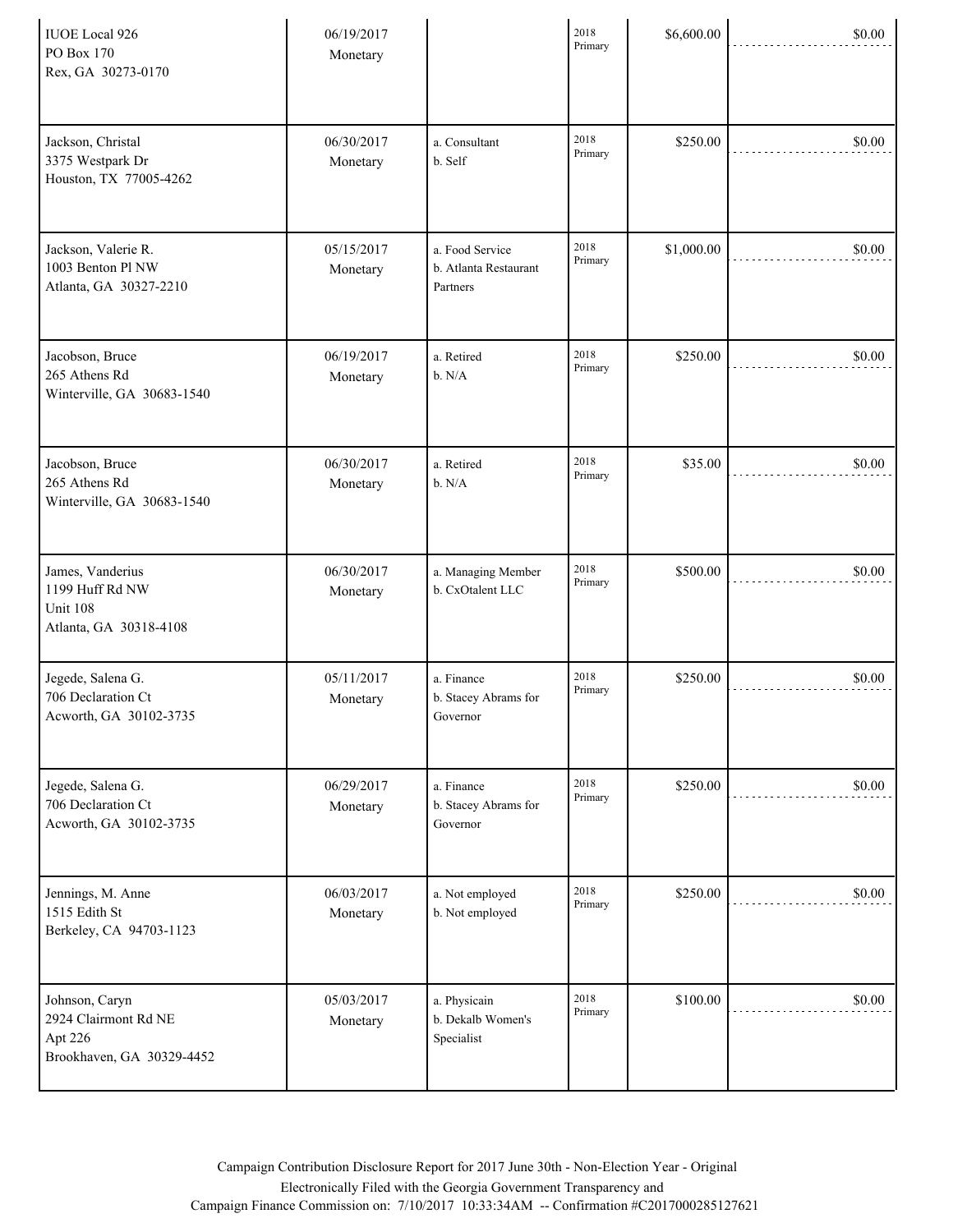| Johnson, Caryn<br>2924 Clairmont Rd NE<br>Apt 226<br>Brookhaven, GA 30329-4452 | 06/29/2017<br>Monetary | a. Physicain<br>b. Dekalb Women's<br>Specialist                                     | 2018<br>Primary            | \$100.00   | \$0.00 |
|--------------------------------------------------------------------------------|------------------------|-------------------------------------------------------------------------------------|----------------------------|------------|--------|
| Johnson, James and Liesa<br>225 Bel Aire Loop<br>Fayetteville, GA 30215-2785   | 06/13/2017<br>Monetary | a. lawyer<br>b.<br>Eversheds-Sutherlan<br>d                                         | 2018<br>Primary            | \$250.00   | \$0.00 |
| Johnson-Massie, Dionysia<br>2119 Calverton Ln SW<br>Atlanta, GA 30331-7889     | 06/26/2017<br>Monetary | a. Attorney<br>b. Littler Mendelson,<br>P.C.                                        | 2018<br>Primary            | \$750.00   | \$0.00 |
| Jones, Camara<br>826 Oakdale Rd NE<br>Atlanta, GA 30307-1210                   | 05/05/2017<br>Monetary | a. Medical<br>epidemiologist<br>b. Centers for<br>Disease Control and<br>Prevention | 2018<br>Primary            | \$50.00    | \$0.00 |
| Jones, Camara<br>826 Oakdale Rd NE<br>Atlanta, GA 30307-1210                   | 06/12/2017<br>Monetary | a. Medical<br>epidemiologist<br>b. Centers for<br>Disease Control and<br>Prevention | 2018<br>Primary            | \$50.00    | \$0.00 |
| Jones, Camara<br>826 Oakdale Rd NE<br>Atlanta, GA 30307-1210                   | 06/12/2017<br>Monetary | a. Medical<br>epidemiologist<br>b. Centers for<br>Disease Control and<br>Prevention | 2018<br>Primary            | \$10.00    | \$0.00 |
| Jordan, Jeffrey<br>4257 3rd Ave<br><b>Unit 102</b><br>San Diego, CA 92103-1430 | 06/05/2017<br>Monetary | a. Marketing<br>b. Rescue                                                           | 2018<br>Primary            | \$500.00   | \$0.00 |
| Jordan, Wayne<br>436 14th St<br>Ste 1417<br>Oakland, CA 94612-2716             | 05/28/2017<br>Monetary | a. Founder<br>b. Jordan Real Estate<br>Investments                                  | 2018<br>Primary            | \$6,600.00 | \$0.00 |
| Jordan, Wayne<br>436 14th St<br>Ste 1417<br>Oakland, CA 94612-2716             | 05/28/2017<br>Monetary | a. Founder<br>b. Jordan Real Estate<br>Investments                                  | 2018<br>Run-Off<br>Primary | \$3,900.00 | \$0.00 |
| Kaiser, Mark<br>PO Box 77147<br>Atlanta, GA 30357-1147                         | 06/29/2017<br>Monetary | a. President and CEO<br>b. Venadar, LLC                                             | 2018<br>Primary            | \$500.00   | \$0.00 |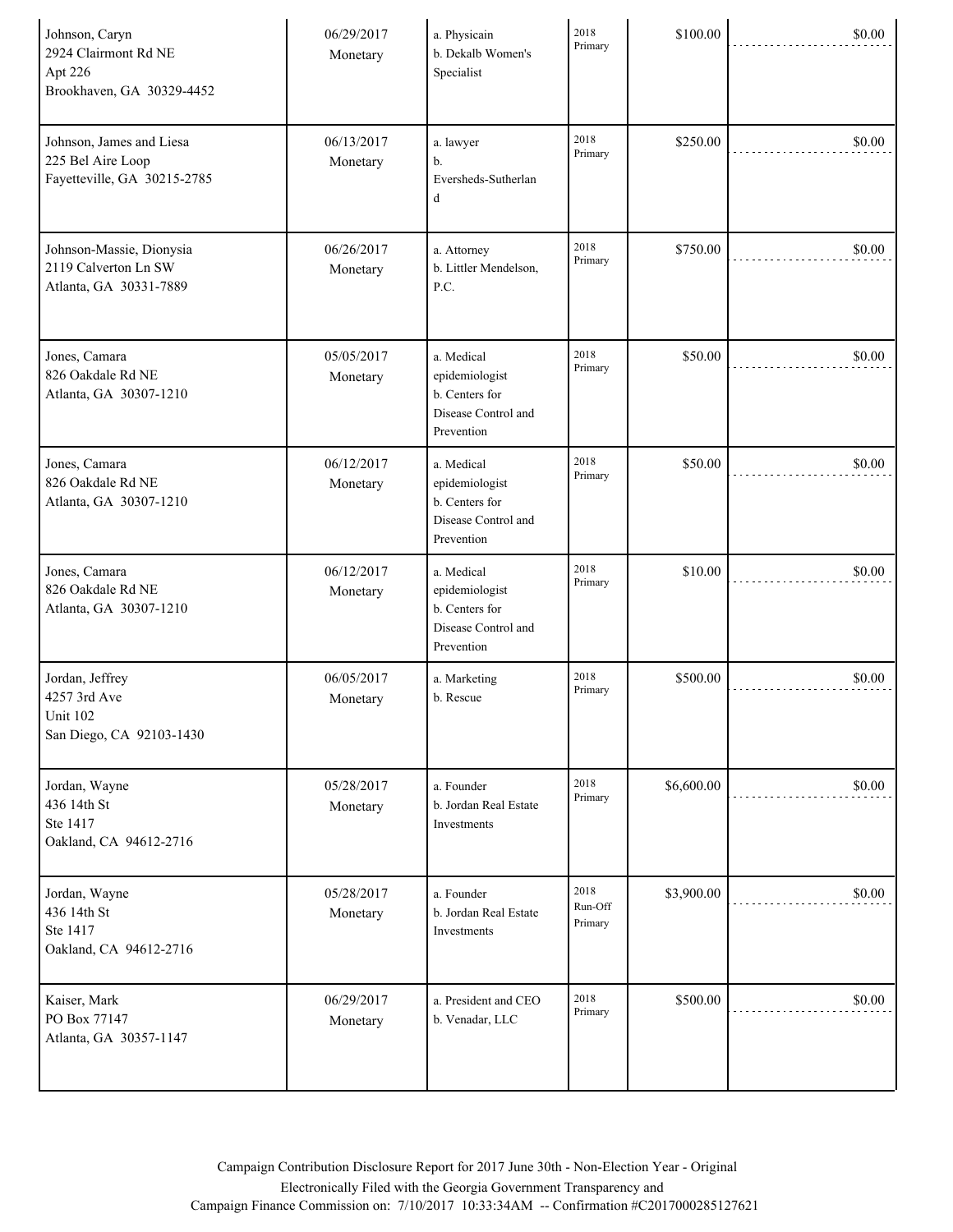| Kalam Id-Din, Rafiq<br>751 Putnam Ave<br>F11<br>Brooklyn, NY 11221-2107         | 06/30/2017<br>Monetary | a. Teacher and<br>School Leader<br>b. Ember Charter<br>School                                                                     | 2018<br>Primary | \$1,000.00 | \$0.00 |
|---------------------------------------------------------------------------------|------------------------|-----------------------------------------------------------------------------------------------------------------------------------|-----------------|------------|--------|
| Karstedt St. John, Johannah J.<br>743 S 36th St<br>Milwaukee, WI 53215-1016     | 05/03/2017<br>Monetary | a. Executive Director<br>b. Professional<br><b>Dimensions</b>                                                                     | 2018<br>Primary | \$100.00   | \$0.00 |
| Karstedt St. John, Johannah J.<br>743 S 36th St<br>Milwaukee, WI 53215-1016     | 06/29/2017<br>Monetary | a. Executive Director<br>b. Professional<br>Dimensions                                                                            | 2018<br>Primary | \$250.00   | \$0.00 |
| Keegan, Michael B.<br>137 N Larchmont Blvd<br>479<br>Los Angeles, CA 90004-3704 | 06/25/2017<br>Monetary | a. President<br>b. People for the<br>American Way                                                                                 | 2018<br>Primary | \$250.00   | \$0.00 |
| Key, Stacey J.<br>1930 Audubon Dr NE<br>Atlanta, GA 30329-2705                  | 05/29/2017<br>Monetary | a. President and CEO<br>b. Georgia Minority<br>Supplier<br>Development Council                                                    | 2018<br>Primary | \$500.00   | \$0.00 |
| Key, Stacey J.<br>1930 Audubon Dr NE<br>Atlanta, GA 30329-2705                  | 06/30/2017<br>Monetary | a. President and CEO<br>b. Georgia Minority<br>Supplier<br>Development Council                                                    | 2018<br>Primary | \$500.00   | \$0.00 |
| Klein, Matthew<br>77 Fort Greene Pl<br>Apt 1<br>Brooklyn, NY 11217-1203         | 06/13/2017<br>Monetary | a. ED, Center for<br>Economic<br>Opportunity & Sr.<br>Advisor for Service<br>Innovation<br>b. NYC Mayor's<br>Office of Operations | 2018<br>Primary | \$250.00   | \$0.00 |
| Kooyker, Willem<br>112 E 78th St<br>New York, NY 10075-0302                     | 06/03/2017<br>Monetary | a. Investments<br>b. Blenheim Capital<br>Management LLC                                                                           | 2018<br>Primary | \$5,400.00 | \$0.00 |
| Koza, John R.<br>25372 La Rena Ln<br>Los Altos Hills, CA 94022-4642             | 06/30/2017<br>Monetary | a. Computer Scientist<br>b. Self                                                                                                  | 2018<br>Primary | \$2,500.00 | \$0.00 |
| Krueger-Pagett, Leslie<br>2650 S Lafayette St<br>Denver, CO 80210-5929          | 05/15/2017<br>Monetary | a. Attorney<br>b. Self                                                                                                            | 2018<br>Primary | \$500.00   | \$0.00 |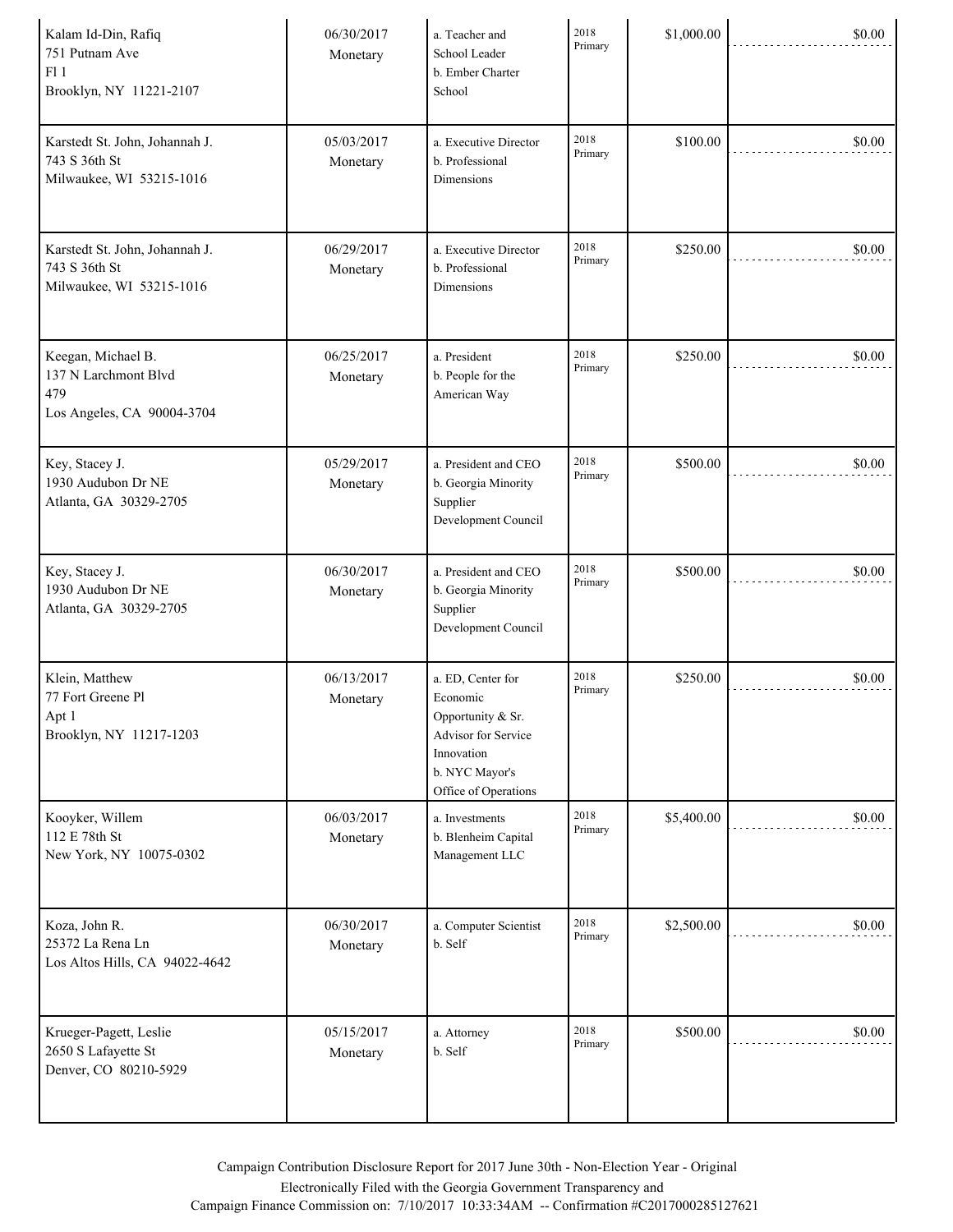| Kucserka, Sarah<br>707 S Bronson Ave<br>Los Angeles, CA 90005-3604        | 06/04/2017<br>Monetary | a. Tv writer<br>b. CBS                                   | 2018<br>Primary | \$100.00   | \$0.00 |
|---------------------------------------------------------------------------|------------------------|----------------------------------------------------------|-----------------|------------|--------|
| Kucserka, Sarah<br>707 S Bronson Ave<br>Los Angeles, CA 90005-3604        | 06/04/2017<br>Monetary | a. Tv writer<br>b. CBS                                   | 2018<br>Primary | \$100.00   | \$0.00 |
| Kutner, Jeanney M.<br>235 Marilyn Pl<br>Atlanta, GA 30342-2439            | 05/03/2017<br>Monetary | a. Attorney<br>b. Self                                   | 2018<br>Primary | \$500.00   | \$0.00 |
| Kutner, Jeanney M.<br>235 Marilyn Pl<br>Atlanta, GA 30342-2439            | 05/11/2017<br>Monetary | a. Attorney<br>b. Self                                   | 2018<br>Primary | \$250.00   | \$0.00 |
| Kutner, Jeanney M.<br>235 Marilyn Pl<br>Atlanta, GA 30342-2439            | 06/28/2017<br>Monetary | a. Attorney<br>b. Self                                   | 2018<br>Primary | \$250.00   | \$0.00 |
| Lafer, Jill<br>434 W 33rd St<br>New York, NY 10001-2601                   | 06/30/2017<br>Monetary | a. Board Chair<br>b. Planned<br>Parenthood               | 2018<br>Primary | \$500.00   | \$0.00 |
| LaMarche, Gara<br>63 Joralemon St<br>Brooklyn, NY 11201-4003              | 06/30/2017<br>Monetary | a. President<br>b. Democracy<br>Alliance                 | 2018<br>Primary | \$200.00   | \$0.00 |
| Lawrence-Hardy, Allegra<br>4600 Regency Trce SW<br>Atlanta, GA 30331-6832 | 06/30/2017<br>Monetary | a. Founding Partner<br>b. Lawrence &<br><b>Bundy LLC</b> | 2018<br>Primary | \$1,000.00 | \$0.00 |
| Layne, Larry<br>14800 Rinaldi St<br>Mission Hills, CA 91345-1230          | 06/24/2017<br>Monetary | a. self-employed<br>b. self                              | 2018<br>Primary | \$166.67   | \$0.00 |
| Leighton, Eliza<br>309 Elm Ave<br>Takoma Park, MD 20912-5437              | 06/28/2017<br>Monetary | a. CEO, Co-Founder<br>b. The Family Room                 | 2018<br>Primary | \$250.00   | \$0.00 |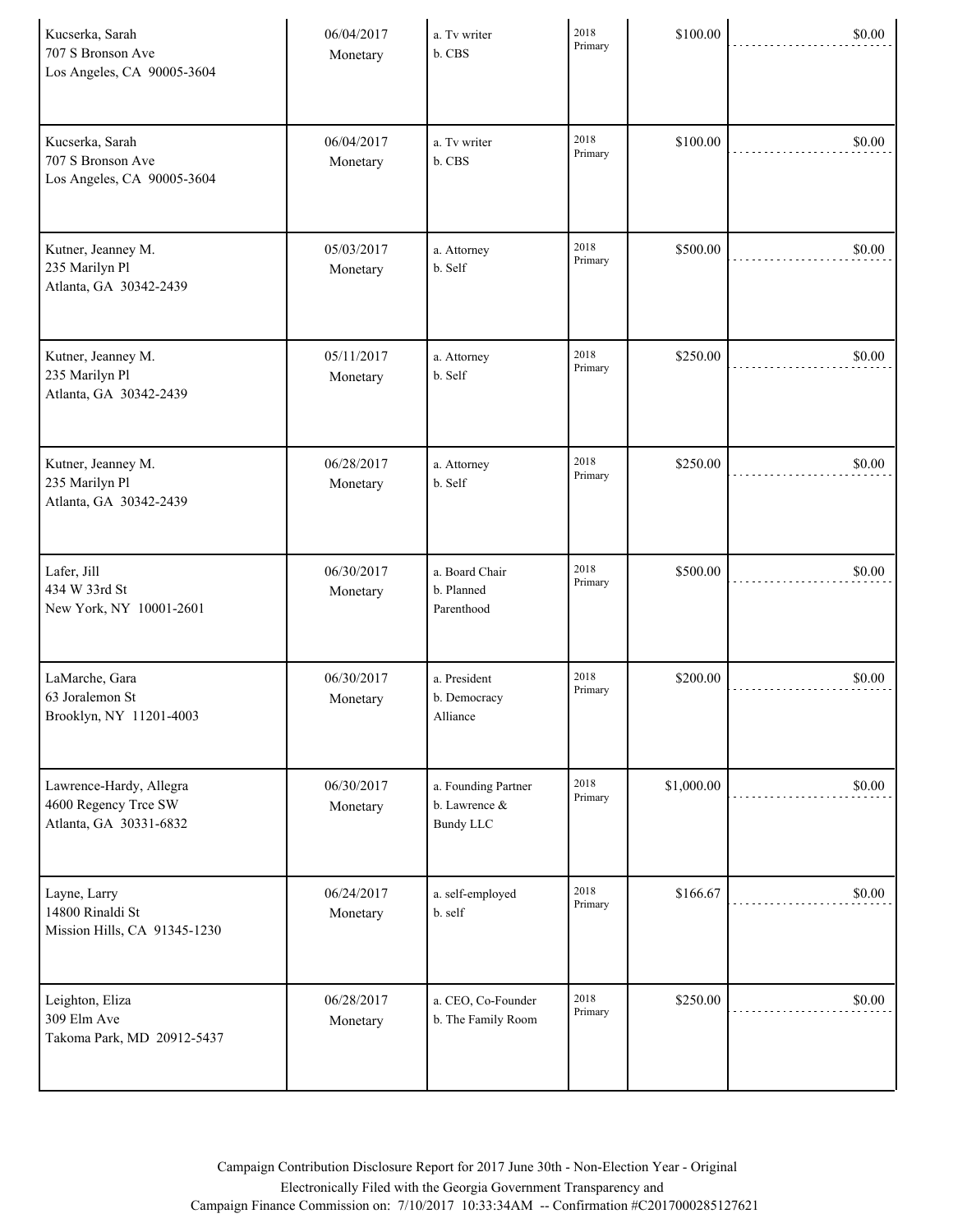| Levine, David<br>349 Tonetta Lake Rd<br>Brewster, NY 10509-4135                 | 06/03/2017<br>Monetary | a. Information<br>Requested<br>b. Self-Employed             | 2018<br>Primary            | \$250.00   | \$0.00 |
|---------------------------------------------------------------------------------|------------------------|-------------------------------------------------------------|----------------------------|------------|--------|
| Liggins, Alfred C.<br>1010 Wayne Ave<br>Silver Spring, MD 20910-5600            | 06/16/2017<br>Monetary | a. CEO, President,<br>and Treasurer<br>b. Radio One         | 2018<br>Primary            | \$6,600.00 | \$0.00 |
| Liggins, Alfred C.<br>1010 Wayne Ave<br>Silver Spring, MD 20910-5600            | 06/16/2017<br>Monetary | a. CEO, President,<br>and Treasurer<br>b. Radio One         | 2018<br>Run-Off<br>Primary | \$3,900.00 | \$0.00 |
| Liggins, Alfred C.<br>1010 Wayne Ave<br>Silver Spring, MD 20910-5600            | 06/16/2017<br>Monetary | a. CEO, President,<br>and Treasurer<br>b. Radio One         | 2018<br>General            | \$6,600.00 | \$0.00 |
| Liggins, Alfred C.<br>1010 Wayne Ave<br>Silver Spring, MD 20910-5600            | 06/16/2017<br>Monetary | a. CEO, President,<br>and Treasurer<br>b. Radio One         | 2018<br>Run-Off<br>General | \$3,900.00 | \$0.00 |
| Loughran, Lee<br>38 Palisades Rd NE<br>Atlanta, GA 30309-1550                   | 06/21/2017<br>Monetary | a. Head of Global<br>Partner HR<br>b. McKinsey &<br>Company | 2018<br>Primary            | \$500.00   | \$0.00 |
| Low, Stephanie<br>1215 5th Ave<br>Apt 11B<br>New York, NY 10029-5211            | 06/29/2017<br>Monetary | a. Arts Manager<br>b. Self                                  | 2018<br>Primary            | \$250.00   | \$0.00 |
| Lynn, Sue<br>PO Box 45<br>Montgomery Creek, CA 96065-0045                       | 06/05/2017<br>Monetary | a. Not employed<br>b. None                                  | 2018<br>Primary            | \$250.00   | \$0.00 |
| Macht, Ellen B.<br>222 12th St NE<br><b>Unit 1202</b><br>Atlanta, GA 30309-4072 | 05/17/2017<br>Monetary | a. Self employed<br>b. Not Employed                         | 2018<br>Primary            | \$250.00   | \$0.00 |
| Magee, David<br>3022 263rd Pl SE<br>Sammamish, WA 98075-9101                    | 06/03/2017<br>Monetary | a. Accountant<br>b. Self                                    | 2018<br>Primary            | \$100.00   | \$0.00 |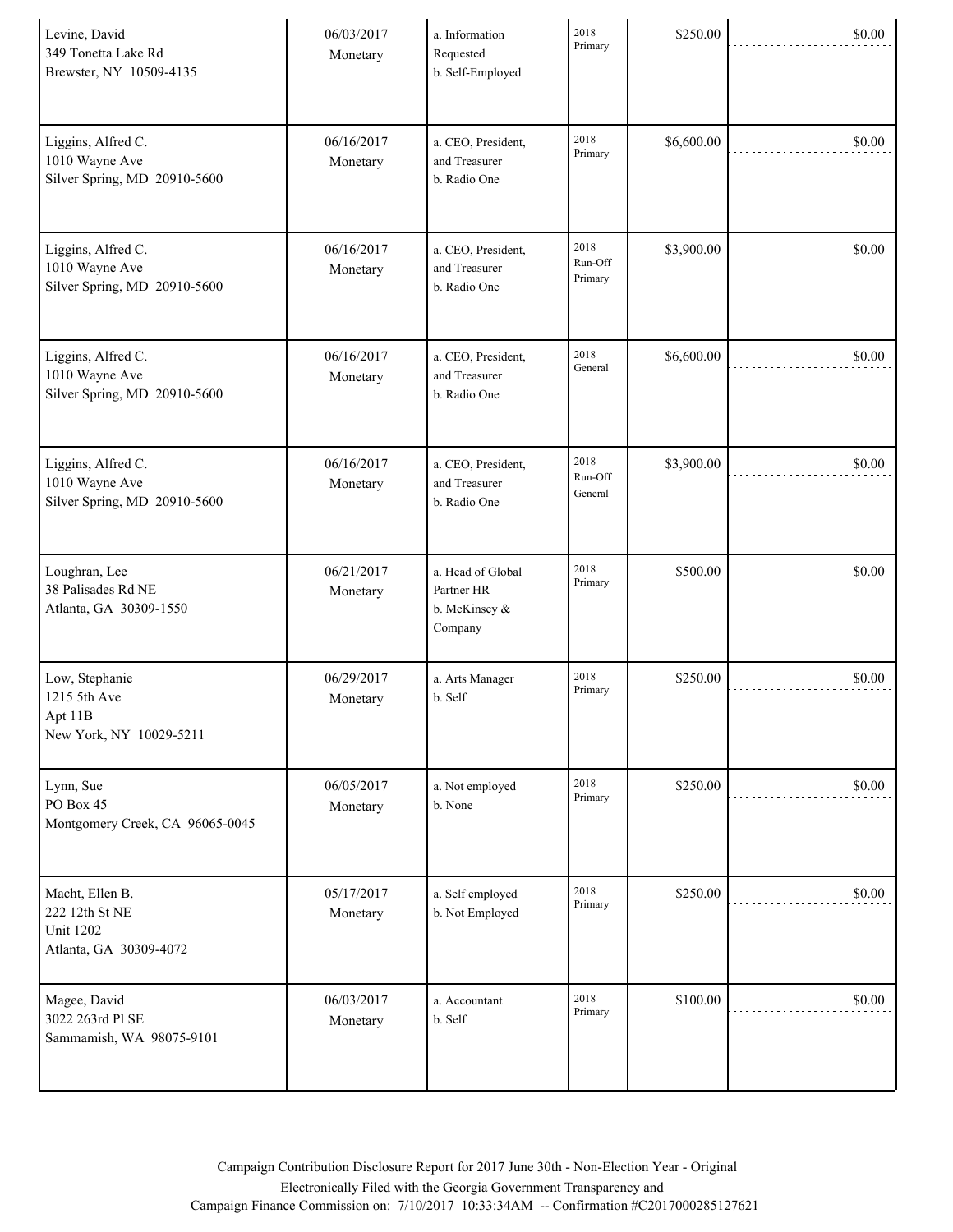| Magee, David<br>3022 263rd Pl SE<br>Sammamish, WA 98075-9101                     | 06/21/2017<br>Monetary | a. Accountant<br>b. Self                                        | 2018<br>Primary | \$100.00   | \$0.00 |
|----------------------------------------------------------------------------------|------------------------|-----------------------------------------------------------------|-----------------|------------|--------|
| Magee, David<br>3022 263rd Pl SE<br>Sammamish, WA 98075-9101                     | 06/27/2017<br>Monetary | a. Accountant<br>b. Self                                        | 2018<br>Primary | \$100.00   | \$0.00 |
| Manor, Arnon<br>9672 Yoakum Dr<br>Beverly Hills, CA 90210-1432                   | 05/03/2017<br>Monetary | a. Production<br>Exective<br>b. Sony Pictures<br>Entertainement | 2018<br>Primary | \$200.00   | \$0.00 |
| Manor, Arnon<br>9672 Yoakum Dr<br>Beverly Hills, CA 90210-1432                   | 06/30/2017<br>Monetary | a. Production<br>Exective<br>b. Sony Pictures<br>Entertainement | 2018<br>Primary | \$100.00   | \$0.00 |
| Marcia Fudge for Congress<br>3729 Silsby Rd<br>University Heights, OH 44118-3647 | 06/24/2017<br>Monetary |                                                                 | 2018<br>Primary | \$500.00   | \$0.00 |
| Marzo, Brandon F.<br>3896 Ridgewood Dr SE<br>Smyrna, GA 30080-5926               | 06/16/2017<br>Monetary | a. Partner<br>b. Troutman Sanders                               | 2018<br>Primary | \$500.00   | \$0.00 |
| Marzo, Brandon F.<br>3896 Ridgewood Dr SE<br>Smyrna, GA 30080-5926               | 06/30/2017<br>Monetary | a. Partner<br>b. Troutman Sanders                               | 2018<br>Primary | \$500.00   | \$0.00 |
| Maurer, Amma<br>5338 42nd Pl NW<br>Washington, DC 20015-1936                     | 05/27/2017<br>Monetary | a. Physician<br>b. Medstar<br>Georgetown<br>University Hospital | 2018<br>Primary | \$250.00   | \$0.00 |
| Maurer, Amma<br>5338 42nd Pl NW<br>Washington, DC 20015-1936                     | 06/16/2017<br>Monetary | a. Physician<br>b. Medstar<br>Georgetown<br>University Hospital | 2018<br>Primary | \$1,000.00 | \$0.00 |
| May, Brett M<br>151 Walter Hays Dr<br>Palo Alto, CA 94303-2924                   | 06/21/2017<br>Monetary | a. Information<br>Requested<br>b. Information<br>Requested      | 2018<br>Primary | \$250.00   | \$0.00 |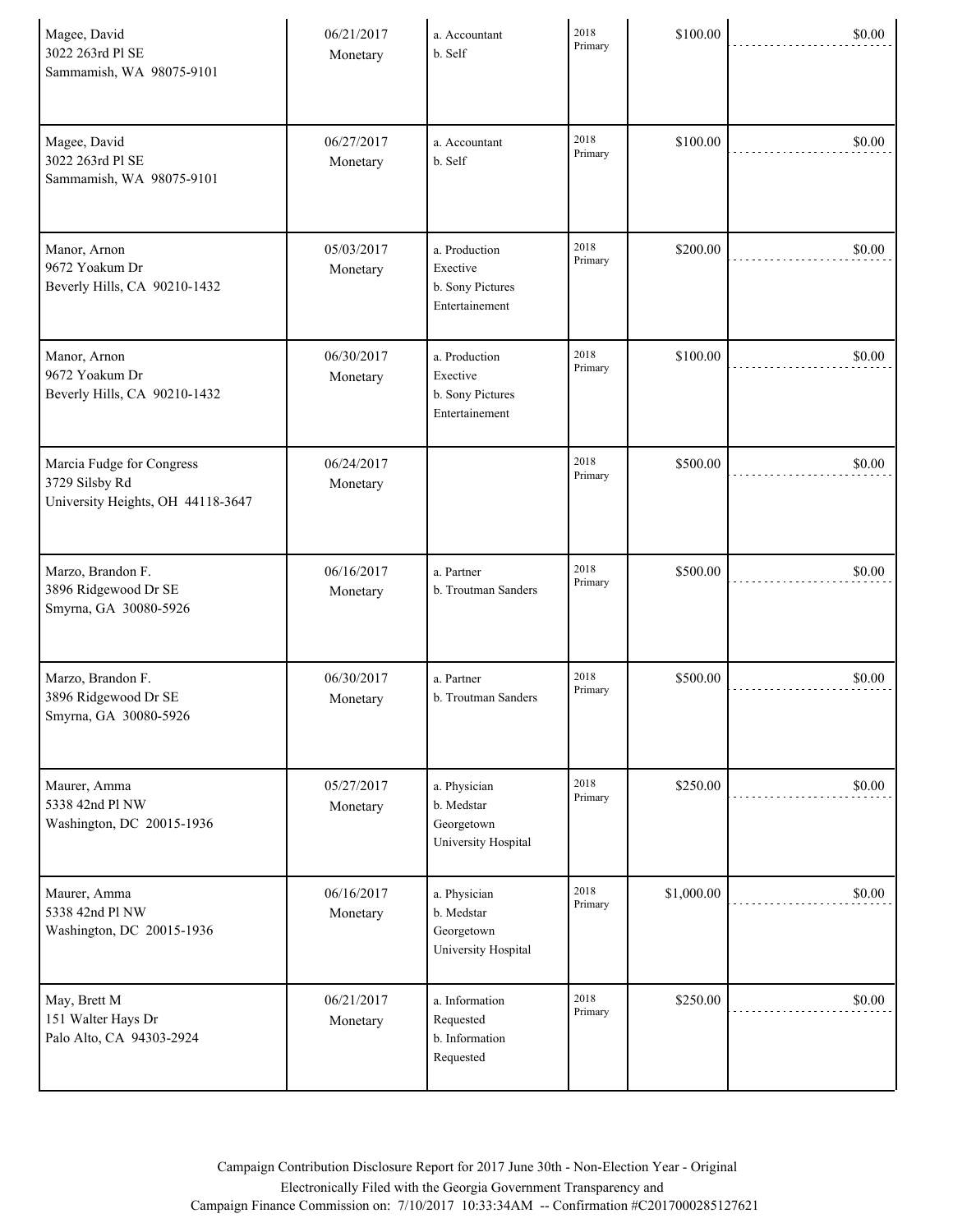| McCorkle, Sari<br>1845 Almeta Ave NE<br>Atlanta, GA 30307-1738                  | 06/03/2017<br>Monetary | a. Not Employed<br>b. Not Employed                               | 2018<br>Primary | \$250.00   | \$0.00 |
|---------------------------------------------------------------------------------|------------------------|------------------------------------------------------------------|-----------------|------------|--------|
| McCorkle, Sari<br>1845 Almeta Ave NE<br>Atlanta, GA 30307-1738                  | 06/29/2017<br>Monetary | a. Not Employed<br>b. Not Employed                               | 2018<br>Primary | \$25.00    | \$0.00 |
| McCoy, Jennifer<br>PO Box 3965<br>Atlanta, GA 30302-3965                        | 06/19/2017<br>Monetary | a. Professor<br>b. Georgia State<br>university                   | 2018<br>Primary | \$100.00   | \$0.00 |
| McCoy, Jennifer<br>PO Box 3965<br>Atlanta, GA 30302-3965                        | 06/19/2017<br>Monetary | a. Professor<br>b. Georgia State<br>university                   | 2018<br>Primary | \$100.00   | \$0.00 |
| McDaniel, Sara S.<br>3777 Paces Ferry Rd NW<br>Atlanta, GA 30327-3003           | 05/07/2017<br>Monetary | a. Consultant<br>b. N/A                                          | 2018<br>Primary | \$2,000.00 | \$0.00 |
| McDaniel, Sara S.<br>3777 Paces Ferry Rd NW<br>Atlanta, GA 30327-3003           | 06/19/2017<br>Monetary | a. Consultant<br>b. N/A                                          | 2018<br>Primary | \$1,500.00 | \$0.00 |
| MCGLINCH, MARGARET<br>320 S Carolina Ave SE<br>Washington, DC 20003-4223        | 06/04/2017<br>Monetary | a. Congressional<br>Staffer<br>b. US House of<br>Representatives | 2018<br>Primary | \$250.00   | \$0.00 |
| McGuire Woods PAC<br>1230 Peachtree St NE<br>Ste 2100<br>Atlanta, GA 30309-3534 | 06/29/2017<br>Monetary |                                                                  | 2018<br>Primary | \$1,000.00 | \$0.00 |
| McLeod, Elizabeth A.<br>1644 Bass Rd<br>Apt 1622<br>Macon, GA 31210-6525        | 06/07/2017<br>Monetary | a. Employee<br>Engagement<br>Consultant<br>b. NA                 | 2018<br>Primary | \$300.00   | \$0.00 |
| McLeod, Lisa<br>1191 Oconee Way<br>Greensboro, GA 30642-5121                    | 05/04/2017<br>Monetary | a. Business<br>owner/consultant<br>b. McLeod &<br>More, Inc      | 2018<br>Primary | \$100.00   | \$0.00 |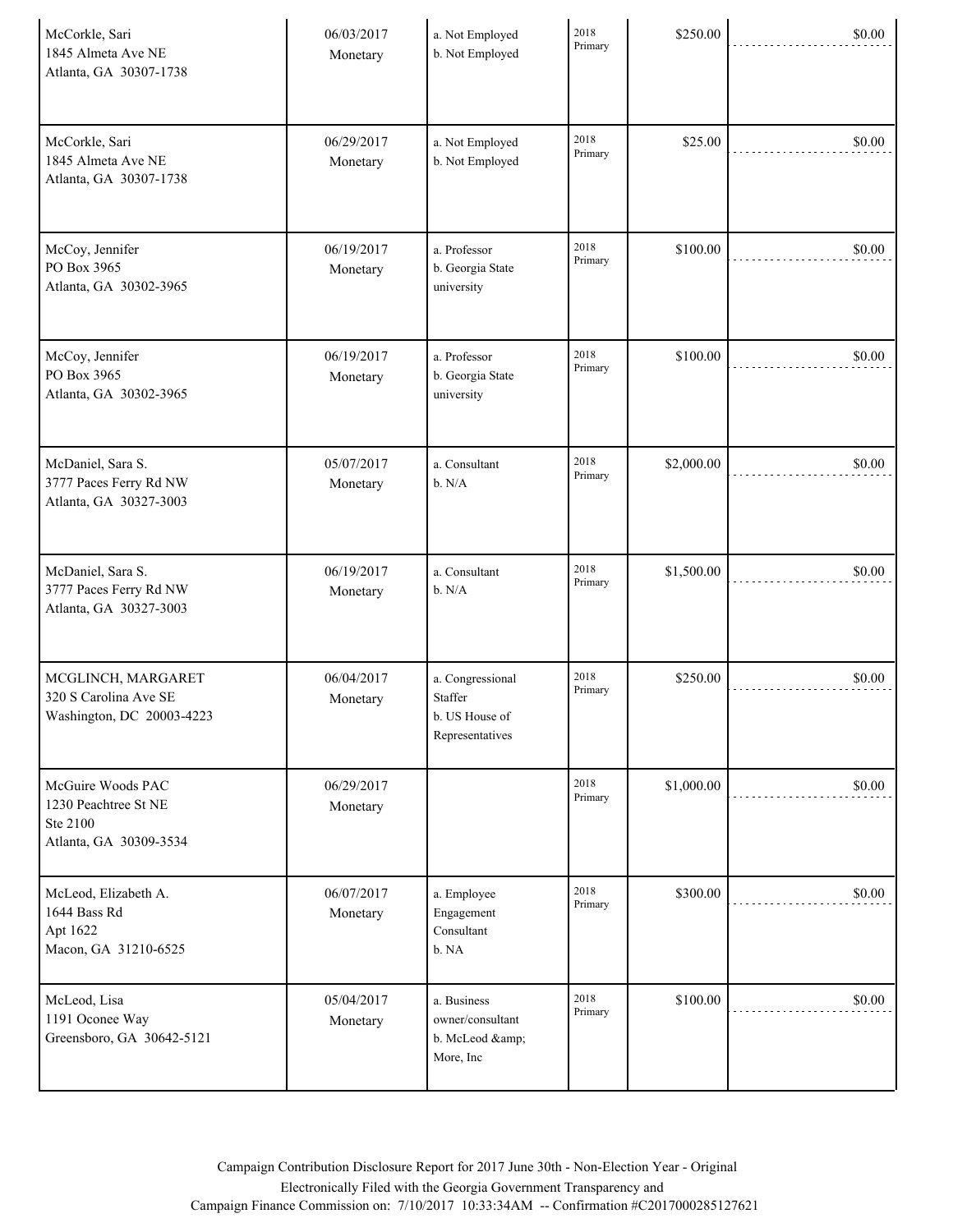| McLeod, Lisa<br>1191 Oconee Way<br>Greensboro, GA 30642-5121                      | 06/27/2017<br>Monetary | a. Business<br>owner/consultant<br>b. McLeod &<br>More, Inc | 2018<br>Primary | \$250.00   | \$0.00 |
|-----------------------------------------------------------------------------------|------------------------|-------------------------------------------------------------|-----------------|------------|--------|
| Mehiel, Karen<br>100 Frontage Rd<br>Newark, NJ 07114-3718                         | 06/29/2017<br>Monetary | a. CEO<br>b. Kampack, Inc                                   | 2018<br>Primary | \$6,600.00 | \$0.00 |
| Meleth, Annal<br>3943 Pineridge Rd SE<br>Smyrna, GA 30080-5805                    | 05/15/2017<br>Monetary | a. Vitreoretinal<br>surgeon<br>b. Marietta Eye Clinic       | 2018<br>Primary | \$250.00   | \$0.00 |
| Merlin, Marc S<br>1245 S Ponce De Leon Ave NE<br>Apt 12<br>Atlanta, GA 30306-4658 | 05/03/2017<br>Monetary | a. Not Employed<br>b. Not Employed                          | 2018<br>Primary | \$100.00   | \$0.00 |
| Merlin, Marc S<br>1245 S Ponce De Leon Ave NE<br>Apt 12<br>Atlanta, GA 30306-4658 | 06/29/2017<br>Monetary | a. Not Employed<br>b. Not Employed                          | 2018<br>Primary | \$100.00   | \$0.00 |
| Meyers, Peter<br>417 Woodlawn Ave<br>Greensboro, NC 27401-1750                    | 06/27/2017<br>Monetary | a. Retired<br>b. None                                       | 2018<br>Primary | \$100.00   | \$0.00 |
| Meyers, Peter<br>417 Woodlawn Ave<br>Greensboro, NC 27401-1750                    | 06/27/2017<br>Monetary | a. Retired<br>b. None                                       | 2018<br>Primary | \$27.00    | \$0.00 |
| Mikol, Lauren<br>3233 Jewelfish Cv<br>Austin, TX 78728-4392                       | 06/04/2017<br>Monetary | a. none<br>b. none                                          | 2018<br>Primary | \$25.00    | \$0.00 |
| Mikol, Lauren<br>3233 Jewelfish Cv<br>Austin, TX 78728-4392                       | 06/16/2017<br>Monetary | a. none<br>b. none                                          | 2018<br>Primary | \$50.00    | \$0.00 |
| Mikol, Lauren<br>3233 Jewelfish Cv<br>Austin, TX 78728-4392                       | 06/16/2017<br>Monetary | a. none<br>b. none                                          | 2018<br>Primary | \$50.00    | \$0.00 |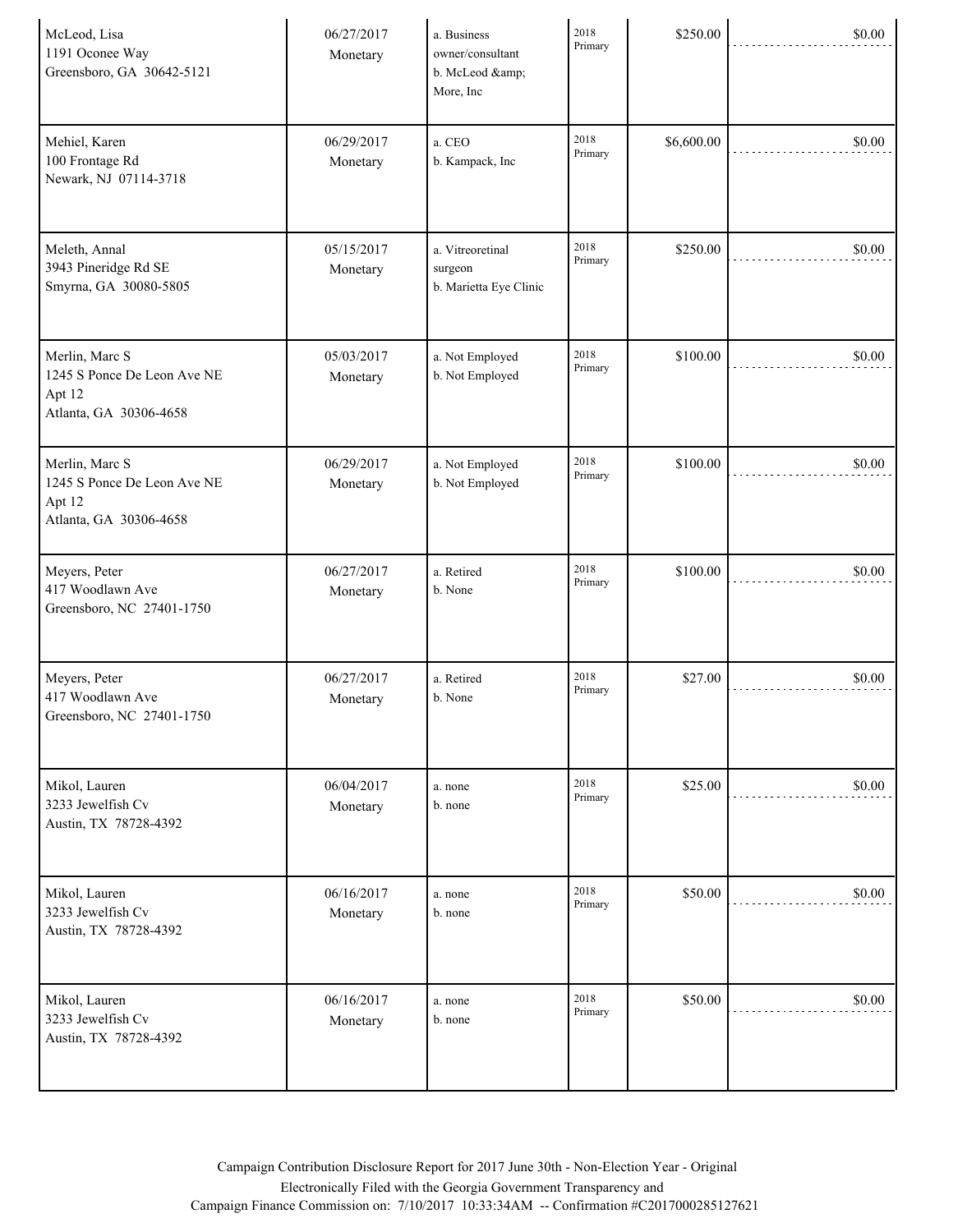| Milikowsky, Brina<br>20 E 9th St<br>Apt 4X<br>New York, NY 10003-5944 | 06/19/2017<br>Monetary | a. Chief Strategy<br>Officer<br>b. Everytown for Gun<br>Safety | 2018<br>Primary            | \$5,000.00 | \$0.00                              |
|-----------------------------------------------------------------------|------------------------|----------------------------------------------------------------|----------------------------|------------|-------------------------------------|
| Miller, Aruna<br>14074 Berryville Rd<br>Darnestown, MD 20874-3520     | 06/04/2017<br>Monetary | a. Legislator<br>b. Maryland General<br>Assembly               | 2018<br>Primary            | \$250.00   | \$0.00                              |
| Miller, John W.<br>N74W7928 Harvest Ln<br>Cedarburg, WI 53012-1749    | 05/22/2017<br>Monetary | a. Principal<br>b. Arenberg<br>Holdings LLC                    | 2018<br>Primary            | \$6,600.00 | \$0.00                              |
| Miller, John W.<br>N74W7928 Harvest Ln<br>Cedarburg, WI 53012-1749    | 05/22/2017<br>Monetary | a. Principal<br>b. Arenberg<br>Holdings LLC                    | 2018<br>Run-Off<br>Primary | \$3,900.00 | \$0.00                              |
| Miller, John W.<br>N74W7928 Harvest Ln<br>Cedarburg, WI 53012-1749    | 05/22/2017<br>Monetary | a. Principal<br>b. Arenberg<br>Holdings LLC                    | 2018<br>General            | \$6,600.00 | \$0.00                              |
| Miller, John W.<br>N74W7928 Harvest Ln<br>Cedarburg, WI 53012-1749    | 05/22/2017<br>Monetary | a. Principal<br>b. Arenberg<br>Holdings LLC                    | 2018<br>Run-Off<br>General | \$3,900.00 | \$0.00                              |
| MILLER, Lynn and Jean D.<br>6 McIntosh Dr<br>Amherst, MA 01002-3346   | 06/14/2017<br>Monetary | a. none<br>b. None                                             | 2018<br>Primary            | \$100.00   | \$0.00                              |
| MILLER, Lynn and Jean D.<br>6 McIntosh Dr<br>Amherst, MA 01002-3346   | 06/14/2017<br>Monetary | a. none<br>b. None                                             | 2018<br>Primary            | \$100.00   | \$0.00                              |
| Miller Bros. Rib Shack<br>606 E Morris St<br>Dalton, GA 30721-3405    | 05/11/2017<br>In-Kind  |                                                                | 2018<br>Primary            | \$0.00     | \$268.00<br>Food for campaign event |
| Minnear, Norman<br>49 Drum Hill Dr<br>Summit, NJ 07901-3141           | 05/03/2017<br>Monetary | a. Attorney<br>b. Verizon                                      | 2018<br>Primary            | \$250.00   | \$0.00                              |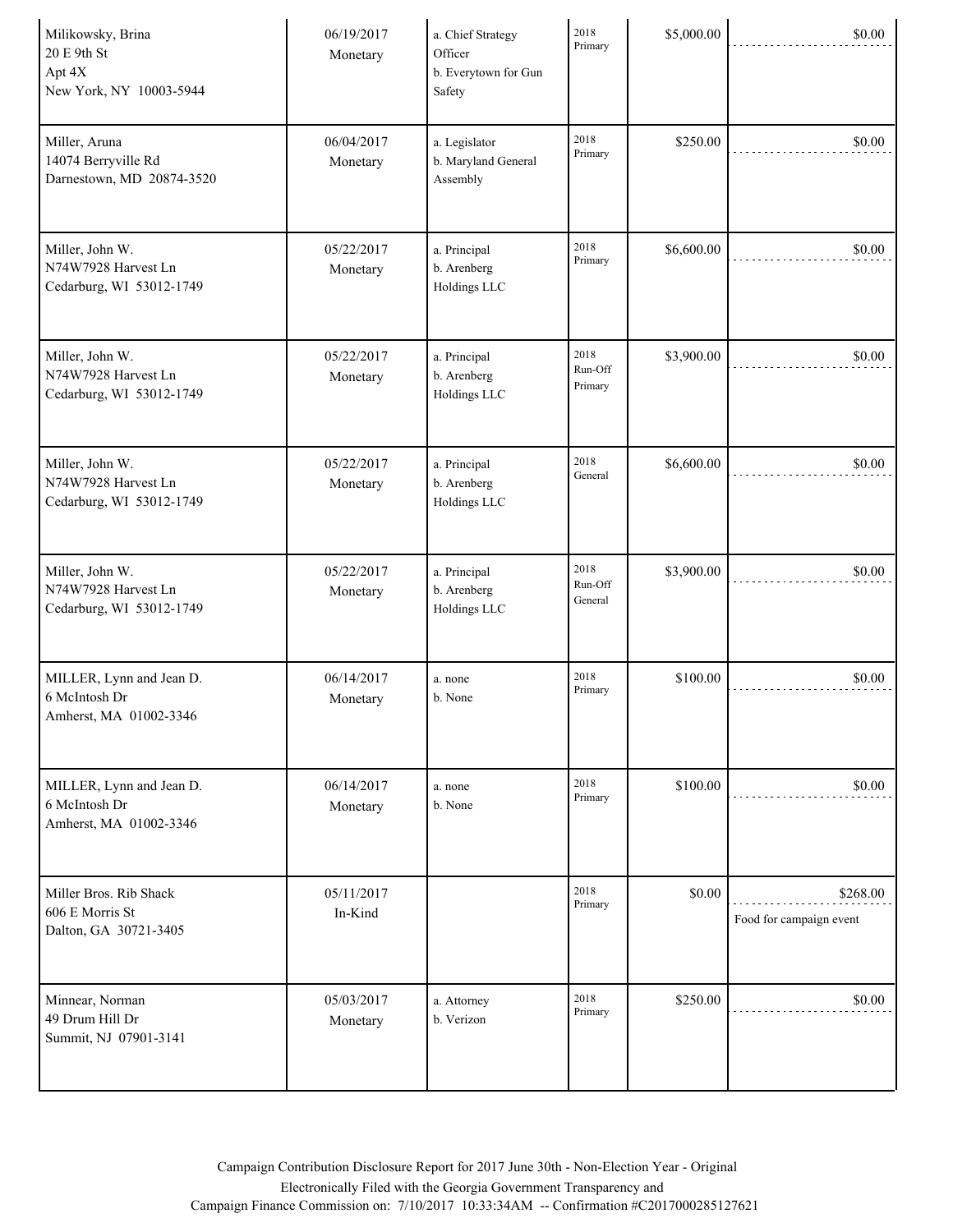| Minnear, Norman<br>49 Drum Hill Dr<br>Summit, NJ 07901-3141          | 06/28/2017<br>Monetary | a. Attorney<br>b. Verizon                                                                  | 2018<br>Primary | \$25.00    | \$0.00                         |
|----------------------------------------------------------------------|------------------------|--------------------------------------------------------------------------------------------|-----------------|------------|--------------------------------|
| Mohan, Carmen P.<br>337 Gordon Ave NE<br>Atlanta, GA 30307-2315      | 05/22/2017<br>Monetary | a. Physician<br>b. Executive Health<br>Resources                                           | 2018<br>Primary | \$2,500.00 | \$0.00                         |
| Moore, George<br>925 Rosemoor Dr<br>Allen, TX 75013-5374             | 06/03/2017<br>Monetary | a. Consultant<br>b. Self                                                                   | 2018<br>Primary | \$500.00   | \$0.00                         |
| Moore, Minyon<br>1401 Montague St NW<br>Washington, DC 20011-2852    | 06/20/2017<br>Monetary | a. Public Relatioins<br>b. Dewey Square<br>Group                                           | 2018<br>Primary | \$500.00   | \$0.00                         |
| Mosley, Keenya G.<br>214 Preservation Dr<br>Savannah, GA 31419-7543  | 06/23/2017<br>In-Kind  | a. CAEP Manager<br>b. Savannah State<br>University                                         | 2018<br>Primary | \$0.00     | \$127.14<br>Event refreshments |
| Munson, Leslie<br>23 Village Walk Dr<br>Decatur, GA 30030-2685       | 06/22/2017<br>Monetary | a. Licensed<br>Psychologist<br>b. Self-Employed                                            | 2018<br>Primary | \$150.00   | \$0.00                         |
| Myers Jr., Ben E.<br>10875 Parsons Rd<br>Johns Creek, GA 30097-1721  | 06/29/2017<br>Monetary | a. Lobbyist<br>b. B. Myers<br>Consulting LLC                                               | 2018<br>Primary | \$1,000.00 | \$0.00                         |
| Nelson, Camille<br>2080 Somervale Ct NE<br>Brookhaven, GA 30329-1681 | 05/07/2017<br>Monetary | a. Physician<br>b. Atlanta Heart<br>Associates                                             | 2018<br>Primary | \$1,000.00 | \$0.00                         |
| NELSON, ELIZABETH<br>6913 S Olive Way<br>Centennial, CO 80112-1123   | 06/03/2017<br>Monetary | a. Not Employed<br>b. Not Employed                                                         | 2018<br>Primary | \$250.00   | \$0.00                         |
| Nethero, Susan<br>1065 Farmington Ln NE<br>Brookhaven, GA 30319-2811 | 06/29/2017<br>Monetary | a. FOUNDER/CEO<br><b>EMERITA AND</b><br><b>BOARD MEMBER</b><br>b. INTIMACY<br>RETAIL SALES | 2018<br>Primary | \$250.00   | \$0.00                         |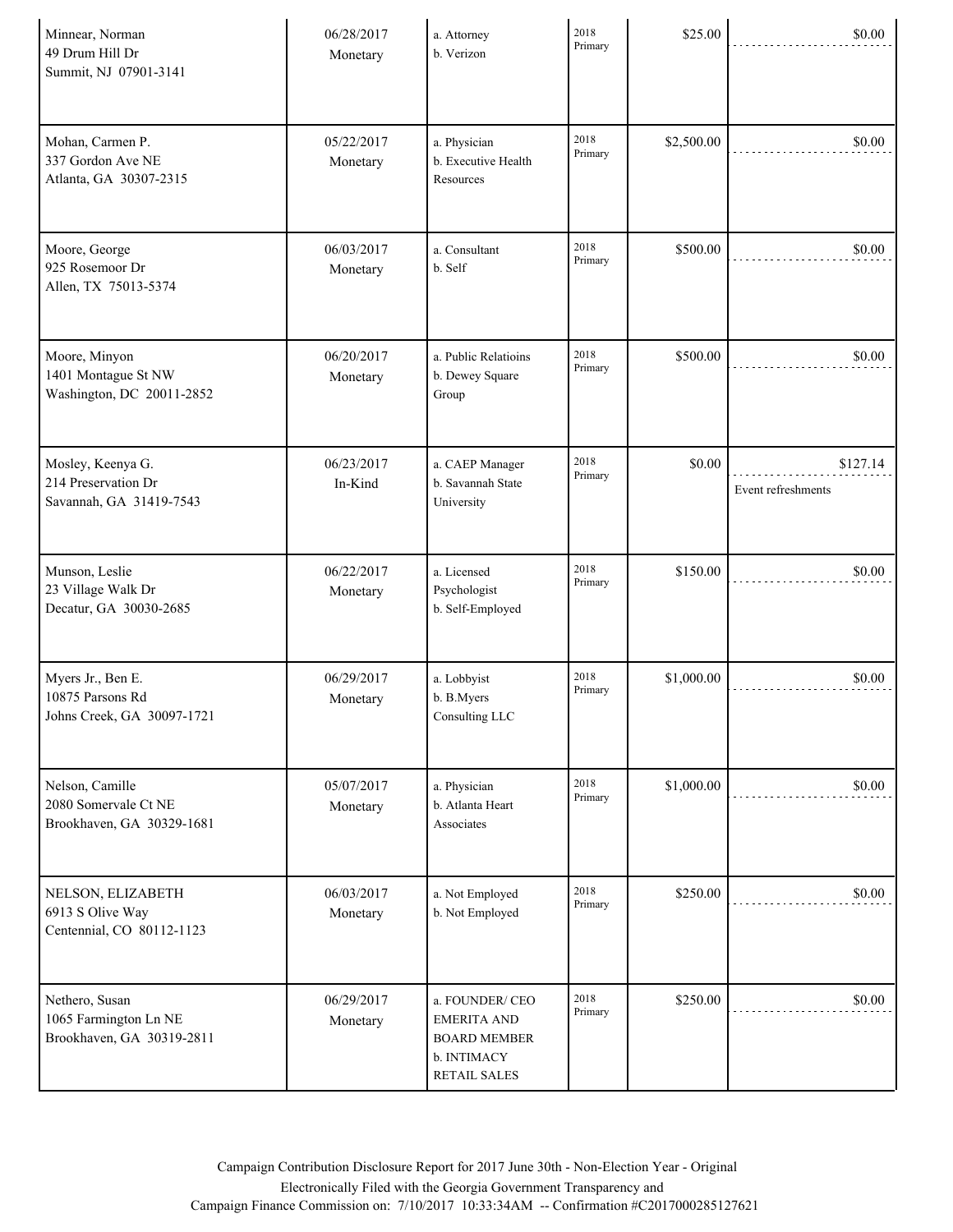| Newman, Anne<br>670 W End Ave<br>Apt 17D<br>New York, NY 10025-7329                   | 06/16/2017<br>Monetary | a. Not Employed<br>b. N/A                                                             | 2018<br>Primary | \$500.00   | \$0.00 |
|---------------------------------------------------------------------------------------|------------------------|---------------------------------------------------------------------------------------|-----------------|------------|--------|
| Newman, Anne<br>670 W End Ave<br>Apt 17D<br>New York, NY 10025-7329                   | 06/16/2017<br>Monetary | a. Not Employed<br>b. N/A                                                             | 2018<br>Primary | \$500.00   | \$0.00 |
| Nicks, Shantrell<br>1800 25th Ave<br>Gulfport, MS 39501-2831                          | 06/03/2017<br>Monetary | a. Attorney<br>b. Nicks Law Firm                                                      | 2018<br>Primary | \$1,000.00 | \$0.00 |
| Noonan, Patrick S.<br>1129 Mason Woods Dr NE<br>Atlanta, GA 30329-3803                | 06/29/2017<br>Monetary | a. Professor<br>b. Emory University                                                   | 2018<br>Primary | \$500.00   | \$0.00 |
| Nunn, Shaylah<br>4612 Sargent Rd NE<br>Washington, DC 20017-2719                      | 06/05/2017<br>Monetary | a. Lobbyist<br>b. Novo Nordisk                                                        | 2018<br>Primary | \$250.00   | \$0.00 |
| Okafor Wilken, Nkasi<br>6A<br>Brooklyn, NY 11205                                      | 06/05/2017<br>Monetary | a. Attorney<br>b. Gair Gair Conason                                                   | 2018<br>Primary | \$150.00   | \$0.00 |
| Okie, William<br>4300 SE Saint Lucie Blvd<br>Lot 78<br>Stuart, FL 34997-6840          | 05/15/2017<br>Monetary | a. Not Employed<br>b. Not Employed                                                    | 2018<br>Primary | \$500.00   | \$0.00 |
| Oliver, Mary Margaret<br>150 E Ponce De Leon Ave<br>Ste 350<br>Decatur, GA 30030-2588 | 05/15/2017<br>Monetary | a. Representative<br>b. State of Georgia                                              | 2018<br>Primary | \$1,000.00 | \$0.00 |
| O'Neill, Sarah<br>79 Washington Pl<br>Apt 8R<br>New York, NY 10011-9137               | 06/04/2017<br>Monetary | a. Not Employed<br>b. Not Employed                                                    | 2018<br>Primary | \$250.00   | \$0.00 |
| Orrock, Nan<br>1070 Delaware Ave SE<br>Atlanta, GA 30316-2470                         | 06/28/2017<br>Monetary | a. Non-Profit<br>Manager / State<br>Senator<br>b. WAND, Inc. / GA<br>General Assembly | 2018<br>Primary | \$250.00   | \$0.00 |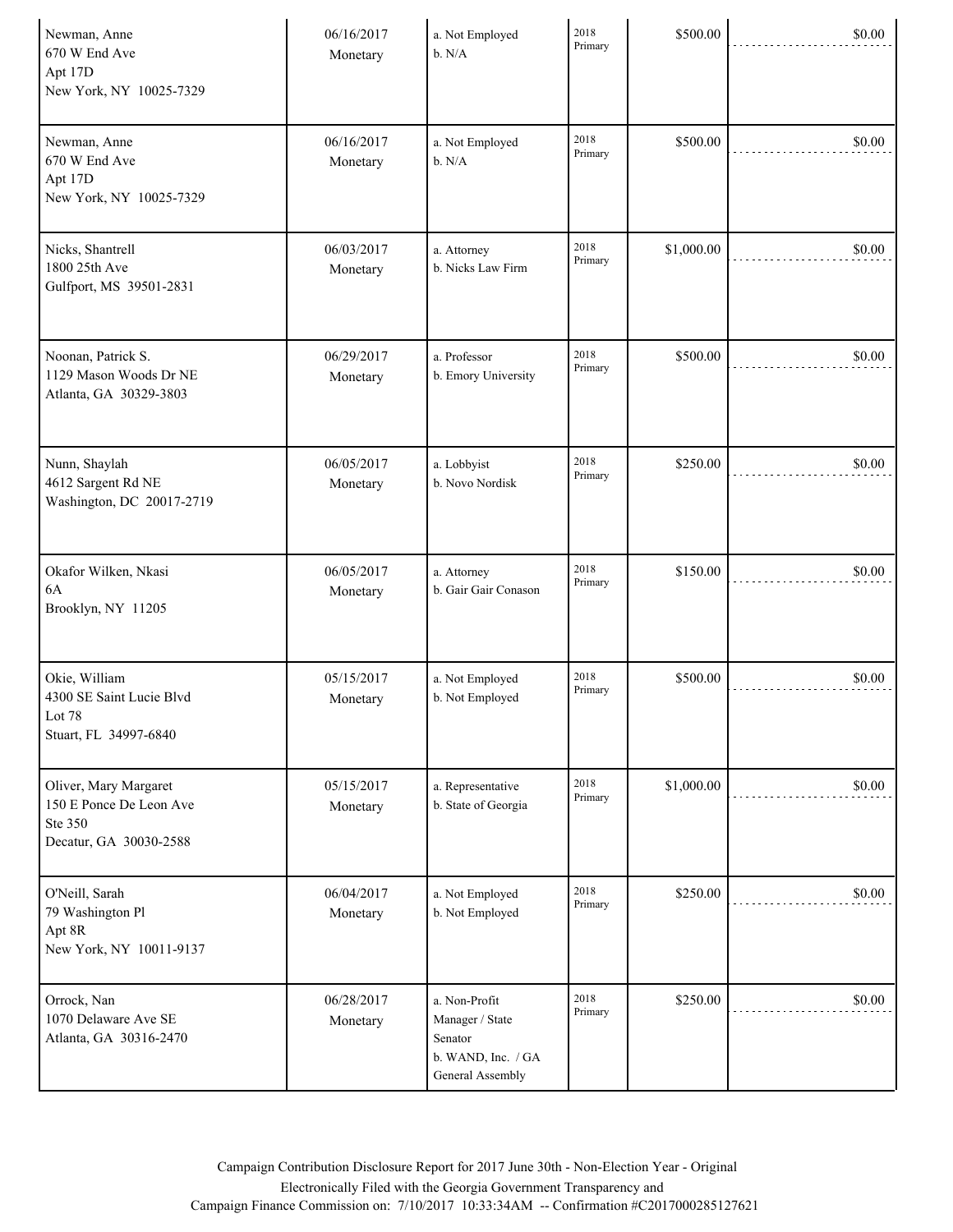| Pearl, Amy<br>555 S El Monte Ave<br>Los Altos, CA 94022-4057                             | 05/15/2017<br>Monetary | a. Certified Financial<br>Planner<br>b. Acorn Financial<br>Planning  | 2018<br>Primary | \$250.00   | \$0.00 |
|------------------------------------------------------------------------------------------|------------------------|----------------------------------------------------------------------|-----------------|------------|--------|
| Pelton, Emily<br>1027 Euclid Ave NE<br>Atlanta, GA 30307-2586                            | 06/22/2017<br>Monetary | a. Fundraiser<br>b. Mavels on<br>Network                             | 2018<br>Primary | \$250.00   | \$0.00 |
| Pepper, Frances G<br>233 Oliver Rd<br>Wyoming, OH 45215-2638                             | 06/12/2017<br>Monetary | a.<br>Advocate/Philanthro<br>pist<br>b. N/A                          | 2018<br>Primary | \$5,000.00 | \$0.00 |
| Perry, Egbert L.<br>54 Centennial Lane<br>Atlanta, GA 30313                              | 05/10/2017<br>Monetary | a. Chairman and CEO<br>b. Th Integral Group                          | 2018<br>Primary | \$1,000.00 | \$0.00 |
| Perry, Janelle<br>5615 Masonic Ave<br>Oakland, CA 94618-2639                             | 06/23/2017<br>Monetary | a. Professor<br>b. UC                                                | 2018<br>Primary | \$103.90   | \$0.00 |
| Petel, Karen<br>1209 Fairmont St NW<br>Washington, DC 20009-5321                         | 05/03/2017<br>Monetary | a. Self employed<br>b. Consultant                                    | 2018<br>Primary | \$250.00   | \$0.00 |
| Peterson, David<br>1002 Lullwater Rd NE<br>Atlanta, GA 30307-1244                        | 06/19/2017<br>Monetary | a. Management<br>Consultant<br>b. Retired                            | 2018<br>Primary | \$1,000.00 | \$0.00 |
| Pettway, Samuel<br>51 Palisades Rd NE<br>Atlanta, GA 30309-1540                          | 05/22/2017<br>Monetary | a. Executive Search<br>b. BoardWalk<br>Consulting                    | 2018<br>Primary | \$250.00   | \$0.00 |
| Phillips, Steve<br>553 Arkansas St<br>San Francisco, CA 94107-2828                       | 05/21/2017<br>Monetary | a. Attorney<br>b. PowerPAC.org                                       | 2018<br>Primary | \$6,600.00 | \$0.00 |
| Philpp, Alica A.<br>201 W Ponce De Leon Ave<br><b>Unit 717</b><br>Decatur, GA 30030-3264 | 05/29/2017<br>Monetary | a. Director<br>b. The Community<br>Foundation for<br>Greater Atlanta | 2018<br>Primary | \$250.00   | \$0.00 |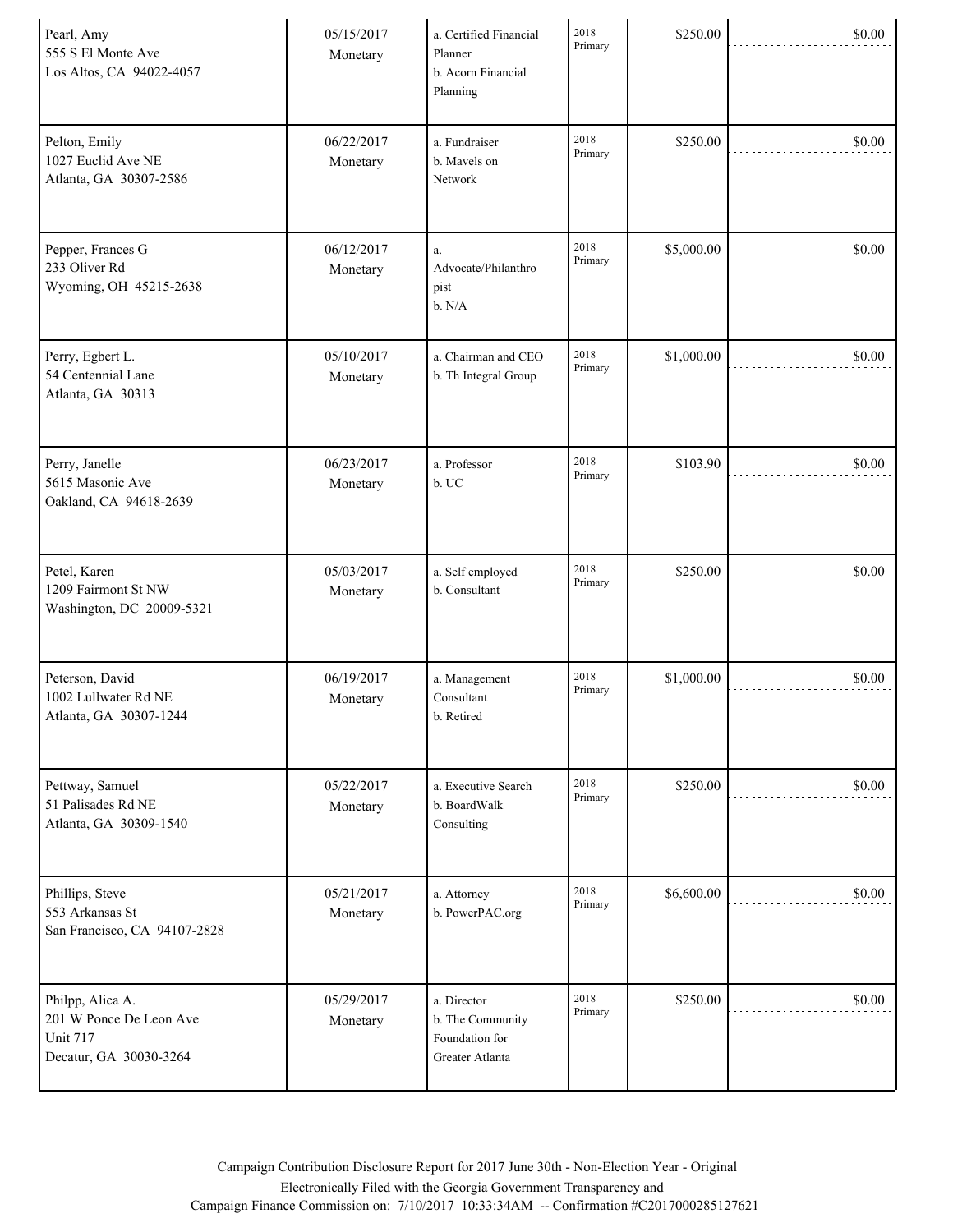| Popper, Brette<br>522 W End Ave<br>Apt 15A<br>New York, NY 10024-3211                | 06/03/2017<br>Monetary | a. Owner/Consultant<br>b. Yoga City NYC                                               | 2018<br>Primary | \$250.00   | \$0.00                         |
|--------------------------------------------------------------------------------------|------------------------|---------------------------------------------------------------------------------------|-----------------|------------|--------------------------------|
| Pryor, Juliette<br>3325 Piedmont Rd NE<br><b>Unit 1906</b><br>Atlanta, GA 30305-1895 | 06/30/2017<br>Monetary | a. Attorney<br>b. Cox Enterprises,<br>Inc.                                            | 2018<br>Primary | \$1,000.00 | \$0.00                         |
| Rafuse, Nancy E.<br>4210 Whitestone Pl<br>Atlanta, GA 30327-3715                     | 06/17/2017<br>Monetary | a. Managing Partner,<br>Atlanta<br>b. Polsinelli                                      | 2018<br>Primary | \$250.00   | \$0.00                         |
| Raider, Ronald L.<br>1100 Peachtree St NE<br>Ste 2800<br>Atlanta, GA 30309-4528      | 06/29/2017<br>Monetary | a. Attorney<br>b. Kilpatrick<br>Stockton, LLP                                         | 2018<br>Primary | \$1,000.00 | \$0.00                         |
| Ramsey, Meg<br>4534 Mystic Dr<br>Atlanta, GA 30342-2517                              | 06/03/2017<br>Monetary | a. Sr. Director,<br><b>Innovation Programs</b><br>b. Sungard<br>Availability Services | 2018<br>Primary | \$250.00   | \$0.00                         |
| Raphael, Catherine<br>5859 Beacon St<br>Apt 4002<br>Pittsburgh, PA 15217-4230        | 05/26/2017<br>Monetary | a. Not Employed<br>b. Not Employed                                                    | 2018<br>Primary | \$100.00   | \$0.00                         |
| Raphael, Catherine<br>5859 Beacon St<br>Apt 4002<br>Pittsburgh, PA 15217-4230        | 06/06/2017<br>Monetary | a. Not Employed<br>b. Not Employed                                                    | 2018<br>Primary | \$100.00   | \$0.00                         |
| Reid, Landon<br>248 Carlton Ave<br>Apt 3<br>Brooklyn, NY 11205-4058                  | 05/03/2017<br>Monetary | a. Lawyer<br>b. Hughes, Hubbard<br>& Reed LLP                                         | 2018<br>Primary | \$250.00   | \$0.00                         |
| Reid Rice, Natosha O.<br>106 Royal Burgess Way<br>McDonough, GA 30253-4232           | 06/26/2017<br>In-Kind  | a. Information<br>Requested<br>b. Alston & Bird LLP                                   | 2018<br>Primary | \$0.00     | \$105.40<br>Event refreshments |
| Reiser, Margaret C.<br>3990 E Brookhaven Dr NE<br>Brookhaven, GA 30319-2861          | 06/14/2017<br>Monetary | a. Retired<br>b. Retired                                                              | 2018<br>Primary | \$1,000.00 | \$0.00                         |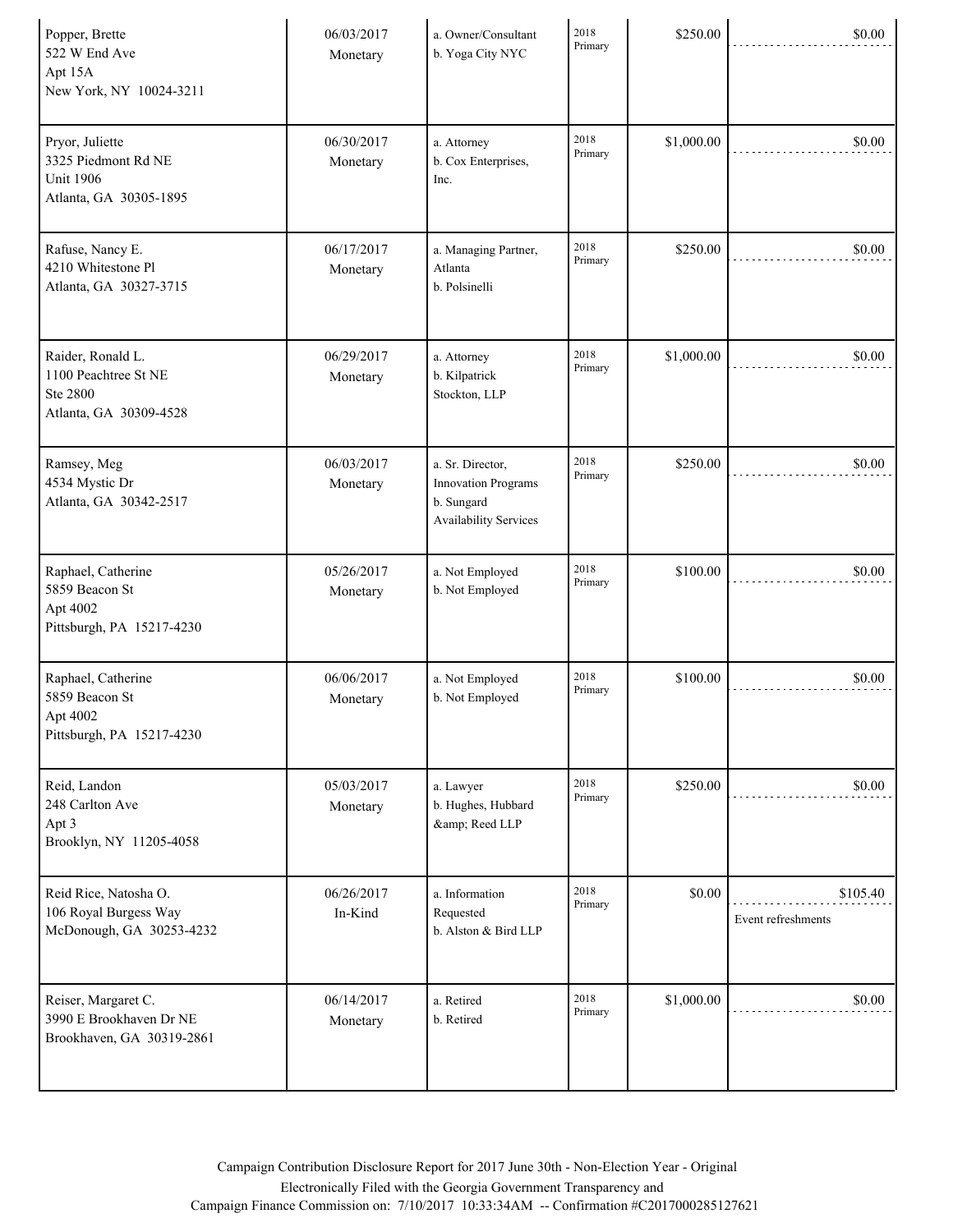| Rhoad, Julie<br>2131 Ponce De Leon Ave NE<br>Atlanta, GA 30307-1344          | 05/03/2017<br>Monetary | a. CEO<br>b. The NAMES<br>Project Foundation                                    | 2018<br>Primary | \$250.00   | \$0.00                         |
|------------------------------------------------------------------------------|------------------------|---------------------------------------------------------------------------------|-----------------|------------|--------------------------------|
| Richardson, Deborah<br>3160 Esplanade Cir SW<br>Atlanta, GA 30311-4221       | 05/05/2017<br>Monetary | a. consultant<br>b. self-employed                                               | 2018<br>Primary | \$250.00   | \$0.00                         |
| Richardson, Deborah<br>3160 Esplanade Cir SW<br>Atlanta, GA 30311-4221       | 06/26/2017<br>In-Kind  | a. consultant<br>b. self-employed                                               | 2018<br>Primary | \$0.00     | \$105.40<br>Event refreshments |
| Rigsby, Robert<br>1555 Peachtree St NE<br>Ste 1800<br>Atlanta, GA 30309-2499 | 06/28/2017<br>Monetary | a. Managing Director<br>- Corporate Legal<br>b. Invesco Ltd.                    | 2018<br>Primary | \$350.00   | \$0.00                         |
| Riker, Karla<br>129 Superior Ave<br>Decatur, GA 30030-1814                   | 06/30/2017<br>Monetary | a. Dir. of Citizenship<br>and Sustainability,<br>Southeastern Region<br>b. AT&T | 2018<br>Primary | \$250.00   | \$0.00                         |
| Roberson, John<br>1120 Ocotillo Circle<br>Carefree, AZ 85377                 | 06/19/2017<br>Monetary | a. Retired<br>b. Retired                                                        | 2018<br>Primary | \$500.00   | \$0.00                         |
| Robinson, Rashad<br>17 W 106th St<br>Apt 1A<br>New York, NY 10025-3824       | 06/29/2017<br>Monetary | a. Executive Director<br>b. Color of Change                                     | 2018<br>Primary | \$500.00   | \$0.00                         |
| Robinson, Tamara<br>2 Claridge Dr<br>Apt 9EW<br>Verona, NJ 07044-5074        | 06/15/2017<br>Monetary | a. Consultant<br>b. Tamara Harris LLC                                           | 2018<br>Primary | \$1,000.00 | \$0.00                         |
| Rogers, Alisa<br>10781 James Payne Ct<br>Manassas, VA 20110-2042             | 06/19/2017<br>Monetary | a. Owner<br>b. Optical Air Data<br>Systems, LLC                                 | 2018<br>Primary | \$1,000.00 | \$0.00                         |
| Rojas PhD, Carmen<br>3220 Bayo Vista Ave<br>Alameda, CA 94501-1702           | 05/03/2017<br>Monetary | a. CEO<br>b. YPP/The Workers<br>Lab                                             | 2018<br>Primary | \$250.00   | \$0.00                         |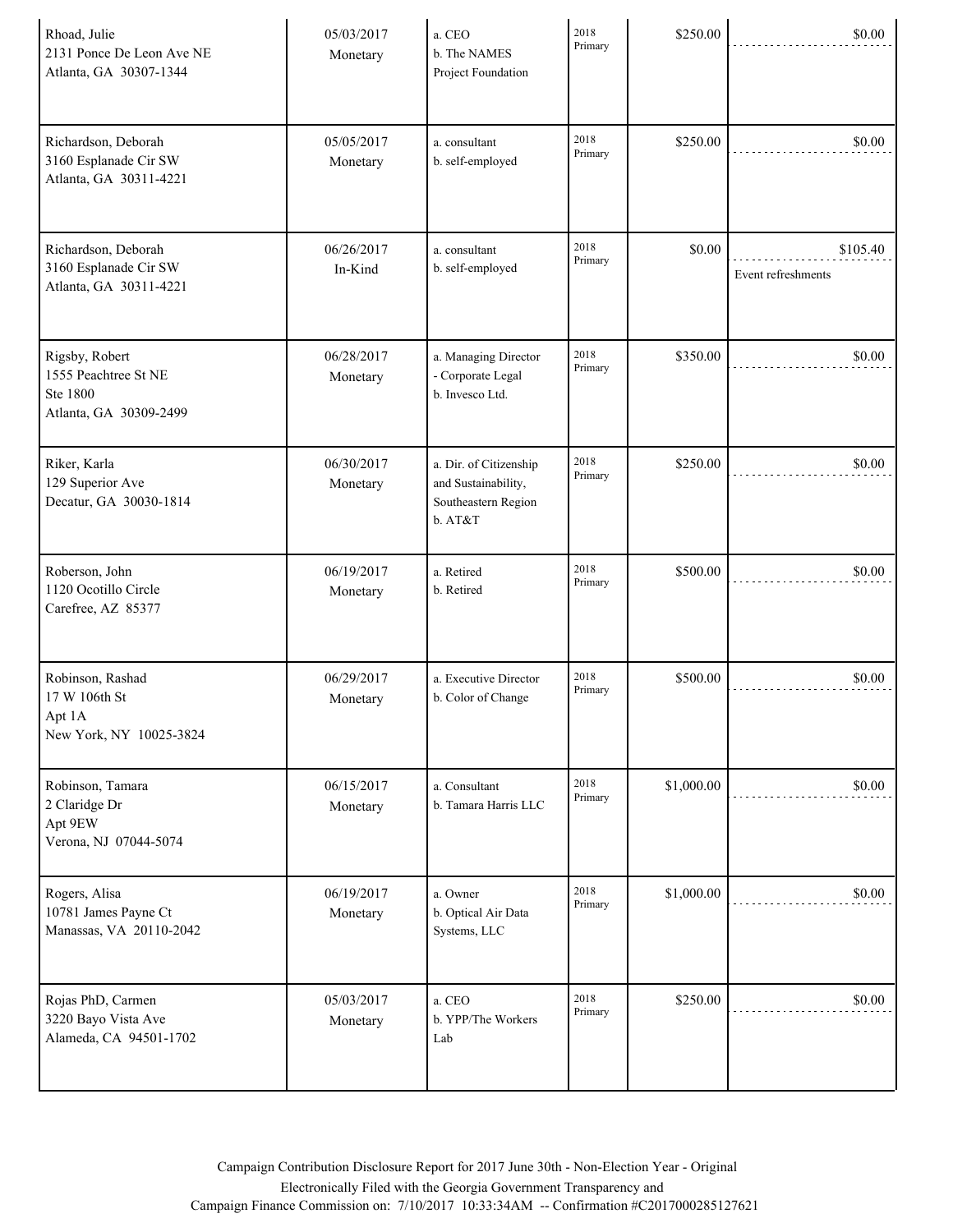| Roseborough, Joseph A.<br>1 Cascade Pointe Dr SW<br>Atlanta, GA 30331-8501 | 05/23/2017<br>Monetary | a. Attorney<br>b. Joseph A.<br>Roseborough PLC                          | 2018<br>Primary | \$6,600.00 | \$0.00 |
|----------------------------------------------------------------------------|------------------------|-------------------------------------------------------------------------|-----------------|------------|--------|
| Roseborough, Teresa W.<br>1 Cascade Pointe Dr SW<br>Atlanta, GA 30331-8501 | 05/23/2017<br>Monetary | a. Attorney<br>b. The Home Depot                                        | 2018<br>Primary | \$6,600.00 | \$0.00 |
| Ross, DONATA<br>275 13th St NE<br>Apt 910<br>Atlanta, GA 30309-5505        | 06/27/2017<br>Monetary | a. CEO<br>b. Concessions<br>International LLC                           | 2018<br>Primary | \$1,000.00 | \$0.00 |
| Rubin, Shelley<br>502 Park Ave<br>Ph 25<br>New York, NY 10022-1108         | 06/21/2017<br>Monetary | a. Retired<br>b. None                                                   | 2018<br>Primary | \$2,500.00 | \$0.00 |
| Rudolph, Kristine<br>1629 Ridgewood Dr NE<br>Atlanta, GA 30307-1250        | 05/03/2017<br>Monetary | a. self-employed<br>b. KDPR LLC                                         | 2018<br>Primary | \$100.00   | \$0.00 |
| Rudolph, Kristine<br>1629 Ridgewood Dr NE<br>Atlanta, GA 30307-1250        | 06/26/2017<br>Monetary | a. self-employed<br>b. KDPR LLC                                         | 2018<br>Primary | \$15.00    | \$0.00 |
| Russell, Sylvia<br>275 13th St NE<br>Apt 1201<br>Atlanta, GA 30309-7601    | 05/30/2017<br>Monetary | a. Retired<br>b. NA                                                     | 2018<br>Primary | \$1,000.00 | \$0.00 |
| Ryan, Deborah<br>65 Montre Sq NW<br>Atlanta, GA 30327-4043                 | 06/01/2017<br>Monetary | a. VP Dev. and<br>Communicatons<br>b. The Atlanta<br>Women's Foundation | 2018<br>Primary | \$250.00   | \$0.00 |
| Ryan, Deborah<br>65 Montre Sq NW<br>Atlanta, GA 30327-4043                 | 06/01/2017<br>Monetary | a. VP Dev. and<br>Communicatons<br>b. The Atlanta<br>Women's Foundation | 2018<br>Primary | \$250.00   | \$0.00 |
| Ryan, Michael<br>1 Liberty Plz<br>#4200<br>New York, NY 10006-1404         | 06/30/2017<br>Monetary | a. Information<br>Requested<br>b. Information<br>Requested              | 2018<br>Primary | \$5,000.00 | \$0.00 |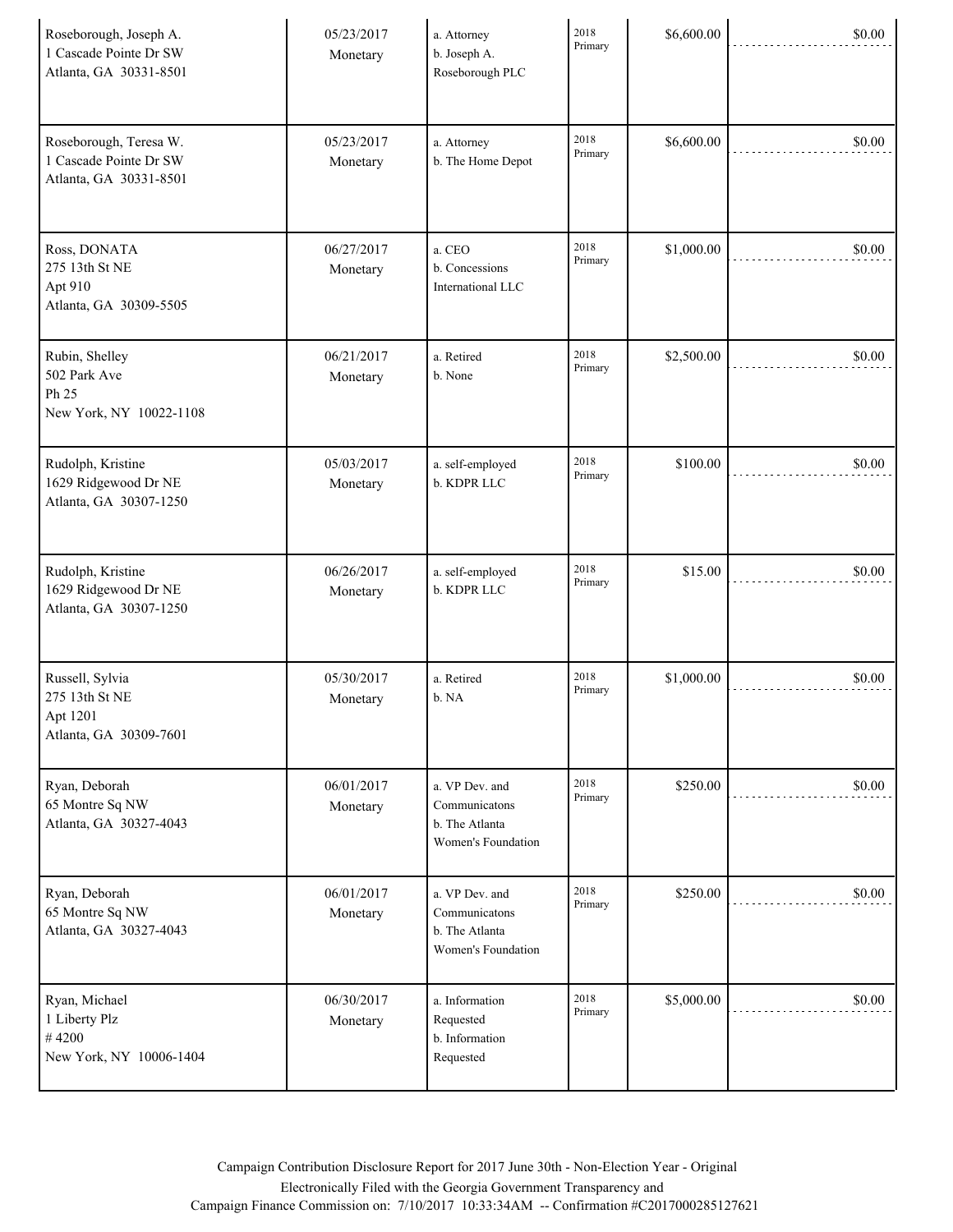| Sanders, Valerie S.<br>445 Harold Ave NE<br>Atlanta, GA 30307-1739                                   | 06/03/2017<br>Monetary | a. Counsel<br>b. Sutherland Asbill<br>& Brennan LLP                   | 2018<br>Primary | \$500.00   | \$0.00 |
|------------------------------------------------------------------------------------------------------|------------------------|-----------------------------------------------------------------------|-----------------|------------|--------|
| Sandler, Susan<br>436 14th St<br><b>Ste 700</b><br>Oakland, CA 94612-2709                            | 05/21/2017<br>Monetary | a. Investor<br>b. Self-Employed                                       | 2018<br>Primary | \$6,600.00 | \$0.00 |
| Selby, Douglass P.<br>4965 Guilford Forest Dr SW<br>Atlanta, GA 30331-9005                           | 06/30/2017<br>Monetary | a. Partner<br>b. Hunton &<br>Williams LLP                             | 2018<br>Primary | \$500.00   | \$0.00 |
| Sellers, Tonia C.<br>3500 Lenox Rd NE<br>One of Alliance Center, 4th floor<br>Atlanta, GA 30326-4228 | 06/27/2017<br>Monetary | a. Managing Partner<br>b. WEISSMAN,<br>NOWACK, CURRY<br>& WILCO, P.C. | 2018<br>Primary | \$2,700.00 | \$0.00 |
| Sells, Deneta Howland<br>1226 Springdale Rd NE<br>Atlanta, GA 30306-2632                             | 06/30/2017<br>Monetary | a. Physician<br>b. Intown Pediatrics                                  | 2018<br>Primary | \$250.00   | \$0.00 |
| Shapiro, Miranda<br>710 Registry Ln<br>Atlanta, GA 30342-2865                                        | 05/02/2017<br>Monetary | a. Not employed<br>b. None                                            | 2018<br>Primary | \$27.00    | \$0.00 |
| Shapiro, Miranda<br>710 Registry Ln<br>Atlanta, GA 30342-2865                                        | 06/21/2017<br>Monetary | a. Not employed<br>b. None                                            | 2018<br>Primary | \$100.00   | \$0.00 |
| Shatis, May<br>1265 McLendon Ave NE<br>Atlanta, GA 30307-2089                                        | 05/12/2017<br>Monetary | a. Financial Advisor<br>b. Maggie Kulyk<br>& Assoc.                   | 2018<br>Primary | \$150.00   | \$0.00 |
| Shavonda Sumter For Assembly<br>190 Vreeland Ave<br>Paterson, NJ 07504-1728                          | 06/15/2017<br>Monetary |                                                                       | 2018<br>Primary | \$500.00   | \$0.00 |
| Shaw, Leslie<br>354 Powerville Rd<br>Boonton, NJ 07005-9178                                          | 06/23/2017<br>Monetary | a. Information<br>Requested<br>b. Information<br>Requested            | 2018<br>Primary | \$200.00   | \$0.00 |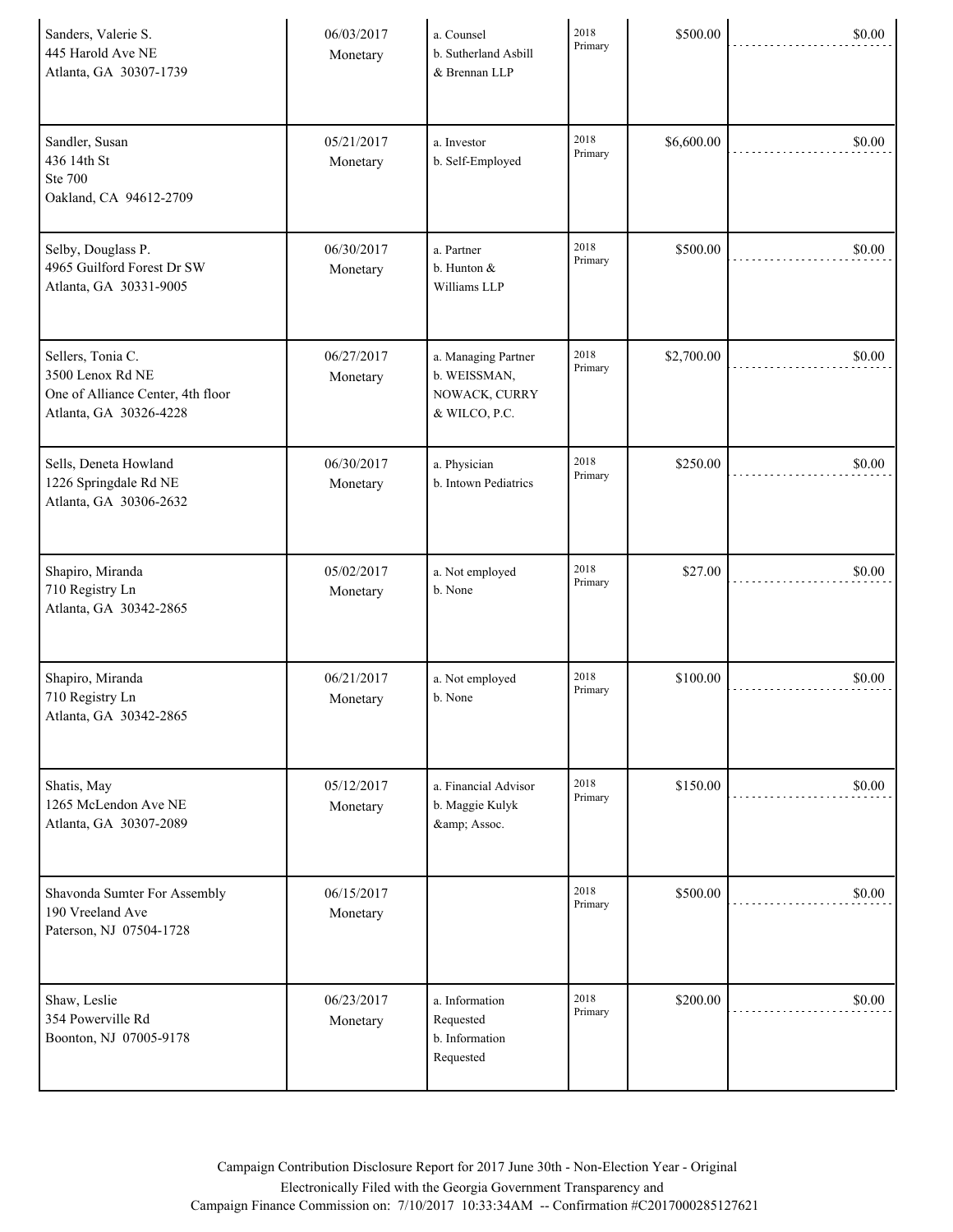| Sheats-Mathis,<br>Jan-N?????????????????<br>1127 Haverhill Dr<br>Brentwood, TN 37027-8682 | 06/25/2017<br>Monetary | a. Endodontist<br>b. Sheats Endodontic<br>Group                                   | 2018<br>Primary            | \$250.00   | \$0.00 |
|-------------------------------------------------------------------------------------------|------------------------|-----------------------------------------------------------------------------------|----------------------------|------------|--------|
| Sheils, Florence<br>406 Keeney Sgtreet<br>Manchester, CT 06040                            | 06/11/2017<br>Monetary | a. Information<br>Requested<br>b. Information<br>Requested                        | 2018<br>Primary            | \$150.00   | \$0.00 |
| Silverman, Andrew<br>1080 Peachtree St NE<br><b>Unit 3109</b><br>Atlanta, GA 30309-6845   | 05/10/2017<br>Monetary | a. Construction<br>b. Silverman CPM                                               | 2018<br>Primary            | \$400.00   | \$0.00 |
| Simmons, Ian<br>104 Mount Auburn St<br>Cambridge, MA 02138-5019                           | 06/07/2017<br>Monetary | a. Investor<br>b. Self                                                            | 2018<br>Primary            | \$6,600.00 | \$0.00 |
| Simmons, Ian<br>104 Mount Auburn St<br>Cambridge, MA 02138-5019                           | 06/07/2017<br>Monetary | a. Investor<br>b. Self                                                            | 2018<br>Run-Off<br>Primary | \$3,400.00 | \$0.00 |
| Simpson, Cindy<br>160 Channig Coe Rd.<br>Covington, GA 30016-8801                         | 05/03/2017<br>Monetary | a. COO<br><b>b. CHRIS 180</b>                                                     | 2018<br>Primary            | \$250.00   | \$0.00 |
| Singer, Janet<br>19 Jay St<br>Somerville, MA 02144-2711                                   | 05/18/2017<br>Monetary | a. nurse midwife<br>b. women &<br>infants' hospital                               | 2018<br>Primary            | \$100.00   | \$0.00 |
| Singer, Janet<br>19 Jay St<br>Somerville, MA 02144-2711                                   | 06/26/2017<br>Monetary | a. nurse midwife<br>b. women &<br>infants' hospital                               | 2018<br>Primary            | \$500.00   | \$0.00 |
| Singleton, Burleigh L.<br>75 Fulton St SE<br>Atlanta, GA 30312-2813                       | 06/29/2017<br>Monetary | a. Partner<br>b. Kilpatrick Stockton                                              | 2018<br>Primary            | \$1,000.00 | \$0.00 |
| Slutsker, Larry<br>365 Candler Park Dr NE<br>Atlanta, GA 30307-2114                       | 06/03/2017<br>Monetary | a. Program Leader for<br>Malaria and<br>Neglected Tropical<br>Diseases<br>b. PATH | 2018<br>Primary            | \$250.00   | \$0.00 |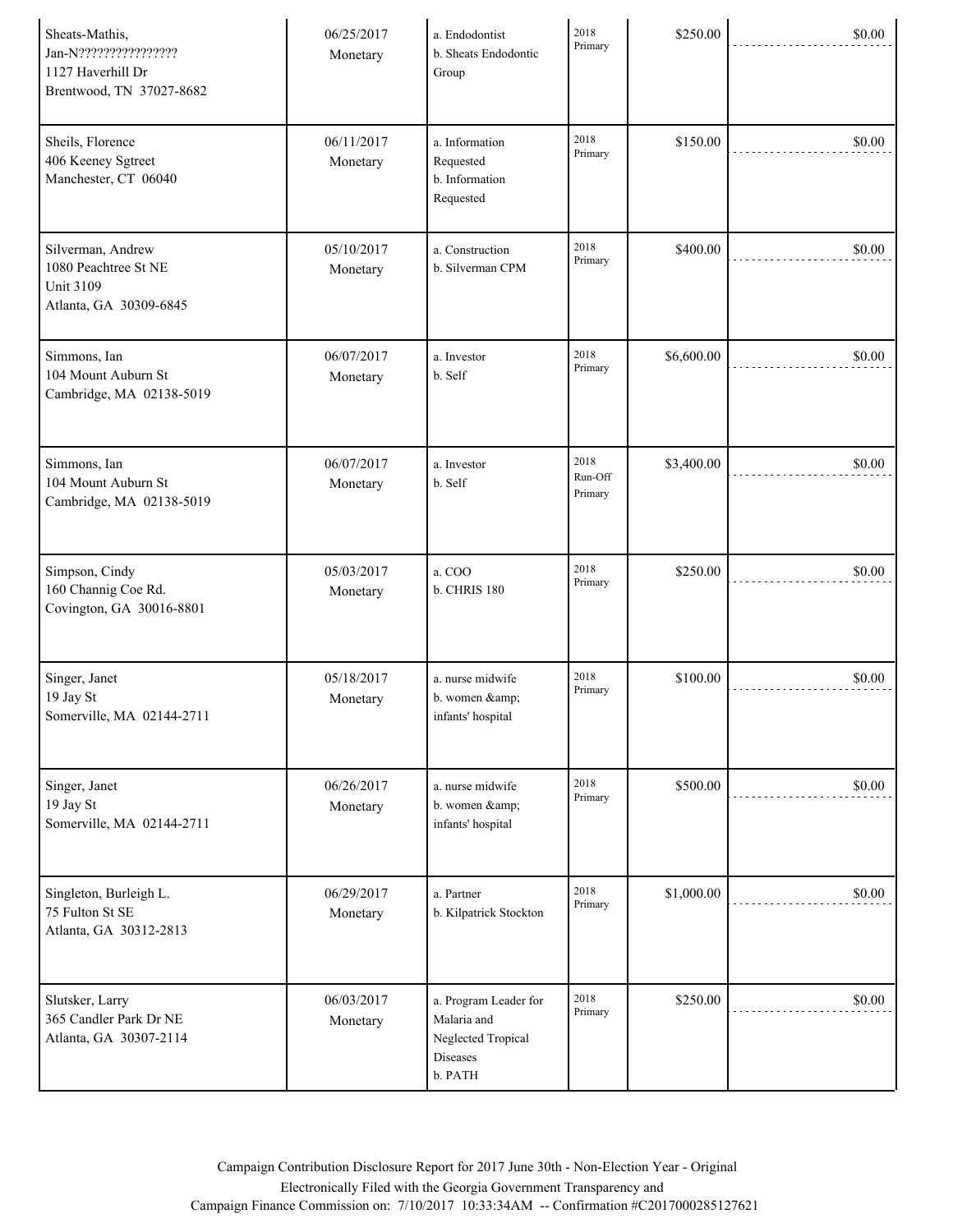| Smith, Morgan<br>14062 Henderson Rd NE<br>Bainbridge Island, WA 98110-1013 | 05/18/2017<br>Monetary | a. Manager<br>b. City of Bainbridge<br>Island                         | 2018<br>Primary            | \$1,000.00 | \$0.00 |
|----------------------------------------------------------------------------|------------------------|-----------------------------------------------------------------------|----------------------------|------------|--------|
| Soros, Alexander<br>888 7th Ave<br>New York, NY 10106-0001                 | 05/22/2017<br>Monetary | a. Founder/<br>Philanthropist<br>b. The Alexander<br>Soros Foundation | 2018<br>Run-Off<br>General | \$3,900.00 | \$0.00 |
| Soros, Alexander<br>888 7th Ave<br>New York, NY 10106-0001                 | 05/22/2017<br>Monetary | a. Founder/<br>Philanthropist<br>b. The Alexander<br>Soros Foundation | 2018<br>Primary            | \$6,600.00 | \$0.00 |
| Soros, Alexander<br>888 7th Ave<br>New York, NY 10106-0001                 | 05/22/2017<br>Monetary | a. Founder/<br>Philanthropist<br>b. The Alexander<br>Soros Foundation | 2018<br>Run-Off<br>Primary | \$3,900.00 | \$0.00 |
| Soros, Alexander<br>888 7th Ave<br>New York, NY 10106-0001                 | 05/22/2017<br>Monetary | a. Founder/<br>Philanthropist<br>b. The Alexander<br>Soros Foundation | 2018<br>General            | \$6,600.00 | \$0.00 |
| Soros, George<br>888 7th Ave<br>F13<br>New York, NY 10106-0001             | 05/22/2017<br>Monetary | a. Chairman<br>b. Soros Fund<br>Management                            | 2018<br>Primary            | \$6,600.00 | \$0.00 |
| Soros, George<br>888 7th Ave<br>F13<br>New York, NY 10106-0001             | 05/22/2017<br>Monetary | a. Chairman<br>b. Soros Fund<br>Management                            | 2018<br>Run-Off<br>Primary | \$3,900.00 | \$0.00 |
| Soros, George<br>888 7th Ave<br>F13<br>New York, NY 10106-0001             | 05/22/2017<br>Monetary | a. Chairman<br>b. Soros Fund<br>Management                            | 2018<br>General            | \$6,600.00 | \$0.00 |
| Soros, George<br>888 7th Ave<br>F13<br>New York, NY 10106-0001             | 05/22/2017<br>Monetary | a. Chairman<br>b. Soros Fund<br>Management                            | 2018<br>Run-Off<br>General | \$3,900.00 | \$0.00 |
| Soros, Gregory<br>250 W 55th St<br>F138<br>New York, NY 10019-7684         | 06/30/2017<br>Monetary | a. Philanthropist<br>b. N/A                                           | 2018<br>Primary            | \$6,600.00 | \$0.00 |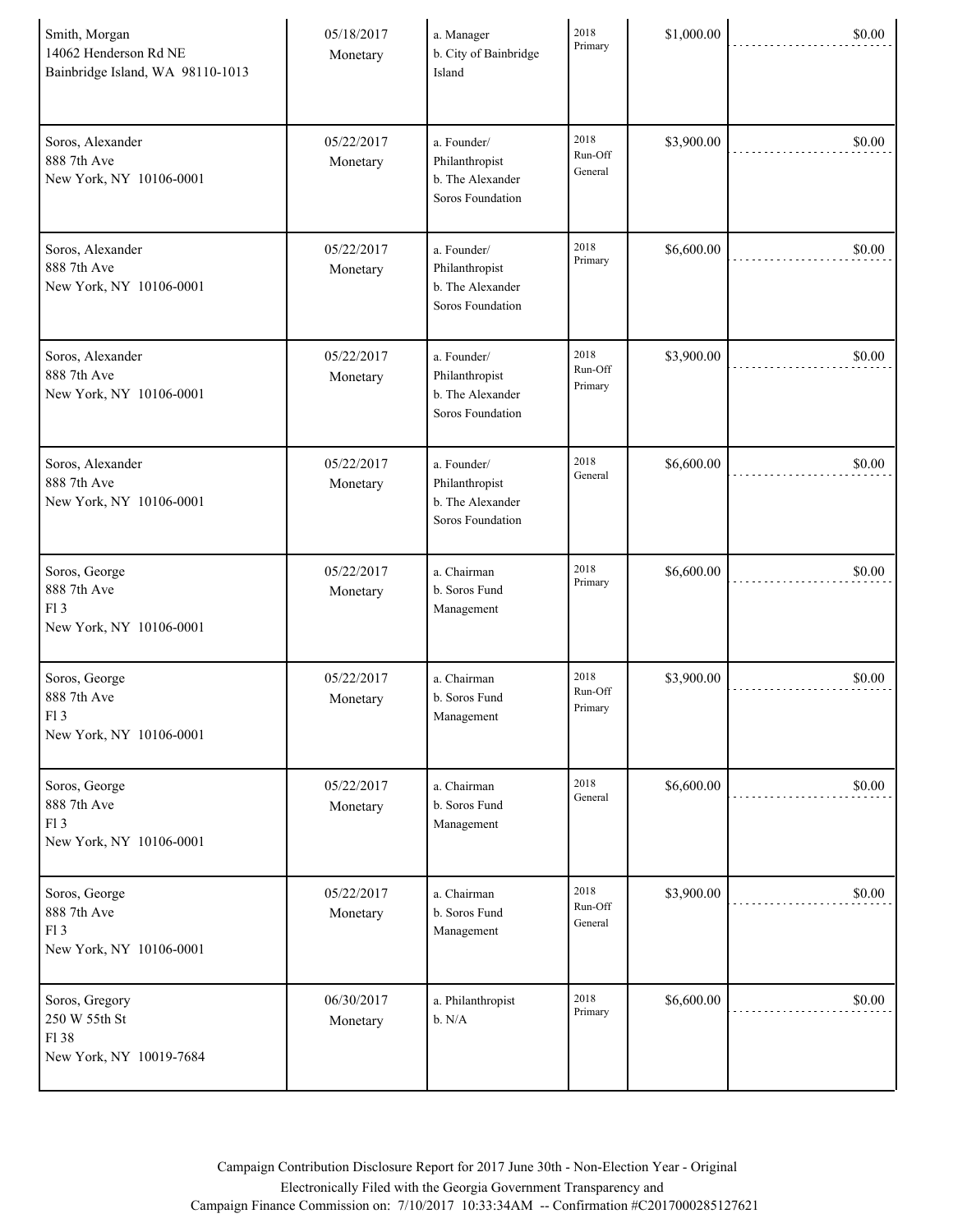| Soros, Gregory<br>250 W 55th St<br>F138<br>New York, NY 10019-7684      | 06/30/2017<br>Monetary | a. Philanthropist<br>b. N/A                                           | 2018<br>Run-Off<br>Primary | \$3,900.00 | \$0.00 |
|-------------------------------------------------------------------------|------------------------|-----------------------------------------------------------------------|----------------------------|------------|--------|
| Soros, Gregory<br>250 W 55th St<br>F138<br>New York, NY 10019-7684      | 06/30/2017<br>Monetary | a. Philanthropist<br>b. N/A                                           | 2018<br>General            | \$6,600.00 | \$0.00 |
| Soros, Gregory<br>250 W 55th St<br>F138<br>New York, NY 10019-7684      | 06/30/2017<br>Monetary | a. Philanthropist<br>b. N/A                                           | 2018<br>Run-Off<br>General | \$3,900.00 | \$0.00 |
| Spencer, Don<br>1300 Lake Ridge Ct<br>Roswell, GA 30076-2868            | 05/03/2017<br>Monetary | a. Information<br>Requested<br>b. Information<br>Requested            | 2018<br>Primary            | \$100.00   | \$0.00 |
| Spencer, Don<br>1300 Lake Ridge Ct<br>Roswell, GA 30076-2868            | 06/03/2017<br>Monetary | a. Information<br>Requested<br>b. Information<br>Requested            | 2018<br>Primary            | \$10.00    | \$0.00 |
| Spencer, Don<br>1300 Lake Ridge Ct<br>Roswell, GA 30076-2868            | 06/03/2017<br>Monetary | a. Information<br>Requested<br>b. Information<br>Requested            | 2018<br>Primary            | \$50.00    | \$0.00 |
| Spencer, Lorraine H.<br>924 Manor Parc Dr<br>Decatur, GA 30033-4064     | 06/30/2017<br>Monetary | a. General Counsel<br>b. The Southeast<br>Permanente Medical<br>Group | 2018<br>Primary            | \$250.00   | \$0.00 |
| Spencer, R. Gary<br>167 Bowen Cir SW<br>Atlanta, GA 30315-2608          | 06/20/2017<br>Monetary | a. Attorney<br>b. R. Gary Spencer<br>P.C.                             | 2018<br>Primary            | \$500.00   | \$0.00 |
| Stephens-Albright, Chandra<br>981 Taft Ave NE<br>Atlanta, GA 30309-4212 | 06/26/2017<br>Monetary | a. Not Employed<br>b. Not Employed                                    | 2018<br>Primary            | \$500.00   | \$0.00 |
| Strauss, Sue E.<br>25 Hillside Ave NE<br>Marietta, GA 30060-1329        | 05/03/2017<br>Monetary | a. Marketing<br>Professional<br>b. Nuance<br>Communications           | 2018<br>Primary            | \$100.00   | \$0.00 |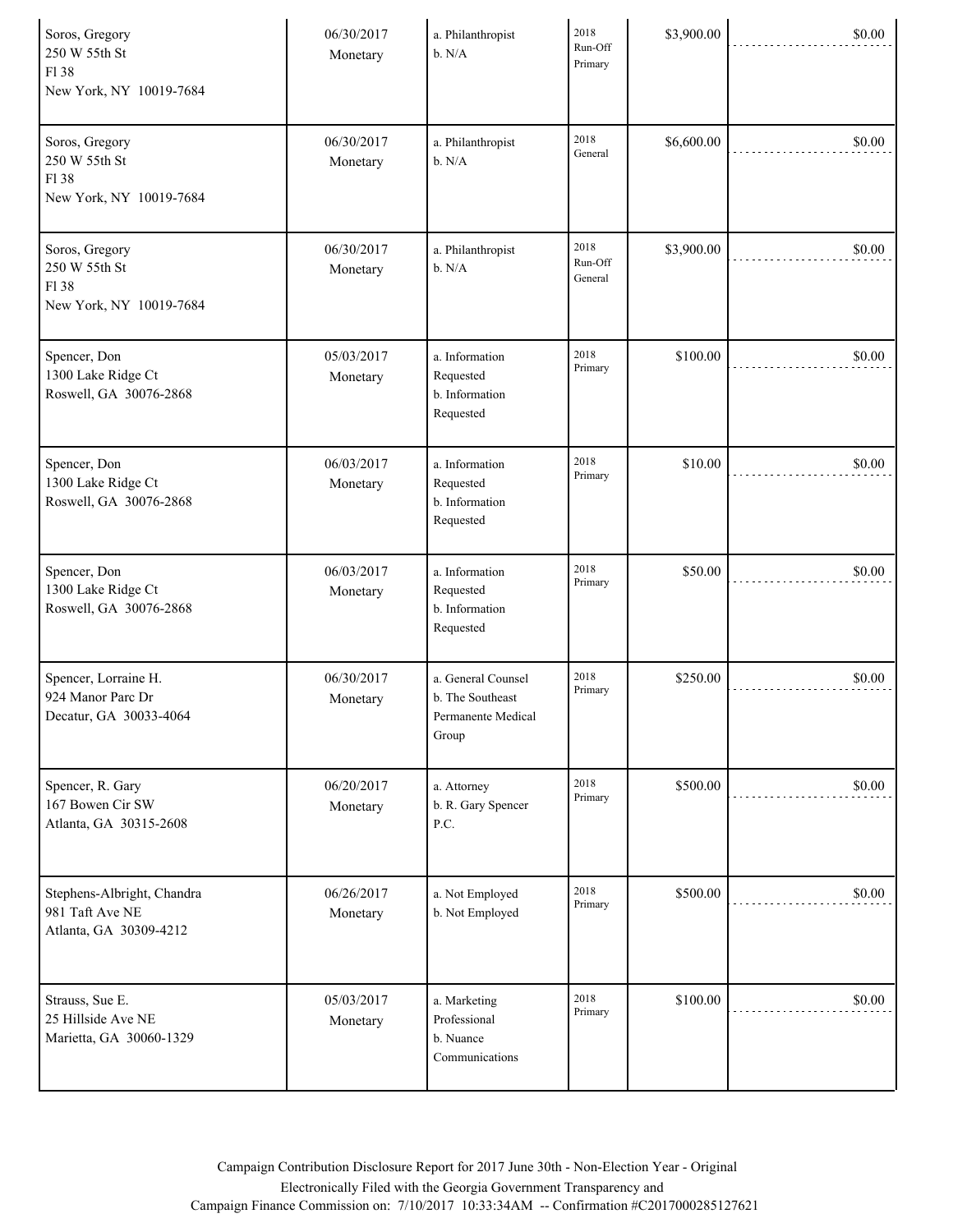| Strauss, Sue E.<br>25 Hillside Ave NE<br>Marietta, GA 30060-1329                           | 06/26/2017<br>Monetary | a. Marketing<br>Professional<br>b. Nuance<br>Communications        | 2018<br>Primary | \$100.00   | \$0.00                               |
|--------------------------------------------------------------------------------------------|------------------------|--------------------------------------------------------------------|-----------------|------------|--------------------------------------|
| Swim, Kristal<br>435 Cook Br<br>Morehead, KY 40351-8029                                    | 05/30/2017<br>Monetary | a. Vice President<br>b. Allison+Partners                           | 2018<br>Primary | \$300.00   | \$0.00                               |
| <b>Swing State Consulting</b><br>1270 Caroline St NE<br>Ste D120<br>Atlanta, GA 30307-2758 | 05/03/2017<br>In-Kind  |                                                                    | 2018<br>Primary | \$0.00     | \$1,356.15<br>Temporary office space |
| Tallman, Tisha R.<br>99 W Paces Ferry Rd NW<br><b>Ste 200</b><br>Atlanta, GA 30305-1364    | 05/06/2017<br>Monetary | a. Business Owner<br>b. Tallman<br>Consulting Group,<br><b>LLC</b> | 2018<br>Primary | \$250.00   | \$0.00                               |
| Tanis, Elizabeth V.<br>957 Springdale Rd NE<br>Atlanta, GA 30306-2627                      | 05/16/2017<br>Monetary | a. Attorney<br>b. King & Spalding                                  | 2018<br>Primary | \$500.00   | \$0.00                               |
| Tanis, Elizabeth V.<br>957 Springdale Rd NE<br>Atlanta, GA 30306-2627                      | 06/19/2017<br>Monetary | a. Attorney<br>b. King & Spalding                                  | 2018<br>Primary | \$6,100.00 | \$0.00                               |
| Tarver, Helga<br>100 Bay Pl<br>Oakland, CA 94610-4422                                      | 06/03/2017<br>Monetary | a. Retired<br>b. None                                              | 2018<br>Primary | \$200.00   | \$0.00                               |
| Tatum, Beverly D.<br>2795 Peachtree Rd NE<br><b>Unit 706</b><br>Atlanta, GA 30305-3790     | 06/30/2017<br>Monetary | a. Retired Spelman<br>President<br>b. NA                           | 2018<br>Primary | \$500.00   | \$0.00                               |
| Taw, Jennifer<br>348 Blythe Rd<br>La Canada Flintridge, CA 91011-3509                      | 05/12/2017<br>Monetary | a. Professor<br>b. Claremont<br>McKenna College                    | 2018<br>Primary | \$250.00   | \$0.00                               |
| Taylor Sr., Bernard E.<br>1838 E Gate Dr<br>Stone Mountain, GA 30087-1911                  | 06/13/2017<br>Monetary | a. Attorney<br>b. Alston & Bird LLP                                | 2018<br>Primary | \$1,000.00 | \$0.00                               |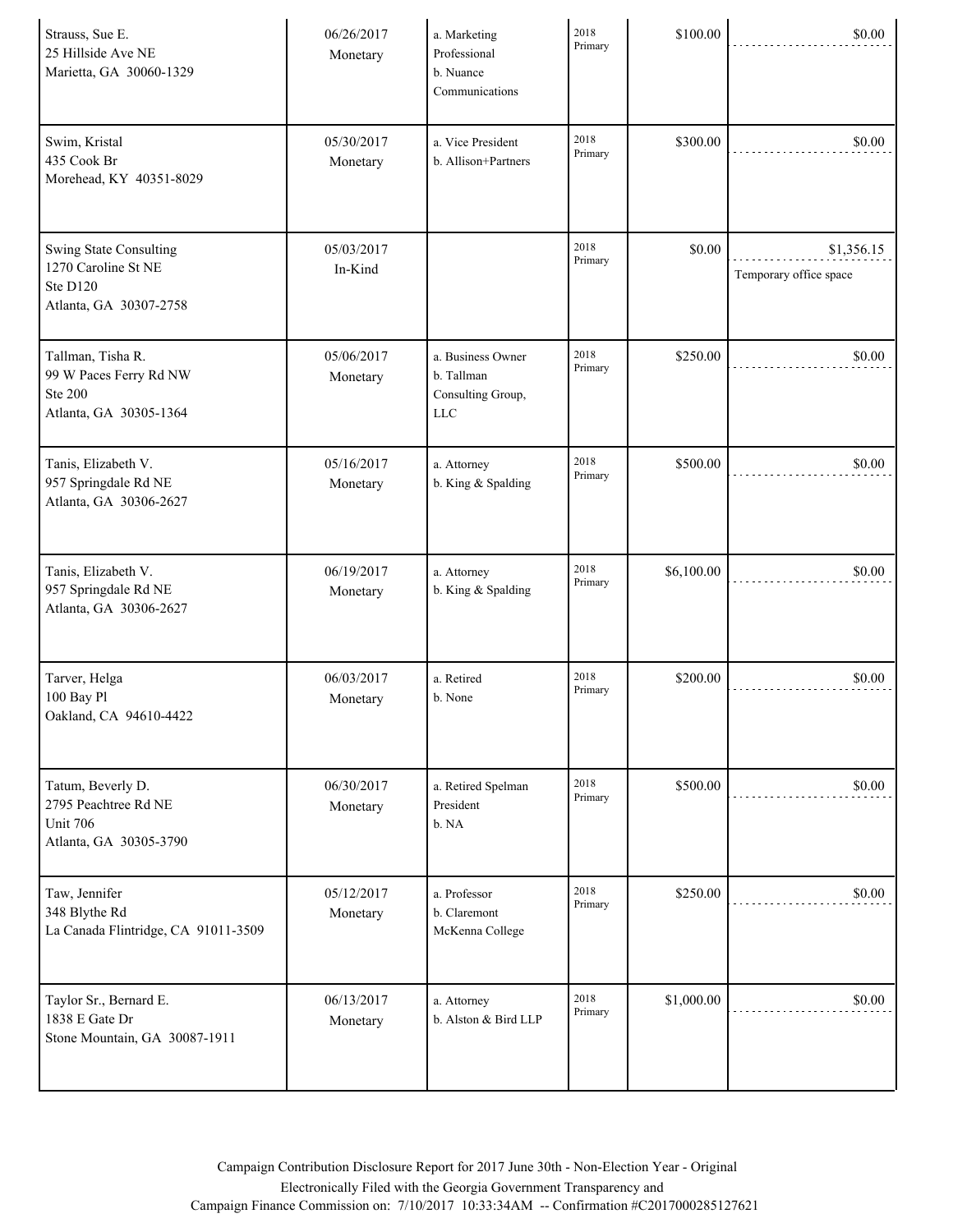| Teal, Carol<br>3109 Cartwright Dr<br>Raleigh, NC 27612-2177            | 05/05/2017<br>Monetary | a. Executive Director<br>b. Lillian's List                     | 2018<br>Primary            | \$10.00    | \$0.00 |
|------------------------------------------------------------------------|------------------------|----------------------------------------------------------------|----------------------------|------------|--------|
| Teal, Carol<br>3109 Cartwright Dr<br>Raleigh, NC 27612-2177            | 06/03/2017<br>Monetary | a. Executive Director<br>b. Lillian's List                     | 2018<br>Primary            | \$100.00   | \$0.00 |
| Teal, Carol<br>3109 Cartwright Dr<br>Raleigh, NC 27612-2177            | 06/03/2017<br>Monetary | a. Executive Director<br>b. Lillian's List                     | 2018<br>Primary            | \$25.00    | \$0.00 |
| Teal, Carol<br>3109 Cartwright Dr<br>Raleigh, NC 27612-2177            | 06/13/2017<br>Monetary | a. Executive Director<br>b. Lillian's List                     | 2018<br>Primary            | \$100.00   | \$0.00 |
| Tejwani, Sujata<br>305 W 98th St<br>Apt 3BS<br>New York, NY 10025-0063 | 06/29/2017<br>Monetary | a. Consultant<br>b. Self                                       | 2018<br>Primary            | \$250.00   | \$0.00 |
| Timmer, Marjorie D.<br>1729 Coventry Rd<br>Decatur, GA 30030-1008      | 06/03/2017<br>Monetary | a. Respiratory<br>Therapist<br>b. Emory University<br>Hospital | 2018<br>Primary            | \$100.00   | \$0.00 |
| Timmer, Marjorie D.<br>1729 Coventry Rd<br>Decatur, GA 30030-1008      | 06/19/2017<br>Monetary | a. Respiratory<br>Therapist<br>b. Emory University<br>Hospital | 2018<br>Primary            | \$100.00   | \$0.00 |
| Tolan, Carol<br>3465 N Pines Way<br>Ste 104<br>Wilson, WY 83014-9129   | 06/13/2017<br>Monetary | a. Philanthropist<br>b. None                                   | 2018<br>Primary            | \$5,000.00 | \$0.00 |
| Tolan, Carol<br>3465 N Pines Way<br>Ste 104<br>Wilson, WY 83014-9129   | 06/28/2017<br>Monetary | a. Philanthropist<br>b. None                                   | 2018<br>Primary            | \$1,600.00 | \$0.00 |
| Tolan, Carol<br>3465 N Pines Way<br>Ste 104<br>Wilson, WY 83014-9129   | 06/28/2017<br>Monetary | a. Philanthropist<br>b. None                                   | 2018<br>Run-Off<br>Primary | \$3,400.00 | \$0.00 |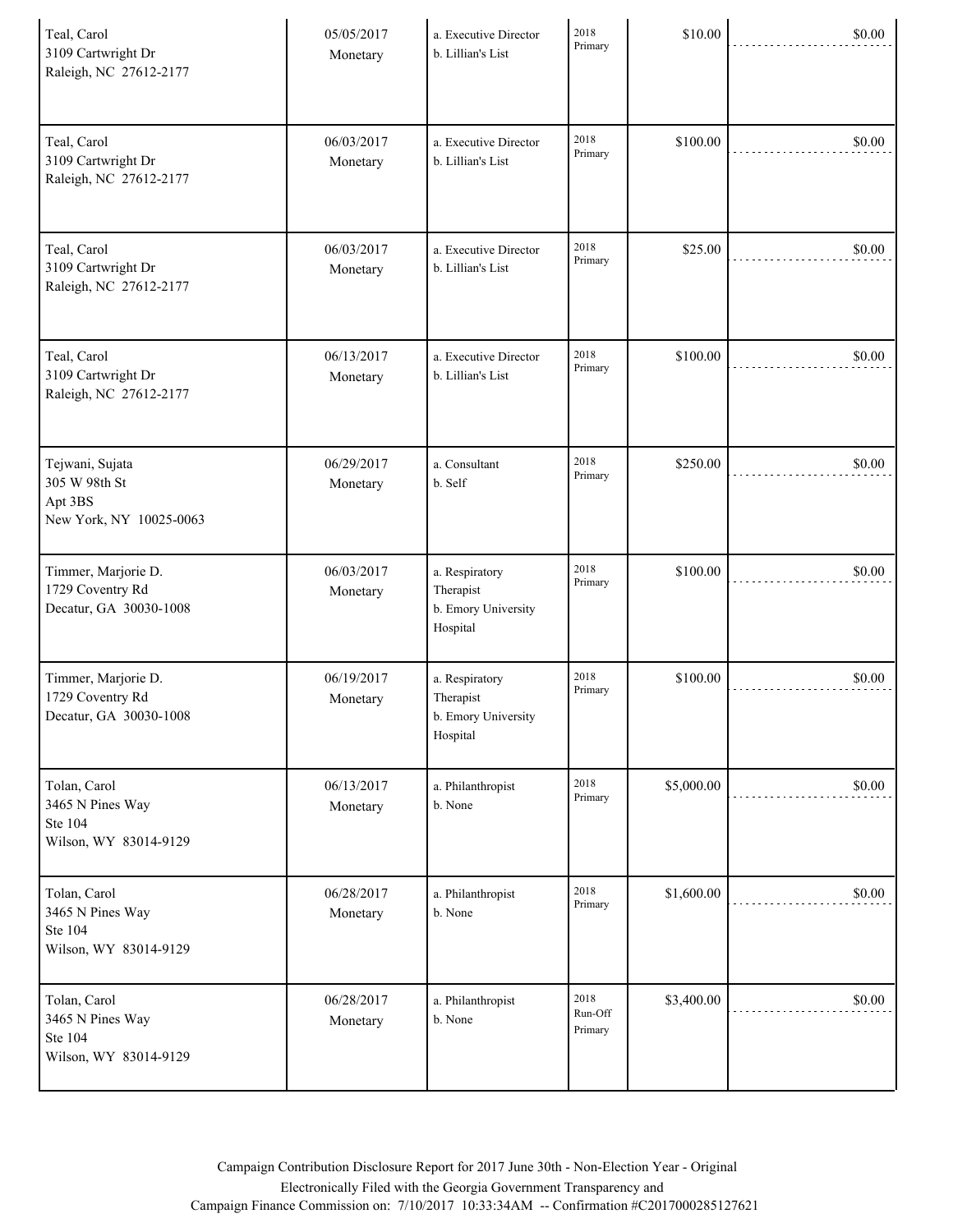| Tom, Jean<br>35 Oak Ridge Rd<br>Berkeley, CA 94705-2425                        | 06/27/2017<br>Monetary | a. Attorney<br>b. Davis Wright<br>Tremaine LLP                                | 2018<br>Primary | \$103.90   | \$0.00 |
|--------------------------------------------------------------------------------|------------------------|-------------------------------------------------------------------------------|-----------------|------------|--------|
| Turman, Rossie<br>250 Cabrini Blvd<br>Apt 5B<br>New York, NY 10033-1156        | 06/15/2017<br>Monetary | a. Attorney<br>b. Skadden Arps LLP                                            | 2018<br>Primary | \$1,000.00 | \$0.00 |
| Unger, Shannon<br>319 Hornsby Ln<br>Evans, GA 30809-0356                       | 05/04/2017<br>Monetary | a. Entrepreneur<br>b. The Pixie Group                                         | 2018<br>Primary | \$100.00   | \$0.00 |
| Unger, Shannon<br>319 Hornsby Ln<br>Evans, GA 30809-0356                       | 05/04/2017<br>Monetary | a. Entrepreneur<br>b. The Pixie Group                                         | 2018<br>Primary | \$10.00    | \$0.00 |
| Unger, Shannon<br>319 Hornsby Ln<br>Evans, GA 30809-0356                       | 06/04/2017<br>Monetary | a. Entrepreneur<br>b. The Pixie Group                                         | 2018<br>Primary | \$10.00    | \$0.00 |
| Usher, Brenda<br>1864 Pierce Way<br>Buford, GA 30519-2238                      | 06/26/2017<br>Monetary | a. Sales<br>b. ATT                                                            | 2018<br>Primary | \$500.00   | \$0.00 |
| Vaid, Urvashi<br>270 Lafayette St<br><b>Ste 808</b><br>New York, NY 10012-3389 | 06/13/2017<br>Monetary | a. CEO<br>b. Vaid Group LL                                                    | 2018<br>Primary | \$500.00   | \$0.00 |
| Van Ameringen, Henry<br>37 W 12th St<br>Apt 11E<br>New York, NY 10011-8559     | 05/22/2017<br>Monetary | a. Retired<br>b. Retired                                                      | 2018<br>Primary | \$6,600.00 | \$0.00 |
| Van Der Velde, Robert J.<br>15860 84th Ave N<br>West Palm Beach, FL 33418-1848 | 05/31/2017<br>Monetary | a. Vice President for<br>Commissions<br>b. Association of<br>Florida Colleges | 2018<br>Primary | \$500.00   | \$0.00 |
| Vann, Roger<br>6793 Tiddle Way<br>Lorton, VA 22079-1334                        | 06/30/2017<br>Monetary | a. Not employed<br>b. Not employed                                            | 2018<br>Primary | \$125.00   | \$0.00 |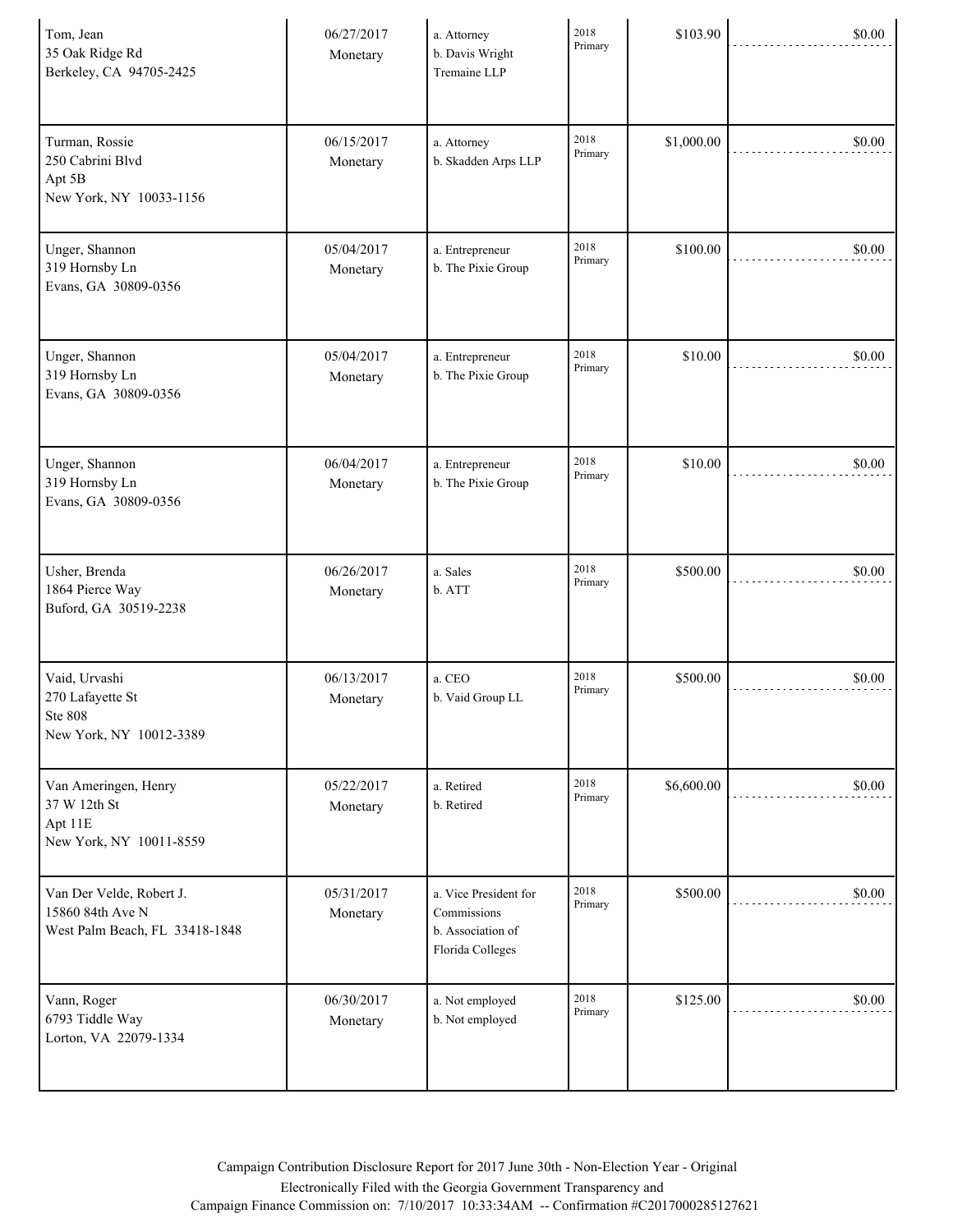| Vaughan, Charles<br>1756 Buckhead Ln NE<br>Atlanta, GA 30324-6101        | 06/03/2017<br>Monetary | a. General<br>Manager/Market Sr.<br>Director<br>b. Pepsico  | 2018<br>Primary | \$250.00   | \$0.00 |
|--------------------------------------------------------------------------|------------------------|-------------------------------------------------------------|-----------------|------------|--------|
| Vaughan, Monica<br>1234 Walkers Way<br>San Antonio, TX 78216-7714        | 06/27/2017<br>Monetary | a. Partner/Attorney<br>b. Houssiere Durant<br>Houssiere LLP | 2018<br>Primary | \$300.00   | \$0.00 |
| Volkman, Wendy<br>PO Box 6516<br>Santa Fe, NM 87502-6516                 | 06/15/2017<br>Monetary | a. Information<br>Requested<br>b. Information<br>Requested  | 2018<br>Primary | \$1,000.00 | \$0.00 |
| Waits, Anne L.<br>892 Plymouth Rd NE<br>Atlanta, GA 30306-3008           | 05/15/2017<br>Monetary | a. Director<br>b. Atlanta<br>Community Food<br>Bank         | 2018<br>Primary | \$500.00   | \$0.00 |
| Walker, Edana E.<br>207 Lakeside Village Dr SE<br>Atlanta, GA 30317-3131 | 05/31/2017<br>Monetary | a. Finance<br>b. Stacey Abrams for<br>Governor              | 2018<br>Primary | \$250.00   | \$0.00 |
| Walker, Edana E.<br>207 Lakeside Village Dr SE<br>Atlanta, GA 30317-3131 | 06/23/2017<br>Monetary | a. Finance<br>b. Stacey Abrams for<br>Governor              | 2018<br>Primary | \$3.00     | \$0.00 |
| Walker, Edana E.<br>207 Lakeside Village Dr SE<br>Atlanta, GA 30317-3131 | 06/23/2017<br>Monetary | a. Finance<br>b. Stacey Abrams for<br>Governor              | 2018<br>Primary | \$3.21     | \$0.00 |
| Walker, Edana E.<br>207 Lakeside Village Dr SE<br>Atlanta, GA 30317-3131 | 06/23/2017<br>Monetary | a. Finance<br>b. Stacey Abrams for<br>Governor              | 2018<br>Primary | \$3.00     | \$0.00 |
| Walker, Edana E.<br>207 Lakeside Village Dr SE<br>Atlanta, GA 30317-3131 | 06/27/2017<br>Monetary | a. Finance<br>b. Stacey Abrams for<br>Governor              | 2018<br>Primary | \$3.00     | \$0.00 |
| Walker, Edana E.<br>207 Lakeside Village Dr SE<br>Atlanta, GA 30317-3131 | 06/27/2017<br>Monetary | a. Finance<br>b. Stacey Abrams for<br>Governor              | 2018<br>Primary | \$3.00     | \$0.00 |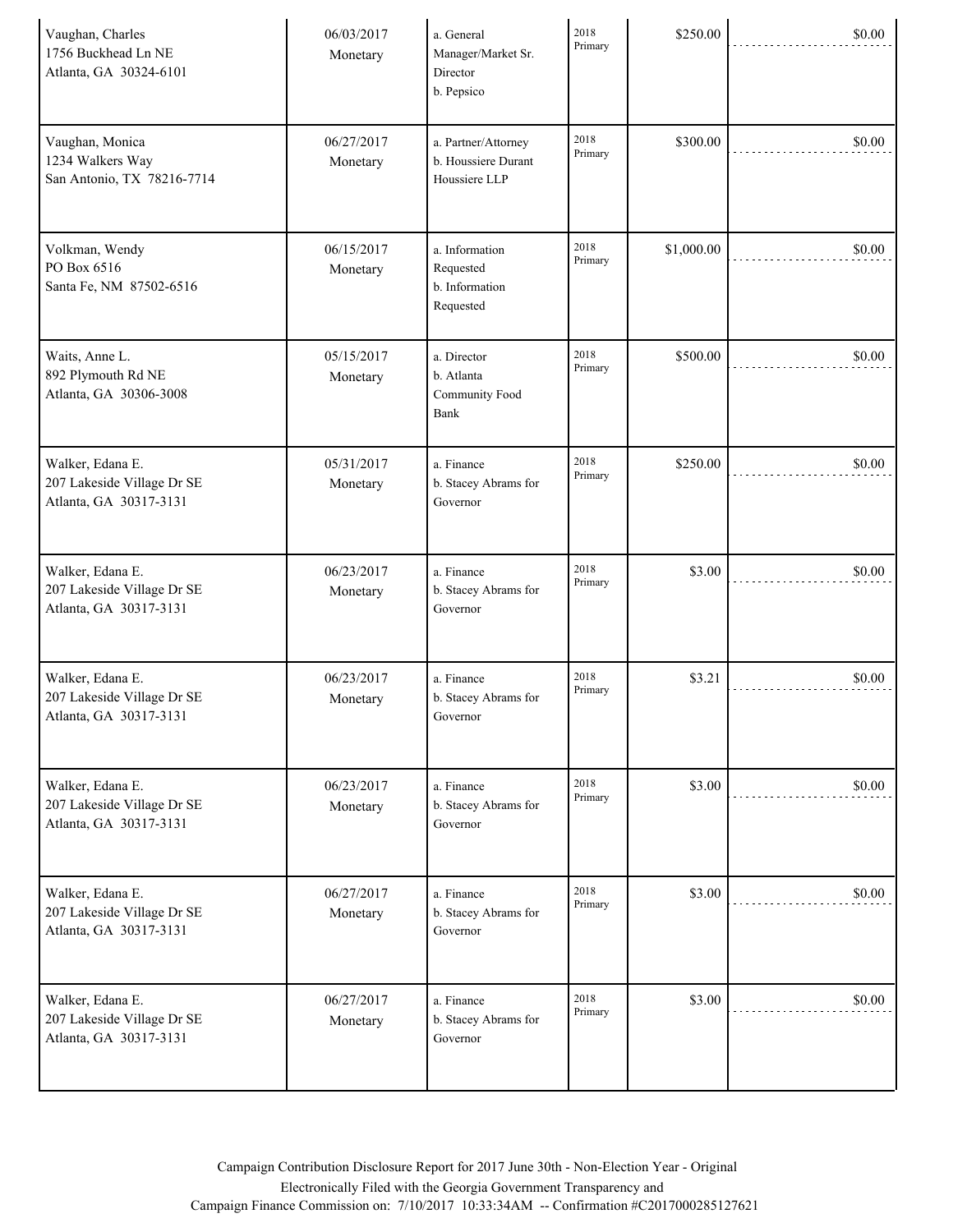| Walker, Edana E.<br>207 Lakeside Village Dr SE<br>Atlanta, GA 30317-3131  | 06/29/2017<br>Monetary | a. Finance<br>b. Stacey Abrams for<br>Governor | 2018<br>Primary | \$3.00   | \$0.00 |
|---------------------------------------------------------------------------|------------------------|------------------------------------------------|-----------------|----------|--------|
| Walker, Edana E.<br>207 Lakeside Village Dr SE<br>Atlanta, GA 30317-3131  | 06/29/2017<br>Monetary | a. Finance<br>b. Stacey Abrams for<br>Governor | 2018<br>Primary | \$3.00   | \$0.00 |
| Walker, Edana E.<br>207 Lakeside Village Dr SE<br>Atlanta, GA 30317-3131  | 06/29/2017<br>Monetary | a. Finance<br>b. Stacey Abrams for<br>Governor | 2018<br>Primary | \$3.00   | \$0.00 |
| Walker, Edana E.<br>207 Lakeside Village Dr SE<br>Atlanta, GA 30317-3131  | 06/29/2017<br>Monetary | a. Finance<br>b. Stacey Abrams for<br>Governor | 2018<br>Primary | \$3.00   | \$0.00 |
| Walker, Edana E.<br>207 Lakeside Village Dr SE<br>Atlanta, GA 30317-3131  | 06/29/2017<br>Monetary | a. Finance<br>b. Stacey Abrams for<br>Governor | 2018<br>Primary | \$3.00   | \$0.00 |
| Walker, Edana E.<br>207 Lakeside Village Dr SE<br>Atlanta, GA 30317-3131  | 06/29/2017<br>Monetary | a. Finance<br>b. Stacey Abrams for<br>Governor | 2018<br>Primary | \$3.00   | \$0.00 |
| Walker, Edana E.<br>207 Lakeside Village Dr SE<br>Atlanta, GA 30317-3131  | 06/29/2017<br>Monetary | a. Finance<br>b. Stacey Abrams for<br>Governor | 2018<br>Primary | \$3.00   | \$0.00 |
| WARING, GWENDOLYN<br>221 W 31st St<br>Optional<br>Savannah, GA 31401-7260 | 05/23/2017<br>Monetary | a. attorney<br>b. The Waring Law<br>Firm LLC   | 2018<br>Primary | \$100.00 | \$0.00 |
| WARING, GWENDOLYN<br>221 W 31st St<br>Optional<br>Savannah, GA 31401-7260 | 06/26/2017<br>Monetary | a. attorney<br>b. The Waring Law<br>Firm LLC   | 2018<br>Primary | \$35.00  | \$0.00 |
| Wayne, Valerie<br>38 Highview Ave<br>Old Greenwich, CT 06870-1704         | 05/03/2017<br>Monetary | a. Not Employed<br>b. Not Employed             | 2018<br>Primary | \$250.00 | \$0.00 |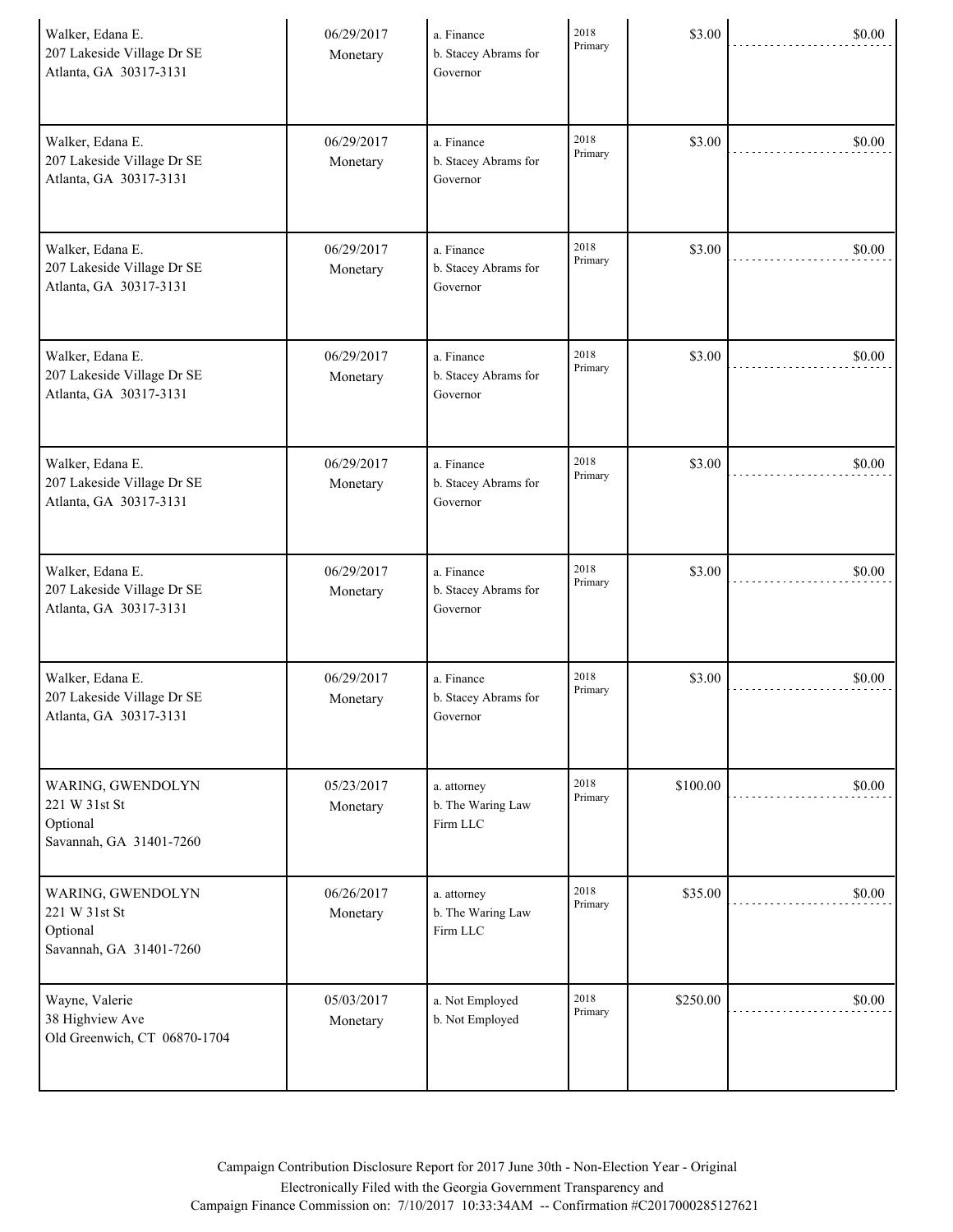| Wayne, Valerie<br>38 Highview Ave<br>Old Greenwich, CT 06870-1704        | 06/03/2017<br>Monetary | a. Not Employed<br>b. Not Employed               | 2018<br>Primary | \$750.00 | \$0.00 |
|--------------------------------------------------------------------------|------------------------|--------------------------------------------------|-----------------|----------|--------|
| Wayne, Valerie<br>38 Highview Ave<br>Old Greenwich, CT 06870-1704        | 06/26/2017<br>Monetary | a. Not Employed<br>b. Not Employed               | 2018<br>Primary | \$250.00 | \$0.00 |
| Weissman, Zoey<br>2460 Spalding Dr<br>Atlanta, GA 30350-3600             | 06/30/2017<br>Monetary | a. Student<br>b. N/A                             | 2018<br>Primary | \$100.00 | \$0.00 |
| Weissman, Zoey<br>2460 Spalding Dr<br>Atlanta, GA 30350-3600             | 06/30/2017<br>Monetary | a. Student<br>b. N/A                             | 2018<br>Primary | \$100.00 | \$0.00 |
| Welsh, Diane<br>13825 E Redington Rd<br>Tucson, AZ 85749-8406            | 06/03/2017<br>Monetary | a. Not Employed<br>b. Not Employed               | 2018<br>Primary | \$250.00 | \$0.00 |
| West, Millicent<br>2134 Spring St<br>Philadelphia, PA 19103-1002         | 06/25/2017<br>Monetary | a. Retired<br>b. N/A                             | 2018<br>Primary | \$500.00 | \$0.00 |
| Whanash LLC<br>2500 Country Club Rd<br>Columbus, GA 31906-1132           | 06/21/2017<br>Monetary |                                                  | 2018<br>Primary | \$250.00 | \$0.00 |
| Wheeler, Kate<br>1587 Friar Tuck Rd NE<br>Atlanta, GA 30309-2609         | 06/21/2017<br>Monetary | a. Physician<br>b. Northside hosp                | 2018<br>Primary | \$500.00 | \$0.00 |
| Wheeler, Rebecca<br>834 Dekalb Ave NE<br>Apt B<br>Atlanta, GA 30307-2592 | 06/22/2017<br>Monetary | a. Nurse<br>b. Emory University                  | 2018<br>Primary | \$500.00 | \$0.00 |
| Wicks, Buffy<br>6225 Hillegass Ave<br>Oakland, CA 94618-1238             | 06/22/2017<br>Monetary | a. Campaign Director<br>b. Common Sense<br>Media | 2018<br>Primary | \$259.60 | \$0.00 |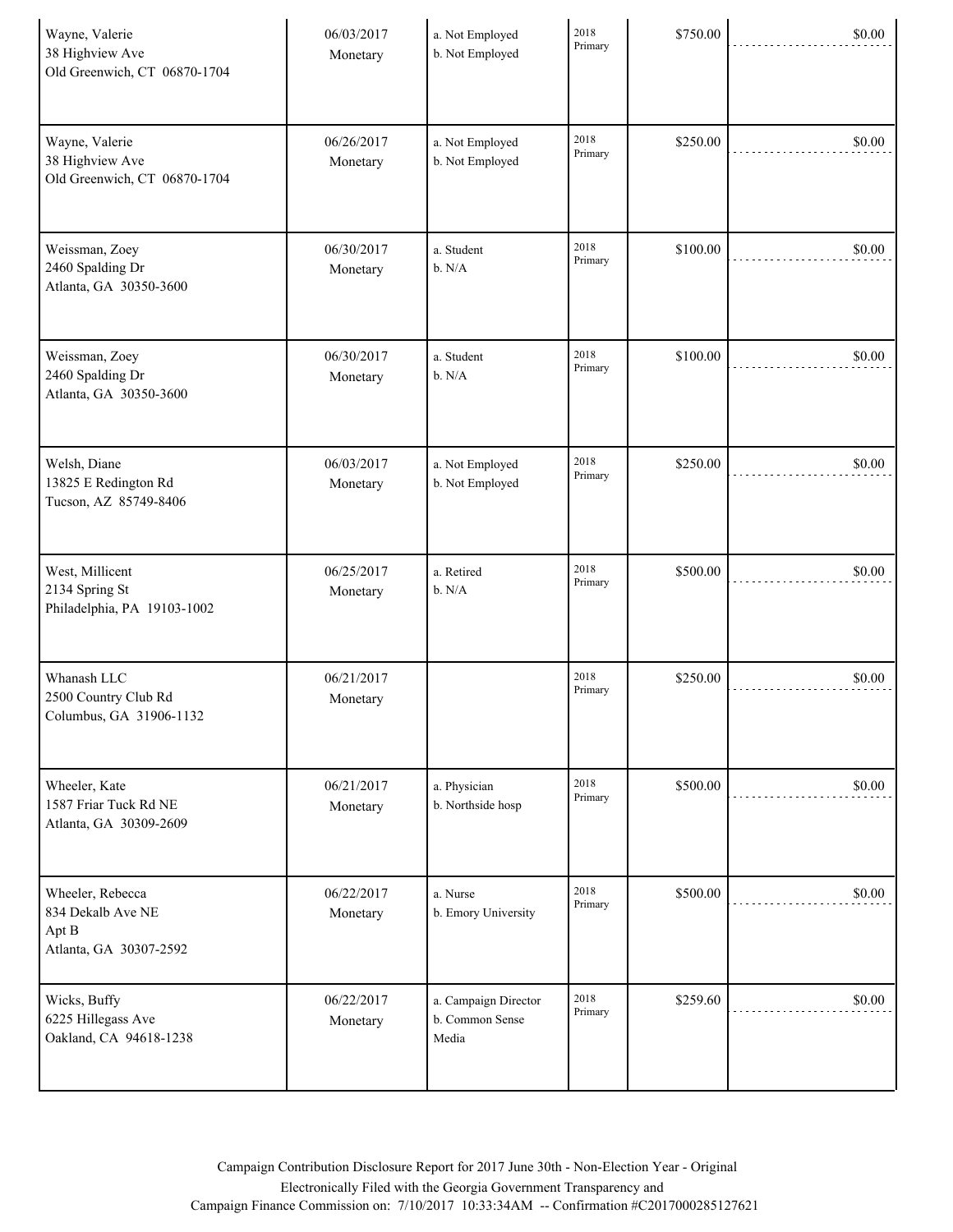| Williams, Deborah<br>1769 Defoor Ave NW<br>Apt C<br>Atlanta, GA 30318-7560     | 06/26/2017<br>Monetary | a. Consultant<br>b. LeaderShip Edge<br>Management<br>Consultants, Inc. | 2018<br>Primary | \$500.00   | \$0.00 |
|--------------------------------------------------------------------------------|------------------------|------------------------------------------------------------------------|-----------------|------------|--------|
| Williams, Owen<br>88 Blackland Ct NW<br>Atlanta, GA 30342-4434                 | 06/03/2017<br>Monetary | a. educator<br>b. associated<br>colleges of the south                  | 2018<br>Primary | \$250.00   | \$0.00 |
| Winograd, Terry<br>Gates Computer Science 3B<br>Room 388<br>Stanford, CA 94305 | 06/22/2017<br>Monetary | a. Professor<br>b. Stanford<br>University                              | 2018<br>Primary | \$500.00   | \$0.00 |
| Wong, Andy<br>846 Bush St<br>San Francisco, CA 94108-3328                      | 06/22/2017<br>Monetary | a. Unemployed<br>b. Unemployed                                         | 2018<br>Primary | \$103.90   | \$0.00 |
| Wright, Sherilyn K<br>PO Box 50093<br>Washington, DC 20091-0093                | 05/03/2017<br>Monetary | a. COS<br>b. IBEW                                                      | 2018<br>Primary | \$25.00    | \$0.00 |
| Wright, Sherilyn K<br>PO Box 50093<br>Washington, DC 20091-0093                | 06/13/2017<br>Monetary | a. COS<br>b. IBEW                                                      | 2018<br>Primary | \$1,000.00 | \$0.00 |
| Wulff, Erin<br>10805 SW 61st Ave<br>Portland, OR 97219-6728                    | 06/05/2017<br>Monetary | a. General Manager<br>b. ChefStable<br>Catering                        | 2018<br>Primary | \$1,000.00 | \$0.00 |
| Yin, Shiaofong<br>30650 Harlinein Ct<br>Franklin, MI 48025-1521                | 05/04/2017<br>Monetary | a. Information<br>Requested<br>b. Information<br>Requested             | 2018<br>Primary | \$1,000.00 | \$0.00 |
| Yin, Shiaofong<br>30650 Harlinein Ct<br>Franklin, MI 48025-1521                | 06/15/2017<br>Monetary | a. Information<br>Requested<br>b. Information<br>Requested             | 2018<br>Primary | \$10.00    | \$0.00 |
| Yin, Shiaofong<br>30650 Harlincin Ct<br>Franklin, MI 48025-1521                | 06/15/2017<br>Monetary | a. Information<br>Requested<br>b. Information<br>Requested             | 2018<br>Primary | \$10.00    | \$0.00 |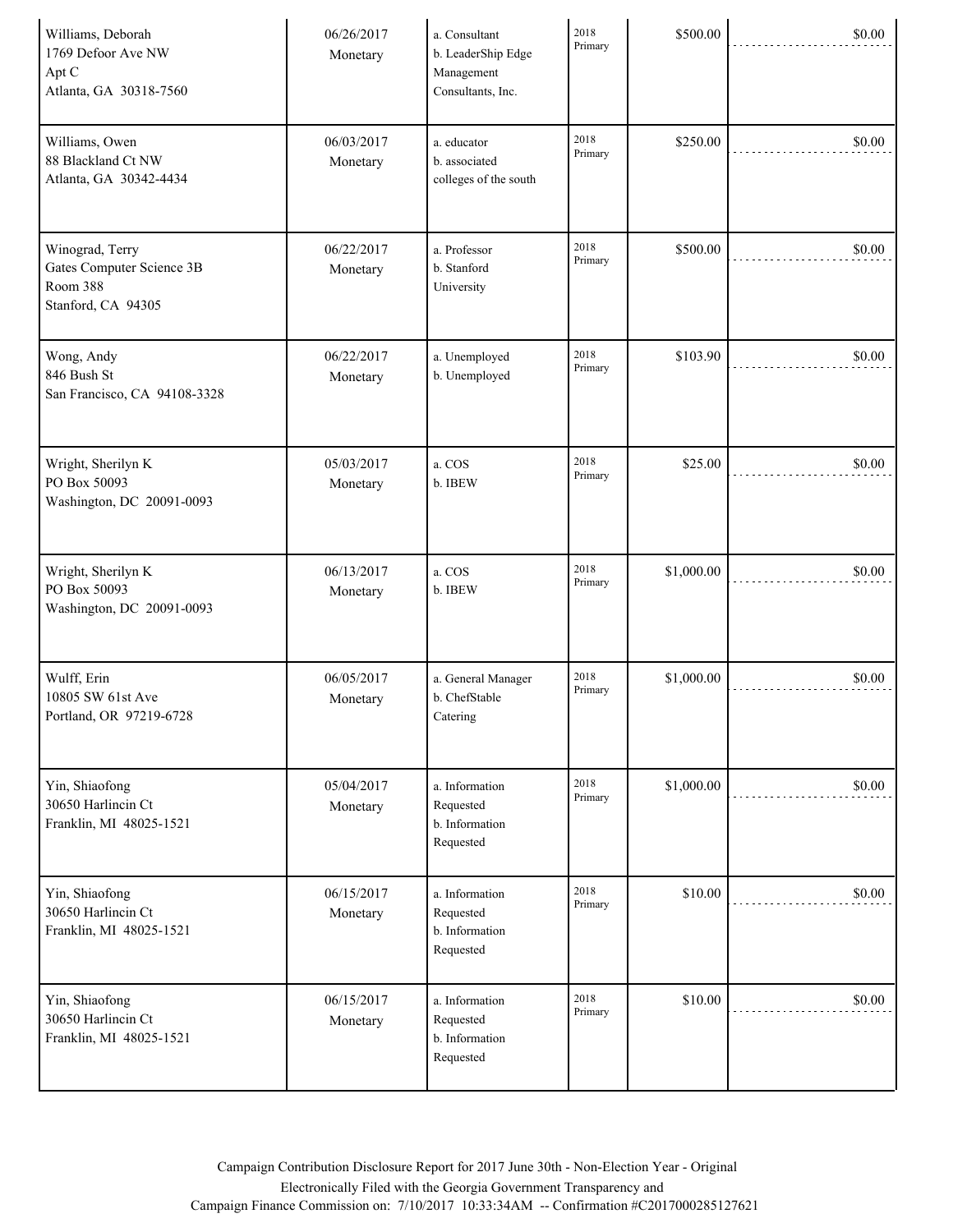| Young, Kristin<br>341 Gordon Ave NE<br>Atlanta, GA 30307-2315 | 06/28/2017<br>Monetary | a. Stay at home mom<br>b. Self employed      | 2018<br>Primary | \$250.00   | \$0.00 |
|---------------------------------------------------------------|------------------------|----------------------------------------------|-----------------|------------|--------|
| Zatz, Noah<br>10858 Wagner St<br>Culver City, CA 90230-3744   | 06/17/2017<br>Monetary | a. law professor<br>b. UCLA School of<br>Law | 2018<br>Primary | \$2,000.00 | \$0.00 |

FILER ID: C2017000285

| <b>State of Georgia</b>                           |
|---------------------------------------------------|
| <b>Campaign Contribution Disclosure Report</b>    |
| <b>Summary of Itemized Contributions Received</b> |

| In-Kind Total for this period:                   | \$7,959.51   |
|--------------------------------------------------|--------------|
| <b>Cash Contributions Total for this period:</b> | \$473,871.18 |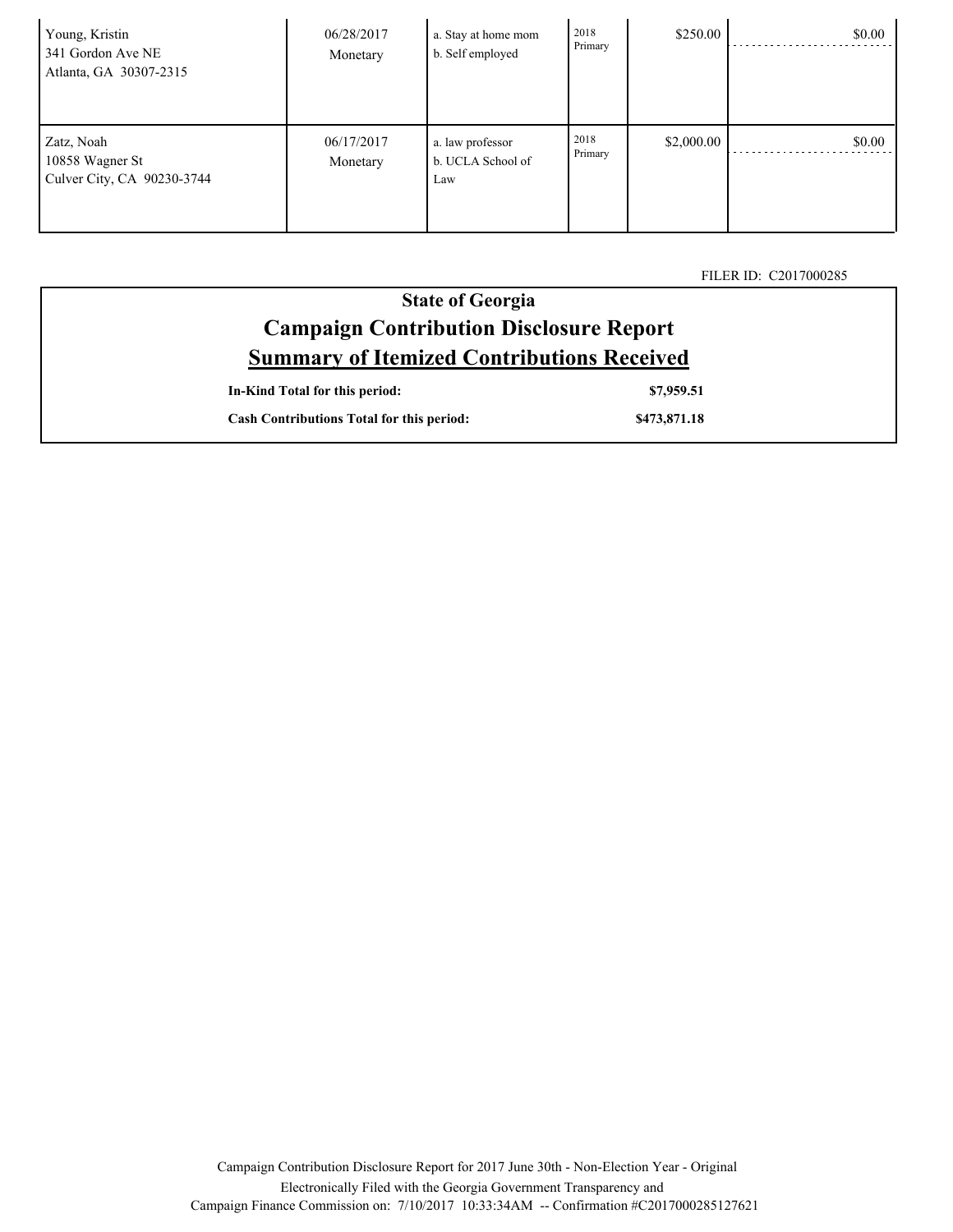## **State of Georgia Campaign Contribution Disclosure Report Loan Reporting**

| <b>LOAN REPORTING</b>                    |                                                                |                                                                          |                                                                                |  |  |
|------------------------------------------|----------------------------------------------------------------|--------------------------------------------------------------------------|--------------------------------------------------------------------------------|--|--|
| Name of Lender<br><b>Mailing Address</b> | Date of Loan<br><b>Amount of Loan</b><br><b>Election Cycle</b> | Person(s) responsible for<br>repayment of loan<br><b>Mailing Address</b> | Occupation $\&$<br><b>Place of Employment</b><br><b>Fiduciary Relationship</b> |  |  |
|                                          |                                                                | I have no loans to report this reporting period.                         |                                                                                |  |  |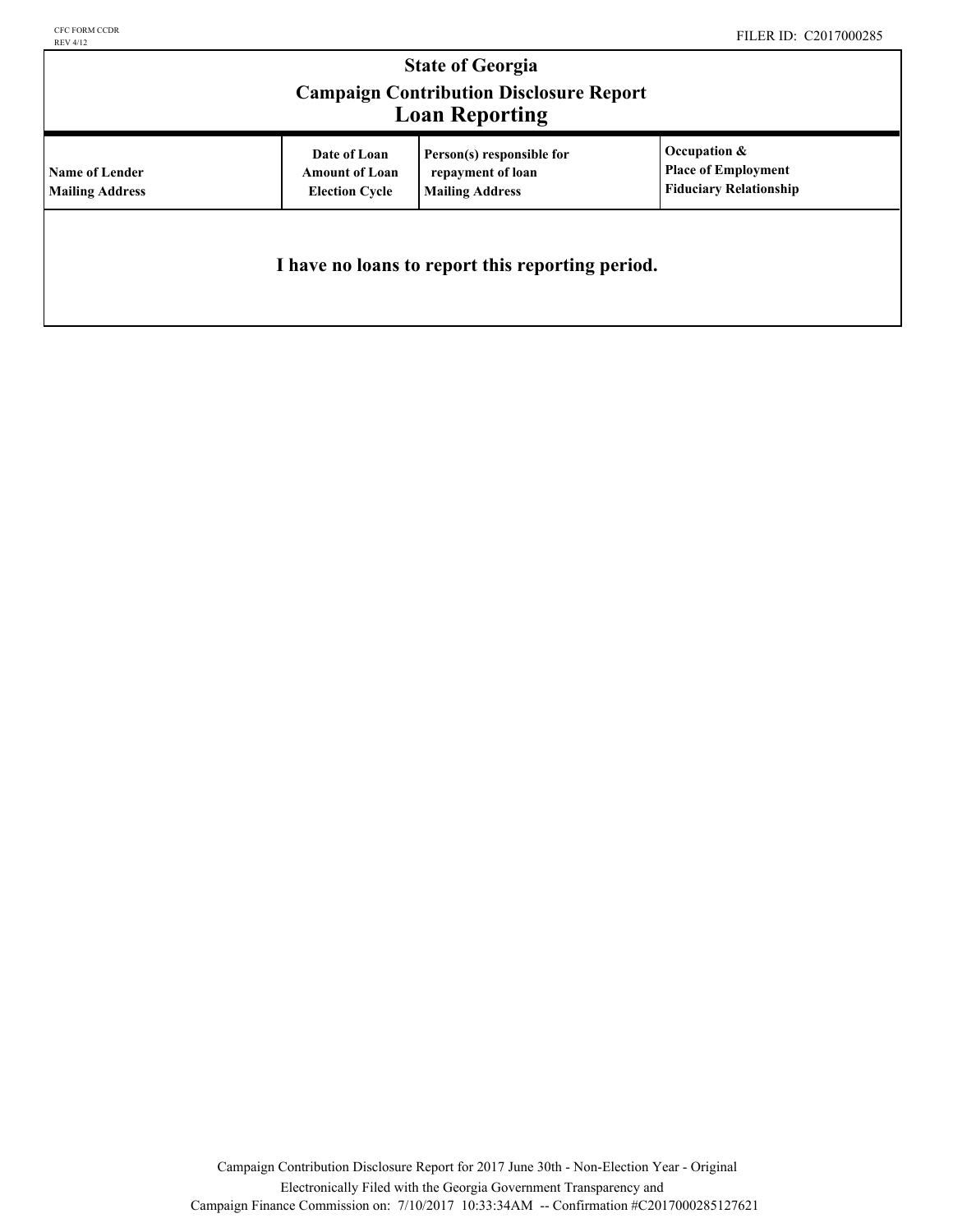### **State of Georgia Campaign Contribution Disclosure Report Itemized Expenditures**

|  |  | Must list expenditures made to a single recipient for which the <b>aggregate</b> total is more than \$100.00 |
|--|--|--------------------------------------------------------------------------------------------------------------|
|--|--|--------------------------------------------------------------------------------------------------------------|

| <b>List Name and Mailing Address of</b><br>Recipient                            | <b>Expenditure Date</b><br><b>Expenditure Type</b> | Occupation &<br>Employer                                                  | <b>Expenditure Purpose</b>                         | <b>Amount Paid</b> |
|---------------------------------------------------------------------------------|----------------------------------------------------|---------------------------------------------------------------------------|----------------------------------------------------|--------------------|
| Abraham, Sinclair R.<br>1396 Essex Dr<br>Orangeburg, SC 29118-2009              | 06/06/2017<br>Expenditure                          | a. Statewide Political<br>Coordinator<br>b. Stacey Abrams for<br>Governor | Salaries                                           | \$800.00           |
| Abraham, Sinclair R.<br>1396 Essex Dr<br>Orangeburg, SC 29118-2009              | 06/15/2017<br>Expenditure                          | a. Statewide Political<br>Coordinator<br>b. Stacey Abrams for<br>Governor | Salaries                                           | \$1,125.10         |
| Abraham, Sinclair R.<br>1396 Essex Dr<br>Orangeburg, SC 29118-2009              | 06/30/2017<br>Expenditure                          | a. Statewide Political<br>Coordinator<br>b. Stacey Abrams for<br>Governor | Salaries                                           | \$1,125.10         |
| Abrams, Stacey<br>1270 Caroline St NE<br>Ste D120-447<br>Atlanta, GA 30307-2758 | 06/22/2017<br>Expenditure                          | a. GA State<br>Representative<br>b. State of Georgia                      | Travel Reimbursement -<br>Delta Airlines - Airfare | \$1,655.61         |
| Accident Fund Insurance<br>PO Box 77000<br>Dept 77125<br>Detroit, MI 48277-2000 | 05/31/2017<br>Expenditure                          |                                                                           | Insurance                                          | \$774.00           |
| ActBlue<br>366 Summer St<br>Somerville, MA 02144-3132                           | 05/31/2017<br>Expenditure                          |                                                                           | <b>Contribution Processing</b><br>Fees             | \$1,160.10         |
| ActBlue<br>366 Summer St<br>Somerville, MA 02144-3132                           | 06/30/2017<br>Expenditure                          |                                                                           | <b>Contribution Processing</b><br>Fees             | \$1,487.66         |
| Adeleye, John<br>130 Woodstream Ct<br>Fayetteville, GA 30214-2488               | 06/19/2017<br>Expenditure                          | a. Self-Employed<br>b. n/a                                                | <b>Event Services</b>                              | \$450.00           |
| <b>AHA Services</b><br>1070 Great Oaks Dr<br>Lawrenceville, GA 30045-7184       | 06/28/2017<br>Expenditure                          |                                                                           | Data Services                                      | \$264.00           |
| <b>AHA</b> Services<br>1070 Great Oaks Dr<br>Lawrenceville, GA 30045-7184       | 06/13/2017<br>Expenditure                          |                                                                           | Data Services                                      | \$115.00           |
| AL Media<br>222 W Ontario St<br>Chicago, IL 60654-3652                          | 06/01/2017<br>Expenditure                          |                                                                           | Advertising & Marketing                            | \$4,000.00         |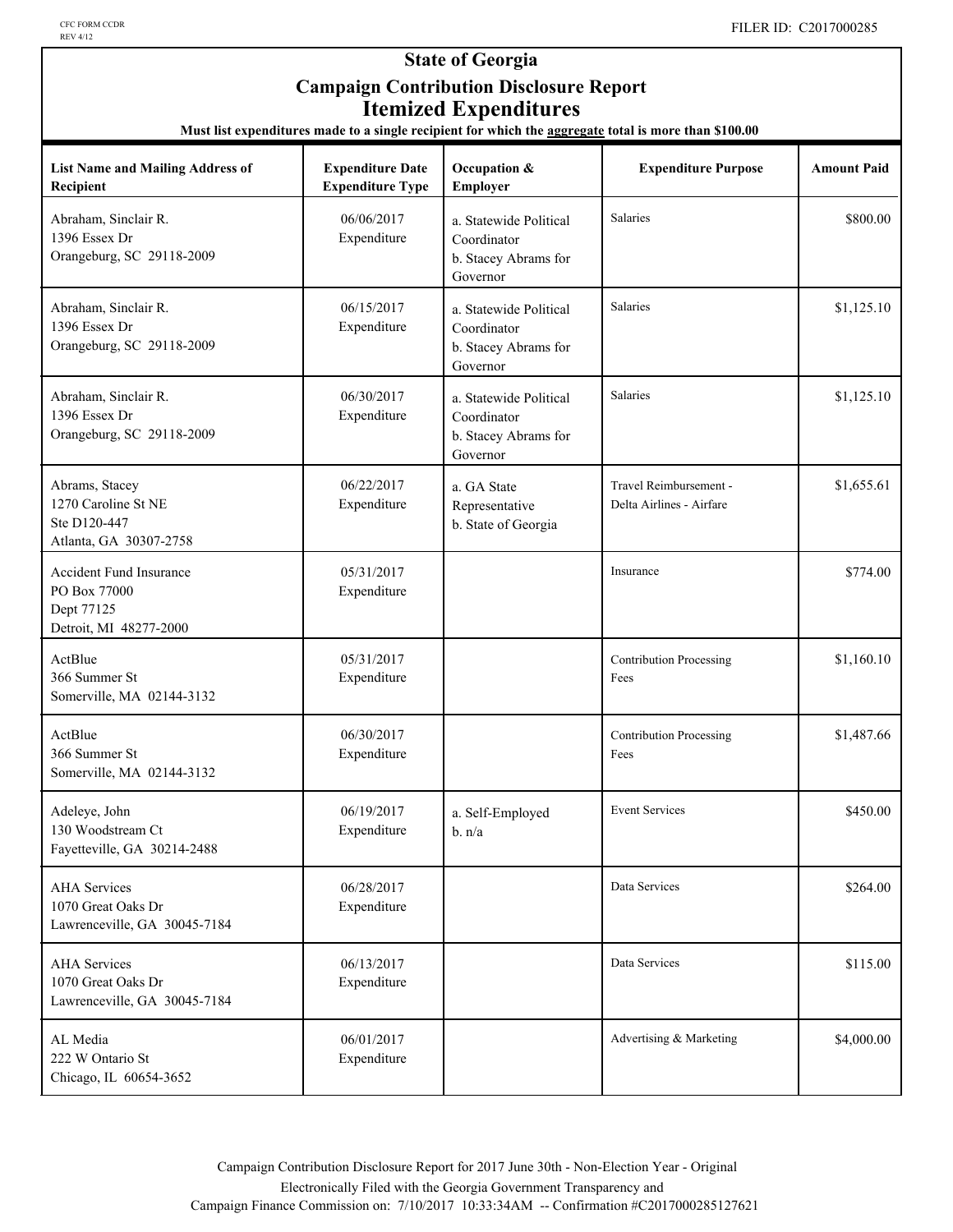| AL Media<br>222 W Ontario St<br>Chicago, IL 60654-3652                                         | 06/13/2017<br>Expenditure |                                                                           | Advertising & Marketing            | \$2,000.00 |
|------------------------------------------------------------------------------------------------|---------------------------|---------------------------------------------------------------------------|------------------------------------|------------|
| Albany Southwest Georgian<br>311 S Jackson St<br>Ste A<br>Albany, GA 31701-0689                | 05/25/2017<br>Expenditure |                                                                           | Advertising & Marketing            | \$275.19   |
| Albany Southwest Georgian<br>311 S Jackson St<br>Ste A<br>Albany, GA 31701-0689                | 06/01/2017<br>Expenditure |                                                                           | Advertising & Marketing            | \$275.19   |
| <b>AMS</b> Locksmith<br>4780 Ashford Dunwoody Rd<br><b>Ste A-421</b><br>Atlanta, GA 30338-5564 | 06/29/2017<br>Expenditure |                                                                           | Repairs & Maintenance              | \$424.00   |
| <b>AMS</b> Locksmith<br>4780 Ashford Dunwoody Rd<br><b>Ste A-421</b><br>Atlanta, GA 30338-5564 | 06/29/2017<br>Expenditure |                                                                           | Repairs & Maintenance              | \$225.00   |
| Apple<br>3393 Peachtree Rd NE<br>Atlanta, GA 30326-1135                                        | 06/29/2017<br>Expenditure |                                                                           | Equipment                          | \$2,122.46 |
| Arreguin, Maria<br>170 Boulevard SE<br>Apt H219<br>Atlanta, GA 30312-2386                      | 06/07/2017<br>Expenditure | a. Videographer Digital<br>Strategist<br>b. Stacey Abrams for<br>Governor | Travel Reimbursement               | \$65.33    |
| Arreguin, Maria<br>170 Boulevard SE<br>Apt H219<br>Atlanta, GA 30312-2386                      | 06/13/2017<br>Expenditure | a. Videographer Digital<br>Strategist<br>b. Stacey Abrams for<br>Governor | <b>Travel Reimbursement</b>        | \$1,039.17 |
| Arreguin, Maria<br>170 Boulevard SE<br>Apt H219<br>Atlanta, GA 30312-2386                      | 06/15/2017<br>Expenditure | a. Videographer Digital<br>Strategist<br>b. Stacey Abrams for<br>Governor | Salaries                           | \$1,656.01 |
| Arreguin, Maria<br>170 Boulevard SE<br>Apt H219<br>Atlanta, GA 30312-2386                      | 06/30/2017<br>Expenditure | a. Videographer Digital<br>Strategist<br>b. Stacey Abrams for<br>Governor | Salaries                           | \$1,656.01 |
| Atlanta Pride Committee<br>1530 Dekalb Ave NE<br>Ste A<br>Atlanta, GA 30307-2175               | 05/26/2017<br>Expenditure |                                                                           | Event Sponsorships                 | \$150.00   |
| Atlanta Public Schools<br>130 Trinity Ave SW<br>Atlanta, GA 30303-3626                         | 06/19/2017<br>Expenditure |                                                                           | Event Venue                        | \$650.00   |
| Back to Edenz<br>3348 Vineville Ave<br>Macon, GA 31204-2328                                    | 06/06/2017<br>Expenditure |                                                                           | Meetings/Events -<br>Food/Beverage | \$550.00   |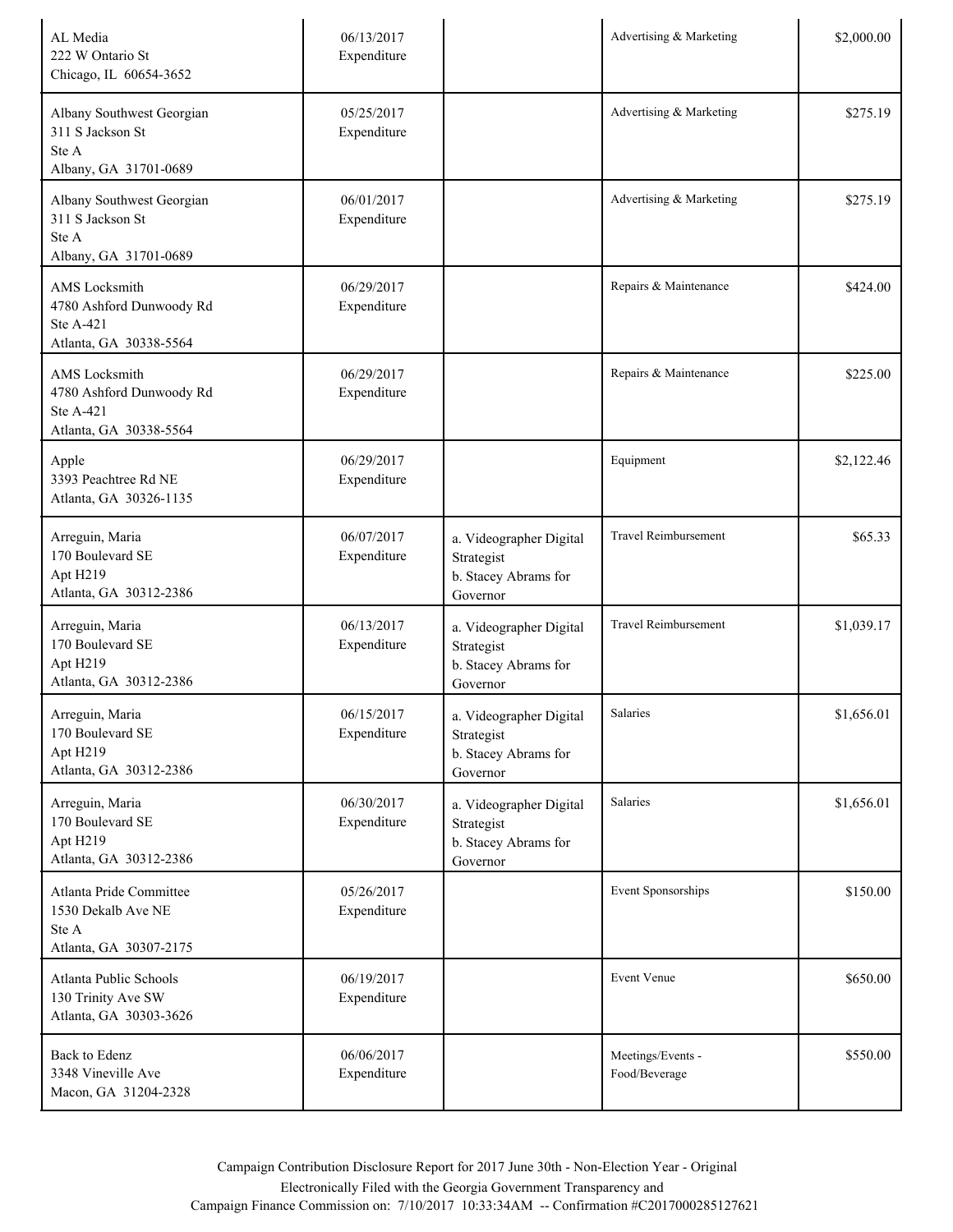| BestPrint & Design<br>4187 Snapfinger Woods Dr<br>Ste B<br>Decatur, GA 30035-3435          | 05/23/2017<br>Expenditure |                                                                      | <b>Event Supplies</b>              | \$304.95    |
|--------------------------------------------------------------------------------------------|---------------------------|----------------------------------------------------------------------|------------------------------------|-------------|
| BestPrint & Design<br>4187 Snapfinger Woods Dr<br>Ste B<br>Decatur, GA 30035-3435          | 06/01/2017<br>Expenditure |                                                                      | <b>Event Supplies</b>              | \$203.30    |
| Big Nerd Properties, LLC<br>200 Arizona Ave NE<br>Atlanta, GA 30307-2299                   | 05/15/2017<br>Expenditure |                                                                      | Rent                               | \$28,100.00 |
| Blackbeard's-B & B Bar-B-Que<br>2209 N Slappey Blvd<br>Albany, GA 31701-1005               | 06/06/2017<br>Expenditure |                                                                      | Meetings/Events -<br>Food/Beverage | \$41.22     |
| Blackbeard's-B & B Bar-B-Que<br>2209 N Slappey Blvd<br>Albany, GA 31701-1005               | 06/06/2017<br>Expenditure |                                                                      | Meetings/Events -<br>Food/Beverage | \$241.34    |
| Blue Cross-Blue Shield of Georgia<br>3350 Peachtree Rd NE<br>F14<br>Atlanta, GA 30326-1039 | 05/18/2017<br>Expenditure |                                                                      | Employee Insurance                 | \$2,932.00  |
| <b>Blue State Digital</b><br>406 7th St NW<br>Washington, DC 20004-2260                    | 06/13/2017<br>Expenditure |                                                                      | Software Services                  | \$550.00    |
| Borders, Jacoria<br>4207 Hillington Dr NE<br>Atlanta, GA 30345-8010                        | 06/15/2017<br>Expenditure | a. Finance Events<br>Coordinator<br>b. Stacey Abrams for<br>Governor | Salaries                           | \$1,346.72  |
| Borders, Jacoria<br>4207 Hillington Dr NE<br>Atlanta, GA 30345-8010                        | 06/30/2017<br>Expenditure | a. Finance Events<br>Coordinator<br>b. Stacey Abrams for<br>Governor | Salaries                           | \$1,346.73  |
| Celeste, Caleb J.<br>37 Rockingwood Vw<br>Dallas, GA 30157-1676                            | 06/07/2017<br>Expenditure | a. Field Assistant<br>b. Stacey Abrams for<br>Governor               | <b>Travel Reimbursement</b>        | \$24.29     |
| Celeste, Caleb J.<br>37 Rockingwood Vw<br>Dallas, GA 30157-1676                            | 06/30/2017<br>Expenditure | a. Field Assistant<br>b. Stacey Abrams for<br>Governor               | Salaries                           | \$1,168.35  |
| Chehaw<br>105 Chehaw Park Rd<br>Albany, GA 31701-1260                                      | 06/01/2017<br>Expenditure |                                                                      | Meetings/Events -<br>Food/Beverage | \$500.00    |
| <b>Chism Strategies</b><br>2906 N State St<br><b>Ste 106</b><br>Jackson, MS 39216-4239     | 06/12/2017<br>Expenditure |                                                                      | Data Services                      | \$500.00    |
| Cincinnati Insurance Company<br>PO Box 145620<br>Cincinnati, OH 04520                      | 05/31/2017<br>Expenditure |                                                                      | Insurance                          | \$882.00    |

Electronically Filed with the Georgia Government Transparency and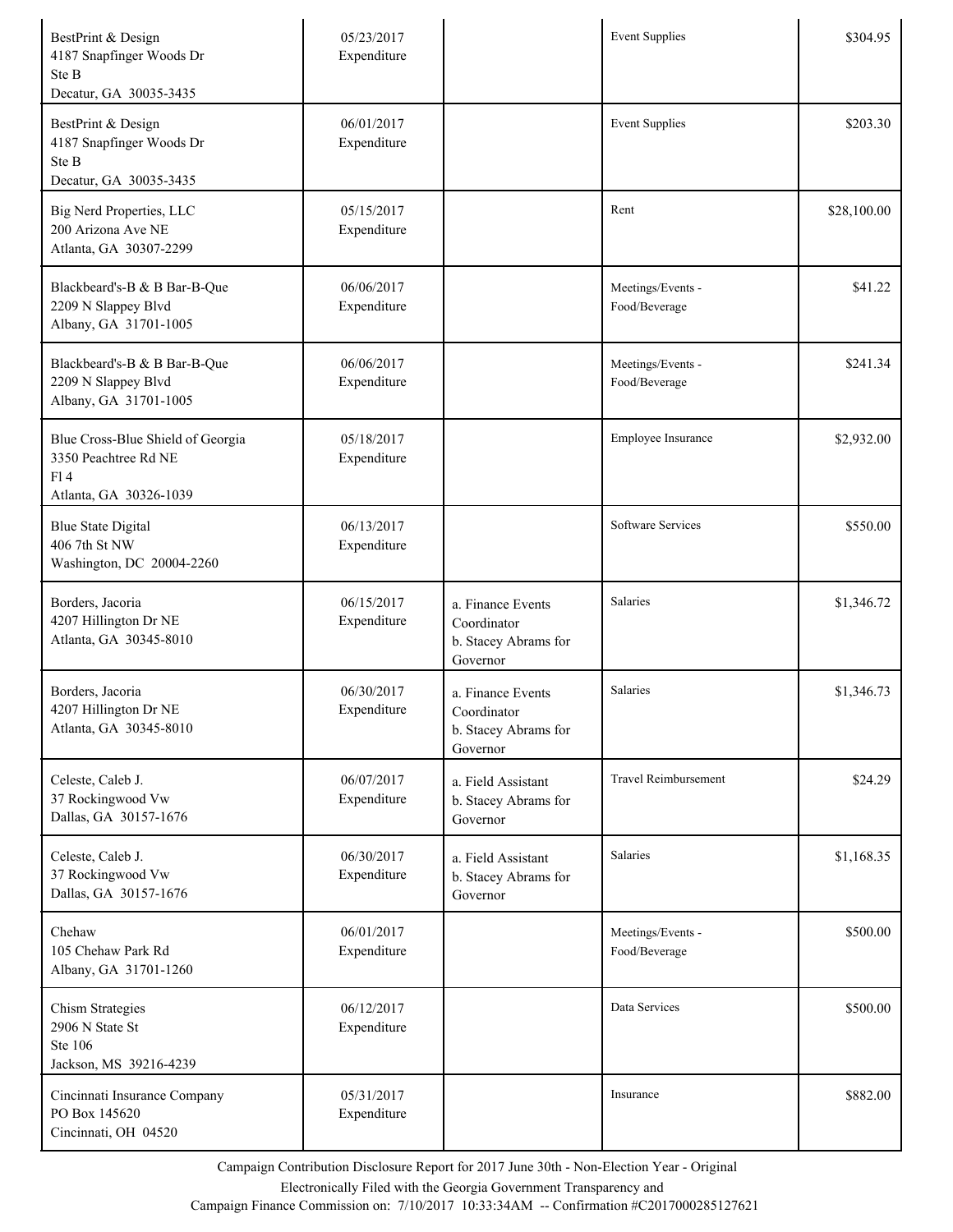| Cincinnati Insurance Company<br>PO Box 145620<br>Cincinnati, OH 04520                                | 06/01/2017<br>Expenditure |                                                                  | Insurance                   | \$966.00   |
|------------------------------------------------------------------------------------------------------|---------------------------|------------------------------------------------------------------|-----------------------------|------------|
| City of Savannah Parks Recreation<br><b>Services</b><br>PO Box 1027<br>Savannah, GA 31402-1027       | 06/15/2017<br>Expenditure |                                                                  | <b>Event Services</b>       | \$300.00   |
| Claudio, Ericka<br>2805 Northeast Expy NE<br>Unit A1<br>Atlanta, GA 30345-4204                       | 05/31/2017<br>Expenditure | a. Scheduling Manager<br>b. Stacey Abrams for<br>Governor        | Salaries                    | \$3,481.33 |
| Claudio, Ericka<br>2805 Northeast Expy NE<br>Unit A1<br>Atlanta, GA 30345-4204                       | 06/15/2017<br>Expenditure | a. Scheduling Manager<br>b. Stacey Abrams for<br>Governor        | Salaries                    | \$1,517.87 |
| Claudio, Ericka<br>2805 Northeast Expy NE<br>Unit A1<br>Atlanta, GA 30345-4204                       | 06/30/2017<br>Expenditure | a. Scheduling Manager<br>b. Stacey Abrams for<br>Governor        | Salaries                    | \$1,517.89 |
| Clerk Superior Court DeKalb County<br>556 N McDonough St<br><b>Rm G141</b><br>Decatur, GA 30030-3355 | 05/05/2017<br>Expenditure |                                                                  | Trade Name Registration     | \$201.00   |
| <b>Comcast Business</b><br>1701 John F Kennedy Blvd<br>Philadelphia, PA 19103-2833                   | 06/26/2017<br>Expenditure |                                                                  | Data Services               | \$703.21   |
| <b>Cricket Wireless</b><br>21 Peachtree St SW<br>Atlanta, GA 30303-3140                              | 05/22/2017<br>Expenditure |                                                                  | Telephone Services          | \$1,838.45 |
| <b>Cricket Wireless</b><br>21 Peachtree St SW<br>Atlanta, GA 30303-3140                              | 05/24/2017<br>Expenditure |                                                                  | Telephone Services          | \$1,838.45 |
| <b>Cricket Wireless</b><br>21 Peachtree St SW<br>Atlanta, GA 30303-3140                              | 06/22/2017<br>Expenditure |                                                                  | Telephone Services          | \$235.00   |
| <b>Cricket Wireless</b><br>21 Peachtree St SW<br>Atlanta, GA 30303-3140                              | 06/22/2017<br>Expenditure |                                                                  | Telephone Services          | \$235.00   |
| Davis, Rufus<br>292 E Broad St<br>Camilla, GA 31730-1926                                             | 06/21/2017<br>Expenditure | a. South Georgia<br>Director<br>b. Stacey Abrams for<br>Governor | <b>Travel Reimbursement</b> | \$411.81   |
| Davis, Rufus<br>292 E Broad St<br>Camilla, GA 31730-1926                                             | 06/30/2017<br>Expenditure | a. South Georgia<br>Director<br>b. Stacey Abrams for<br>Governor | Salaries                    | \$1,992.53 |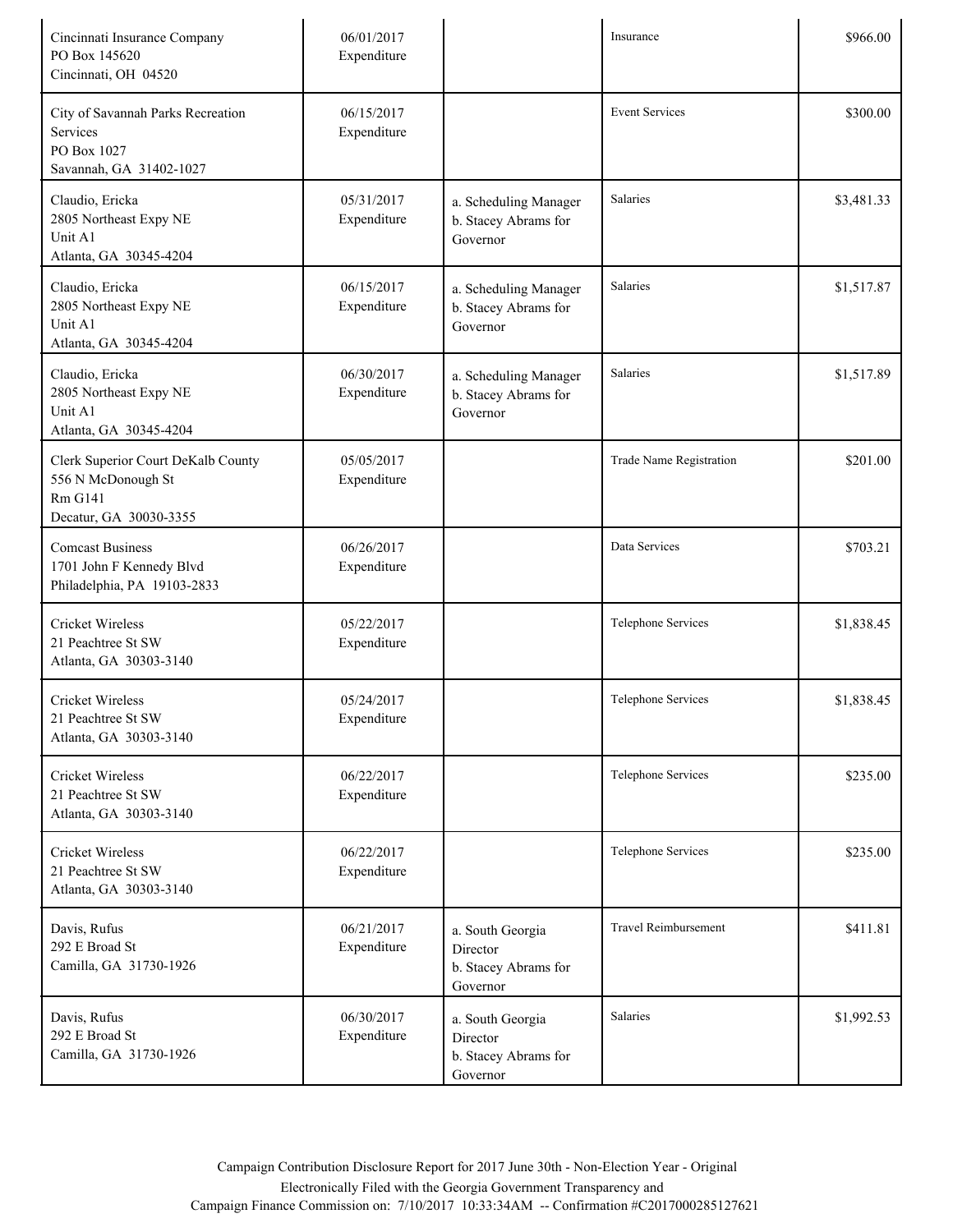| Deion Tatum<br>2337 Greenleaf Ln<br>Ste F3<br>Albany, GA 31707-2325 | 06/01/2017<br>Expenditure |                                                      | <b>Event Services</b> | \$250.00   |
|---------------------------------------------------------------------|---------------------------|------------------------------------------------------|-----------------------|------------|
| DeLapp, John W.<br>4142 Willow Hill Dr<br>Seabrook, TX 77586-4215   | 06/15/2017<br>Expenditure | a. Data Director<br>b. Stacey Abrams for<br>Governor | Salaries              | \$1,993.43 |
| DeLapp, John W.<br>4142 Willow Hill Dr<br>Seabrook, TX 77586-4215   | 06/30/2017<br>Expenditure | a. Data Director<br>b. Stacey Abrams for<br>Governor | Salaries              | \$1,993.44 |
| Delta Air Lines<br>1030 Delta Blvd<br>Atlanta, GA 30354-1989        | 06/05/2017<br>Expenditure |                                                      | Travel - Airfare      | \$1,223.40 |
| Delta Air Lines<br>1030 Delta Blvd<br>Atlanta, GA 30354-1989        | 06/05/2017<br>Expenditure |                                                      | Travel - Airfare      | \$1,223.40 |
| Delta Air Lines<br>1030 Delta Blvd<br>Atlanta, GA 30354-1989        | 06/09/2017<br>Expenditure |                                                      | Travel - Airfare      | \$75.00    |
| Delta Air Lines<br>1030 Delta Blvd<br>Atlanta, GA 30354-1989        | 06/12/2017<br>Expenditure |                                                      | Travel - Airfare      | \$1,611.10 |
| Delta Air Lines<br>1030 Delta Blvd<br>Atlanta, GA 30354-1989        | 06/12/2017<br>Expenditure |                                                      | Travel - Airfare      | \$4,021.40 |
| Delta Air Lines<br>1030 Delta Blvd<br>Atlanta, GA 30354-1989        | 06/13/2017<br>Expenditure |                                                      | Travel - Airfare      | \$250.00   |
| Delta Air Lines<br>1030 Delta Blvd<br>Atlanta, GA 30354-1989        | 06/15/2017<br>Expenditure |                                                      | Travel - Airfare      | \$74.18    |
| Delta Air Lines<br>1030 Delta Blvd<br>Atlanta, GA 30354-1989        | 06/19/2017<br>Expenditure |                                                      | Travel - Airfare      | \$253.20   |
| Delta Air Lines<br>1030 Delta Blvd<br>Atlanta, GA 30354-1989        | 06/19/2017<br>Expenditure |                                                      | Travel - Airfare      | \$669.40   |
| Delta Air Lines<br>1030 Delta Blvd<br>Atlanta, GA 30354-1989        | 06/19/2017<br>Expenditure |                                                      | Travel - Airfare      | \$722.20   |
| Delta Air Lines<br>1030 Delta Blvd<br>Atlanta, GA 30354-1989        | 06/22/2017<br>Expenditure |                                                      | Travel - Airfare      | \$11.20    |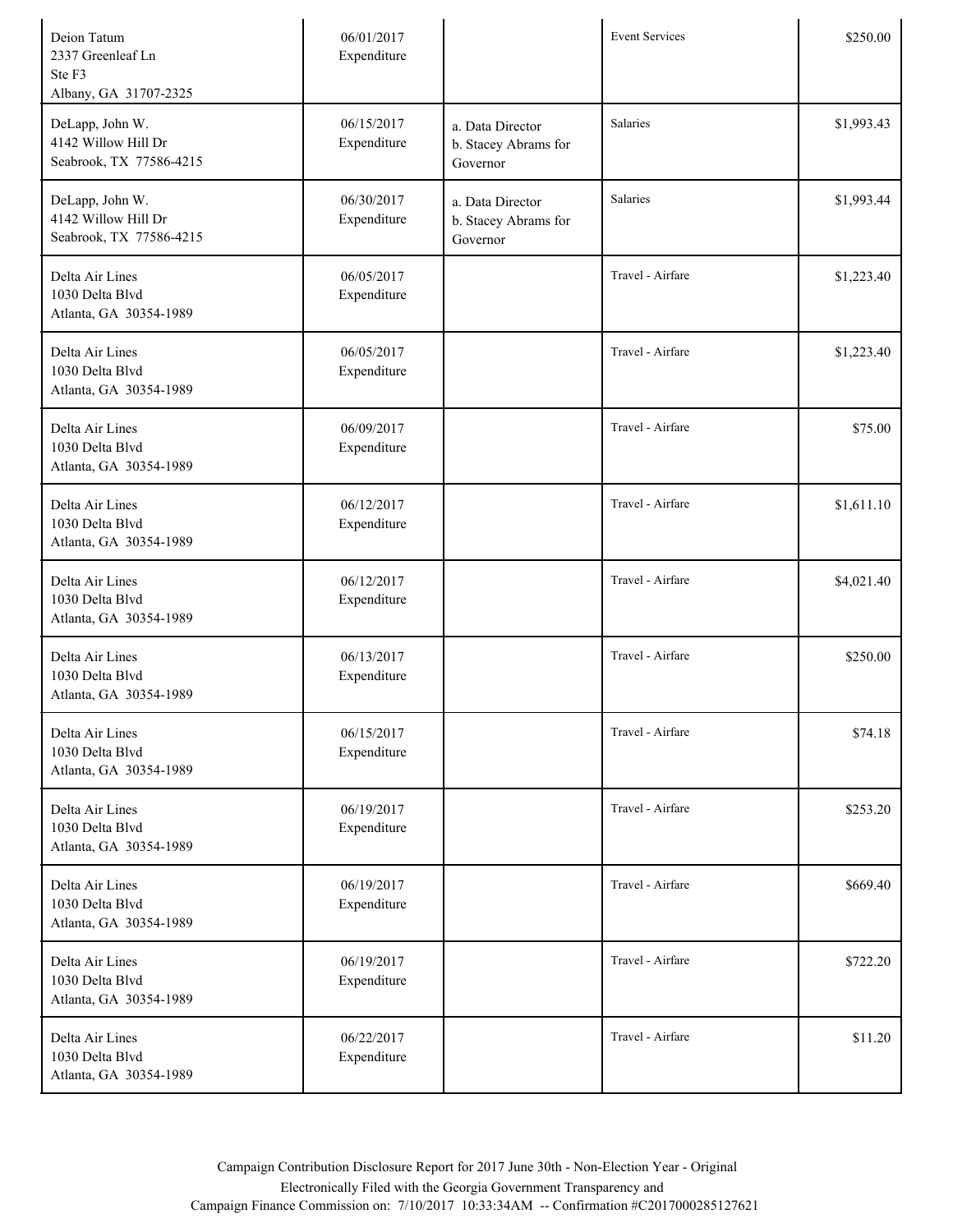| Delta Air Lines<br>1030 Delta Blvd<br>Atlanta, GA 30354-1989                 | 06/26/2017<br>Expenditure |                                                                   | Travel - Airfare                   | \$326.21   |
|------------------------------------------------------------------------------|---------------------------|-------------------------------------------------------------------|------------------------------------|------------|
| Delta Air Lines<br>1030 Delta Blvd<br>Atlanta, GA 30354-1989                 | 06/26/2017<br>Expenditure |                                                                   | Travel - Airfare                   | \$434.20   |
| Delta Air Lines<br>1030 Delta Blvd<br>Atlanta, GA 30354-1989                 | 06/26/2017<br>Expenditure |                                                                   | Travel - Airfare                   | \$1,174.40 |
| Delta Air Lines<br>1030 Delta Blvd<br>Atlanta, GA 30354-1989                 | 06/26/2017<br>Expenditure |                                                                   | Travel - Airfare                   | \$355.20   |
| Democratic Party of Georgia<br>PO Box 89202<br>Atlanta, GA 30312-0202        | 06/13/2017<br>Expenditure |                                                                   | Voter File                         | \$7,500.00 |
| Doordash<br>572 Edgewood Ave SE<br><b>Unit 121</b><br>Atlanta, GA 30312-1994 | 05/26/2017<br>Expenditure |                                                                   | Meetings/Events -<br>Food/Beverage | \$61.31    |
| Doordash<br>572 Edgewood Ave SE<br>Unit 121<br>Atlanta, GA 30312-1994        | 05/30/2017<br>Expenditure |                                                                   | Meetings/Events -<br>Food/Beverage | \$85.52    |
| Dunbar's Grill and Soul Food<br>1104 W Gordon Ave<br>Albany, GA 31707-4880   | 06/01/2017<br>Expenditure |                                                                   | Meetings/Events -<br>Food/Beverage | \$2,172.43 |
| Dunbar's Grill and Soul Food<br>1104 W Gordon Ave<br>Albany, GA 31707-4880   | 06/01/2017<br>Expenditure |                                                                   | Meetings/Events -<br>Food/Beverage | \$2,172.44 |
| Fedex Office<br>100 Peachtree St NW<br>Atlanta, GA 30303-1906                | 06/19/2017<br>Expenditure |                                                                   | Supplies                           | \$128.76   |
| Ferrell, Morris<br>41 Wedgemont Ave.<br>Phoenix, AZ 85003                    | 05/23/2017<br>Expenditure | a. Deputy Campaign<br>Manager<br>b. Stacey Abrams for<br>Governor | <b>Travel Reimbursement</b>        | \$877.80   |
| Ferrell, Morris<br>41 Wedgemont Ave.<br>Phoenix, AZ 85003                    | 05/31/2017<br>Expenditure | a. Deputy Campaign<br>Manager<br>b. Stacey Abrams for<br>Governor | Salaries                           | \$3,002.00 |
| Ferrell, Morris<br>41 Wedgemont Ave.<br>Phoenix, AZ 85003                    | 06/07/2017<br>Expenditure | a. Deputy Campaign<br>Manager<br>b. Stacey Abrams for<br>Governor | <b>Travel Reimbursement</b>        | \$127.85   |
| Ferrell, Morris<br>41 Wedgemont Ave.<br>Phoenix, AZ 85003                    | 06/15/2017<br>Expenditure | a. Deputy Campaign<br>Manager<br>b. Stacey Abrams for<br>Governor | Salaries                           | \$3,002.00 |

Electronically Filed with the Georgia Government Transparency and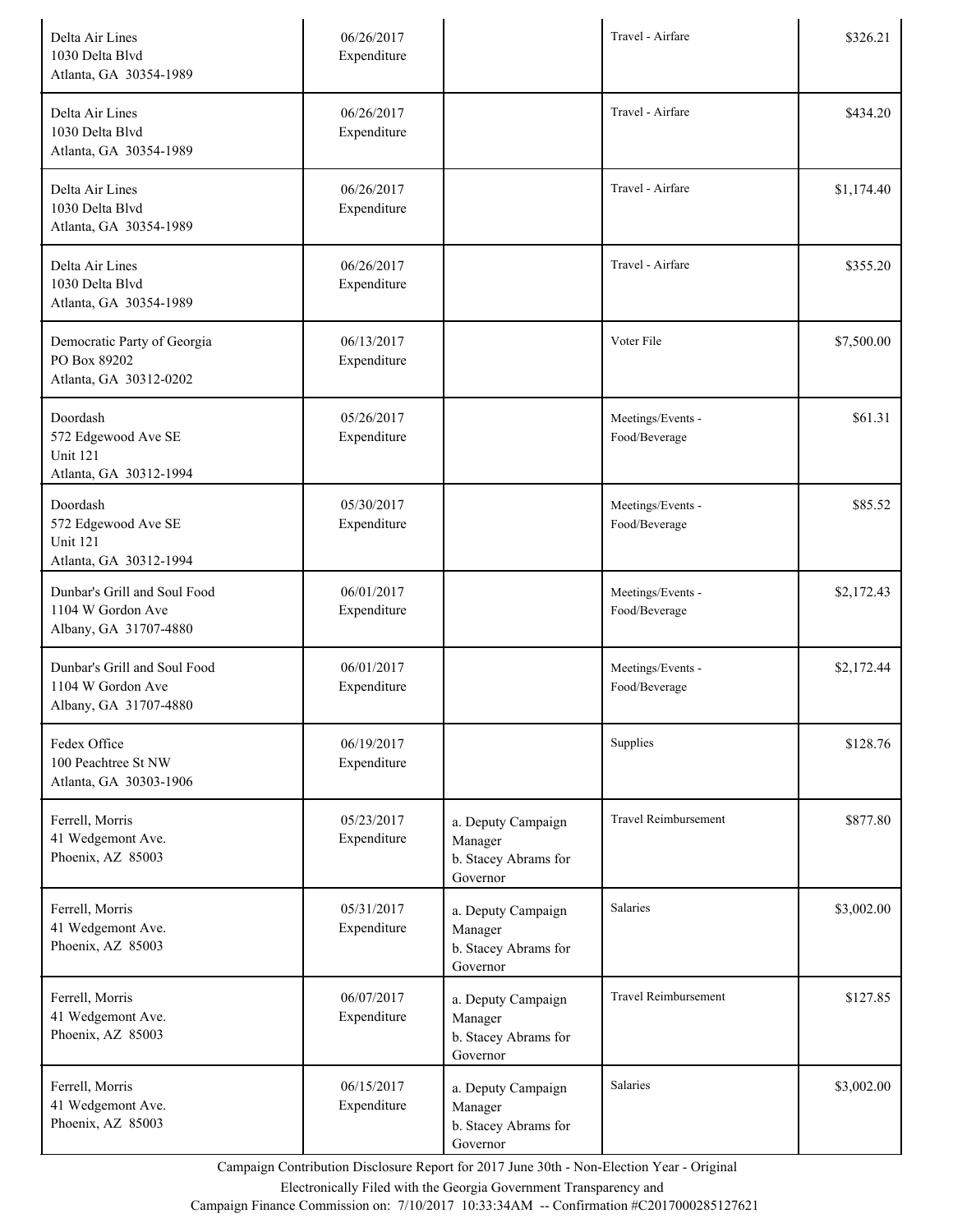| Ferrell, Morris<br>41 Wedgemont Ave.<br>Phoenix, AZ 85003                                 | 06/30/2017<br>Expenditure | a. Deputy Campaign<br>Manager<br>b. Stacey Abrams for<br>Governor   | Salaries                    | \$3,002.00 |
|-------------------------------------------------------------------------------------------|---------------------------|---------------------------------------------------------------------|-----------------------------|------------|
| Fields, Andre D.<br>433 Highland Ave NE<br>Apt 1465<br>Atlanta, GA 30312-5319             | 05/31/2017<br>Expenditure | a. Statewide Field<br>Organizer<br>b. Stacey Abrams for<br>Governor | Salaries                    | \$1,722.39 |
| Fields, Andre D.<br>433 Highland Ave NE<br>Apt 1465<br>Atlanta, GA 30312-5319             | 06/13/2017<br>Expenditure | a. Statewide Field<br>Organizer<br>b. Stacey Abrams for<br>Governor | <b>Travel Reimbursement</b> | \$76.80    |
| Fields, Andre D.<br>433 Highland Ave NE<br>Apt 1465<br>Atlanta, GA 30312-5319             | 06/15/2017<br>Expenditure | a. Statewide Field<br>Organizer<br>b. Stacey Abrams for<br>Governor | Salaries                    | \$1,517.88 |
| Fields, Andre D.<br>433 Highland Ave NE<br>Apt 1465<br>Atlanta, GA 30312-5319             | 06/30/2017<br>Expenditure | a. Statewide Field<br>Organizer<br>b. Stacey Abrams for<br>Governor | Salaries                    | \$1,517.88 |
| Fisher, Ingrid<br>1994 Flint Hill Dr<br>Lawrenceville, GA 30044-6838                      | 06/01/2017<br>Expenditure | a. Self-Employed<br>b. n/a                                          | <b>Building Services</b>    | \$1,000.00 |
| Freedman, Glen Paul<br>480 John Wesley Dobbs Ave NE<br>Loft 811<br>Atlanta, GA 30312-5324 | 05/31/2017<br>Expenditure | a. Operations and<br>Compliance<br>b. Stacey Abrams for<br>Governor | Salaries                    | \$3,902.48 |
| Freedman, Glen Paul<br>480 John Wesley Dobbs Ave NE<br>Loft 811<br>Atlanta, GA 30312-5324 | 06/15/2017<br>Expenditure | a. Operations and<br>Compliance<br>b. Stacey Abrams for<br>Governor | Salaries                    | \$1,950.53 |
| Freedman, Glen Paul<br>480 John Wesley Dobbs Ave NE<br>Loft 811<br>Atlanta, GA 30312-5324 | 06/30/2017<br>Expenditure | a. Operations and<br>Compliance<br>b. Stacey Abrams for<br>Governor | Salaries                    | \$1,950.52 |
| G Strategies LLC<br>PO Box 247<br>Milwaukee, WI 53201-0247                                | 06/13/2017<br>Expenditure |                                                                     | <b>Travel Reimbursement</b> | \$862.78   |
| Georgia Equality<br>1530 Dekalb Ave NE<br>Ste A<br>Atlanta, GA 30307-2175                 | 05/23/2017<br>Expenditure |                                                                     | Event Sponsorships          | \$200.00   |
| Georgia Equality<br>1530 Dekalb Ave NE<br>Ste A<br>Atlanta, GA 30307-2175                 | 06/12/2017<br>Expenditure |                                                                     | Sponsorship Events          | \$200.00   |
| Georgia Power<br>96 Annex<br>Atlanta, GA 30396-0001                                       | 06/27/2017<br>Expenditure |                                                                     | Utilities                   | \$2,764.77 |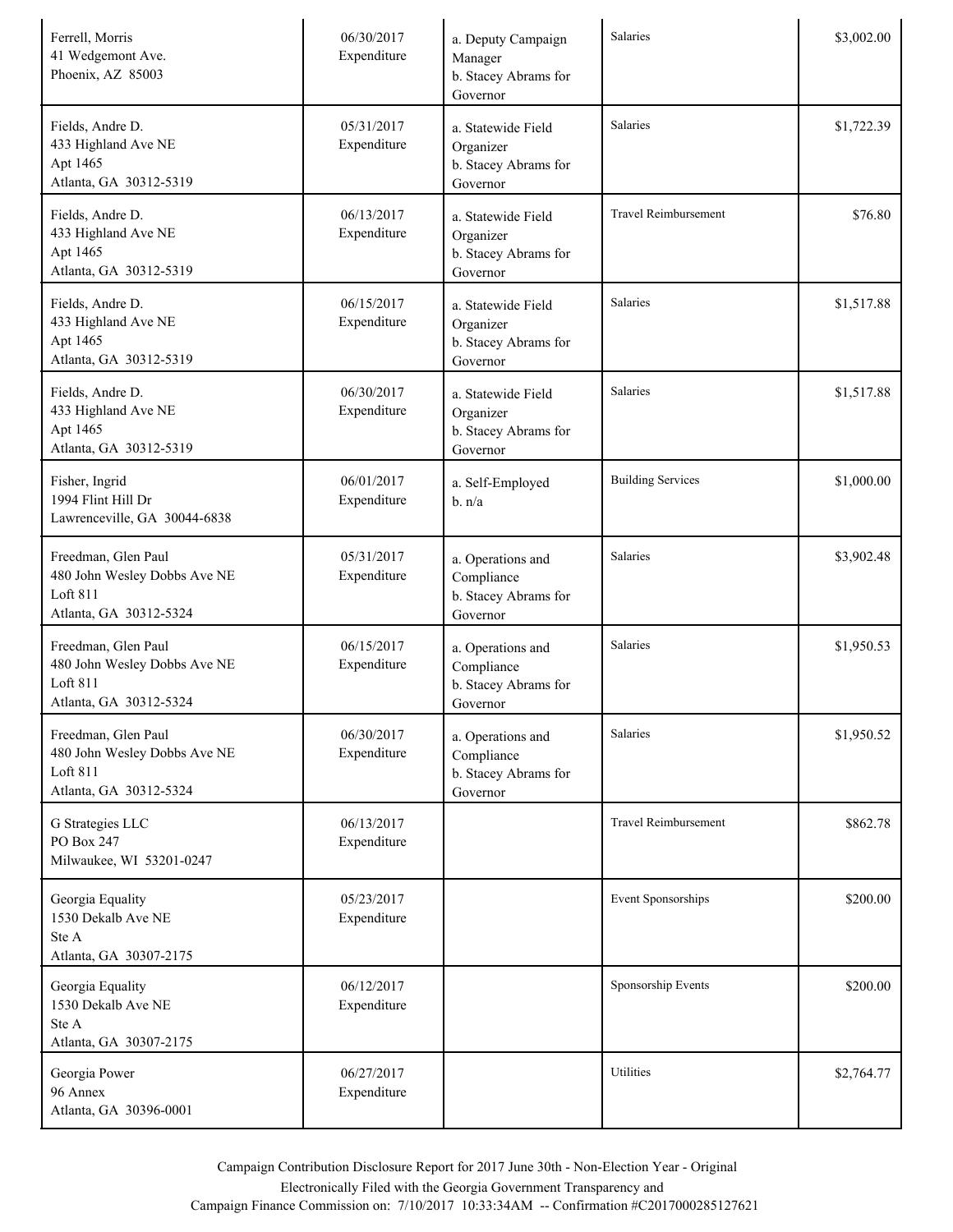| Georgia Waste Systems, Inc.<br>1047 Highway Church Rd<br>Elgin, SC 29045-9119               | 05/30/2017<br>Expenditure |                                                                                             | Utilities                   | \$185.29   |
|---------------------------------------------------------------------------------------------|---------------------------|---------------------------------------------------------------------------------------------|-----------------------------|------------|
| Groh-Wargo, Lauren<br>571 Moreland Ave SE<br>Atlanta, GA 30316-1854                         | 05/31/2017<br>Expenditure | a. Campaign Manager<br>b. Stacey Abrams for<br>Governor                                     | <b>Salaries</b>             | \$7,231.00 |
| Groh-Wargo, Lauren<br>571 Moreland Ave SE<br>Atlanta, GA 30316-1854                         | 06/15/2017<br>Expenditure | a. Campaign Manager<br>b. Stacey Abrams for<br>Governor                                     | <b>Salaries</b>             | \$3,615.50 |
| Groh-Wargo, Lauren<br>571 Moreland Ave SE<br>Atlanta, GA 30316-1854                         | 06/30/2017<br>Expenditure | a. Campaign Manager<br>b. Stacey Abrams for<br>Governor                                     | Salaries                    | \$3,615.50 |
| Hall, Chelsey T.<br>3540 Jiles Road, Unit 1714<br><b>Unit 1714</b><br>Kennesaw, GA 30144    | 05/31/2017<br>Expenditure | a. Special<br>Assistant-Candidate &<br>Call-Time Manage<br>b. Stacey Abrams for<br>Governor | <b>Salaries</b>             | \$3,275.48 |
| Hall, Chelsey T.<br>3540 Jiles Road, Unit 1714<br><b>Unit 1714</b><br>Kennesaw, GA 30144    | 06/15/2017<br>Expenditure | a. Special<br>Assistant-Candidate &<br>Call-Time Manage<br>b. Stacey Abrams for<br>Governor | <b>Salaries</b>             | \$1,674.67 |
| Hall, Chelsey T.<br>3540 Jiles Road, Unit 1714<br><b>Unit 1714</b><br>Kennesaw, GA 30144    | 06/30/2017<br>Expenditure | a. Special<br>Assistant-Candidate &<br>Call-Time Manage<br>b. Stacey Abrams for<br>Governor | Salaries                    | \$1,674.68 |
| Harland Clarke<br>15955 La Cantera Pkwy<br>San Antonio, TX 78256-2589                       | 05/23/2017<br>Expenditure |                                                                                             | Office Supplies             | \$214.65   |
| Harland Clarke<br>15955 La Cantera Pkwy<br>San Antonio, TX 78256-2589                       | 05/30/2017<br>Expenditure |                                                                                             | Office Supplies             | \$82.51    |
| Highland, Caitlin<br>747 Ralph McGill Blvd NE<br><b>Unit 1113</b><br>Atlanta, GA 30312-1132 | 05/31/2017<br>Expenditure | a. Communications<br>b. Stacey Abrams for<br>Governor                                       | <b>Salaries</b>             | \$2,982.23 |
| Highland, Caitlin<br>747 Ralph McGill Blvd NE<br><b>Unit 1113</b><br>Atlanta, GA 30312-1132 | 06/13/2017<br>Expenditure | a. Communications<br>b. Stacey Abrams for<br>Governor                                       | <b>Travel Reimbursement</b> | \$135.20   |
| Highland, Caitlin<br>747 Ralph McGill Blvd NE<br><b>Unit 1113</b><br>Atlanta, GA 30312-1132 | 06/15/2017<br>Expenditure | a. Communications<br>b. Stacey Abrams for<br>Governor                                       | <b>Salaries</b>             | \$1,517.87 |
| Highland, Caitlin<br>747 Ralph McGill Blvd NE<br><b>Unit 1113</b><br>Atlanta, GA 30312-1132 | 06/30/2017<br>Expenditure | a. Communications<br>b. Stacey Abrams for<br>Governor                                       | Salaries                    | \$1,517.89 |

Electronically Filed with the Georgia Government Transparency and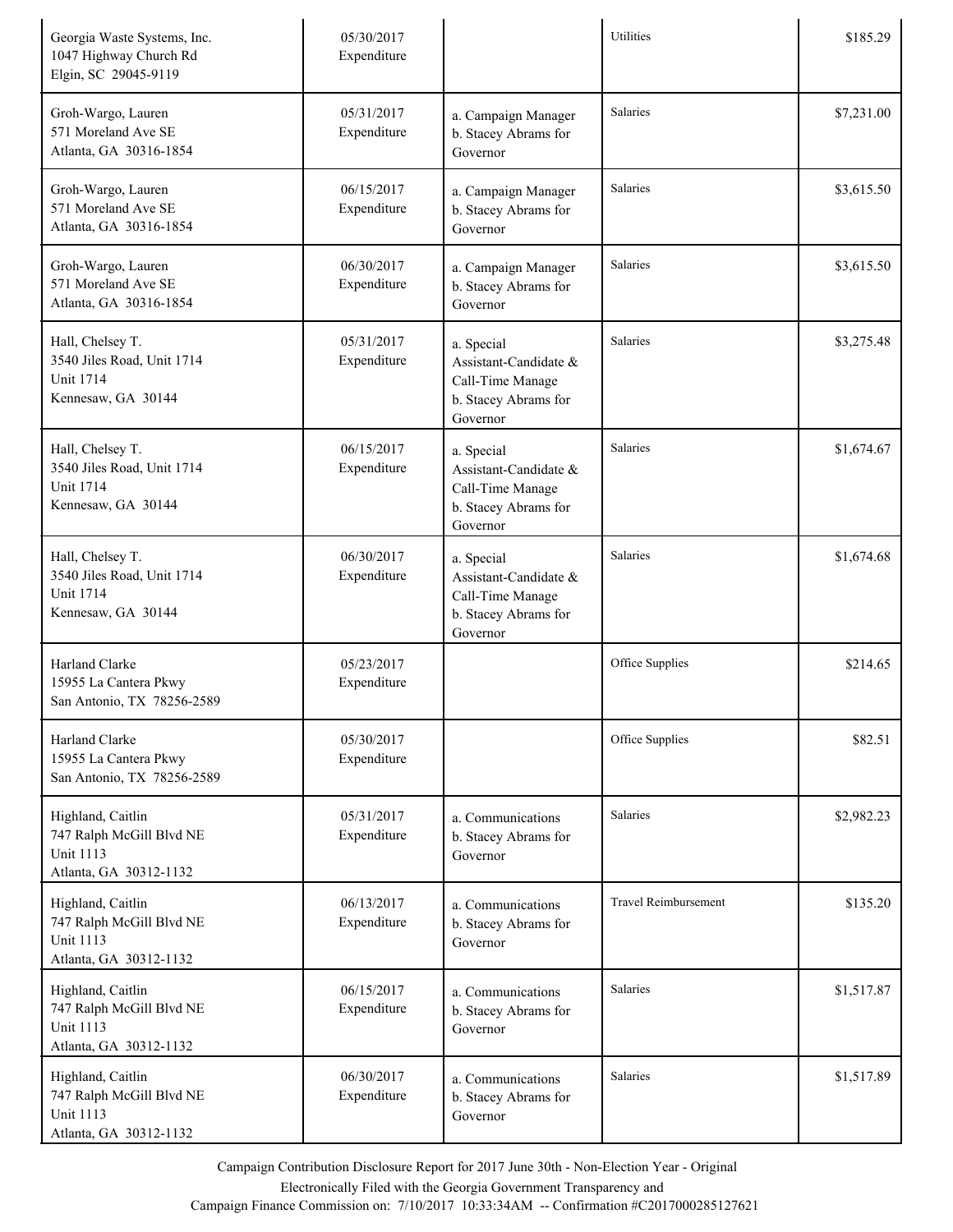| <b>Hilton Hotels</b><br>2100 Riveredge Pkwy<br>Atlanta, GA 30328-4693               | 06/12/2017<br>Expenditure | Lodging | \$741.80   |
|-------------------------------------------------------------------------------------|---------------------------|---------|------------|
| <b>Hilton Hotels</b><br>2100 Riveredge Pkwy<br>Atlanta, GA 30328-4693               | 06/19/2017<br>Expenditure | Lodging | \$838.20   |
| <b>Hilton Hotels</b><br>2100 Riveredge Pkwy<br>Atlanta, GA 30328-4693               | 06/19/2017<br>Expenditure | Lodging | \$838.20   |
| Hotels.com<br>2100 Riveredge Pkwy<br>Atlanta, GA 30328-4693                         | 05/16/2017<br>Expenditure | Lodging | \$130.85   |
| Hotels.com<br>2100 Riveredge Pkwy<br>Atlanta, GA 30328-4693                         | 06/02/2017<br>Expenditure | Lodging | \$852.36   |
| Hotels.com<br>2100 Riveredge Pkwy<br>Atlanta, GA 30328-4693                         | 06/02/2017<br>Expenditure | Lodging | \$426.84   |
| Hotels.com<br>2100 Riveredge Pkwy<br>Atlanta, GA 30328-4693                         | 06/05/2017<br>Expenditure | Lodging | \$1,846.10 |
| Hotels.com<br>2100 Riveredge Pkwy<br>Atlanta, GA 30328-4693                         | 06/12/2017<br>Expenditure | Lodging | \$679.54   |
| Hotels.com<br>2100 Riveredge Pkwy<br>Atlanta, GA 30328-4693                         | 06/12/2017<br>Expenditure | Lodging | \$1,504.53 |
| Hotels.com<br>2100 Riveredge Pkwy<br>Atlanta, GA 30328-4693                         | 06/13/2017<br>Expenditure | Lodging | \$126.30   |
| Hotels.com<br>197 1st Ave<br><b>Ste 200</b><br>Needham, MA 02494-2873               | 06/21/2017<br>Expenditure | Lodging | \$130.80   |
| Hotels.com<br>197 1st Ave<br><b>Ste 200</b><br>Needham, MA 02494-2873               | 06/23/2017<br>Expenditure | Lodging | \$719.84   |
| Hotels.com<br>197 1st Ave<br><b>Ste 200</b><br>Needham, MA 02494-2873               | 06/23/2017<br>Expenditure | Lodging | \$348.16   |
| InterContinental Buckhead Atlanta<br>3315 Peachtree Rd NE<br>Atlanta, GA 30326-1007 | 06/20/2017<br>Expenditure | Lodging | \$297.24   |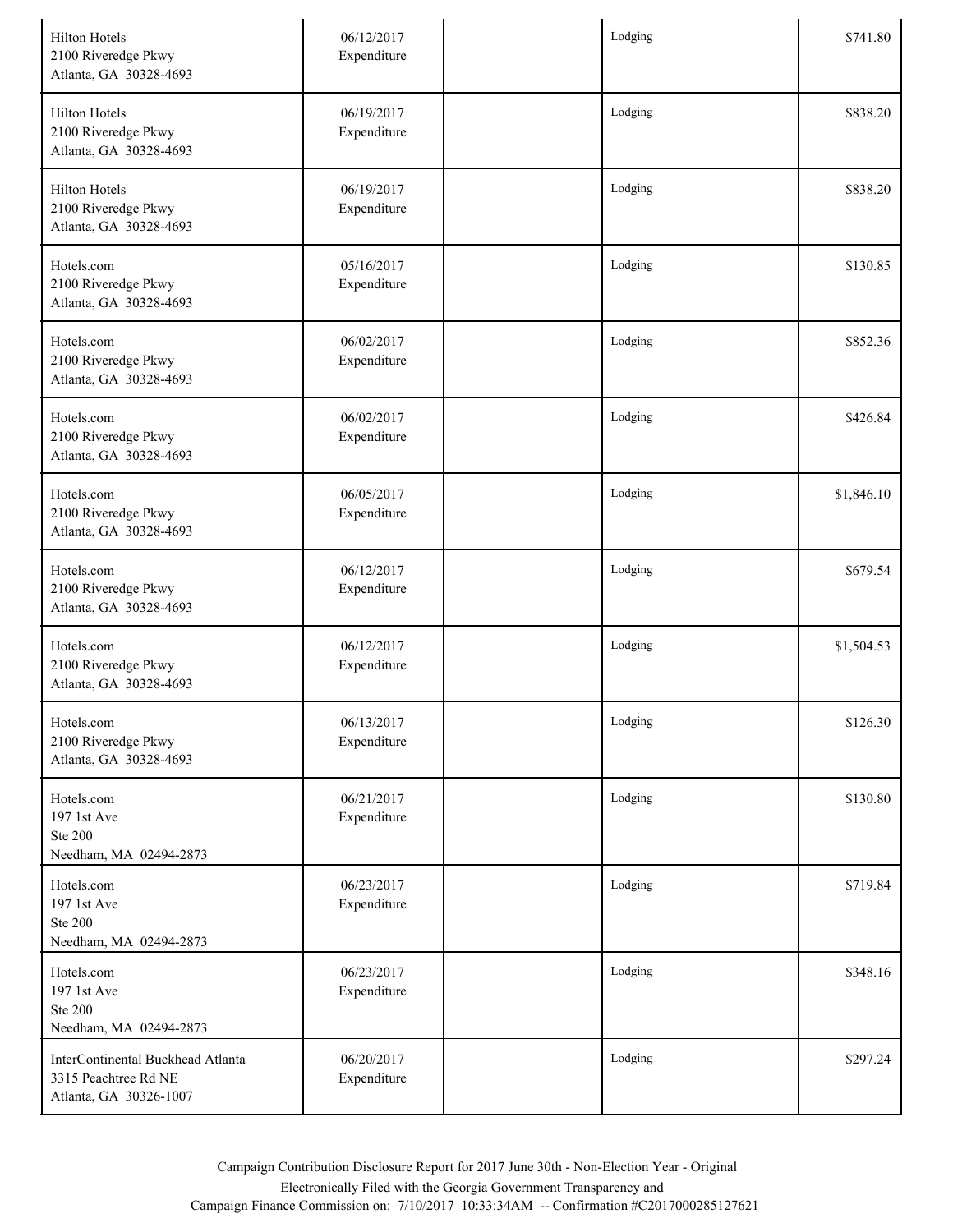| Jackson Jr., David T.<br>201 Moury Ave SW<br>Apt 1320<br>Atlanta, GA 30315-3419  | 06/07/2017<br>Expenditure | a. Intern<br>b. n/a                                      | Travel Reimbursement               | \$100.49   |
|----------------------------------------------------------------------------------|---------------------------|----------------------------------------------------------|------------------------------------|------------|
| Jackson Jr., David T.<br>201 Moury Ave SW<br>Apt 1320<br>Atlanta, GA 30315-3419  | 06/13/2017<br>Expenditure | a. Intern<br>b. n/a                                      | <b>Travel Reimbursement</b>        | \$154.00   |
| Jackson, Jr., Anthony<br>842 Treeline Dr<br>Conyers, GA 30094-4114               | 05/22/2017<br>Expenditure | a. Artist<br>b. Self Employed                            | Media Production                   | \$375.00   |
| Jegede, Salena G.<br>706 Declaration Ct<br>Acworth, GA 30102-3735                | 05/31/2017<br>Expenditure | a. Finance<br>b. Stacey Abrams for<br>Governor           | Salaries                           | \$4,439.26 |
| Jegede, Salena G.<br>706 Declaration Ct<br>Acworth, GA 30102-3735                | 06/15/2017<br>Expenditure | a. Finance<br>b. Stacey Abrams for<br>Governor           | Salaries                           | \$2,219.64 |
| Jegede, Salena G.<br>706 Declaration Ct<br>Acworth, GA 30102-3735                | 06/30/2017<br>Expenditure | a. Finance<br>b. Stacey Abrams for<br>Governor           | Salaries                           | \$2,219.64 |
| JetBlue<br>118-29 Queens Blvd.,<br>Forest Hills, NY 11375                        | 06/19/2017<br>Expenditure |                                                          | Travel - Airfare                   | \$144.10   |
| JetBlue<br>118-29 Queens Blvd.,<br>Forest Hills, NY 11375                        | 06/19/2017<br>Expenditure |                                                          | Travel - Airfare                   | \$300.09   |
| JLK Events & Coastal Entertainment<br>29 Wentworth Dr<br>Bluffton, SC 29910-4106 | 06/22/2017<br>Expenditure |                                                          | <b>Event Services</b>              | \$400.00   |
| Joeff Davis Photography<br>960 Delaware Ave SE<br>Atlanta, GA 30316-2408         | 06/13/2017<br>Expenditure |                                                          | <b>Event Services</b>              | \$600.00   |
| King, Rodney<br>1255 Niles Ave NW<br>Atlanta, GA 30318-4944                      | 06/15/2017<br>Expenditure | a. Finance Assistant<br>b. Stacey Abrams for<br>Governor | <b>Salaries</b>                    | \$1,175.10 |
| King, Rodney<br>1255 Niles Ave NW<br>Atlanta, GA 30318-4944                      | 06/30/2017<br>Expenditure | a. Finance Assistant<br>b. Stacey Abrams for<br>Governor | <b>Salaries</b>                    | \$1,175.10 |
| Kirkyard Public House<br>1963 Hosea L Williams Dr SE<br>Atlanta, GA 30317-2228   | 06/21/2017<br>Expenditure |                                                          | Meetings/Events -<br>Food/Beverage | \$242.96   |
| Kirkyard Public House<br>1963 Hosea L Williams Dr SE<br>Atlanta, GA 30317-2228   | 06/28/2017<br>Expenditure |                                                          | Meetings/Events                    | \$56.42    |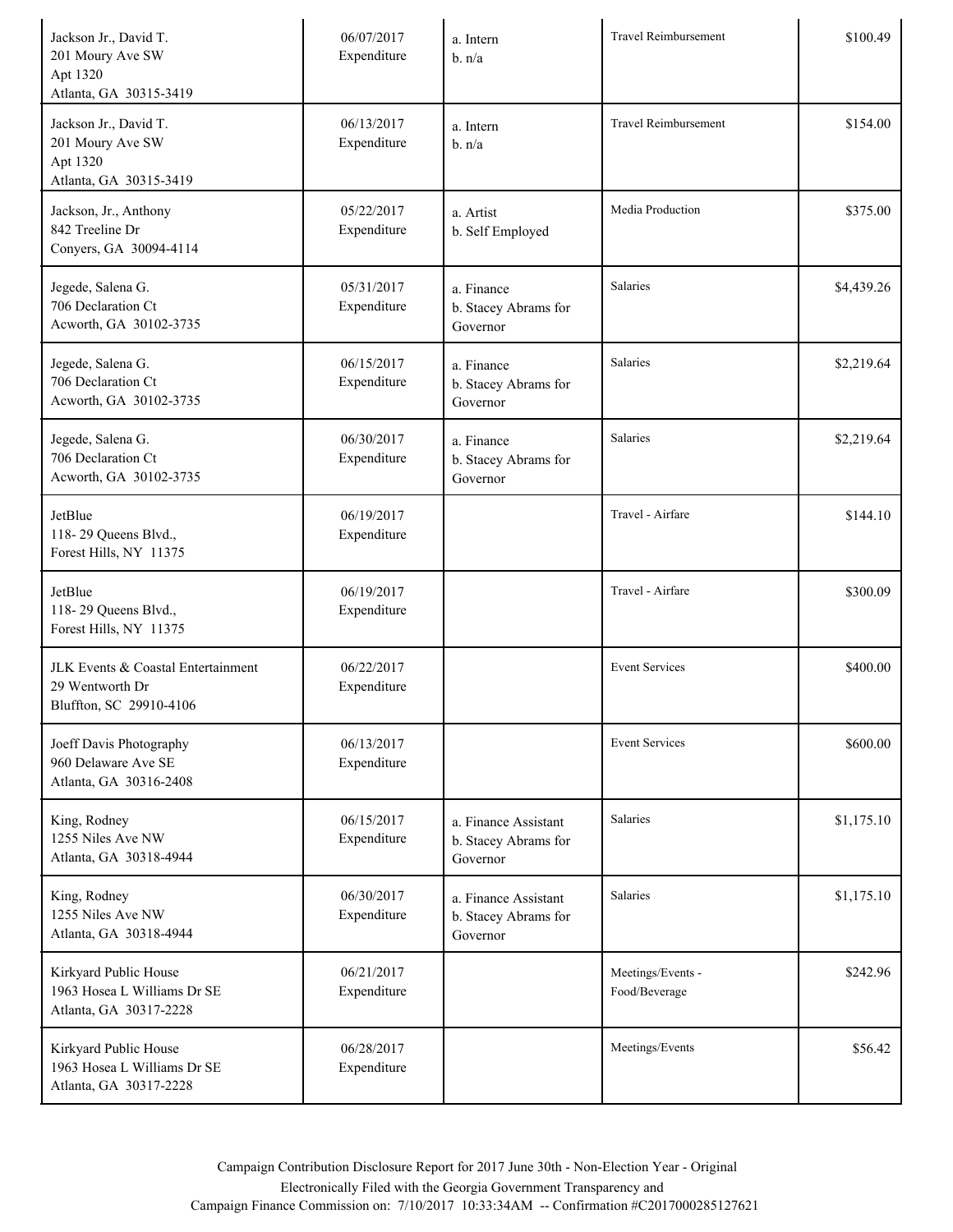| Kroger<br>800 Glenwood Ave SE<br>Atlanta, GA 30316-1814                            | 06/12/2017<br>Expenditure |                                                          | Supplies                           | \$200.00   |
|------------------------------------------------------------------------------------|---------------------------|----------------------------------------------------------|------------------------------------|------------|
| Kroger<br>800 Glenwood Ave SE<br>Atlanta, GA 30316-1814                            | 06/22/2017<br>Expenditure |                                                          | Supplies                           | \$250.00   |
| Lowe's Home Centers<br>1280 Caroline St NE<br>Atlanta, GA 30307-2706               | 06/08/2017<br>Expenditure |                                                          | Supplies                           | \$175.54   |
| MaestroConference<br>1025 3rd St<br>Oakland, CA 94607-2507                         | 06/06/2017<br>Expenditure |                                                          | Telephone Services                 | \$147.00   |
| Mantha, Priyanka<br>1071 N Highland Ave NE<br>Apt 9<br>Atlanta, GA 30306-3475      | 05/31/2017<br>Expenditure | a. Communications<br>b. Stacey Abrams for<br>Governor    | Salaries                           | \$3,902.48 |
| Mantha, Priyanka<br>1071 N Highland Ave NE<br>Apt 9<br>Atlanta, GA 30306-3475      | 06/15/2017<br>Expenditure | a. Communications<br>b. Stacey Abrams for<br>Governor    | Salaries                           | \$1,908.34 |
| Mantha, Priyanka<br>1071 N Highland Ave NE<br>Apt 9<br>Atlanta, GA 30306-3475      | 06/30/2017<br>Expenditure | a. Communications<br>b. Stacey Abrams for<br>Governor    | Salaries                           | \$1,908.33 |
| <b>Megaphone Strategies</b><br>1348 Florida Avenue NW<br>Washington, DC 20009-4808 | 06/13/2017<br>Expenditure |                                                          | Communicaitions<br>Consulting      | \$5,000.00 |
| Miller Bros. Rib Shack<br>606 E Morris St<br>Dalton, GA 30721-3405                 | 06/12/2017<br>Expenditure |                                                          | Meetings/Events -<br>Food/Beverage | \$660.00   |
| Miller Bros. Rib Shack<br>606 E Morris St<br>Dalton, GA 30721-3405                 | 06/12/2017<br>Expenditure |                                                          | Meetings/Events -<br>Food/Beverage | \$1,100.00 |
| Minvielle, Kira<br>2201 Dancing Fox Rd<br>Decatur, GA 30032-7417                   | 05/31/2017<br>Expenditure | a. Finance Assistant<br>b. Stacey Abrams for<br>Governor | Salaries                           | \$2,299.56 |
| Minvielle, Kira<br>2201 Dancing Fox Rd<br>Decatur, GA 30032-7417                   | 06/15/2017<br>Expenditure | a. Finance Assistant<br>b. Stacey Abrams for<br>Governor | Salaries                           | \$1,175.10 |
| Minvielle, Kira<br>2201 Dancing Fox Rd<br>Decatur, GA 30032-7417                   | 06/30/2017<br>Expenditure | a. Finance Assistant<br>b. Stacey Abrams for<br>Governor | Salaries                           | \$1,175.10 |
| MIS Solutions, Inc.<br>4485 Tench Rd<br>Ste 440<br>Suwanee, GA 30024-6740          | 05/23/2017<br>Expenditure |                                                          | <b>Technology Services</b>         | \$4,694.84 |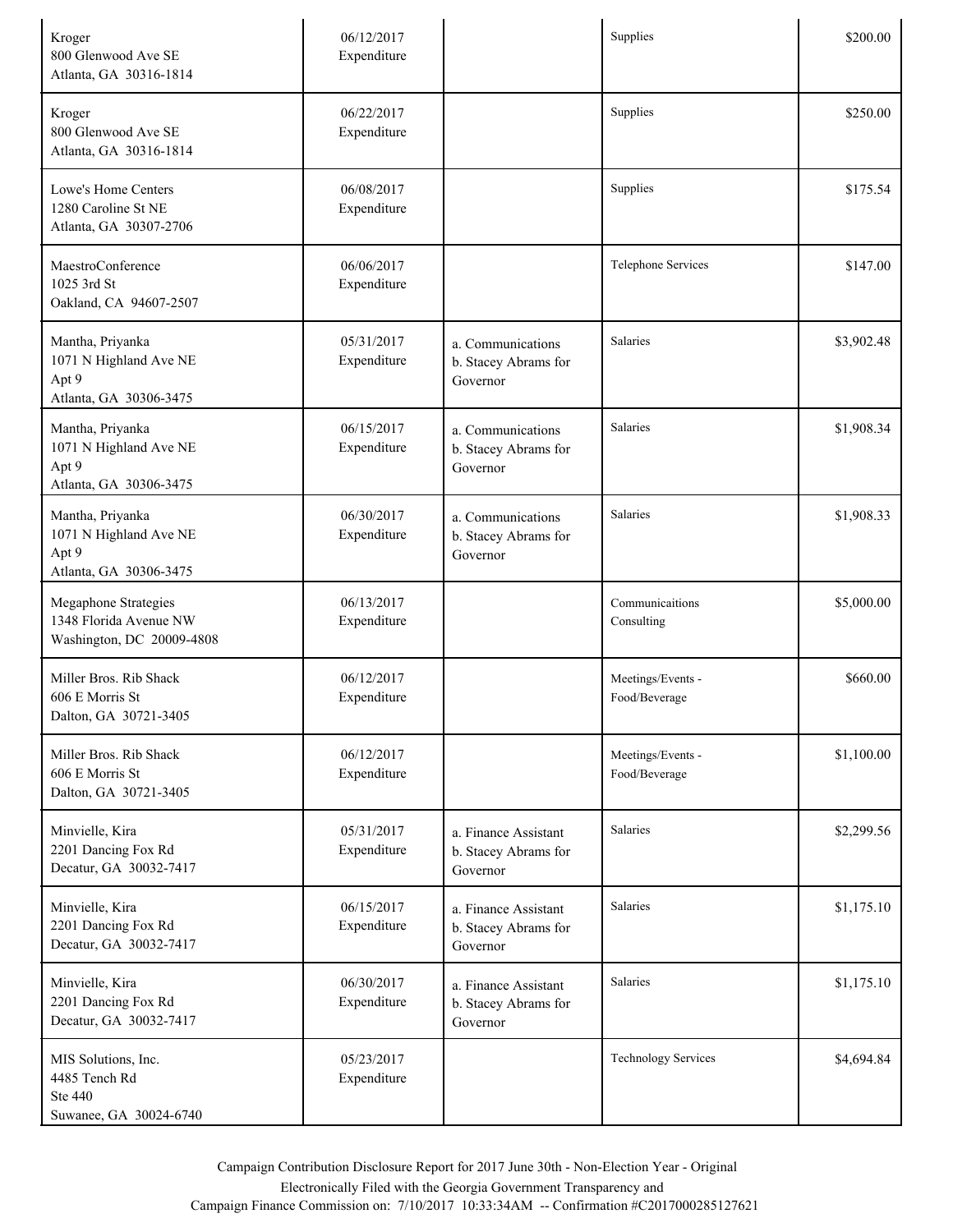| MIS Solutions, Inc.<br>4485 Tench Rd<br>Ste 440<br>Suwanee, GA 30024-6740      | 06/13/2017<br>Expenditure |                                                          | <b>Technology Services</b>         | \$315.00    |
|--------------------------------------------------------------------------------|---------------------------|----------------------------------------------------------|------------------------------------|-------------|
| Ms. G's Catering<br>1 Winoca Dr<br>Garden City, GA 31408-2009                  | 06/21/2017<br>Expenditure |                                                          | Meetings/Events -<br>Food/Beverage | \$500.00    |
| Ms. G's Catering<br>1 Winoca Dr<br>Garden City, GA 31408-2009                  | 06/22/2017<br>Expenditure |                                                          | Meetings/Events -<br>Food/Beverage | \$500.00    |
| <b>NAACP</b> Terrell County<br>227 S Main St<br>Dawson, GA 39842-1427          | 06/05/2017<br>Expenditure |                                                          | Event Sponsorships                 | \$300.00    |
| NGP VAN, Inc.<br>1445 New York Ave NW<br>F12<br>Washington, DC 20005-2134      | 06/14/2017<br>Expenditure |                                                          | <b>Software Services</b>           | \$2,250.00  |
| Nu-Way Weiners, Inc.<br>204 Spring St<br>Ste G<br>Macon, GA 31201-0720         | 06/07/2017<br>Expenditure |                                                          | Meetings/Events -<br>Food/Beverage | \$575.66    |
| Office Depot<br>PO Box 1413<br>Charlotte, NC 28201-1413                        | 06/07/2017<br>Expenditure |                                                          | Office Supplies                    | \$272.58    |
| Office Depot<br>PO Box 1413<br>Charlotte, NC 28201-1413                        | 06/27/2017<br>Expenditure |                                                          | Supplies                           | \$649.05    |
| Office Depot<br>PO Box 1413<br>Charlotte, NC 28201-1413                        | 06/29/2017<br>Expenditure |                                                          | Supplies                           | \$100.63    |
| Organizer<br>1118 Howard St<br>Ste 3<br>San Francisco, CA 94103-3946           | 06/01/2017<br>Expenditure |                                                          | <b>Software Services</b>           | \$500.00    |
| Paige, Jovan<br>4843 Bald Eagle<br>Lithonia, GA 30038-3546                     | 06/15/2017<br>Expenditure | a. Finance Assistant<br>b. Stacey Abrams for<br>Governor | Salaries                           | \$1,168.35  |
| Paige, Jovan<br>4843 Bald Eagle<br>Lithonia, GA 30038-3546                     | 06/30/2017<br>Expenditure | a. Finance Assistant<br>b. Stacey Abrams for<br>Governor | Salaries                           | \$1,168.35  |
| Paychex<br>2970 Clairmont Rd NE<br><b>Ste 800</b><br>Brookhaven, GA 30329-4420 | 05/31/2017<br>Expenditure |                                                          | Payroll Taxes                      | \$23,503.84 |
| Paychex<br>2970 Clairmont Rd NE<br><b>Ste 800</b><br>Brookhaven, GA 30329-4420 | 06/01/2017<br>Expenditure |                                                          | Payroll Fees                       | \$302.63    |

Electronically Filed with the Georgia Government Transparency and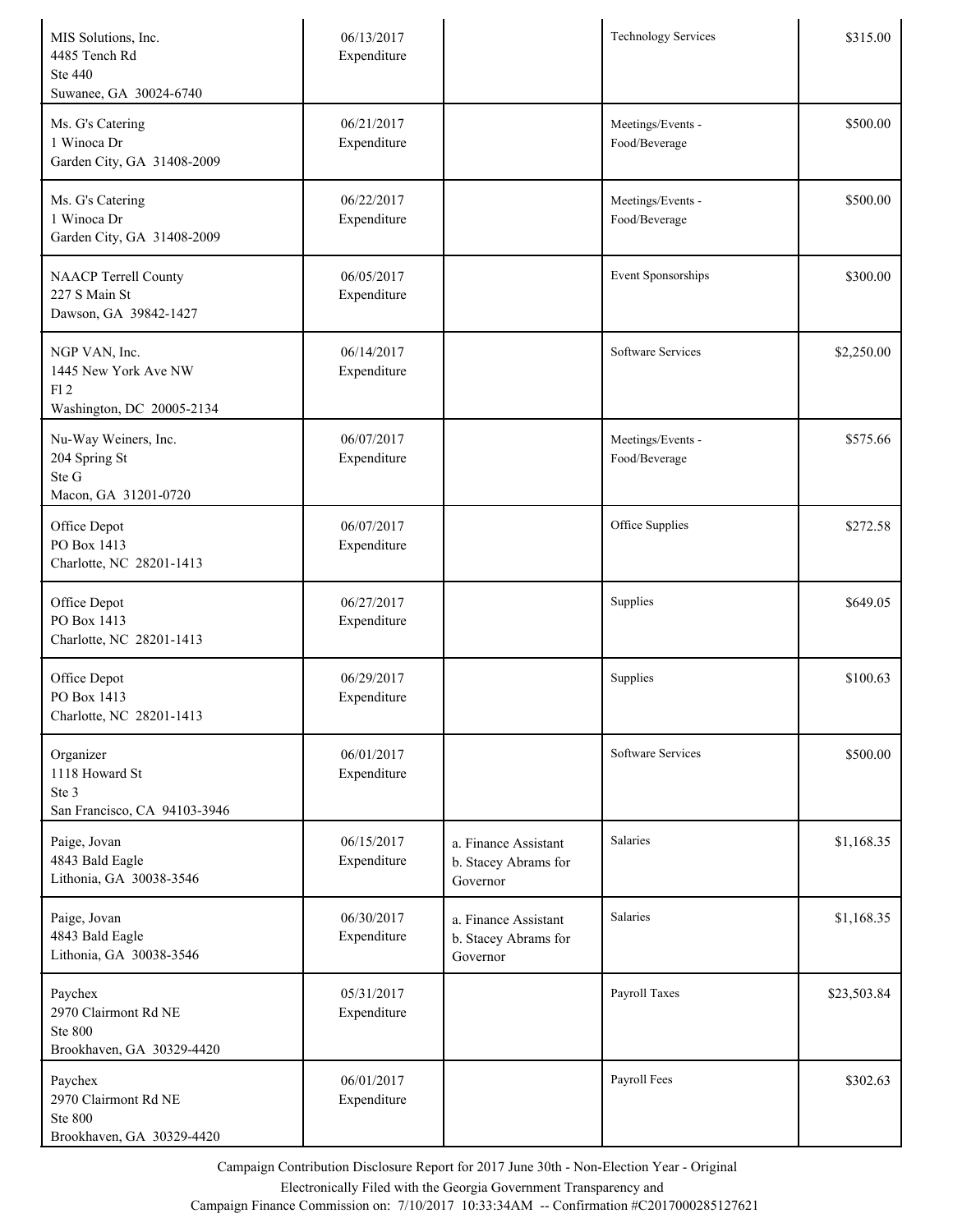| Paychex<br>2970 Clairmont Rd NE<br><b>Ste 800</b><br>Brookhaven, GA 30329-4420     | 06/15/2017<br>Expenditure |                     | Payroll Fees                     | \$118.83    |
|------------------------------------------------------------------------------------|---------------------------|---------------------|----------------------------------|-------------|
| Paychex<br>2970 Clairmont Rd NE<br><b>Ste 800</b><br>Brookhaven, GA 30329-4420     | 06/15/2017<br>Expenditure |                     | Payroll Taxes                    | \$16,697.91 |
| Paychex<br>2970 Clairmont Rd NE<br><b>Ste 800</b><br>Brookhaven, GA 30329-4420     | 06/19/2017<br>Expenditure |                     | Payroll Fees                     | \$84.19     |
| Paychex<br>2970 Clairmont Rd NE<br><b>Ste 800</b><br>Brookhaven, GA 30329-4420     | 06/30/2017<br>Expenditure |                     | Payroll Fee                      | \$118.83    |
| Paychex<br>2970 Clairmont Rd NE<br><b>Ste 800</b><br>Brookhaven, GA 30329-4420     | 06/30/2017<br>Expenditure |                     | Payroll Taxes                    | \$17,832.27 |
| Pottyd Man Portables<br>96 Myrick Rd<br>Thomasville, GA 31792-9012                 | 06/01/2017<br>Expenditure |                     | <b>Event Services</b>            | \$285.00    |
| Publix<br>595 Piedmont Ave NE<br>Atlanta, GA 30308-2478                            | 05/16/2017<br>Expenditure |                     | Supplies                         | \$150.00    |
| Quality Transportation<br>5950 Live Oak Pkwy<br>Ste 130<br>Norcross, GA 30093-1731 | 06/19/2017<br>Expenditure |                     | <b>Transporation Services</b>    | \$612.00    |
| Rental Depot<br>2200 Gillionville Rd<br>Albany, GA 31707-3164                      | 06/01/2017<br>Expenditure |                     | <b>Event Services</b>            | \$788.12    |
| Rental Depot<br>2200 Gillionville Rd<br>Albany, GA 31707-3164                      | 06/05/2017<br>Expenditure |                     | <b>Event Services</b>            | \$789.13    |
| RevUp Software, Inc.<br>805 Veterans Blvd<br>Redwood City, CA 94063-1734           | 06/15/2017<br>Expenditure |                     | Fundraising Software<br>Services | \$1,500.00  |
| RevUp Software, Inc.<br>805 Veterans Blvd<br>Redwood City, CA 94063-1734           | 06/20/2017<br>Expenditure |                     | Fundraising Software<br>Services | \$400.08    |
| Sheraton Hotels<br>1 Star Pt<br>Stamford, CT 06902-8911                            | 06/22/2017<br>Expenditure |                     | Lodging                          | \$202.56    |
| Sims, Michael<br>524 Woodland Dr<br>Gainesville, GA 30501-2261                     | 06/07/2017<br>Expenditure | a. Intern<br>b. n/a | Travel Reimbursement             | \$241.20    |

Electronically Filed with the Georgia Government Transparency and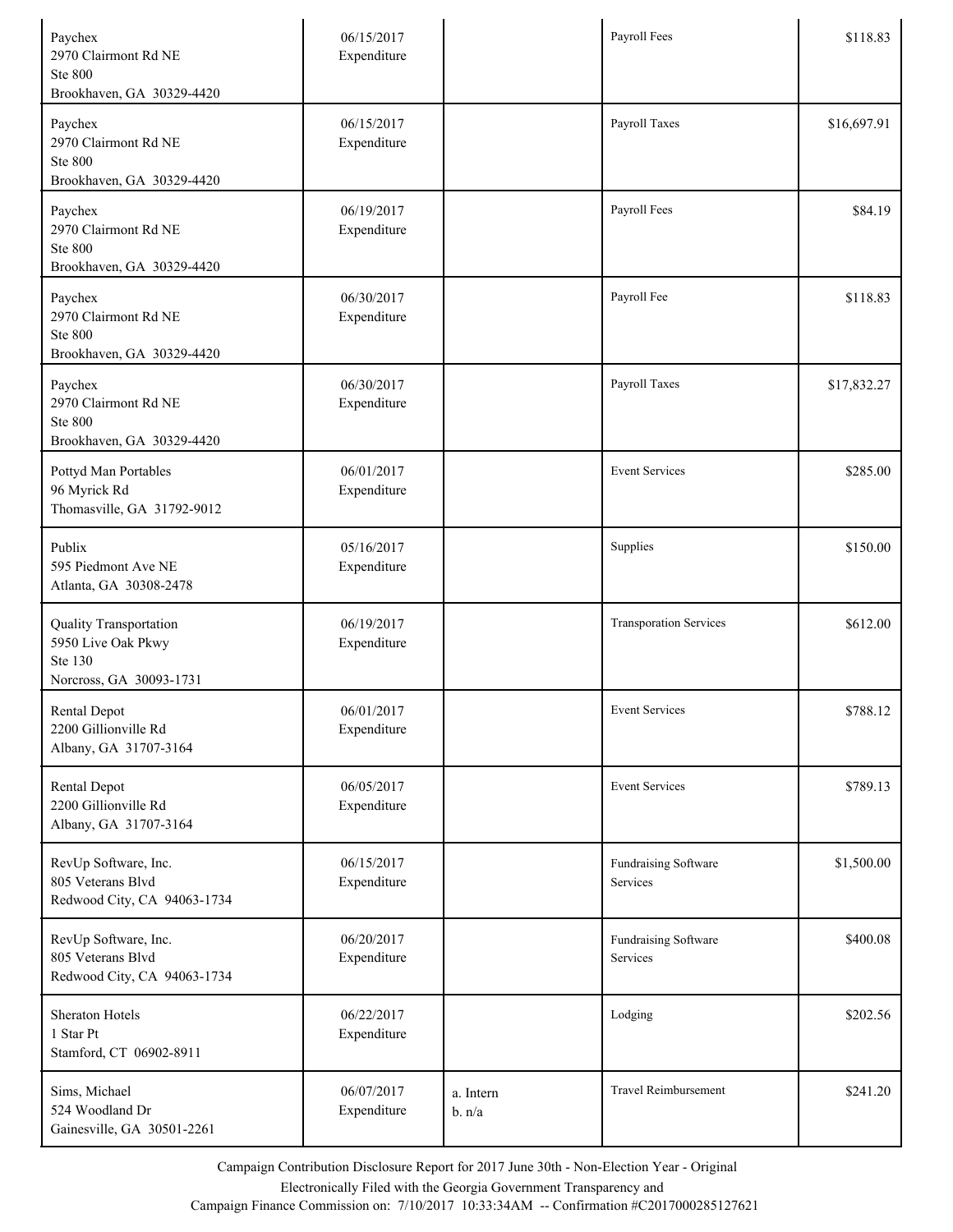| Sims, Michael<br>524 Woodland Dr<br>Gainesville, GA 30501-2261                      | 06/13/2017<br>Expenditure | a. Intern<br>b. n/a                                      | <b>Travel Reimbursement</b>            | \$72.00    |
|-------------------------------------------------------------------------------------|---------------------------|----------------------------------------------------------|----------------------------------------|------------|
| Smith, Chrisotpher<br>2110 Elliston Pl<br>Apt 611<br>Nashville, TN 37203-5476       | 05/23/2017<br>Expenditure | a. Field Director<br>b. Stacey Abrams for<br>Governor    | Salaries                               | \$1,000.00 |
| Smith, Chrisotpher<br>2110 Elliston Pl<br>Apt 611<br>Nashville, TN 37203-5476       | 05/31/2017<br>Expenditure | a. Field Director<br>b. Stacey Abrams for<br>Governor    | Salaries                               | \$1,391.33 |
| Smith, Chrisotpher<br>2110 Elliston Pl<br>Apt 611<br>Nashville, TN 37203-5476       | 06/15/2017<br>Expenditure | a. Field Director<br>b. Stacey Abrams for<br>Governor    | Salaries                               | \$1,603.90 |
| Smith, Chrisotpher<br>2110 Elliston Pl<br>Apt 611<br>Nashville, TN 37203-5476       | 06/30/2017<br>Expenditure | a. Field Director<br>b. Stacey Abrams for<br>Governor    | Salaries                               | \$1,603.90 |
| <b>Spiros Consulting</b><br>1735 New Hampshire Ave NW<br>Washington, DC 20009-2568  | 06/13/2017<br>Expenditure |                                                          | <b>HR</b> Services                     | \$5,619.41 |
| Stripe<br>185 Berry St<br>Ste 550<br>San Francisco, CA 94107-9105                   | 05/31/2017<br>Expenditure |                                                          | Contribution Processing<br>Fees        | \$452.54   |
| Stripe<br>185 Berry St<br>Ste 550<br>San Francisco, CA 94107-9105                   | 06/30/2017<br>Expenditure |                                                          | <b>Contribution Processing</b><br>Fees | \$1,868.55 |
| Swing State Consulting<br>1270 Caroline St NE<br>Ste D120<br>Atlanta, GA 30307-2758 | 06/13/2017<br>Expenditure |                                                          | Travel/Supplies<br>Reimbursement       | \$2,163.88 |
| Talley, Jasmine Raquel<br>4184 Tattershall Dr<br>Decatur, GA 30034-5355             | 05/31/2017<br>Expenditure | a. Finance Assistant<br>b. Stacey Abrams for<br>Governor | Salaries                               | \$1,598.96 |
| Talley, Jasmine Raquel<br>4184 Tattershall Dr<br>Decatur, GA 30034-5355             | 06/15/2017<br>Expenditure | a. Finance Assistant<br>b. Stacey Abrams for<br>Governor | Salaries                               | \$1,175.10 |
| Talley, Jasmine Raquel<br>4184 Tattershall Dr<br>Decatur, GA 30034-5355             | 06/16/2017<br>Expenditure | a. Finance Assistant<br>b. Stacey Abrams for<br>Governor | <b>Travel Reimbursement</b>            | \$400.00   |
| Talley, Jasmine Raquel<br>4184 Tattershall Dr<br>Decatur, GA 30034-5355             | 06/30/2017<br>Expenditure | a. Finance Assistant<br>b. Stacey Abrams for<br>Governor | Salaries                               | \$1,175.10 |
| TLC Rents Event & Tent Rental<br>1570 Southland Cir NW                              | 06/19/2017<br>Expenditure |                                                          | <b>Event Services</b>                  | \$1,228.39 |

Electronically Filed with the Georgia Government Transparency and

Atlanta, GA 30318-3631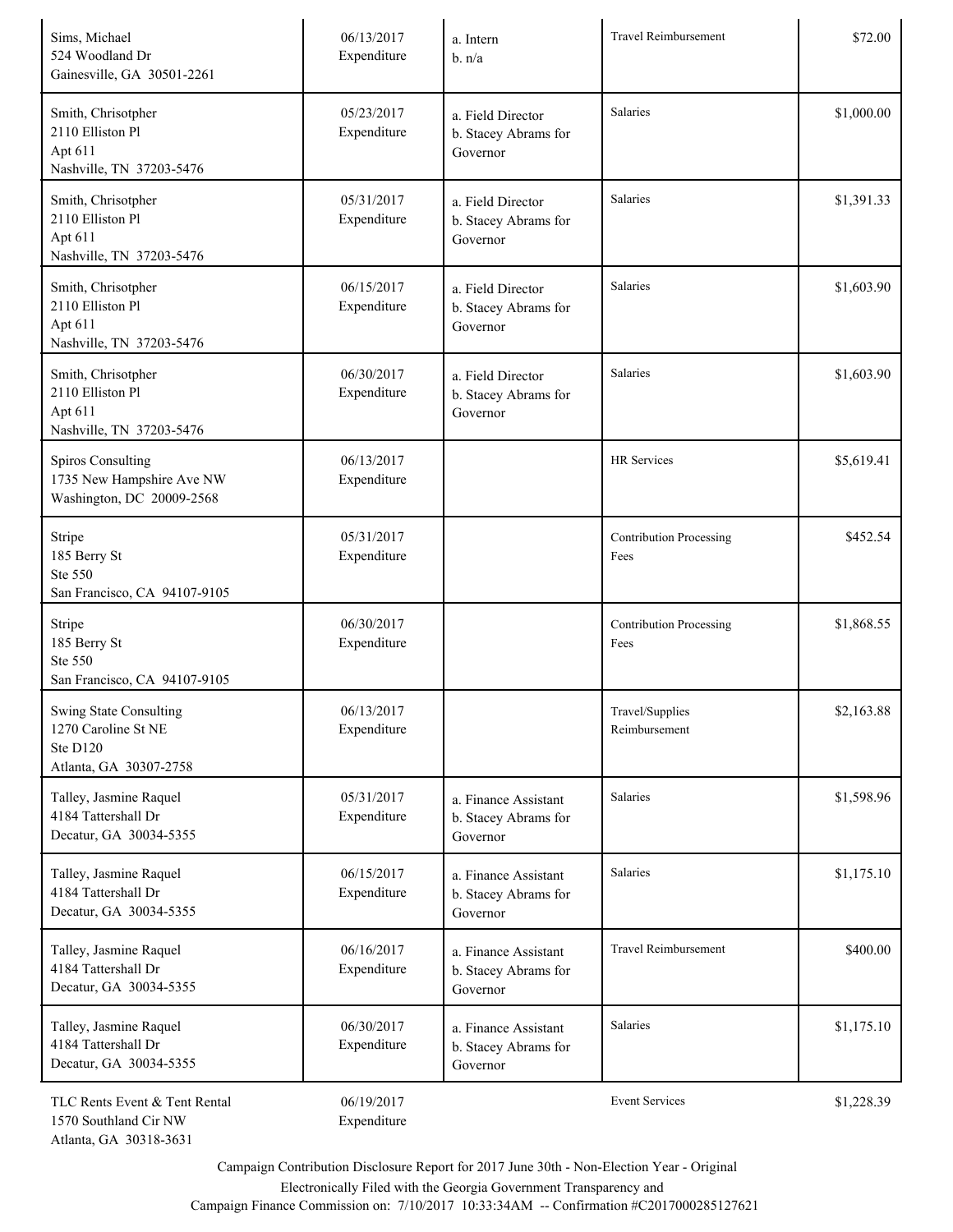| TLC Rents Event & Tent Rental<br>1570 Southland Cir NW<br>Atlanta, GA 30318-3631 | 06/22/2017<br>Expenditure |                                                | <b>Event Services</b>                  | \$261.36   |
|----------------------------------------------------------------------------------|---------------------------|------------------------------------------------|----------------------------------------|------------|
| TLC Rents Event & Tent Rental<br>1570 Southland Cir NW<br>Atlanta, GA 30318-3631 | 06/22/2017<br>Expenditure |                                                | <b>Event Services</b>                  | \$182.95   |
| Tucker Castleberry Printing<br>3500 McCall Pl<br>Atlanta, GA 30340-2802          | 06/09/2017<br>Expenditure |                                                | Printing                               | \$855.54   |
| Two Men and A Truck<br>1017 Collier Rd NW<br>Atlanta, GA 30318-2415              | 06/02/2017<br>Expenditure |                                                | Moving Services                        | \$668.00   |
| Vantiv<br>8500 Governors Hill Dr<br>Symmes Twp, OH 45249-1384                    | 05/10/2017<br>Expenditure |                                                | <b>Contribution Processing</b><br>Fees | \$1,548.00 |
| Veranda House Hotel<br>3 Step Ln<br>Nantucket, MA 02554-3544                     | 06/22/2017<br>Expenditure |                                                | Lodging                                | \$389.83   |
| Veranda House Hotel<br>3 Step Ln<br>Nantucket, MA 02554-3544                     | 06/22/2017<br>Expenditure |                                                | Lodging                                | \$312.65   |
| Walker, Edana E.<br>207 Lakeside Village Dr SE<br>Atlanta, GA 30317-3131         | 05/31/2017<br>Expenditure | a. Finance<br>b. Stacey Abrams for<br>Governor | Salaries                               | \$5,520.60 |
| Walker, Edana E.<br>207 Lakeside Village Dr SE<br>Atlanta, GA 30317-3131         | 06/13/2017<br>Expenditure | a. Finance<br>b. Stacey Abrams for<br>Governor | <b>Travel Reimbursement</b>            | \$183.66   |
| Walker, Edana E.<br>207 Lakeside Village Dr SE<br>Atlanta, GA 30317-3131         | 06/15/2017<br>Expenditure | a. Finance<br>b. Stacey Abrams for<br>Governor | Salaries                               | \$2,717.40 |
| Walker, Edana E.<br>207 Lakeside Village Dr SE<br>Atlanta, GA 30317-3131         | 06/30/2017<br>Expenditure | a. Finance<br>b. Stacey Abrams for<br>Governor | Salaries                               | \$2,717.40 |
| Westhouse Hotels<br>201 W 55th St<br>New York, NY 10019-5203                     | 06/28/2017<br>Expenditure |                                                | Lodging                                | \$573.16   |

FILER ID: C2017000285

# **State of Georgia Campaign Contribution Disclosure Report Summary of Itemized Expenditures Made**

**Paid Expenditures Total for this period: \$318,495.01**